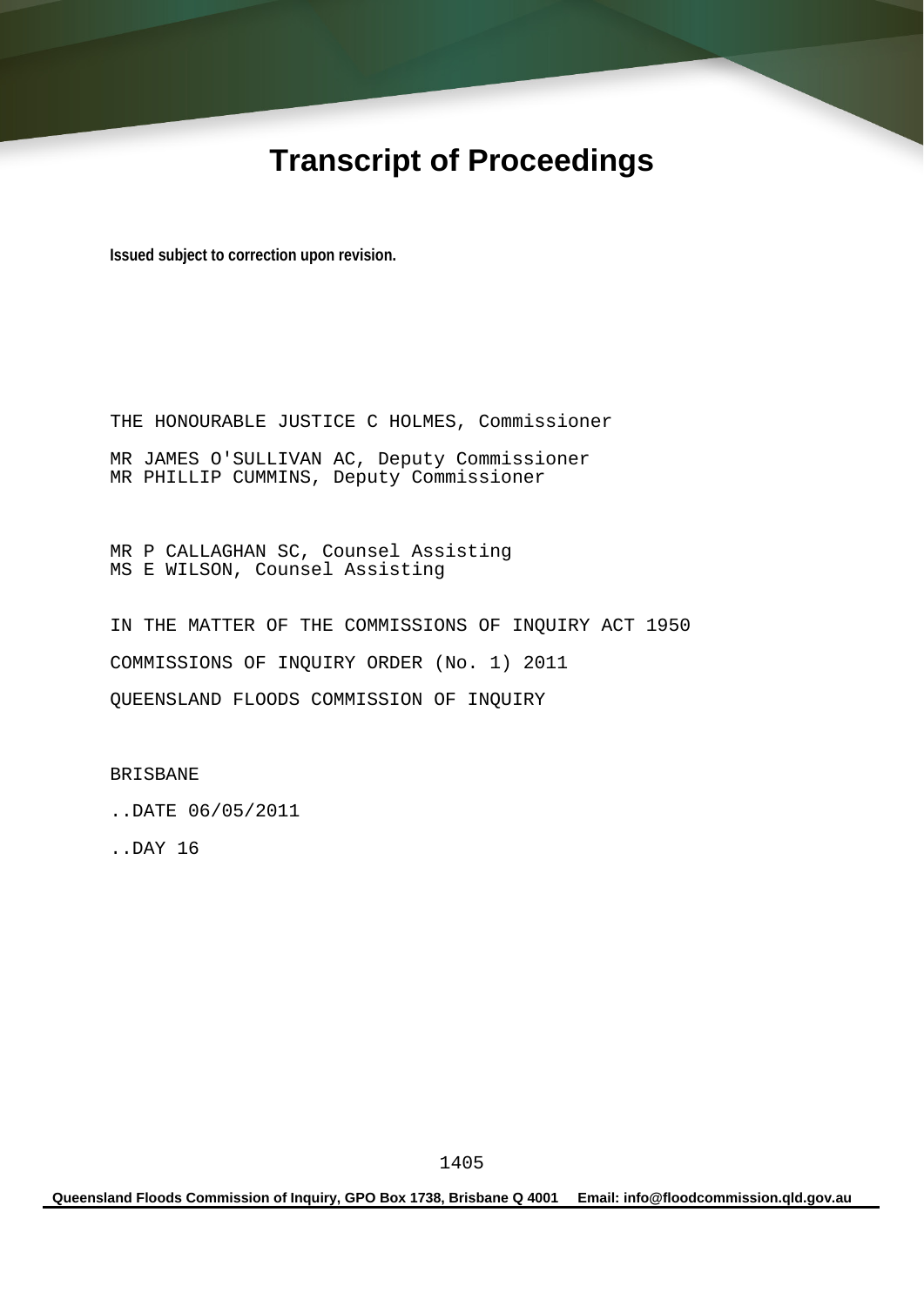THE COMMISSION RESUMED AT 10.00 A.M.

COMMISSIONER: Sorry, Mr Dunning, before you start, Mr Ure, are you appearing on this application for leave to appear?

MR URE: I understood that leave had been granted.

COMMISSIONER: No, it has not. Not for the Gold Coast  $City---$ 

MR URE: I appear on behalf of the Somerset Regional Council and I seek leave to appear then on behalf of the Moreton Bay Regional Council. It is possible issues will arise that could result in adverse findings or recommendations with-----

COMMISSIONER: You are probably preaching to the converted there, can I tell you. I have a letter which asks for leave to appear on behalf of Moreton Bay Regional Council and the Gold Coast Regional Council. Have your solicitors not kept you au fait with this?

MR URE: Well, I didn't understand the Gold Coast was being dealt with today but-----

COMMISSIONER: Well, can I tell you my view, and subject to anything further that is made by way of submission along the track. My view, in any case, is this - and if I tell it to you now, Mr Ure, we will all know where we stand - my decisions about leave to appear have been given on the basis of what natural justice requires for whatever party is making the application.

The test which is useful in that is whether they are likely to be adversely affected in an immediate, direct, and individual way by any finding or recommendation of the council. There have been criticisms made of the Moreton Bay Regional Council, and it seems to me entirely appropriate that it be granted leave to appear to challenge and meet those criticisms.

The Gold Coast City Council, it seems to me, is in an entirely different category. All that's said in the letter I have is that there may be findings and recommendations which affect local government generally by way of recommendations about planning schemes, or operation of water and wastewater services, or planning and preparation for disasters.

That all seems to me far too remote. There is nothing specific to the Gold Coast City Council in those matters. And even if recommendations of that type were to be made, one would expect, given their sweeping nature, that they would hardly be implemented without consultation with the councils involved.

So I don't see any basis on which natural justice requires the

**20** 

**40** 

**30** 

**50** 

**60** 

**1**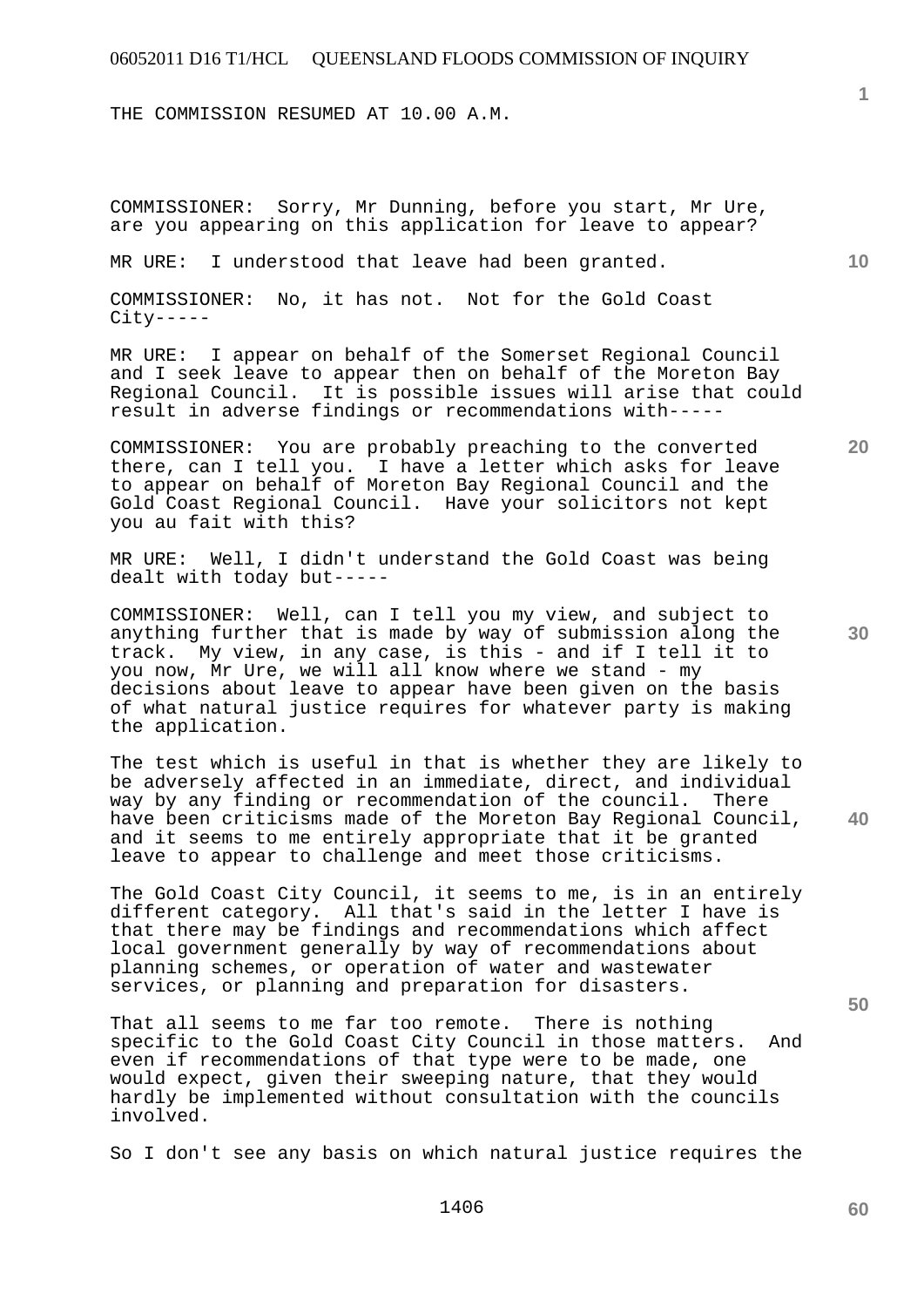Gold Coast City Council to be given leave to appear.

Now, I understand you are not formally making that application now and it may have to be revisited but that is certainly my tentative view.

Moreton Bay Regional Council, on the other hand, has leave to appear in relation to grounds 2(a), (c), (d), (e) and (g) of the Terms of Reference as set out in the relevant Commissions of Inquiry order.

MR URE: Thank you, your Honour.

COMMISSIONER: Thanks, Mr Ure. By the way, there is a letter from your solicitors, which perhaps I should make an exhibit or - if there is no formal application from Gold Coast City Council at this stage, perhaps I should leave it? What do you think?

MR URE: Thank you, Madam Commissioner.

COMMISSIONER: I will leave it for the moment. Thanks. Now, Mr Dunning, you wanted to tell me something?

MR DUNNING: Yes, Commissioner. You will recollect from Mr Jensen's evidence yesterday afternoon I took him to the statement of Councillor Griffith, which appears on the Commission website. I didn't deal with all of the contents of that statement, but I dealt with, generally, that part of it that accused the council of being partisan in how it managed the flood.

This is, I think, uncontroversial. My solicitors wrote to the lawyers for Counsel Assisting, asked that Councillor Griffith be made available for cross-examination so we can test what was in the submission, which itself is styled as a statement. It has undoubtedly only reached the status of submission.

**40**  I have had discussions with our learned friend Mr Callaghan on the topic. He informs me, and I understand I am at liberty to say openly, that Councillor Griffith has been invited to put on a statement and has declined to do so.

I can confirm that the Brisbane City Council has provided legal advice to Councillor Griffith in relation to giving evidence and has offered to give additional legal advice should he wish it for the purpose of giving evidence.

In those circumstances, my concern solely is what further use might be made of the submission in circumstances where it is a submission on the Commission's website but it is something that I am unable to cross-examine Councillor Griffith on to test the propositions that are asserted, if I can use that expression advisedly, in it.

COMMISSIONER: I can say to you in a general sense I can't see that something in an unsworn submission could ever be given greater weight than sworn testimony. As matters presently

**10** 

**1**

**20**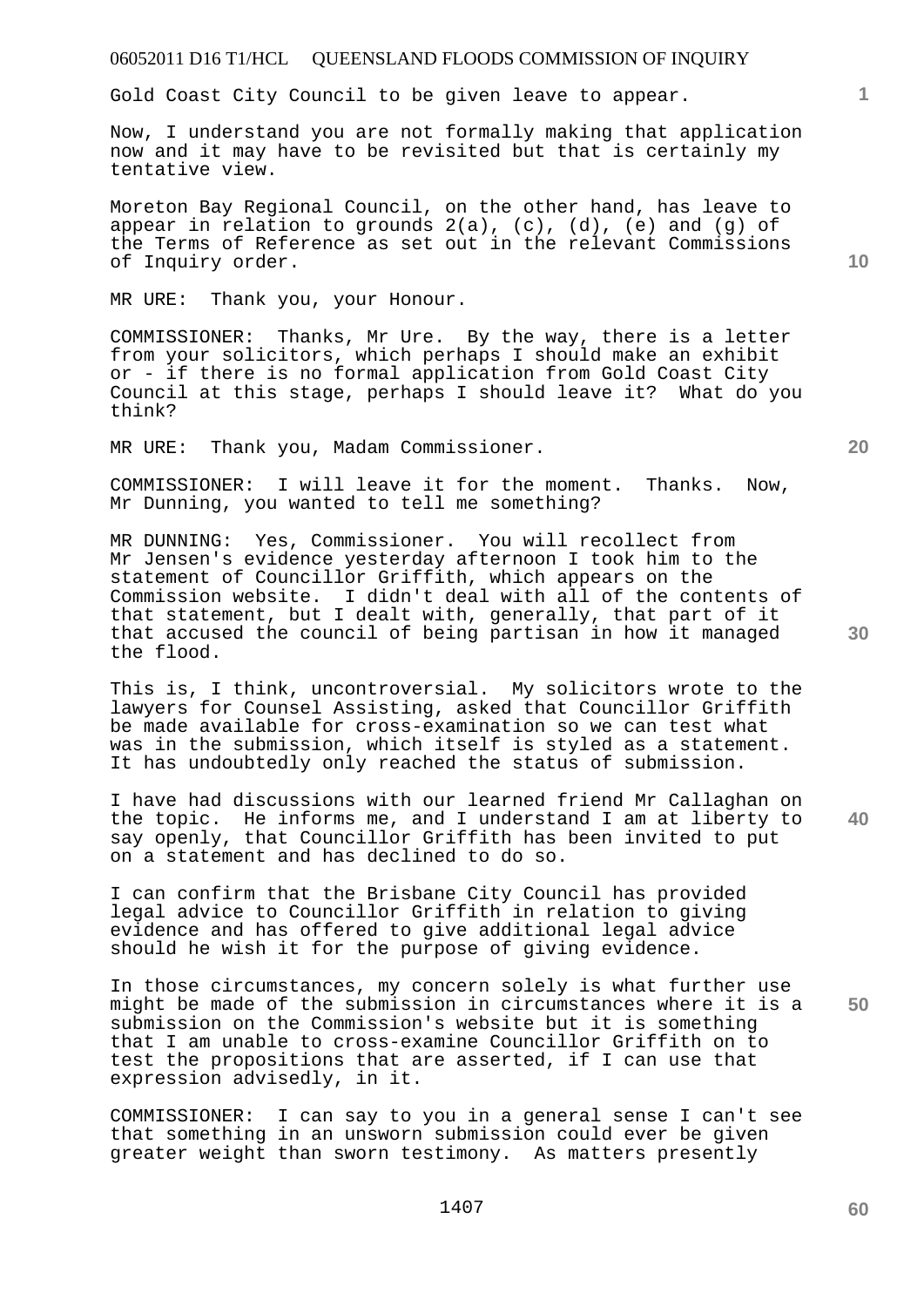# 06052011 D16 T1/HCL QUEENSLAND FLOODS COMMISSION OF INQUIRY **1 10 20 30 40 50**  stand, at least, where you have the evidence of Mr Jensen that the approach that he took was nonpartisan and the approach of his staff was nonpartisan, it just doesn't seem to me that there is any competing evidence. MR DUNNING: Thank you, Madam Commissioner. In the event circumstances were to change, can we then revisit it? COMMISSIONER: Of course. And if it were that Mr Griffiths changed his mind and gave evidence, then, of course, everything would be altered. MR DUNNING: Yes. COMMISSIONER: But as far as matters presently stand, that would be my view. MR DUNNING: Very good. And, your Honour, I understand our learned friend's content to confirm openly that Councillor Griffith has been invited to give a statement and declined to do so. MR CALLAGHAN: There is nothing I can add to the exchange that's already occurred. COMMISSIONER: Thanks, Mr Callaghan. MR DUNNING: Thank you, Commissioner. I have nothing further. COMMISSIONER: Thanks, Mr Dunning. MR CALLAGHAN: I call Michael Baker. MICHAEL STEWART BAKER, SWORN AND EXAMINED: MR CALLAGHAN: Could you tell the Commission your full name, please?-- Sorry? Could you tell the Commission your full name, please?-- Michael Stewart Baker. Mr Baker, you are the author of a two-page statement and a two-page submission to the Commission of Inquiry, is that correct?-- That is correct. Is that being shown to you now?-- Sorry? Are those the documents being shown to you now?-- That is correct. Yes, I tender the document. COMMISSIONER: Yes, Exhibit 292.

XN: MR CALLAGHAN 1408 MIT: BAKER M S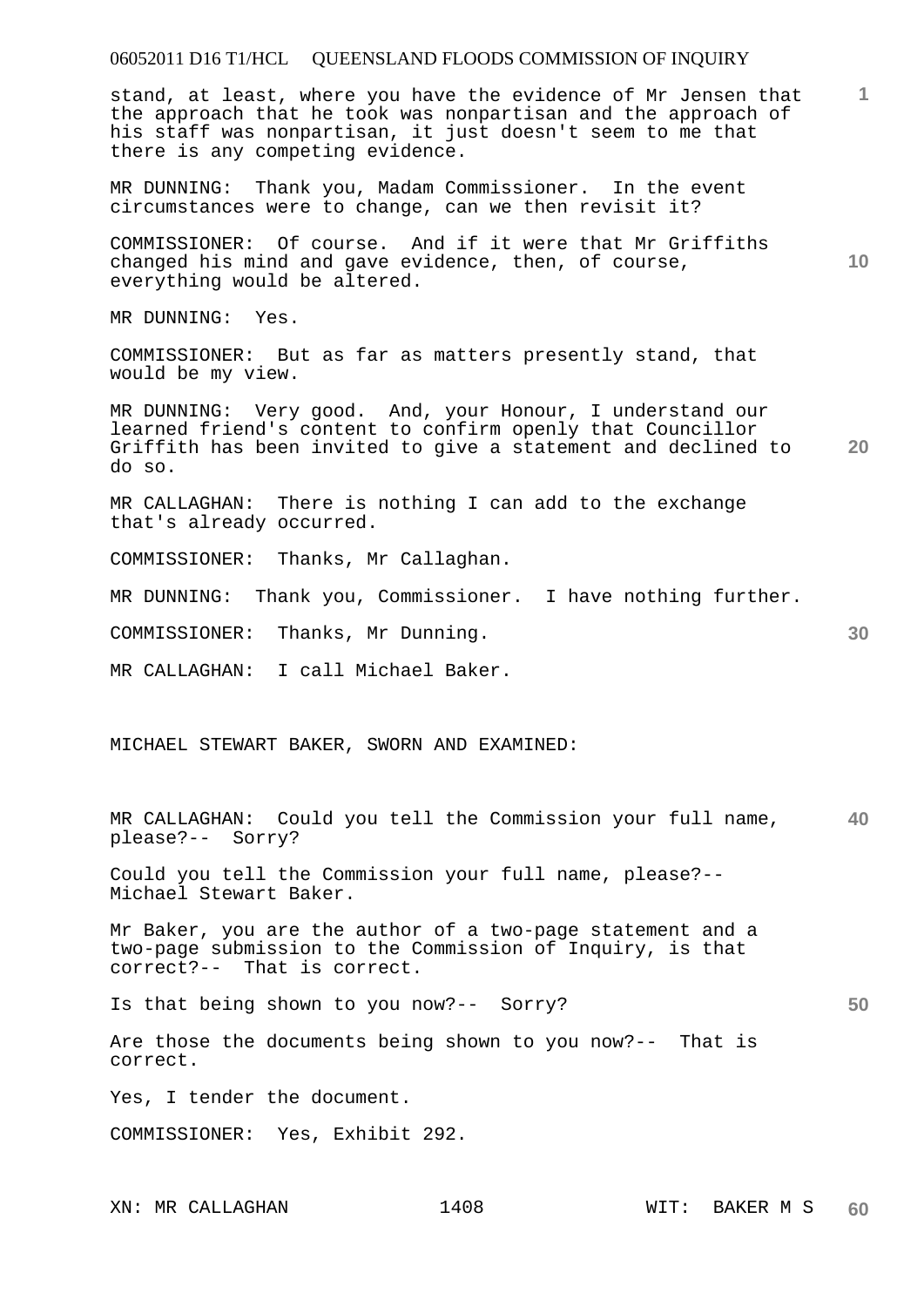ADMITTED AND MARKED "EXHIBIT 292"

MR CALLAGHAN: Mr Baker, you say in your statement - or you identify that you are the managing director of a company, but do I take it that you are retired from another profession?-- I am semi-retired, yes.

What profession is that?-- I was a businessman. I had an electronics company.

All right?-- And, you know, other investments.

And the post-nominals on your submission, CPENG, what does that stand for?-- That's a Chartered Professional Engineer.

And MIE?-- Member of the Institution of Engineers.

Right. In your statement you detail the proactive measures you took to check your vulnerability to flooding, is that correct?-- That's correct.

And just in brief compass, what were they?-- Check the data that was available on Brisbane City Council's websites, check data available on tide tables, and also going back to the 1974 Bureau of Meteorology report on the 1974 floods.

And it is fair to say, all though you don't have to necessarily be an engineer to do the arithmetic involved, you adopted what you thought was a scientific approach-----?-- Correct.

-----to the problem?-- Correct, I did.

**40**  But, of course, every scientific exercise is only as good as the information you put into it. On the basis of radio reports, you adopted a flood level of 5.5 metres, is that correct?-- That is correct, yes.

And given that your property ground level was between 7 and 8 metres, you thought you would be okay?-- That's correct.

What actually happened?-- We were inundated with approximately one and a half metres of water, which was a surprise given that the floor level of eight metres and a statement saying there was going to be 5.5 metres of water, I couldn't compute the two.

And on the basis - what do you identify as being the issue that concerns you most as a result of this experience?-- Well, had correct information been available or alternate information been available, we could have taken other action to get expensive equipment off the floor and up to a higher level as we have two floors in the building.

**1**

**10** 

**20**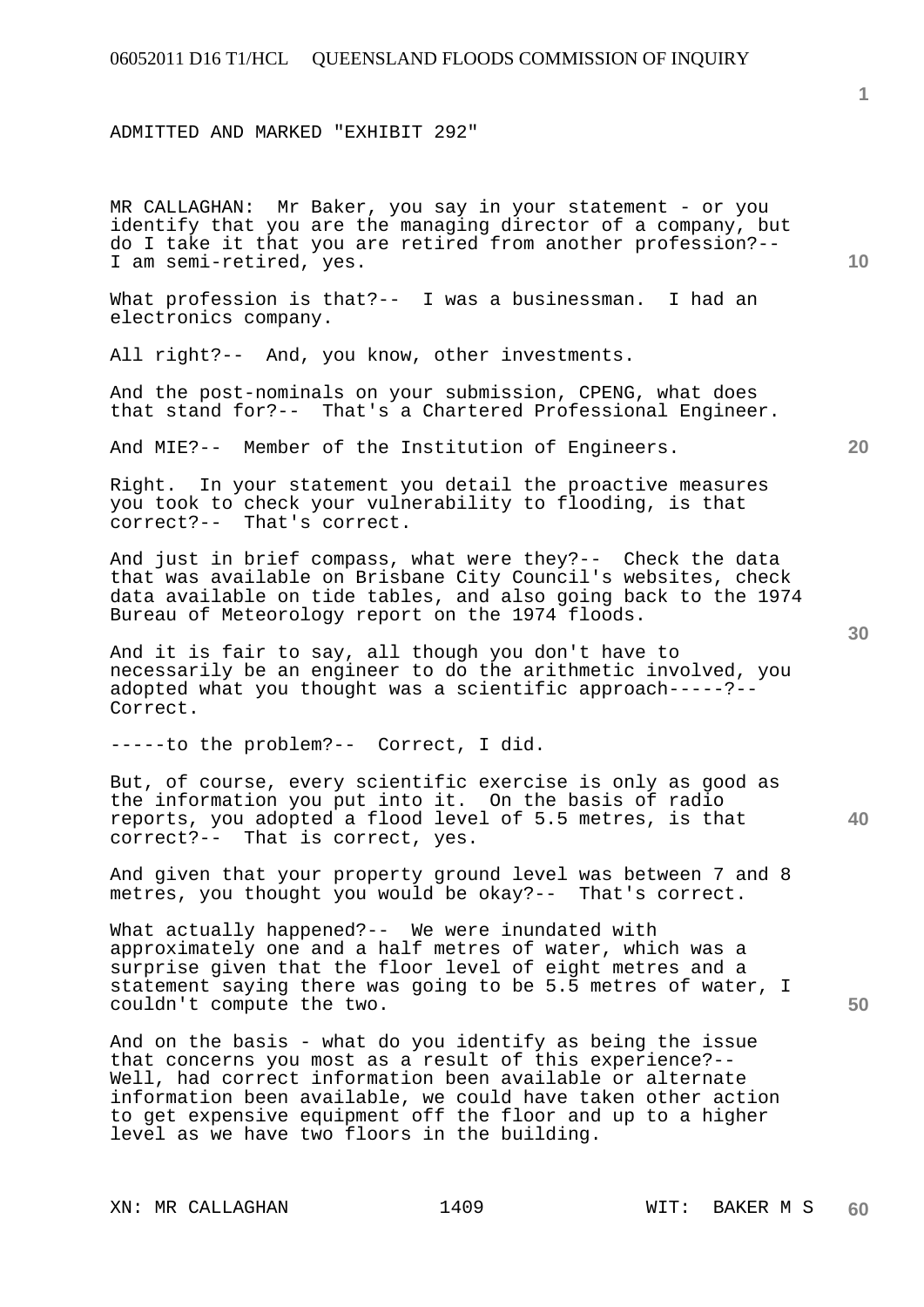|                                                | 06052011 D16 T1/HCL QUEENSLAND FLOODS COMMISSION OF INQUIRY                                                                                                            |      |           |    |
|------------------------------------------------|------------------------------------------------------------------------------------------------------------------------------------------------------------------------|------|-----------|----|
|                                                | And thereby reduced your economic loss?-- Correct.                                                                                                                     |      |           | 1  |
|                                                | When you say alternate information, do I take you to mean some<br>information which was more meaningful to where you were<br>actually located?-- That is correct, yes. |      |           |    |
| Yes.<br>have.                                  | All right. Thank you. They are the only questions I                                                                                                                    |      |           |    |
| MR O'DONNELL:                                  | No questions, thank you.                                                                                                                                               |      |           | 10 |
| COMMISSIONER:<br>witness?                      | Mr Ure, do you have any questions of this                                                                                                                              |      |           |    |
| MR URE:<br>No.                                 |                                                                                                                                                                        |      |           |    |
| COMMISSIONER:                                  | Mr MacSporran?                                                                                                                                                         |      |           |    |
|                                                | MR MacSPORRAN: I have nothing, thank you.                                                                                                                              |      |           |    |
| COMMISSIONER:                                  | Ms O'Gorman?                                                                                                                                                           |      |           | 20 |
| MS O'GORMAN:                                   | No questions, your Honour.                                                                                                                                             |      |           |    |
| COMMISSIONER:                                  | Mr Dollar?                                                                                                                                                             |      |           |    |
| MR DOLLAR:                                     | No questions, thank you.                                                                                                                                               |      |           |    |
| COMMISSIONER:                                  | Have I missed anyone?                                                                                                                                                  |      |           |    |
| MR PORTER:                                     | No questions from the Brisbane City Council.                                                                                                                           |      |           | 30 |
| COMMISSIONER:<br>got your name for the record. | I knew there was someone. I don't know if I                                                                                                                            |      |           |    |
|                                                | MR PORTER: Yes, Porter, initials B T, junior counsel for<br>Brisbane City Council appearing with Mr Dunning.                                                           |      |           |    |
| COMMISSIONER:                                  | Thanks, Mr Porter. Mr Callaghan?                                                                                                                                       |      |           | 40 |
| MR CALLAGHAN:                                  | No. May Mr Baker be excused?                                                                                                                                           |      |           |    |
| COMMISSIONER:<br>You are excused.              | Thank you very much for your time, Mr Baker.                                                                                                                           |      |           |    |
| WITNESS EXCUSED                                |                                                                                                                                                                        |      |           | 50 |
|                                                | MR CALLAGHAN: I call Craig Hewlett.                                                                                                                                    |      |           |    |
| Council?                                       | COMMISSIONER: Just while he is coming in, Mr Ure, who are you<br>appearing for today? Is it just the Moreton Bay Regional                                              |      |           |    |
|                                                | MR URE: And Somerset Regional Council.                                                                                                                                 |      |           |    |
| XN: MR CALLAGHAN                               | 1410                                                                                                                                                                   | WIT: | BAKER M S | 60 |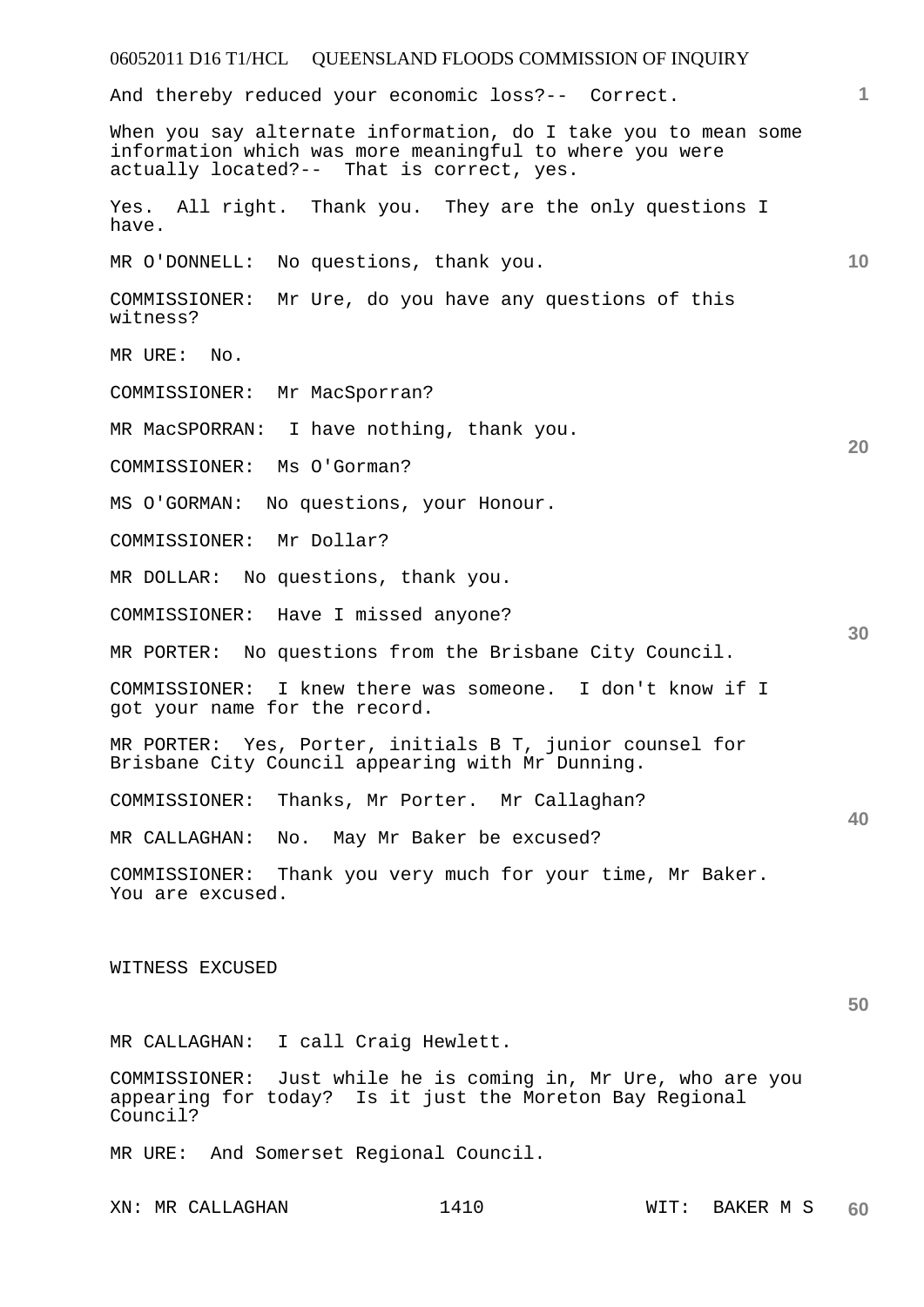COMMISSIONER: And Somerset, thank you.

ROBERT GEORGE WHALLEY, SWORN AND EXAMINED:

**10**  MR CALLAGHAN: Could you tell the Commission your full name and occupation, please?-- Yes. My full name is Robert George Whalley. I am a business owner of Eagle Forklifts at Glamorgan Vale in the Somerset region.

Okay. Mr Whalley, I have announced you as being someone else, but that's okay. Ms Wilson has some questions for you.

MS WILSON: Mr Whalley, do you reside at Glamorgan Vale?-- That's correct.

And you have resided at Glamorgan Vale since 1991?-- That's correct.

You have made a four-page statement for the Queensland Flood Commission of Inquiry?-- Yes, I have.

Could you have a look at this document, please? It is in front of you?-- Yes.

**30**  Is that your statement dated the 28th of April 2011?-- It certainly is.

Madam Commissioner, I tender that statement.

COMMISSIONER: Exhibit 293.

ADMITTED AND MARKED "EXHIBIT 293"

MS WILSON: Can I just ask you some questions about Glamorgan Vale?-- Sure.

When the Glamorgan Vale area floods, is it the case that the local community is split into three separate isolated areas?-- It actually splits into about five, yes.

Can you tell me how that happens?-- Glamorgan Vale is predominantly situated on Stradbroke Mountain, and below Stradbroke Mountain we have Black Snake Creek, Fairney View Creek, and its tributaries. So basically once we have a significant rain event, all the area is divided, yes.

Okay. Now, if I can take you to your statement and I can take you to paragraph 5 of your statement. You offer a suggestion there, that is that you believe that education is the key to

**1**

**20** 

**40**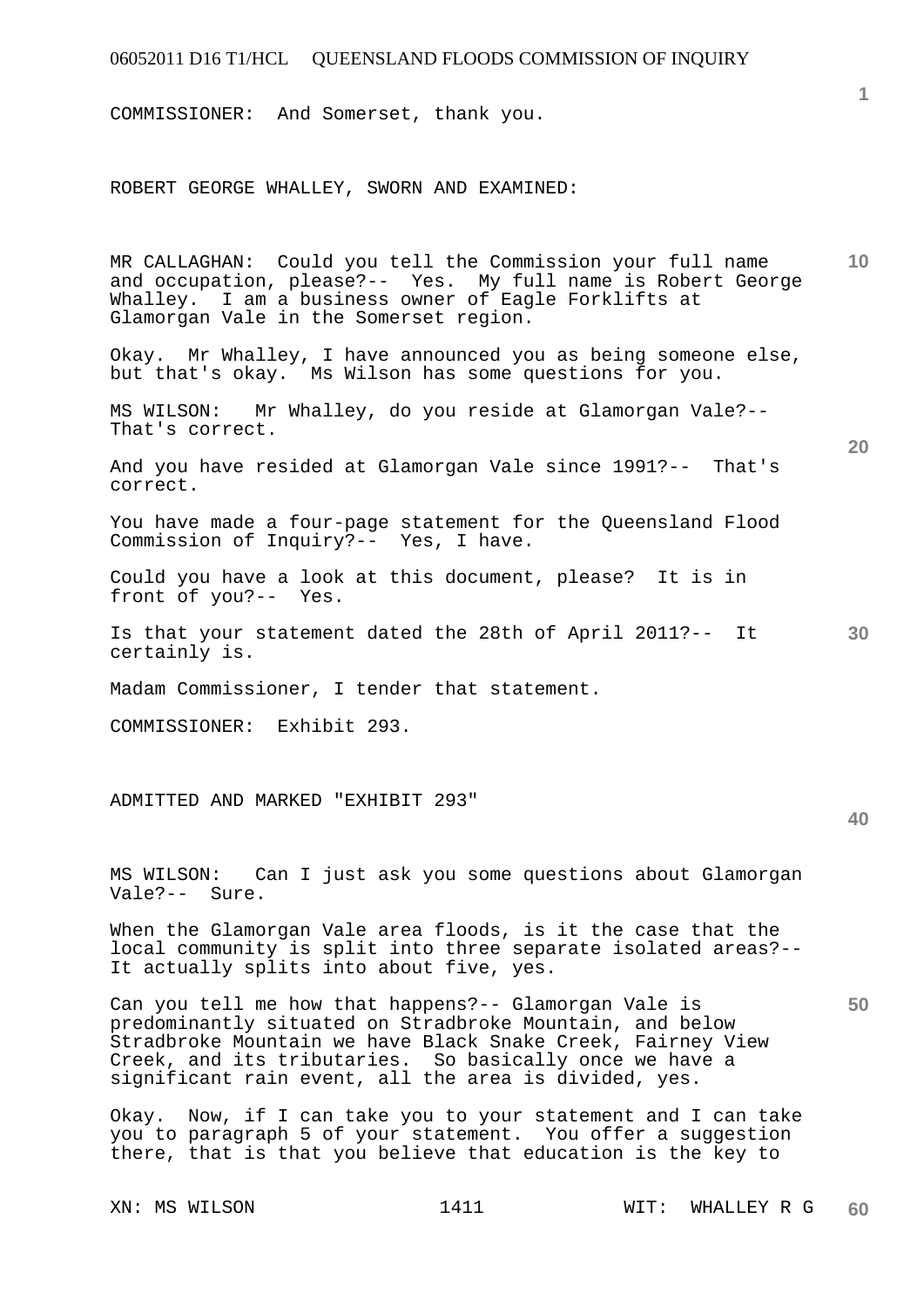managing disasters?-- Absolutely. I was fortunate enough to be elected to the Esk Council as a councillor between 2004 and 2008. We did flood - well, we did disaster management meetings and that back then for this type of scenario. What we found was when there is no imminent danger it is very difficult to get people to participate and actually get involved in developing a disaster management strategy, whether it be fire, cyclone, flood. My comments there are in relation to that. We in Queensland, in Australia live in a really nice part in history in the world where we're all very comfortable in ourselves that nothing is going to happen to us, and for that reason I think we need a State-based education campaign, or even national, to let people realise that disasters can and will happen in this country, whether it be any one of those situations, and the - the underlying reason I put that in there was in any natural disaster, people - you know, you will hear - you have probably heard it all through this Commission how people say, "Oh, the emergency services weren't there." They are never going to be there. The first line of defence in any disaster is you. You have to accept responsibility, and have some sort of first reaction plan, if you like, and that's why I come up with this statement.

We talked before about that in flood events Glamorgan Vale gets isolated?-- Yes.

In January 2011 did Glamorgan Vale get isolated?-- Totally.

And part of the education that you are suggesting is for people to know where to go and what to do?-- Absolutely.

Did you find that an issue occurring in the Glamorgan Vale community in January of this year?-- Yes. I actually opened up my place for people to come and get food and shelter. It happened fairly quickly that there was several people caught on the road cut off from Brisbane - they were coming back from Taroom, I think it was. So, yeah, immediately then - that was just as a friendly gesture, but since this disaster, Glamorgan Vale itself, a community group has set up a disaster management group. It is not official yet because to get these things official is a time-consuming process, but we have a local area disaster management group now which does exactly that in a simplistic view. Where the areas get cut into for flood, we've got five people to nominate and put up their hand where it would be a safe haven, each one of these people have got generators, so you are going to have power for phones and the like.

When Glamorgan Vale was isolated, did you have any SES being able to get through?-- The SES did turn up - no, the Queensland Fire and Rescue turned up on my doorstep on the Wednesday after the worst part of the flooding in our area, and were after those two-way radios, UHF radios. I said to the guys, "Why on earth would you be chasing normal residents for these?" He said, "Look, we've got the army personnel, all sorts of people volunteering but we haven't got equipment", which I found a little bit strange. But I don't know what their channels are, but-----

**10** 

**1**

**20** 

**40**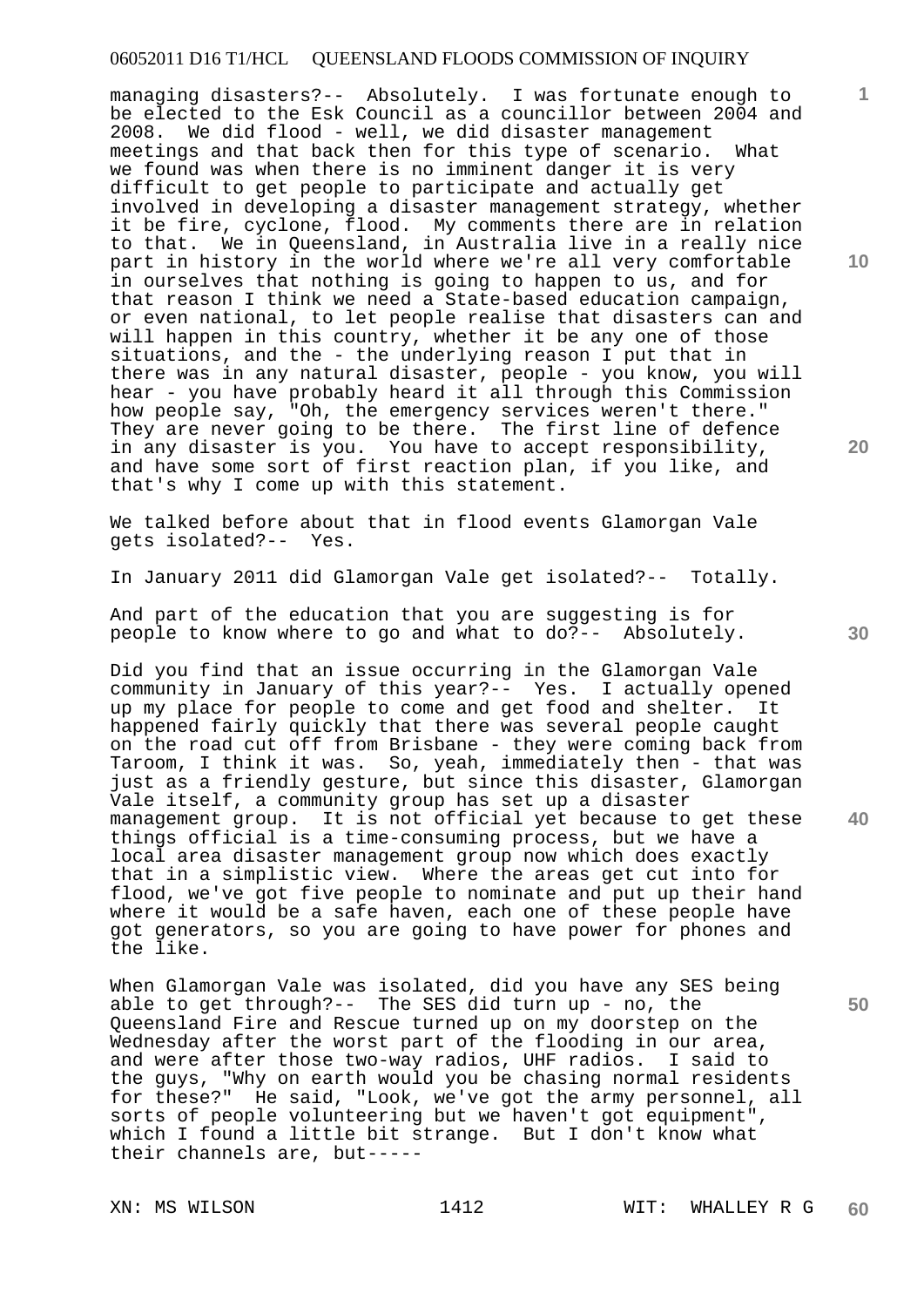Before the flooding events of January 2011, did you know any evacuation centre or a safe place to go?-- Just through my experience in council, I knew where, you know, we would normally head, which nobody from Glamorgan Vale would have been able to get there anyway.

Okay?-- Yeah.

**10**  Now, after the flood event of January this year, the Glamorgan Vale community is establishing a Local Disaster Management Group?-- That's correct.

And you had a meeting on the 30th of March of this year?-- Look. It would be approximately there. I haven't got my diary in front of me.

Perhaps if I can show you this document. That is the Glamorgan Vale Flood Emergency Management Group newsletter number 1?-- Correct.

Have you seen this document before?-- I have not read this document before, no.

Oh, okay. Did you go to the meeting?-- I attended the meeting, yes.

This document talks about the topics that were discussed in this meeting and is summarised in four points?-- Okay.

The first is "the need to have safe areas regarded as key points"-----?-- Yes.

-----"to which people affected by flooding may relocate in areas suitable for air evacuation should the need for medical relocation arise."?-- Yes.

**40**  Have these points been identified in your community?-- Look, there was a second meeting which I was not able to attend. I definitely put up my hand for one of these key point areas, as my property's ideally located on top of a ridge and I have got some 50 acres, so plenty of area for choppers and that to land, and emergency to assemble.

One of the other issues that were discussed at this meeting is "ability for those persons who are offering their property as key points to be protected under a form of legislation in the event of group activation." What sort of protection are you seeking?-- That point was raised by some of the community members purely because during this event they wanted to fix roads and accesses so people could traverse. Those who are lucky enough to be able to phone through to council, the local government, were told that under no circumstances were they allowed to fix access roads or anything on public property as they would be liable. During this meeting we found out from one of the Fire and Rescue guys that if an emergency is declared then a lot of those rules go out the window. So it was general discussion on that night that if we are going to

**50** 

**20**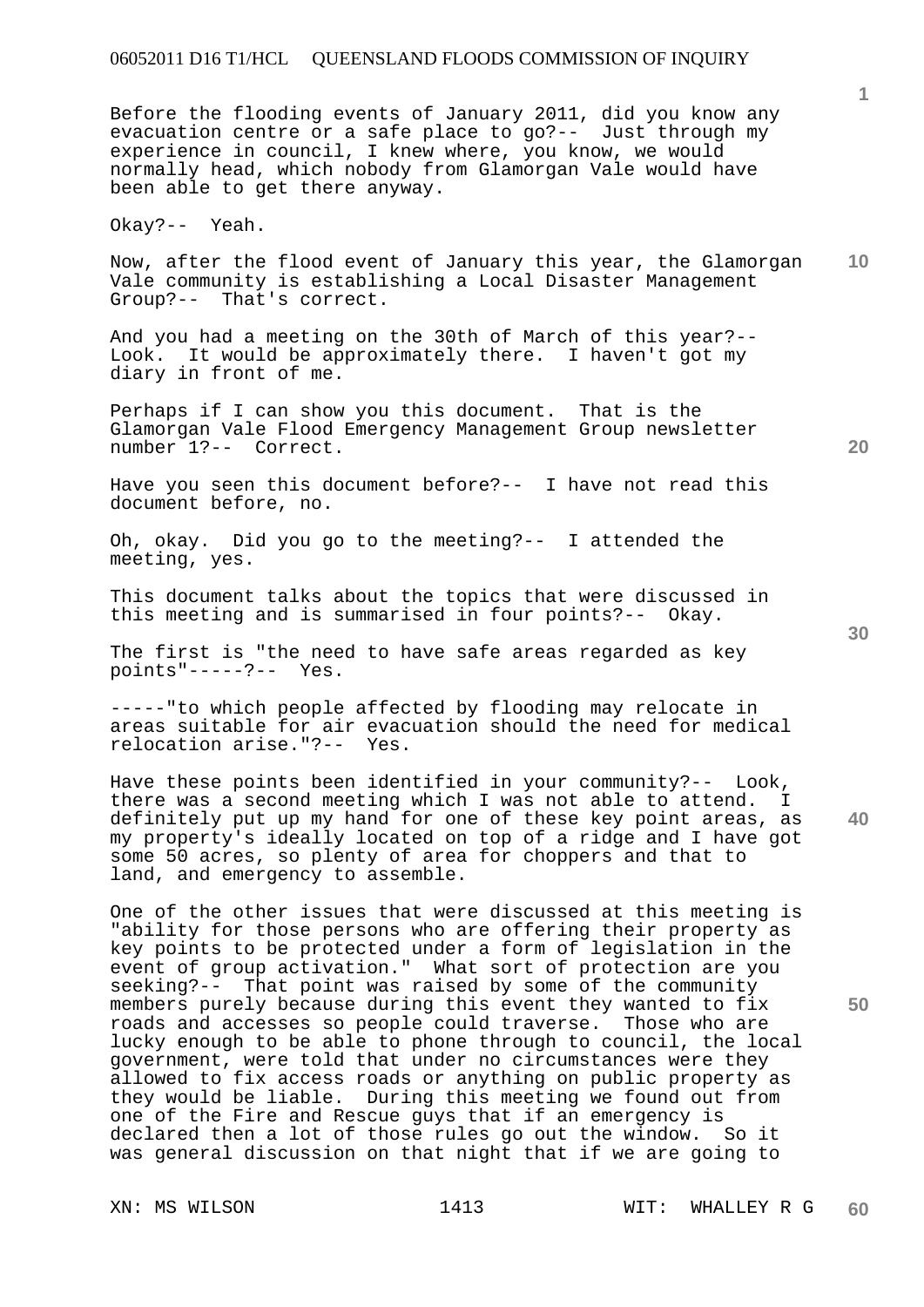be setting up these points, we don't necessarily know if the State Government or Local Government has declared a natural disaster, so we don't know if we're allowed to put into action any plans to repair anything, you know, so as people can get safe access.

One of the issues this group is seeking is more information to know what you can and can't do in the form - in the event of a disaster?-- Yes. That would be wonderful.

Now, an issue arising from that is have you had any contact with the Local Disaster Management Group in relation to the work that your group is doing?-- Look, Doc Hannah is doing the lead on all of this management at the moment. I touched base with him last week and he is progressing all this through. He has definitely talked to our local council and the powers that be in the disaster management group there to further enhance this, but what stage he is up to, I couldn't tell you.

And one of the other issues that I wish to ask you in relation to one of the matters discussed at this meeting is the Night Owl Early Flood Warning System?-- Yes.

Do you know anything about that?-- Yeah, look, Doc's actually assembling the equipment right now as we speak, basically. Glamorgan Vale, as I said, is separated by Fairney View Creek and Black Snake Creek. The headwaters come from Tallegalla, which is up past Marburg on the Warrego Highway. There is a known history of major floodwaters coming down through there with no warning from any relevant authority. What we would like to do is set up indicators in Marburg Creek that when they get a certain amount of water, the indicators go off and trigger the telemetries. We have got telemetry in the area. We have got a group called the Glamorgan Vale Water Board which distributes water from the Brisbane River to all the farmers-----

Just pause there. Is that group a part of a government agency or is that a community group?-- It is under the auspice of the State government. It was Department of Natural Resources. I was on the board from 2000 to 2006. I understand the State Government, in all their dealings with Local Government, were looking at getting Local Government to take over these water boards. I understand Glamorgan Vale Water Board still stands on its own and it is still under the Department of Natural Resources guidelines.

So let's continue. You were talking about the water group?-- So what I was saying was what we're looking to do or what we are doing - we're funding it ourselves at the moment - we are going to put in early warning indicators as the water levels rise in Black Snake Creek that it triggers the telemetry at the Glamorgan Vale Water Board which is then phoned to key stakeholders so that people can be warned that there is significant water coming down that creek. Just an example of how much water come down that creek, the Glamorgan Vale rural fire brigade shed got washed. It was on a six inch slab and

**20** 

**30** 

**50** 

**10**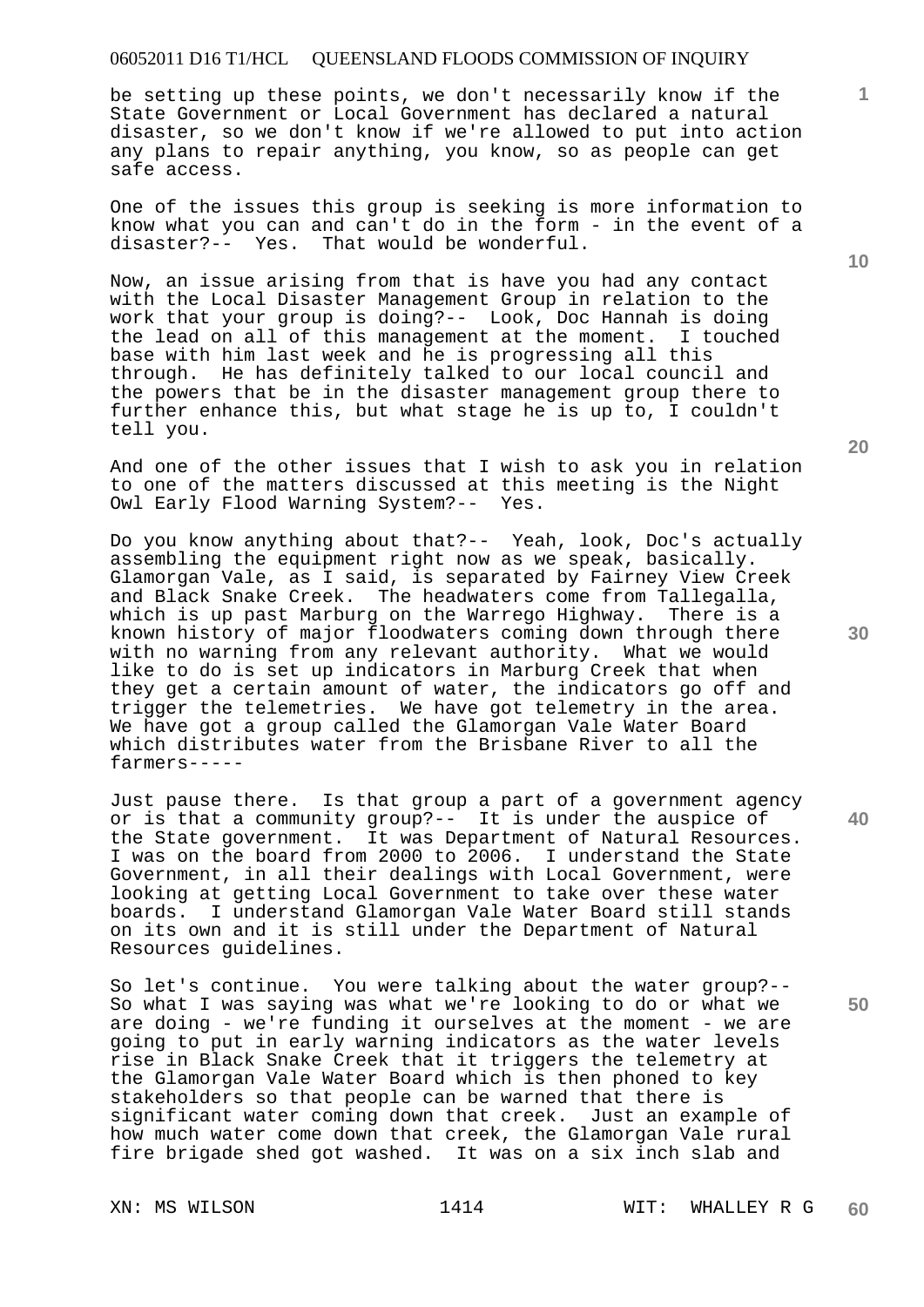it is a nine by nine shed. It got picked up in the floodwaters and moved across the Glamorgan Vale highway, so that's how much water was actually coming down that creek.

So is it the case that this community focus group, the Glamorgan Vale Flood Emergency Management Group, is going to fund putting these indicators into the creeks?-- Look, at this stage there is no funding coming forth from anybody, so at this stage, yeah, the local people are going to fund it. Myself included, yeah.

Have you got any idea what that cost involves?-- I actually asked Doc last week when I was talking to him to work out a true cost on this whole program, because, as I said, as a key business in the area, I would like to help get it up and running, so yeah.

Is that group having discussions with the Local Government or the State Government in relation to implementing the scheme?-- Look, we haven't made - we have asked the Somerset Regional Council. I have spoken to them about the plan and told them we would like some funding. There has been no answer back on that, but as late as last week I happened to be in a meeting with a lady that's from the Commonwealth Government who does put out sources of funding that may be able to help us, so we're pursuing avenues to get some sort of funding towards that.

Madam Commissioner, I tender that document. That is the Glamorgan Vale Flood Emergency Management Group Newsletter.

COMMISSIONER: Exhibit 294.

ADMITTED AND MARKED "EXHIBIT 294"

**40**  MS WILSON: I have no further questions for you, Mr Whalley.

COMMISSIONER: Thank you. Mr-----

MR O'DONNELL: No questions.

MR DUNNING: No questions, thank you.

COMMISSIONER: Mr Ure?

MR URE: I have no questions.

COMMISSIONER: Mr MacSporran?

MR MacSPORRAN: I have no questions.

MS O'GORMAN: No questions.

COMMISSIONER: Mr Dollar?

**10** 

**1**

**20** 

**30**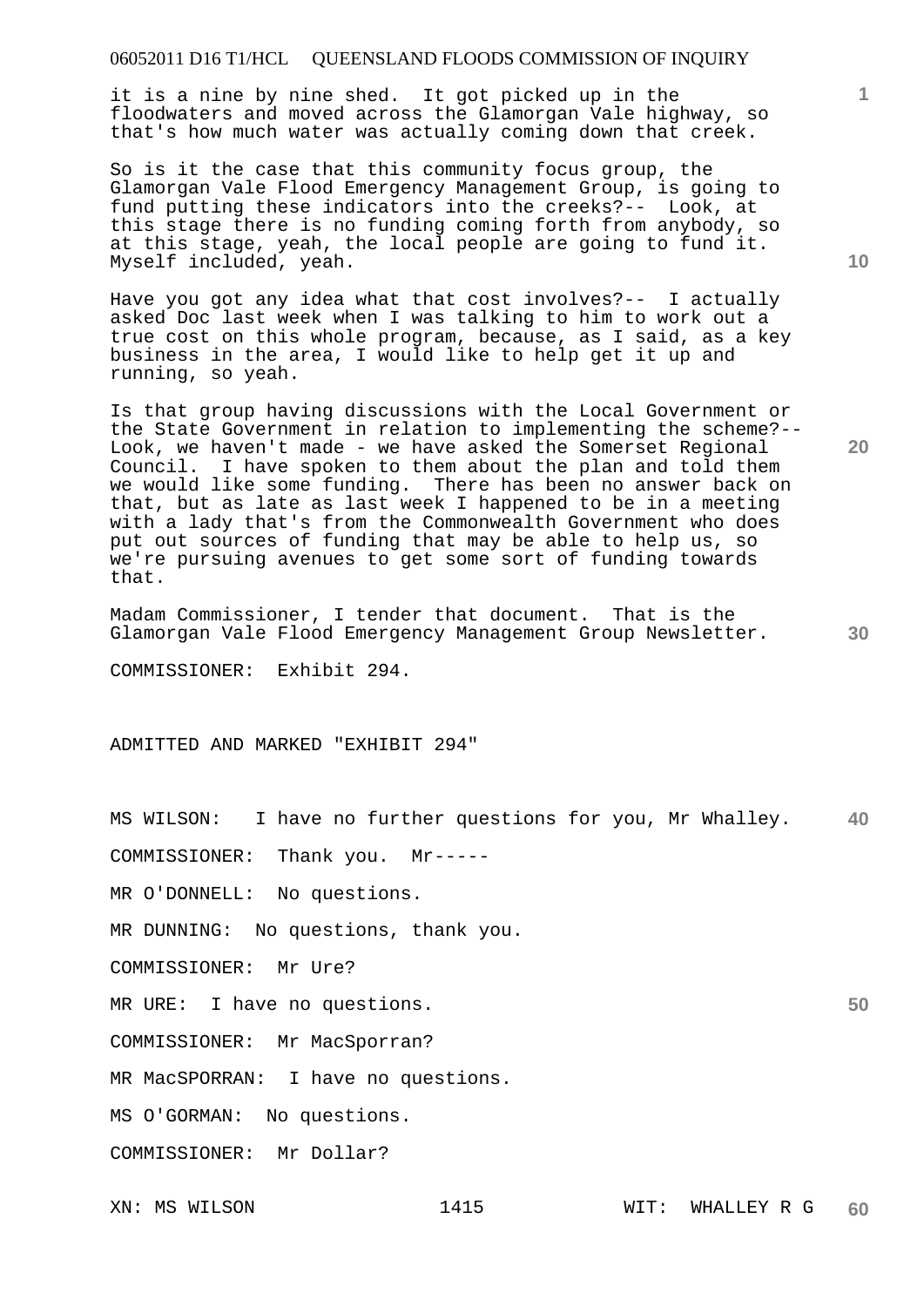MR DOLLAR: I have no questions of this witness. MS WILSON: May Mr Whalley be excused? COMMISSIONER: Yes, thank you very much?-- Thank you. You are excused.

WITNESS EXCUSED

MR CALLAGHAN: I call Craig Hewlett.

**20** 

**1**

**10** 

**50**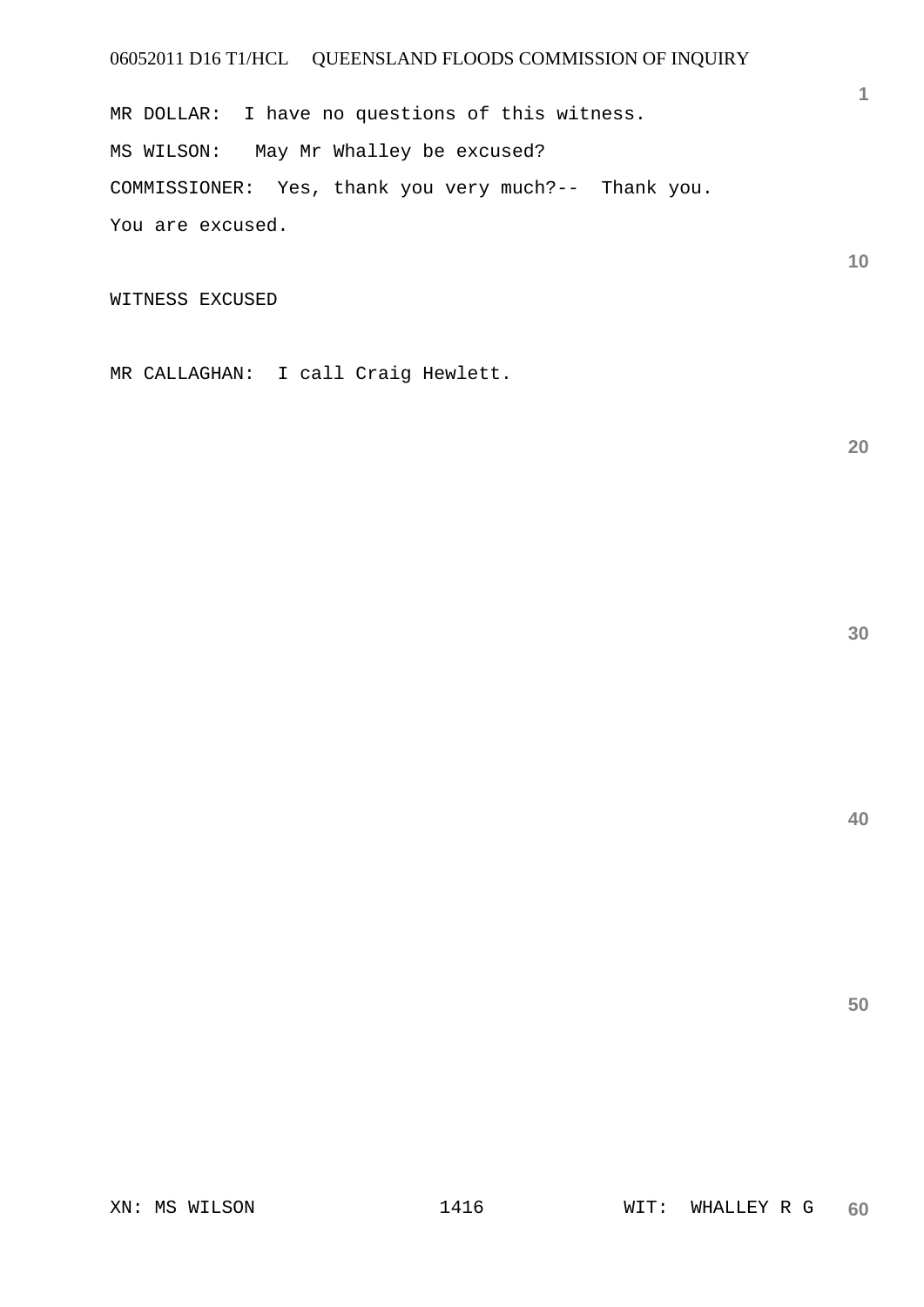CRAIG HEWLETT, SWORN AND EXAMINED:

MR CALLAGHAN: Could you tell the Commission your full name and occupation, please?-- Craig Hewlett. I'm the General Manager of Community Radio Station in the Moreton Bay Regional area.

Mr Hewlett, you've prepared a six page statement for the purposes of the Commission; is that correct?-- Yes.

It's being shown to you now?-- Yes.

I tender that.

COMMISSIONER: Exhibit 295.

ADMITTED AND MARKED "EXHIBIT 295"

MR CALLAGHAN: I just want to take you through a few aspects of that statement, Mr Hewlett. At paragraph 1, you make the point that you are very much acquainted with and involved in the whole concept of disaster management; is that right?-- Yes.

And for your area, there are some special considerations involved in this. I think in paragraph 12, you talk about what happens in your region during a flood situation; is that right?-- Yes.

Can you just describe that to us?-- Basically, from Kilcoy to the west, to the Pumicestone Passage of Bribie Island, I guess, in the kindest terms, would be referred to as a stormwater drain. There is many estuaries, several creeks that all run through together. It turns us into little islands, several of them, which run all the way down south through to Albany Creek, so from the west to the east and then south again.

So isolation becomes a problem - isolation of specific areas?-- Very quickly.

Yes. In paragraphs 4 and 5, you talk about the information which your radio station receives from the Moreton Bay Regional Council?-- Yes.

Can you just tell us, what is the system by which you received information from the Council?-- Via E-mails. We receive E-mail updates on road closures from the Council. They come through periodically, sometimes three an hour, sometimes one an hour.

And you've got - or it is part of the routine of the station

XN: MR CALLAGHAN 1417 1417 WIT: HEWLETT C

**60** 

**30** 

**20** 

**50** 

**40** 

**10**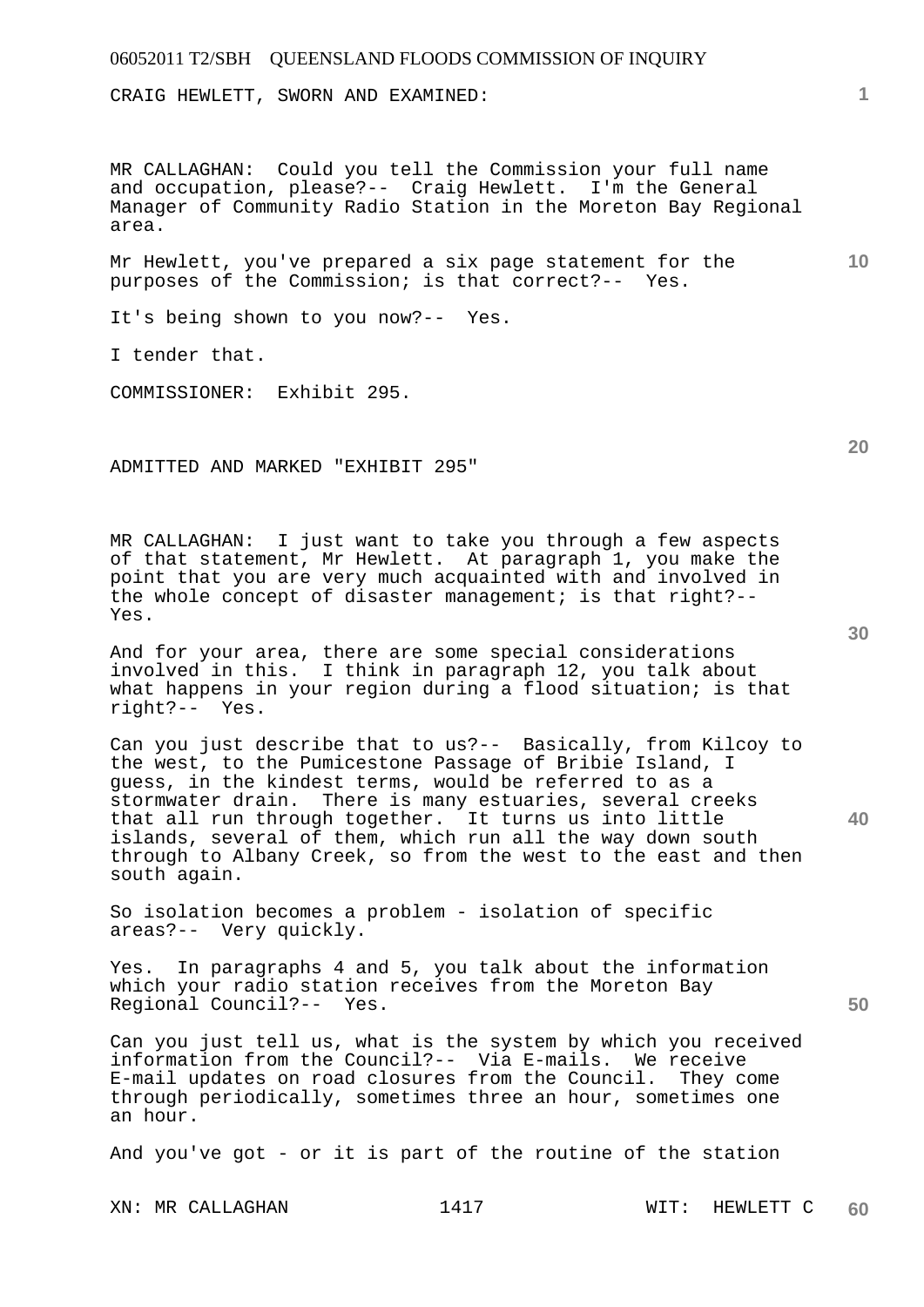for those to be checked?-- Yes.

In order to pass on that information?-- Yes, we disseminate the information as soon as it comes through.

At paragraph 6, you talk about receiving information from the Bureau of Meteorology. Again, what's the system in place for that?-- Just in paragraph 6 there, there's a little discrepancy with the time. It was more around the 9.30, 10 o'clock that we actually got that message through. This was unlike any other time, as you can expect. I got four phone messages, one on my - two on my mobile phone, and through - because I have three different numbers at the radio station, I actually got three different messages - sorry, same message, picking up a different line. So, in the middle of the crisis, I picked up and got the same message, the phone rang on a different line and there was the same message on the other line and there was the same message on the other line.

These are Bureau of Meteorology messages?-- No, the Bureau of Meteorology message was the siren for all radio stations in South-East Queensland to play the siren.

And where is that? Is that an E-mail, or where do you get the information from? BOM?-- BOM is E-mail, monitoring the site, and then an SMS.

So, the message you talk about in paragraph 6 was an E-mail?-- Bureau of Meteorology, yes.

All right. Now, these other messages that you were receiving on telephones, who are they coming from?-- One of them had the SES controller locally attached to it, one of them had the police service attached to it.

So, SES and police are both calling you at the same time?-- Yes.

Well, I think you effectively describe in your statement that there were some problems with that first message you received, or with the lack of specific information in that message; is that right?-- Yes, the message was a one-line message. Immediately upon reading it, I thought that it would panic the residents if I put it out exactly the way that it was. I took my breath for approximately 10 seconds and didn't want to drag the chain at my end, thinking there would be some follow-up information, so I immediately pushed that out to my announcers and put it out on air.

You were concerned about the content, but you felt that you had to put it out there, because if you didn't and things went bad, there might be consequences; is that right?-- Well, I - I don't pretend to be an expert in it. I was just doing my job.

Sure?-- The information came through. I thought the information was skinny. I knew the ramifications on the information that would - you know, would panic the residents,

XN: MR CALLAGHAN 1418 WIT: HEWLETT C

**20** 

**10** 

**40**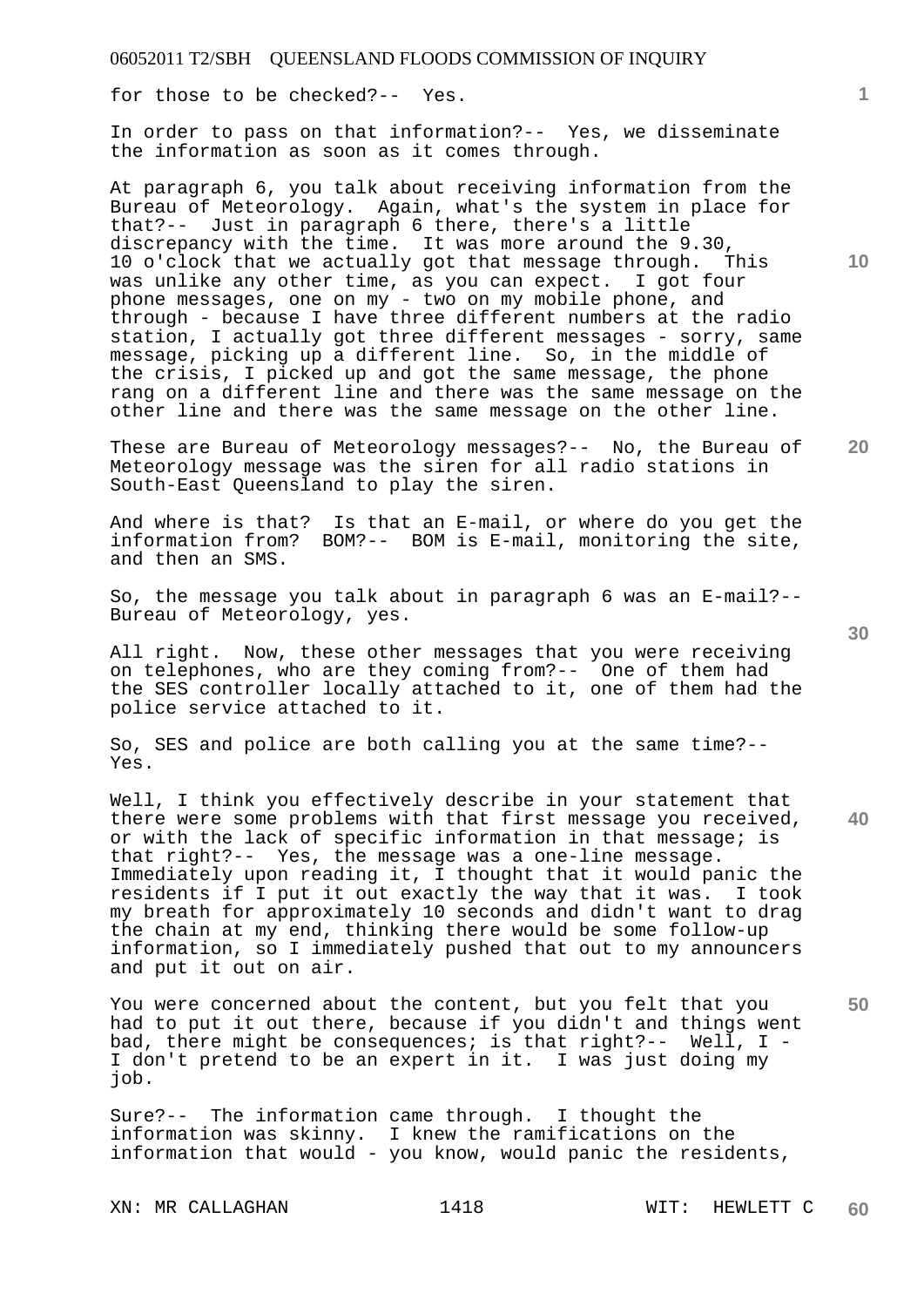and unfortunately there was no follow-up information from that.

COMMISSIONER: Sorry, Mr Callaghan, I'm getting a little confused. You get a message from the Bureau of Meteorology to sound the siren?-- Yeah, we get a warning signal in times of extreme emergency that only the Bureau of Meteorology can trigger.

And so what do you do, sound a siren with no further information, or how does that work?-- No, I attach to that the information that we put out before.

You wait for what SES and Queensland Police Service are telling, you or-----?-- Yes.

And what is the message they're giving you?-- I'm sorry, I don't-----

**20**  What is the message they want you to transmit?-- Normally of flash flooding and road closures and all of that, if there's a storm-----

But on this day, what were you worried would cause panic?-- The lack of information in the first message that come out that said evacuate Caboolture, Morayfield, Strathpine - all low-lying areas to evacuate to high areas.

**30**  And that's accompanied by the siren, is it, or not?-- The message to evacuate to higher areas come from the Queensland Police.

Mmm?-- The siren to sound the siren in an emergency came from the Bureau of Meteorology.

But do you do the two things at one time, or how do you do it?-- Yes.

Thank you.

MR CALLAGHAN: And the message that we're talking about at the moment is the one that you describe in paragraph 7?-- The police message.

Police and SES; is that right?-- Yes.

Or was it just police, sorry?-- Police.

SMS, rather. But you then took some action to try and get more information; is that right?-- Yes.

You phoned the Local Disaster Management Group?-- Yes.

And obviously you were aware of the structure involved and what responsibilities they had in this sort of situation?-- Yes.

And you record what happened in paragraph 8, but can you just

**10** 

**1**

**40**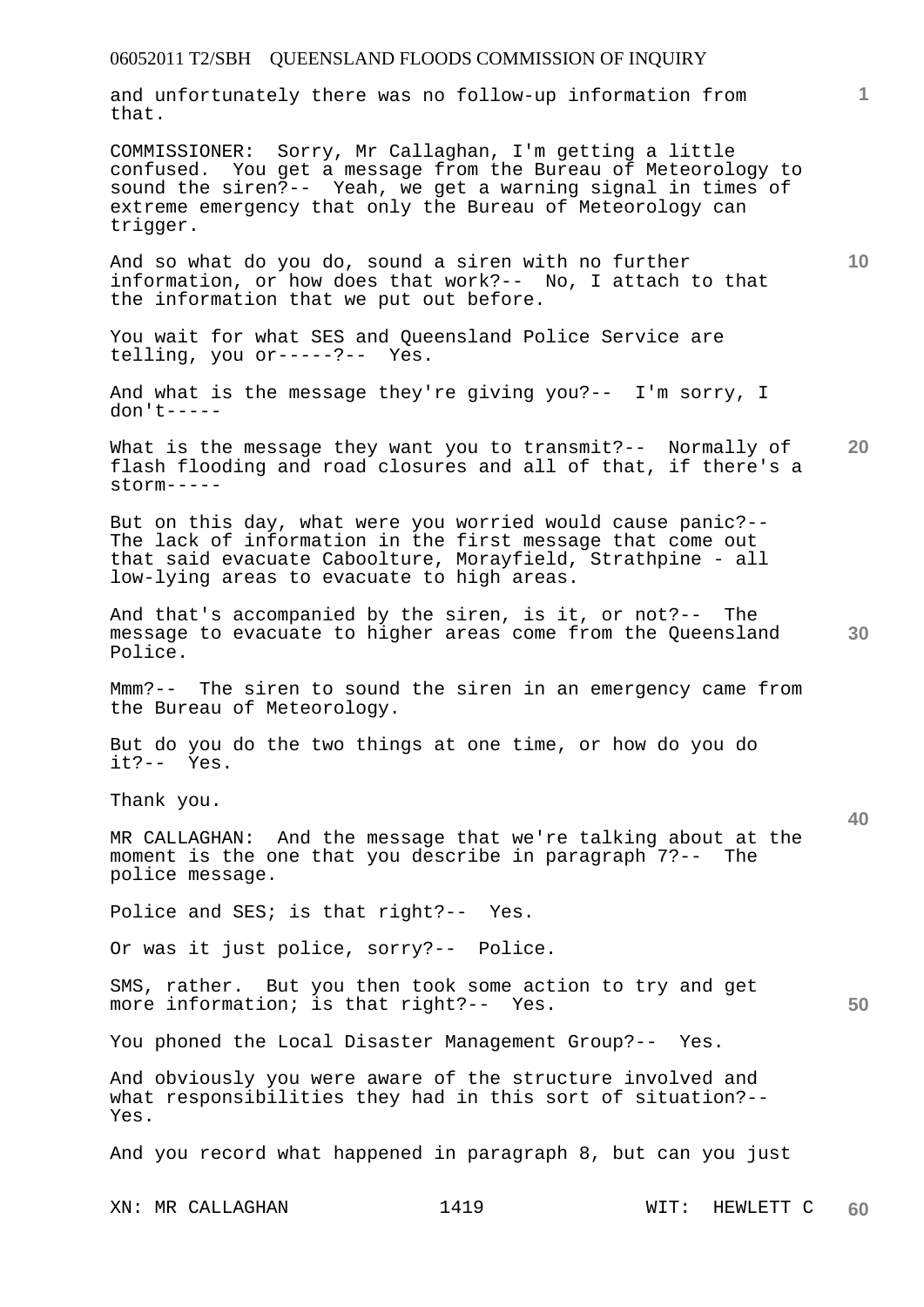tell us about your efforts to contact your LDMG?-- The moment I put the message out there, it just clogged the phone system up and turned us into a call centre of people asking, "Am I -I'm in Grant Street. Am I in a low-lying area? I'm in George Street. Am I in a low-lying area?", and, "Where do we go to?" There was no other information through. I was monitoring seven computers with people sitting at those computers. There was no other information coming through. I then phoned the LDMG, made a comment about the lack of information. It was then said that I'd get a phone call back with that information - low-lying areas and where to evacuate to, and that didn't happen.

And just to be clear, you didn't get any phone call back; is that right?-- I got a phone call back later on in the piece from the SES - the local SES, stating that an evacuation point had been set up at the RSL.

But specifically the phone call that you speak about in paragraph 8, the Council staff officer of the LDMG-----?-- Yep.

-----who said that you would get a phone call back, was there any call back from this source?-- To this date, no.

All right. You then talk about the call that you got from the SES about where the official evacuation point was?-- Yes.

This is after you've broadcast the fact that there was an evacuation point at the Lutheran church; is that right?-- Yes.

And you get a call from the SES saying that's not right, the evacuation point is at the RSL?-- No, not in those words. It was a conversation to assure me the official evacuation point was the RSL.

All right. You say that was expressed quite sternly though; is that right?-- Yes.

Okay. Well, then you made inquiries of the RSL yourself to work out what was available there; is that right?-- Yes.

And what were you told?-- They didn't really want to do it. It was done 20 minutes - they were asked 20 minutes before then. They've got staffing issues, they've got problems with, you know, poker machines and access and all of that.

**50**  But they'd been told by the Council that they would be an evacuation centre - or they told you, and Council had called them half an hour earlier to say that they would be an evacuation centre?-- An evacuation centre, yes.

Okay. Now, there was also - there were also issues about information involving the Bruce Highway?-- Yes.

And in paragraph 13, I think you talk about the situation at 3 p.m. on the 11th?-- Yep.

**10** 

**20** 

**1**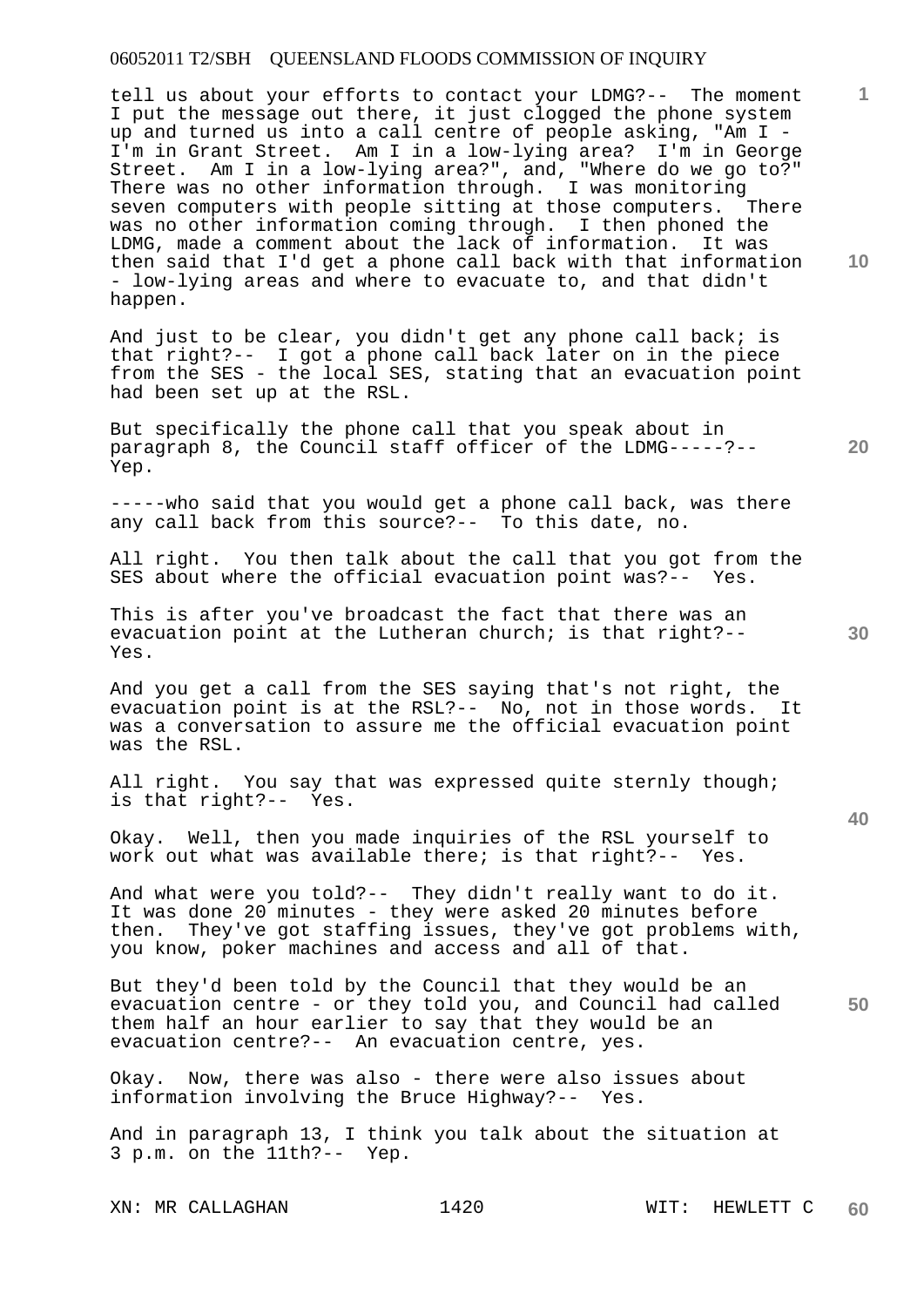What was the story then?-- We were receiving a number of phone calls asking us whether the Bruce Highway was open or closed. Nowhere could I get any information at all from government websites - several government websites, local council websites. There was no information coming through at all. I was reluctant to leave the radio station because of word of everybody getting trapped around in those pockets, as creeks come up and go down. So, I bit the bullet at about three in the afternoon and went for a wander out to have a bit of a look around and there was several people standing outside the Council chambers that was waiting for a taxi to go to Brisbane. When I asked them, "Where are you going?", they said they were heading to Brisbane, they were waiting for a taxi. I said, "Look, I'm not sure whether you're going to be able to get through. I think the Bruce Highway is closed." They informed me that Council had just told them that the Bruce Highway was open. So, a little bit frustrated with it, I went, "Okay, well I'm going to go down and have a look now and see for myself." So, I hopped in the car and went down the Bruce Highway and sure enough it was open.

And there were issues with information about the highway the next day as well; is that right?-- Yeah. I hopped up early again, around about 3 a.m., 3.30 a.m., and looked up on the TV to see that the same message was being played on the commercial television that Caboolture was isolated and the Bruce Highway was cut. So, in a mad panic thinking that I had missed it in my sleep, hurriedly got ready and went out again. The main road through town was the first that I checked - the Morayfield Road bridge was open. Then I decided to do the Bruce Highway, so I done a trip around the Bruce, back down through Burpengary and come back up through and it was clear as well. The moment that I put that message to air, it jammed my phone lines up again with people waiting to go to Brisbane or come home from Brisbane that were relying on that information.

Well, information is clearly what your business is all about, and just to summarise, I suppose, in paragraphs 18 and 19, you, I think, address the whole issue of the supply of information by the LDMG and/or the local Council. Would you just like to summarise the effect of your concerns in that regard?-- Lack of information, lack of owning it, lack of being there, just owning the situation.

You didn't see evidence of that, is that-----?-- No, none at all.

And paragraph 21, you say that trying to manage the situation out of Redcliffe and Strathpine was an issue. Can you just elaborate on what you mean by that?-- The information started coming - I arrived at the radio station at 4.15 on the 11th. We started pushing the information out straightaway. Councils first. First road closure information come through at roughly 6.15, 6.30, somewhere around there. Towards the end of the information, when I went back and had a look at it, there was a heavy emphasis on information from Redcliffe and Strathpine,

XN: MR CALLAGHAN 1421 WIT: HEWLETT C

**10** 

**20** 

**30** 

**40**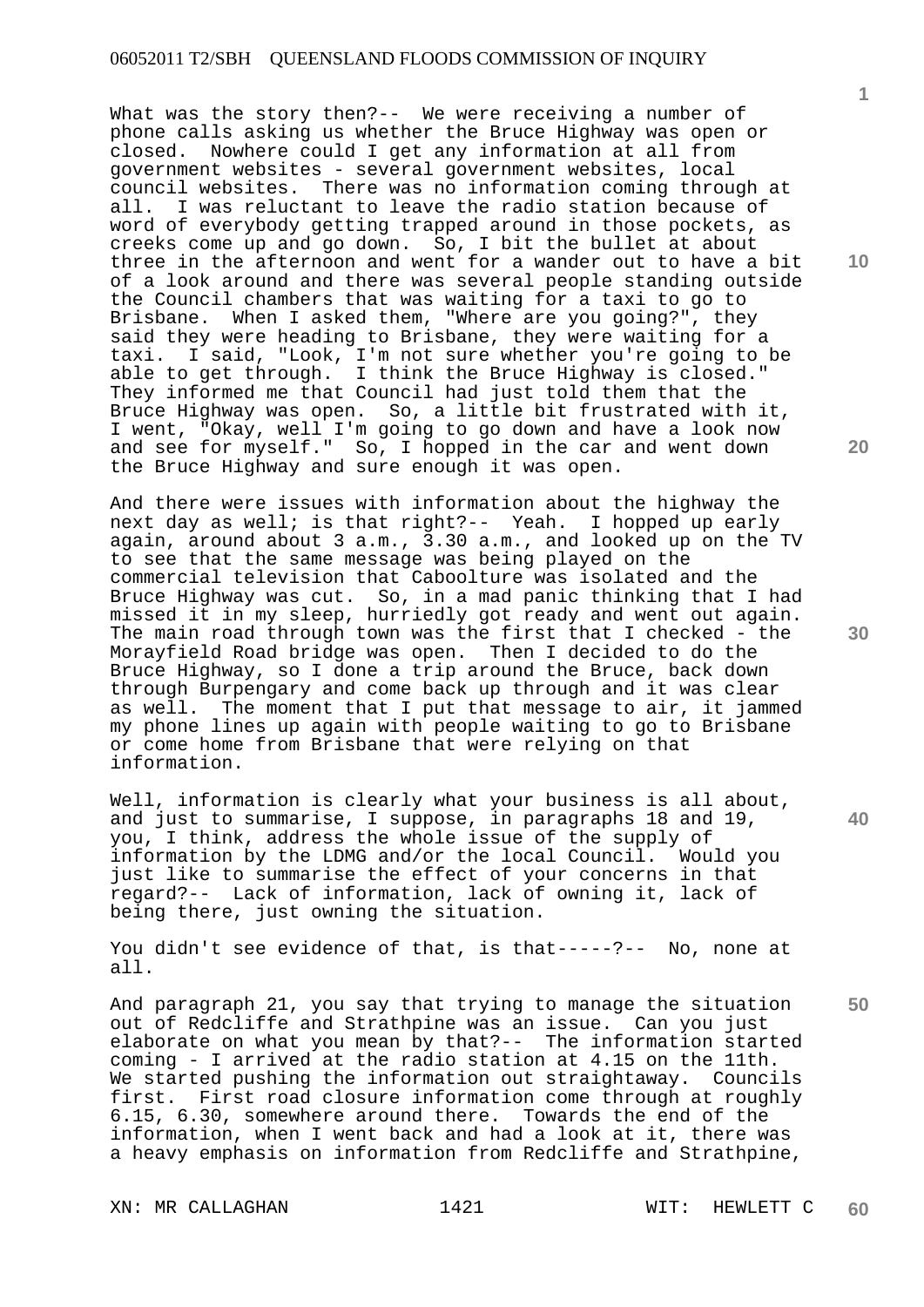what roads were closed and what roads were open when there was, in our - the top end of it - which showed me that management from outside the area is just impossible. When it turns into little islands, you know, it's pretty hard to get information in and out.

At paragraph 25, you talk about, I think, the development of a counterdisaster strategy with local Chambers of Commerce. What's involved in that?-- Well, shortly after the flood event, if you remember, we were looking down the barrel at three pretty severe cyclones, so I jumped the front foot and contacted the Chamber of Commerce and several support groups that I knew were active in each one of those island areas, if you like, to give the radio station and the people the correct information in that time - would give me a point of contact to call and, you know, "What's going on? Is this open or is this closed?"

So, what, you're just identifying contacts-----?-- Stress to them that they're not a counterdisaster group, by any stretch of the imagination, and, "You're actually there to support, not do anything, and more of an information service.", you know, there's sand bags here, there's this here and that there.

So, how is it actually going to work in practice? Can you just-----?-- The Chamber of Commerce - and generally across any region - are people that are in touch with the community are leaders of, you know, the community, in one way, shape or form. So, that's a pretty easily identifiable tag to get ground information in that area without going anywhere else. The Chamber of Commerce President then contacts the community through the service clubs - Rotary, Lions, Apex, you know, Neighbourhood Watch - all that - and gathers information to assist in the emergency.

And then is there a system in place or going to be a system in place to channel that sort of information back to you so that you can-----?-- I purely recommended them then to contact the LDMG and identify themselves as what they are and what they have to offer.

Yep?-- I made the contact purely from the radio station's perspective, so in those times when I'm sitting there scratching my head with lack of information, I could actually call someone who was on the ground who could give me the relevant information - timely.

So, do you still see in future situations that the information should come to you through the LDMG or from these people directly?-- No, LDMG certainly.

So, they should get the information to the LDMG?-- Yes.

And they should be in a position to pass it back to you and others; is that right?-- Yes.

All right. That's all the questions I have.

**10** 

**1**

**20** 

**30** 

**40**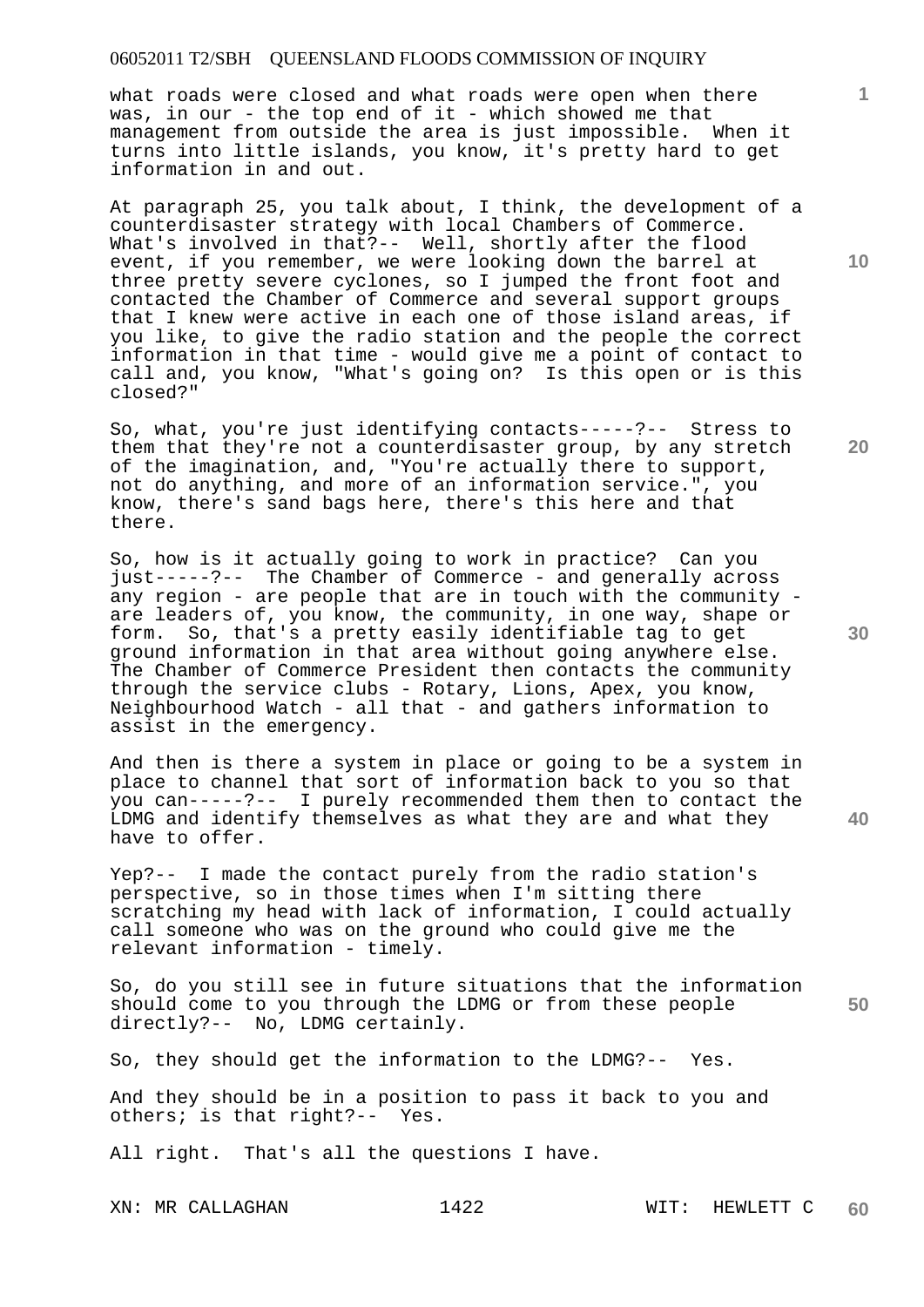COMMISSIONER: Do you have enough of the membership of the LDMG to know if there are any living in Caboolture?-- No, I can't guarantee it. I'd say if there is, there's one - one person.

And what about councillors? Have you got councillors from Caboolture?-- I tried to get the Deputy Mayor on the phone during the event.

Is he a Caboolture resident?-- Yes.

I'm just surprised by the lack of - I don't know, anybody emerging in Caboolture itself to give you a bit of help. Anyway, you couldn't get him?-- No. I couldn't get anybody anyone.

**20**  Are there other councillors from Caboolture?-- Yes, Chris Whiting. Actually, he was around. Gary Parsons from Bribie<br>Island. I couldn't get him. I tried the Deputy Mayor and I I couldn't get him. I tried the Deputy Mayor and I tried the Mayor.

Mmm. All right, thanks, Mr Hewlett. Mr O'Donnell?

MR O'DONNELL: No questions.

COMMISSIONER: Mr Dunning?

MR DUNNING: No questions, thank you, Commissioner.

COMMISSIONER: Mr Ure?

MR URE: I have no questions.

COMMISSIONER: Mr MacSporran?

MR MacSPORRAN: I have nothing, thank you.

COMMISSIONER: Ms O'Gorman?

MS O'GORMAN: Just something, Commissioner.

MS O'GORMAN: Mr Hewlett, I act for the Commonwealth, in particular, the Bureau of Meteorology. Are you aware at the time the Bureau requested your radio station to broadcast the signal on the 11th of January, that they also forwarded to your radio station a severe weather warning?-- Yes.

And are you aware that that severe weather warning detailed that there would be an intense slow-moving band of rainfall that would extend across Maroochydore to Warwick?-- Yes.

Thank you, Commissioner?-- Can I just add to that?

Yes?-- If I would have known about the 404 millimetres of rain recorded in the Council's rain gauge that night, I would

XN: MS O'GORMAN 1423 WIT: HEWLETT C

**10** 

**1**

**30** 

**40**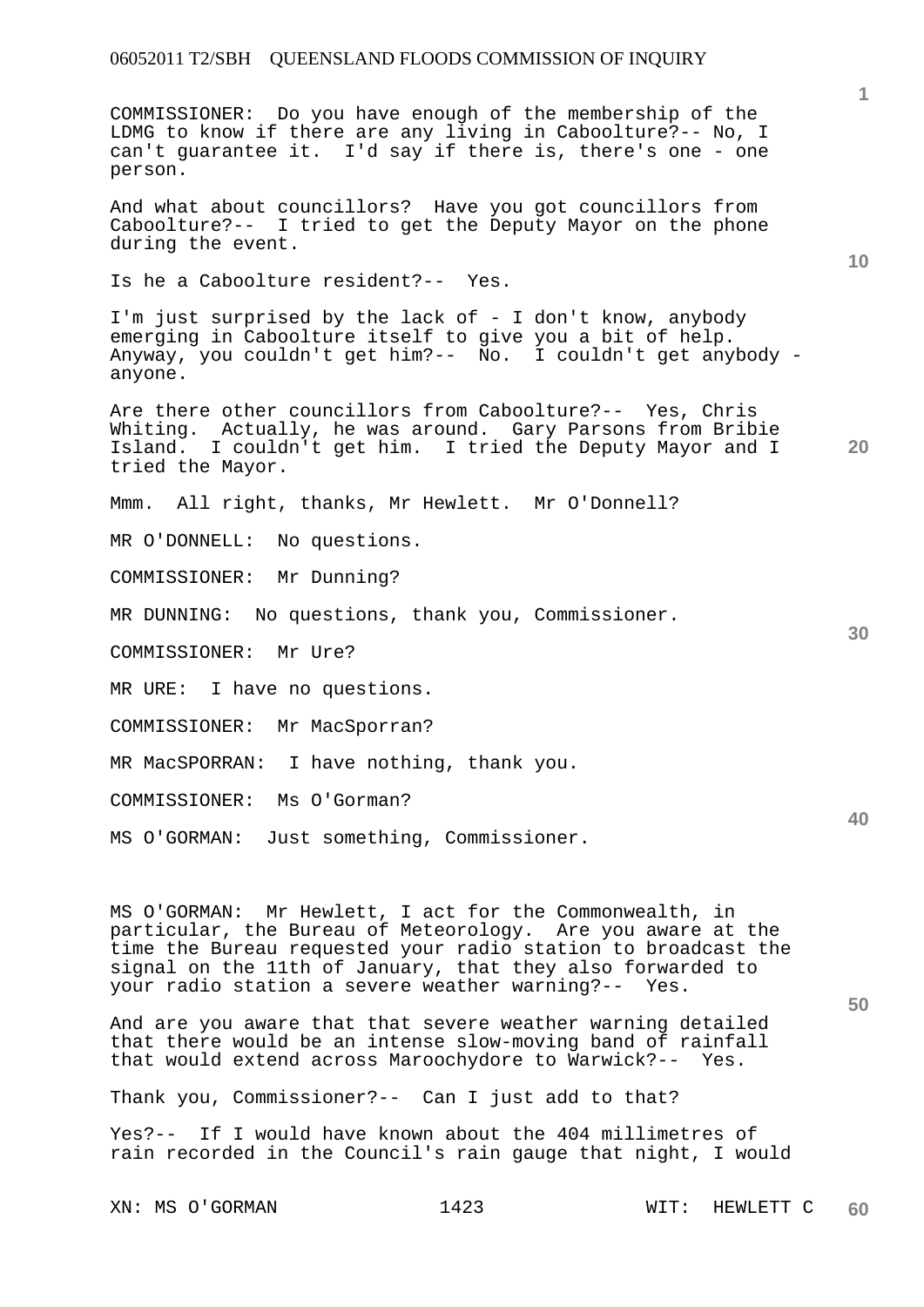have known that we were in serious problems, and I can't understand why that rain gauge is not in the official BOM register so I can get that information.

Yes. Thank you, Commissioner.

COMMISSIONER: Mr Dollar?

MR DOLLAR: No questions, thank you.

COMMISSIONER: Mr Callaghan?

MR CALLAGHAN: No, nothing arising. Thank you, Madam Commissioner. May Mr Hewlett be excused?

COMMISSIONER: Yes, thank you, Mr Hewlett. You're excused.

WITNESS EXCUSED

MS WILSON: Thank you, Madam Commissioner. We call Sean Hodgson.

**40** 

**50** 

**1**

**10**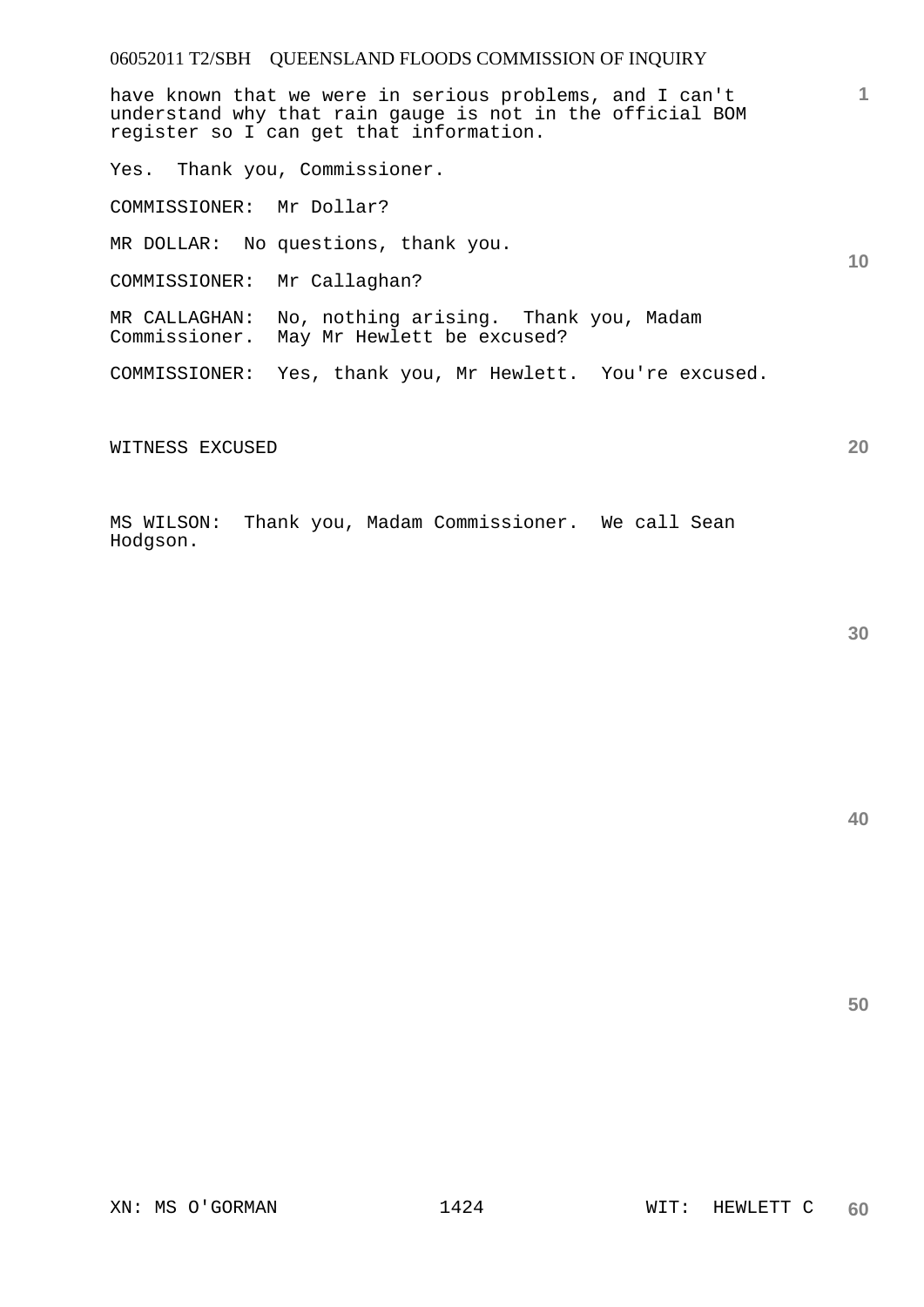SEAN HODGSON, ON AFFIRMATION, EXAMINED:

**10 20 30 40 50**  MS WILSON: Thank you, Madam Commissioner. Is your full name Sean Hodgson?-- Yes, it is. Are you employed by the Brisbane City Council?-- Yes, I am. And you have been employed at the Brisbane City Council for about 11 years?-- That's correct. And your current role is the Regional Operations Manager in City Services in the Compliance and Regulatory Services Branch?-- That's correct. And that is, that branch is known as CaRS?-- That's correct. Okay. And you've been in that role - that is, of Regional Operations Manager - since November 2010?-- Yes. And you've made a statement to the Queensland Flood Commission of Inquiry?-- Yes, I have. And that statement addresses the role that you performed in the January 2011 floods?-- Yes. And the role that CaRS performed in the January 2011 floods?-- That's right. And attached to that statement is various exhibits that you refer to in your statement; is that the case?-- Yes, that's right. Madam Commissioner, I tender the statement with the attached exhibits. COMMISSIONER: Exhibit 296. ADMITTED AND MARKED "EXHIBIT 296" MS WILSON: Have you got your statement in front of you?-- I do have a copy. Perhaps if I can just take you to a couple of matters. At paragraph 4, you say, "Ordinarily, CaRS is responsible for all aspects of regulation and enforcement for the City of Brisbane, and the Council's City Services area is within the CaRS Branch."?-- That's right. Now, then we can go to paragraph 5 where you say the City

Services Division was at the forefront of CaRS' response to the January 2011 floods?-- That's right.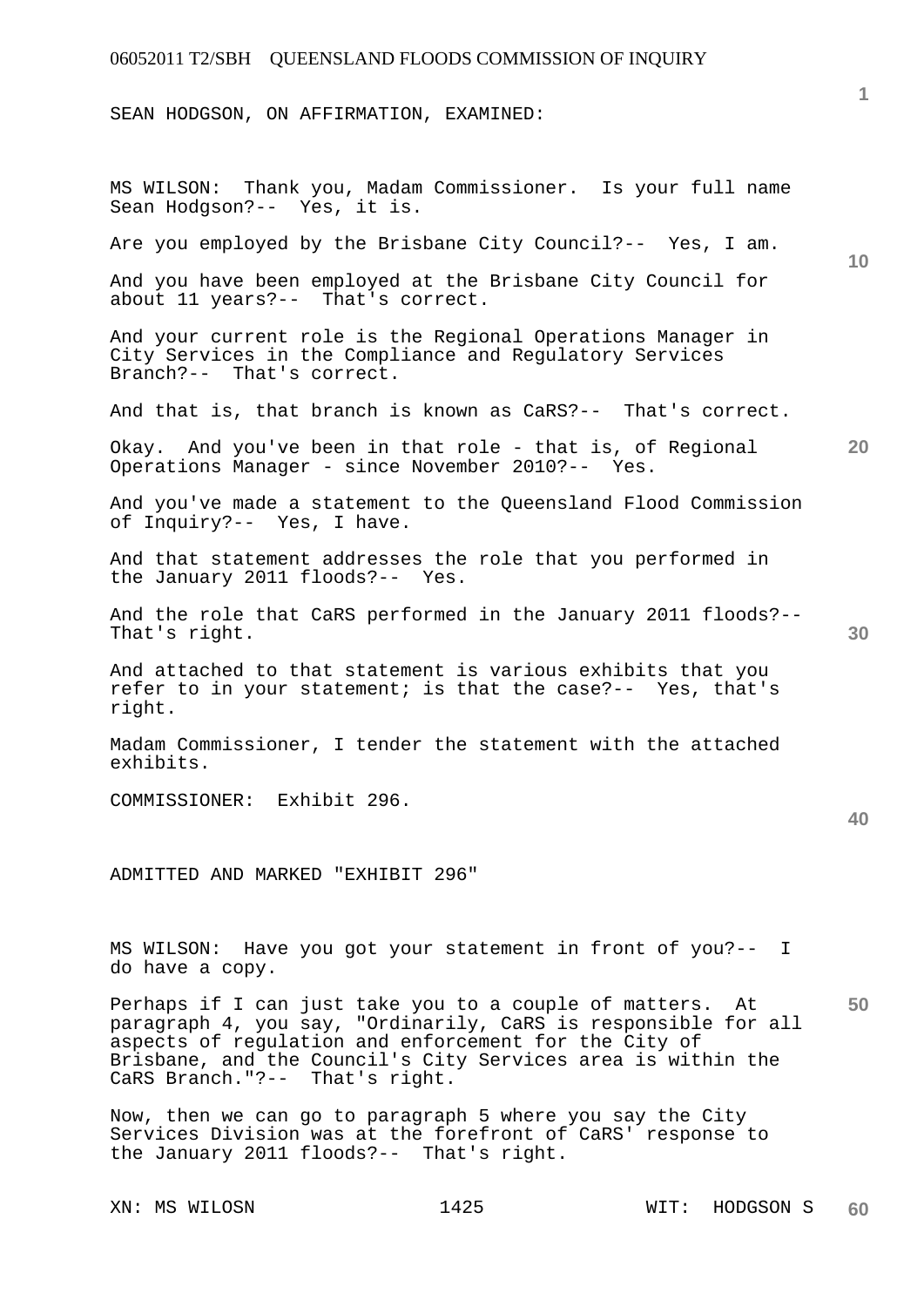So, can you assist me and tell me the role that City Services performed in relation to the January 2011 floods?-- Yes. City Services area of CaRS comprises the Rapid Response Group, Central Parking, the Environmental Management Team, who have the capacity to enact a first response. They're coordinated centrally across those areas, and because of the structure of that team, they were best placed to lead the broader CaRS response to the flood.

Okay. Now, at paragraph 7, you summarise the role that CaRS performed in the response to the January 2011 floods to four categories: the preparation, the response, the recovery, and the post-activity administration?-- That's correct.

If we can go to the preparation - the preparation phase, at paragraph 9, you say that, "On Tuesday, the 11th of January 2011 and Wednesday the 12th of January" - that is, prior to the flood peak - "CaRS officers were involved in the following tasks.", and you list them there. I'm interested in the distribution of warning notices to residential and commercial properties. If I can take your attention to there? That is further expanded in paragraph 15 of your statement where it talks about the Council officers conducted a door-knock, and if the Council officer could not speak to the owner of the property or the occupier of the property, then a warning notice would be left at the residence. What was the instruction given in relation to information, other information - that is, verbal information - that these officers would give to residents or occupiers of these houses?-- Broadly, the information was related to that which was then the warning notice; however, should the property owner or the occupier of the property have additional questions that may fall within or outside of Council's jurisdiction and resourcing, then our officers did the best they could to give that information or direct the owner or occupier to that source of information.

And how many officers were performing this task of going around to residents and providing the warning notice?-- Ah, in total, it would have been close to 250 officers, but, of course, with rostering and with different shifts, there would never have been 250 officers in the field.

The next question that arises is how were the properties identified that these warning notices were given to?-- These properties were identified on the basis of the 4000 CUMECS map and associated database of streets and properties, which were forwarded to CaRS branch, where we broke them down into our regional areas - our five regional areas - and then they were distributed to the regional manager of those areas.

Okay. Perhaps if I can show you one of these maps and if you can tell me that this is the map that you're referring to? It's attached to your statement. Now, it's rather large. have got a copy here that you can have as well to assist. Now, I think this is the map for the east of Brisbane; is that the case?-- On the south side of the river, that's correct,

**1**

**10** 

**20** 

**30** 

**40**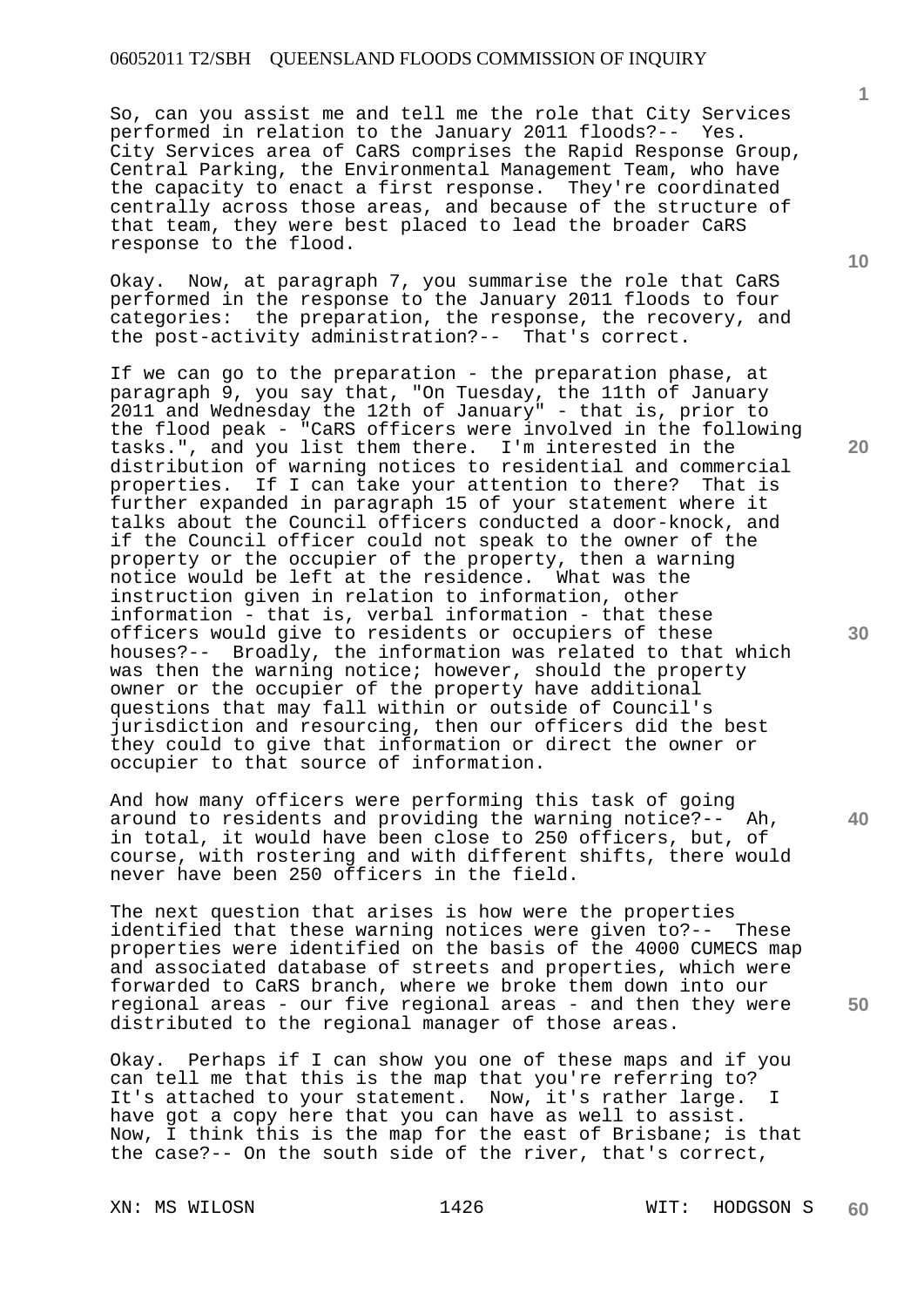yep.

And have a look. The hard copy is in that folder. Paragraph 29 you talked about, "Predicted flood maps provided by the LDCC we used to identify properties." Is this one of these predicted flood maps that we're looking at?-- Yes, it certainly appears to be one of the flood maps, yes.

Okay. So, was it the case that your officers got these maps, looked at them and then worked out which streets would be affected?-- This was certainly a tool that was used. It's obviously visual and very helpful in that regard. Of greater use to us was the database with the list of affected streets and properties. That was easier to manipulate and sort to provide tasks to individual officers and teams of officers when they were going to go out and do the door knocking.

This database of affected properties, is this a database that has been accumulated over time?-- The database was extracted on the basis of the limits of this 4000 CUMECS flood, so the database of all properties and residences in Brisbane is this - the holistic database. From this map and from our electronic and spacial systems, we can put a line, so to speak, around certain properties where we thought the flood was going to reach and extract from that specific streets and homes.

Okay. So, is it the case that from this map, you put this visual identification of properties into a list of properties that were to be affected?-- Yes, the list is extracted from the map.

From this map?-- Yes.

Okay. Now, that is discussed in paragraph 29, but there is also other tools that Council officers used, and that is discussed in paragraph 30. You say that they were directed to distribute the warning notices to properties which were, one, in the immediate vicinity of the properties identified on the flood maps. So, is that the case that if one property was identified - more than likely from the data list, because that's the information that those officers would have had-----?-- Yes.

-----and the neighbour wasn't, then the neighbour would also be given some warning?-- That's absolutely correct.

Now, did that rely upon the officer's discretion at the time on the street to do that?-- Yes, it did, and certainly in the briefings that were given to officers through regular teleconference we had with our managers and in the distribution of our operational orders, it was highlighted that they were to use discretion and through just being in the street, they could see that this property is deigned that it will flood, then if there's one next to it on the lower side, then visit that one as well.

**20** 

**10** 

**1**

**30** 

**40**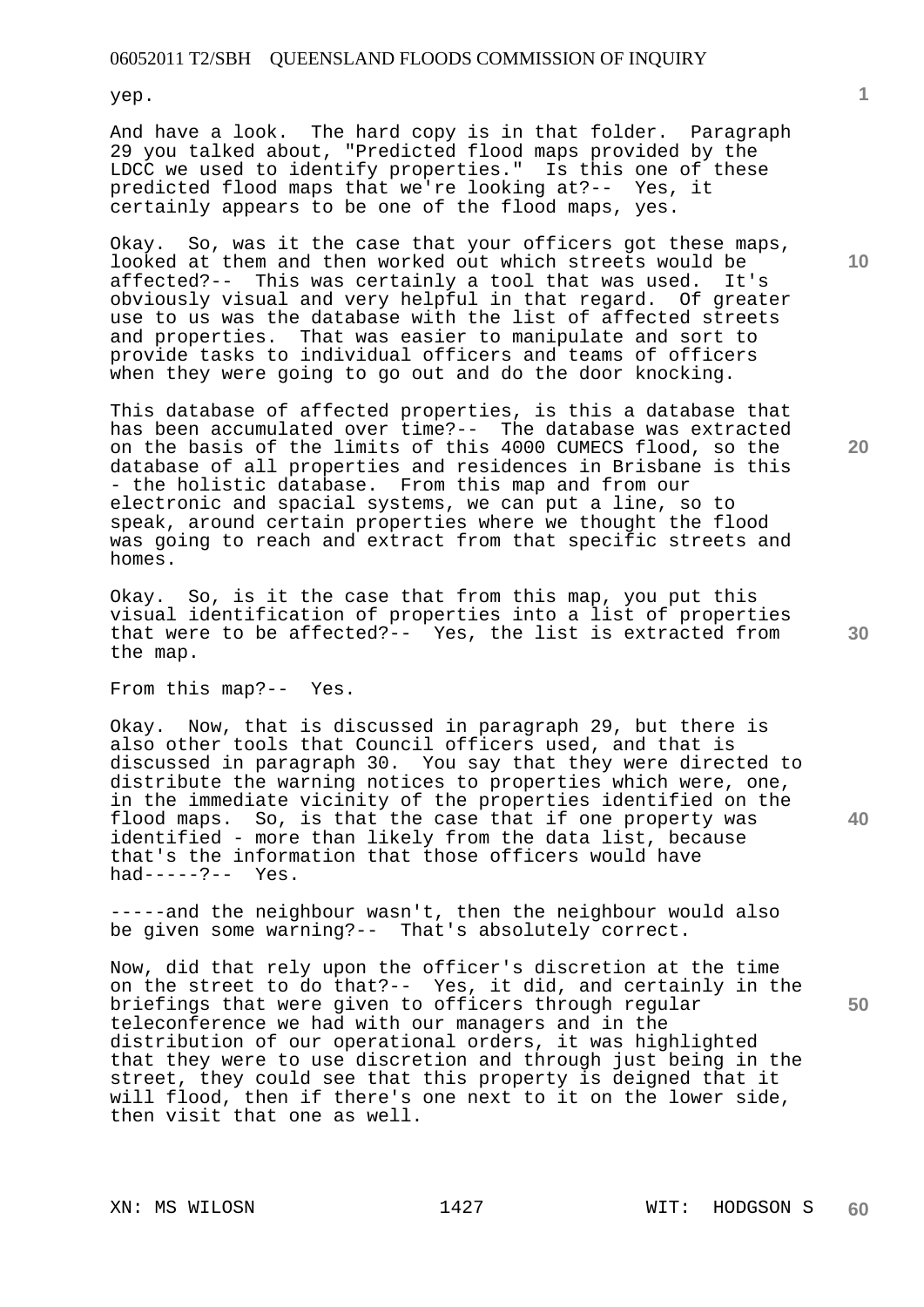The next point that you raise at paragraph 30 is it says, "The properties were to be provided the warning notice in areas which are known from previous experience or which appear from the council officer's assessment to be potential flood areas."?-- Yes.

That raises two issues. We will go to the first, previous experience. Where did the information of previous experience come from?-- The experience came from a number of sources. Some was the experience of other council officers in different areas where through tidal or rain we know that some areas are going to flood, and some of it would have come from system and recorded streets and properties that have flooded in past events.

So this information that comes from previous experience, is that recorded in council's database?-- I couldn't answer that question fully. I know that in some areas over local asset services they have lists that we work from, and in fact we had worked from late in 2010 when there was some tidal flooding so that information was part of broader cope.

I am just interested that when the officers go out into the streets and they have been told - they have been directed to properties which are known from previous experience, where that information came from? It wouldn't have been the officer's own previous experience who goes door knocking, I would presume?-- In some cases it might have been, but primarily it would have come from other areas of council that are involved in asset and open space management.

You cannot assist me today whether there is a database of where that information is recorded in the council?-- I know that it is recorded. Whether it is a holistic database I couldn't say at this time.

The other point that is raised in 30(b), "or which appear from the council officer's assessment to be potential flood areas"?-- Yes.

And that again is relying on the council officer's discretion on the ground?-- That's correct.

Paragraph 31 states that, "The LGC had provided the maps of flooded properties", which you understand was produced from the council Flood Information Centre?-- Those maps would have come to the CaRS centre through the LDCC but my assumption is that it would come from the FIC.

You say that you understand these properties were ones in which the total land parcel were predicted to be fully inundated?-- Correct.

Now, I just need some clarification. Is it the case that only properties that were expected to be totally inundated were given the warning notice?-- No.

**20** 

**10** 

**50**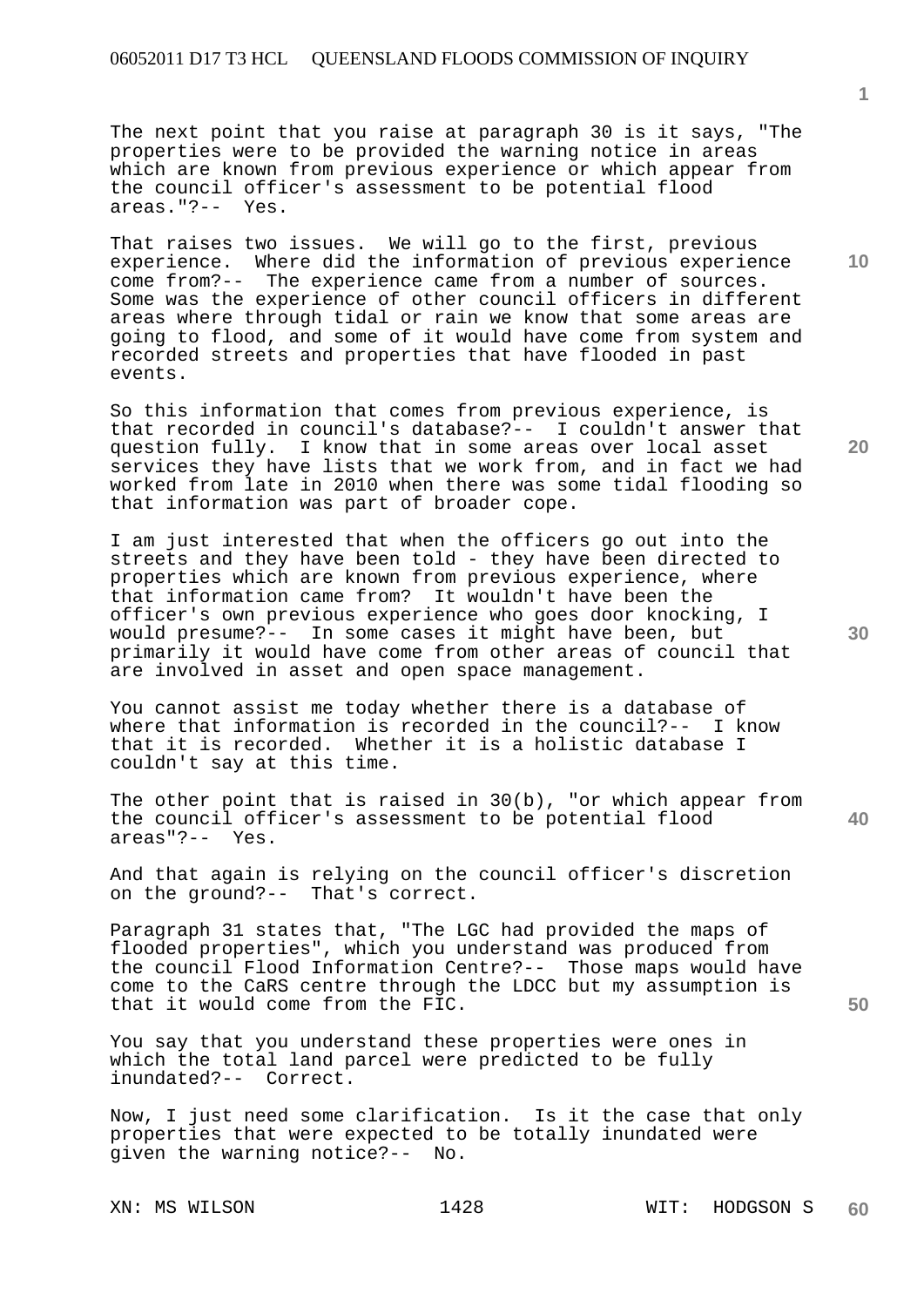So how does paragraph 31 work with paragraphs 29 and 30?-- We had separate data that identified the properties and streets that would be fully inundated and partially as our response incorporated the entirety of those particular two subsections.

Okay. So paragraph 31 really didn't come into play in relation to the roles of CaRS officers performed?-- No.

Now, you are aware there are stories about the houses that were on flood maps were not provided warnings?-- I am aware of that, yes.

You set out some of those reasons about why this could have occurred in paragraph 31, and they can be summarised as "road closures, localised flooding in particular streets, and heavy traffic to and from affected areas." So the reasons that you provide are to be summarised as the officers just couldn't get there?-- That's absolutely correct.

Now, in paragraph 38 you say, "It is not possible to identify all of the areas that staff were not able to access. Information on areas that could not be accessed was not comprehensively recorded." Is there any reason for that?-- It was incomplete data that came in through officers in their reporting to their regional management and to our disaster management centre. It may be they couldn't access three or four streets in a particular suburb. Not all of those streets were recorded. It may have been that we had trouble with legibility of some of those reports and sometimes those reports may not have been completed.

Now, I am not too sure whether you can assist me with this. Do you know whether all of the information that has been gathered from the flood events of January 2011 has been recorded by the Brisbane City Council for use in the next occasion where CaRS officers could go out and perform the same task?-- Would you mind repeating that?

**40**  Do you know whether all of the information in the data of the streets that were flooded in January 2011-----?-- Yes.

-----flood event has been recorded-----?-- Yes.

-----for use for CaRS officers in the next flood event?-- Absolutely it has been recorded.

And that updated information will be used in the next flood event by CaRS officers?-- I am confident that it will be, yes.

And that will expand the number of houses to be provided these warning notices?-- Yes, depending on the event and the extent of the flooding, yes.

Thank you, Madam Commissioner. I have no further questions.

MR O'DONNELL: No questions, thank you.

**20** 

**50** 

**10**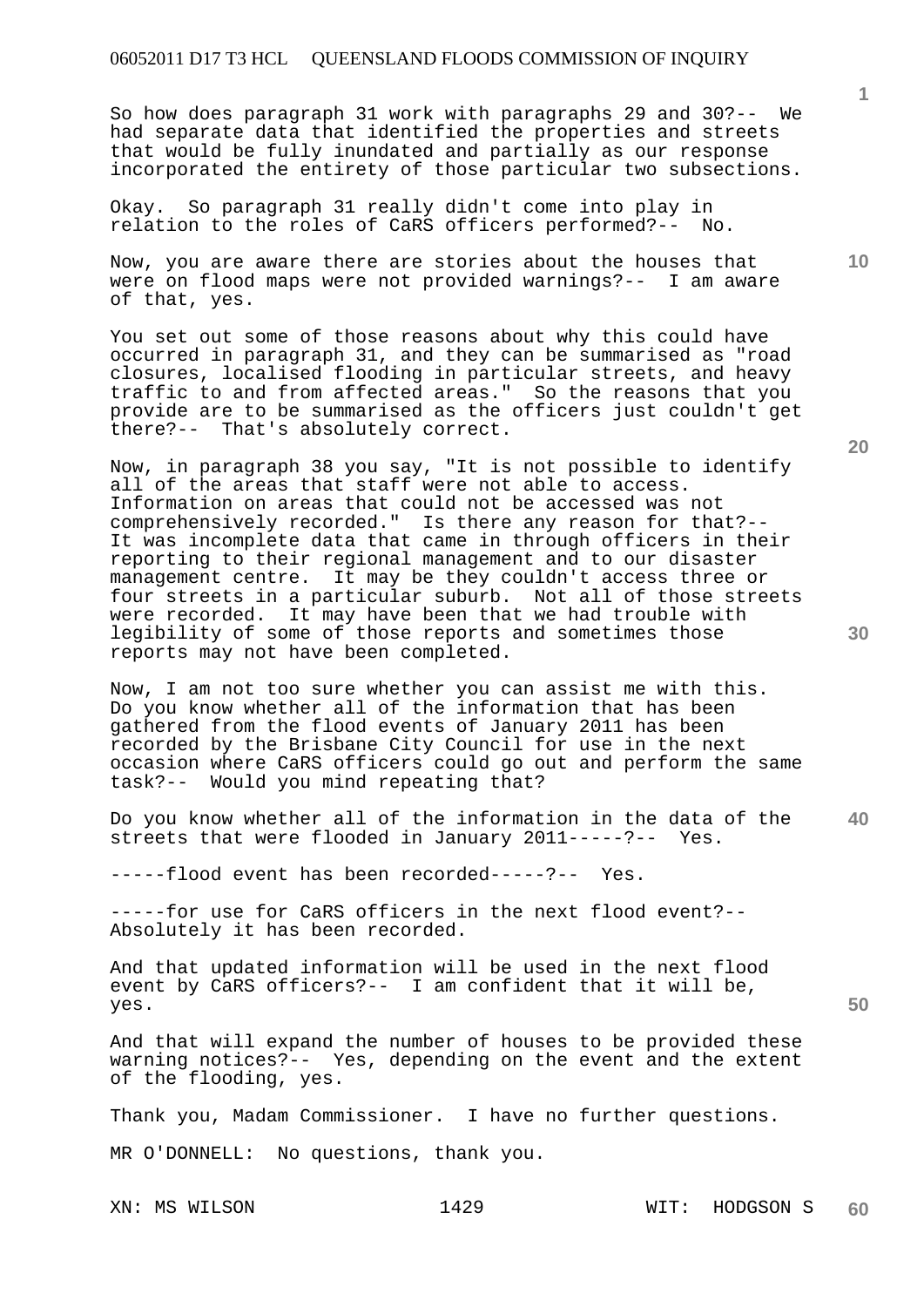COMMISSIONER: Mr Dunning? MR DUNNING: Your Honour, may I go at the end, please? COMMISSIONER: Of course, yes. Mr Ure? MR URE: No, thank you. MR MacSPORRAN: I have nothing thank you. MS O'GORMAN: No, thank you. COMMISSIONER: Mr Dollar? MR DOLLAR: No questions. COMMISSIONER: Mr Dunning?

MR DUNNING: Thank you, Commissioner. Just one brief matter. You were asked some questions by my learned friend Ms Wilson regarding the reasons that some houses were missed in terms of the CaRS' activities and you gave some explanations for that. By later Tuesday afternoon, what was the magnitude of the task in terms of going house to house?-- Our initial tasking was based on the 4,000 CUMECs flood maps and the associated properties and streets. During the course of the Tuesday, the level of CUMECS was raised from 4,000 to 6,000, shortly after it is 7,000, and later on into the evening 12,000. That represented for our officers an increase in the number of properties to be door knocked from approximately 10,000 to well over 30,000 properties. So the job did get bigger quite quickly and perhaps unrealistically that we could have got to the full 30,000. However, by the middle of Wednesday, all of the initial 10,000 properties, aside from those who couldn't be accessed as we spoke, would have received a door knock.

All right. And so you - by Tuesday afternoon it was apparent that to door knock everywhere you needed 30 - you needed to, in effect, go to 30,000 homes. Was there sufficient time and you had embarked upon the task in respect of the 10,000 homes with 4,000 CUMECS during Tuesday. Given the anticipated arrival of the floodwaters was it humanly possible in terms of available council officers to have done the 30,000?-- In my view it was impossible to get to 30,000 properties.

Thank you. Thank you, Commissioner.

MS WILSON: I have no further questions. May the witness be excused?

COMMISSIONER: Yes, thanks, Mr Hodgson, you are excused.

XN: MR DUNNING 1430 WIT: HODGSON S

**10** 

**1**

**20** 

**40**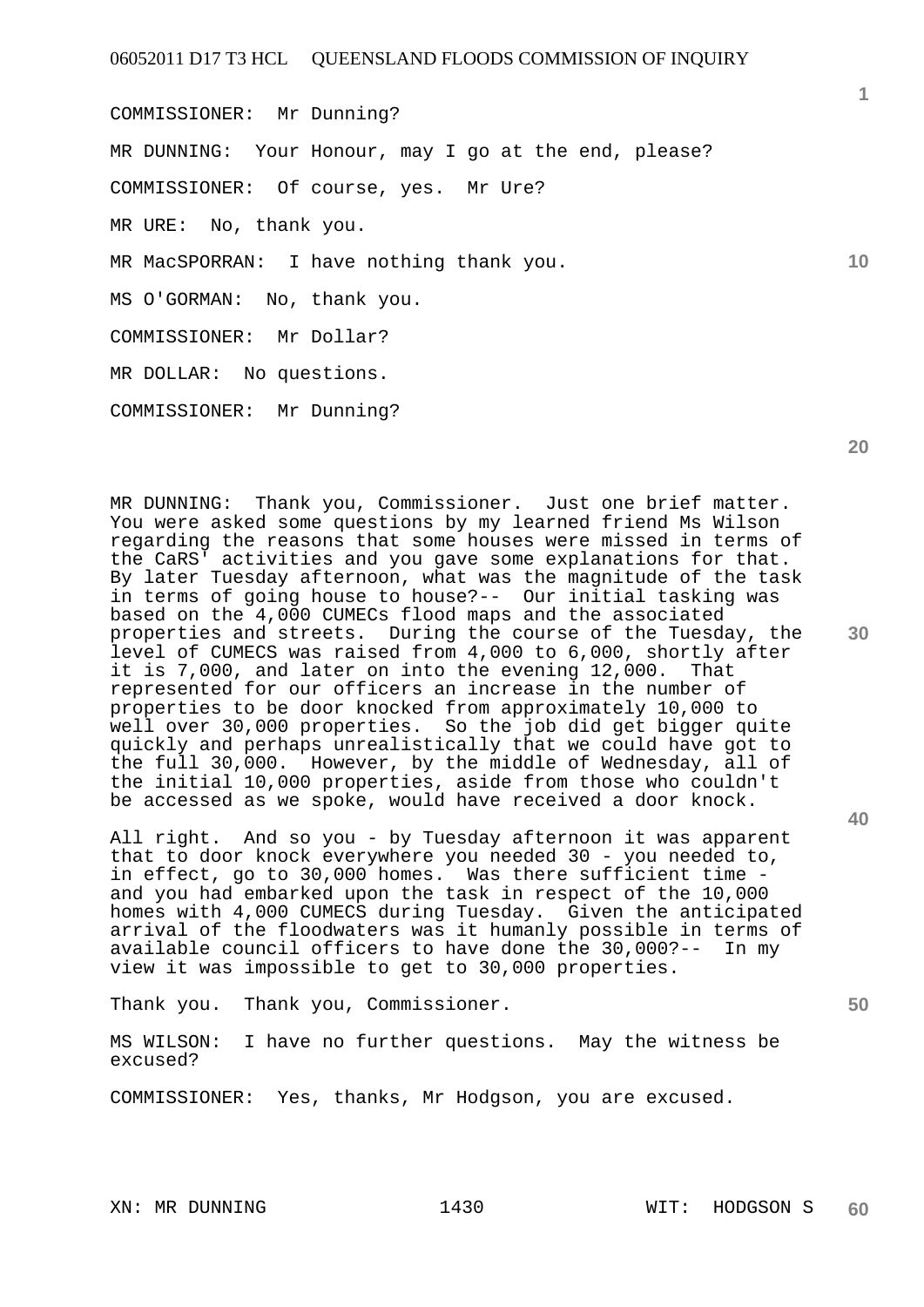WITNESS EXCUSED

MS WILSON: Madam Commissioner, may this be a convenient time for the morning adjournment?

COMMISSIONER: All right. We will come back at 25 past.

**10** 

**1**

THE COMMISSION ADJOURNED AT 11.07 TILL 11.25 A.M.

**30** 

**20**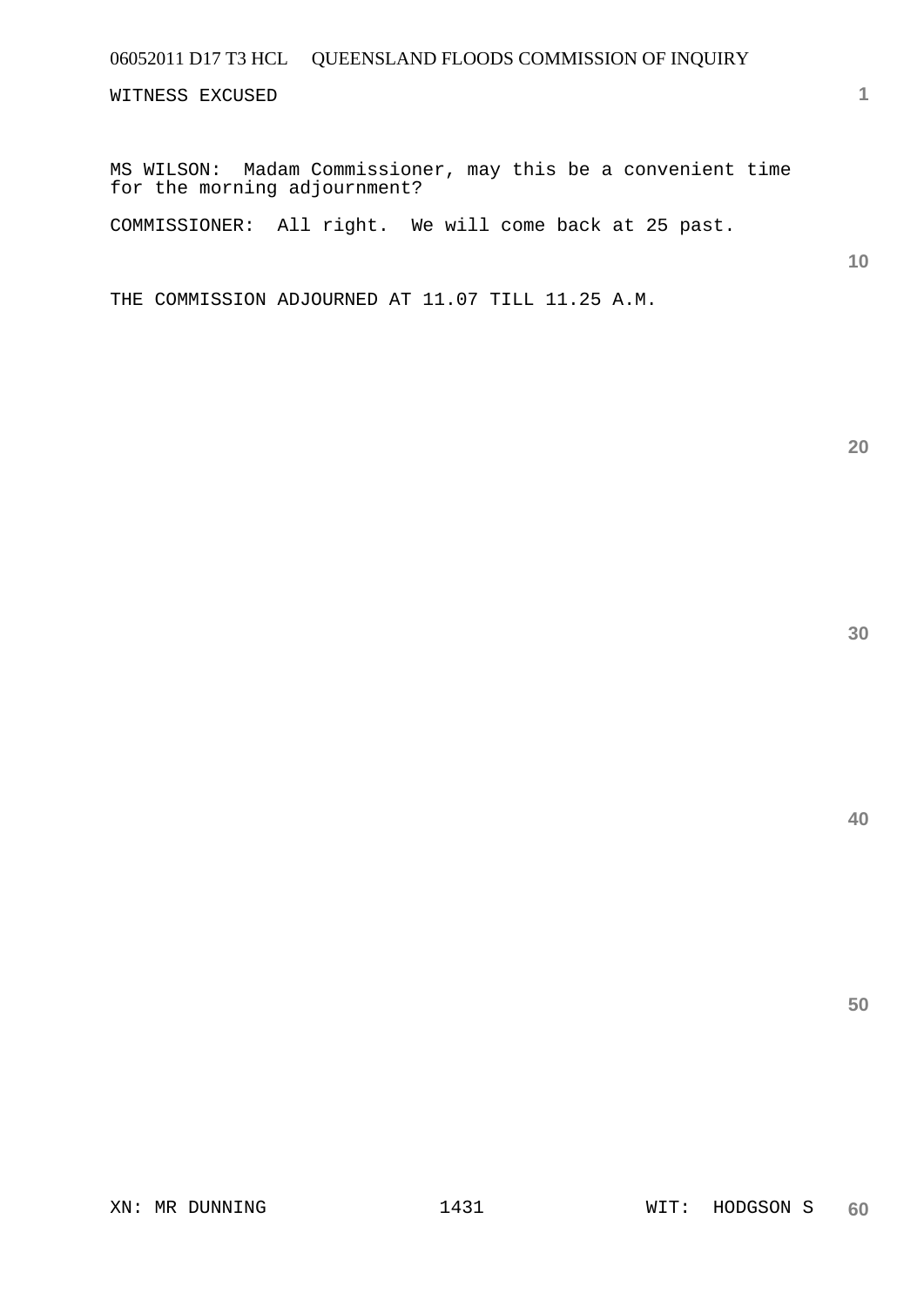THE COMMISSION RESUMED AT 11.28 A.M.

MR CALLAGHAN: I call Kerry Plowright.

KERRY MAURICE PLOWRIGHT, SWORN AND EXAMINED:

MR CALLAGHAN: Could you tell the Commission your full name and occupation, please?-- Kerry Maurice Plowright, Managing Director for the Early Warning Network.

Mr Plowright, you have prepared a statement dated 29 April 2011, is that correct?-- Correct, yes.

It is being shown to you now?-- Correct.

I tender that statement.

COMMISSIONER: Exhibit 297.

ADMITTED AND MARKED "EXHIBIT 297"

MR CALLAGHAN: Can you just tell us briefly what the Early Warning Network is?-- Certainly. We provide early warning notifications for severe weather events and other hazards, including fire, tsunami and any other information that we can obtain from authorities that we have authorisation to distribute accurately.

And you distribute them by way of?-- We do it geographically. We have a system that we have developed since 2007 that enables us to track certain events, especially weather, using that telemetry, overlaying maps so that we can project the areas that are going to be impacted by certain event, and we can accurately warn with that by effectively drawing shapes on a map, if you like, accurately to within 10 metres of where those events are going to impact.

And you send your warnings by SMS?-- Yes, it is actually multiple channel, so we can actually plug into any electronic media, so it goes over mobile, yes, SMS, it goes to landline, it goes to email, a thing called Desktop Alert. Effectively everything that's electronic that we can plug into.

And there is an arrangement with councils, in Queensland at least?-- We have arrangements with Brisbane City Council and Townsville City Council.

**40** 

**50** 

**20** 

**10**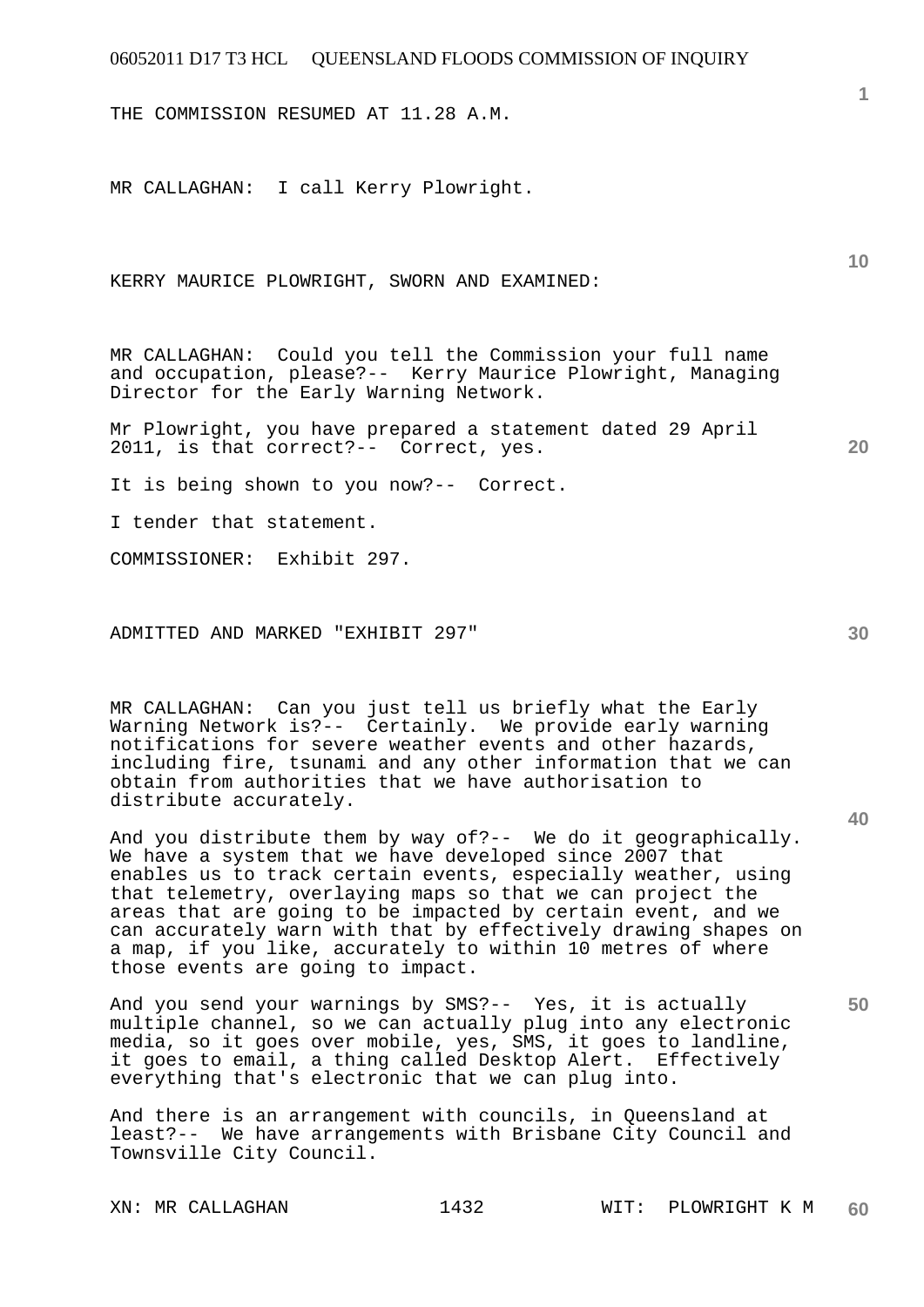And the arrangement works in what way?-- To provide notices for severe weather warnings, so we're predominantly talking about thunderstorms, flash flooding events, rain events, that type of thing.

Council pays you, I take it-----?-- Yes.

-----for you to deliver that service on their behalf?-- Yes.

Well, you know we're concerned, at the moment at least, with the flood events of January this year, but then and in any event when you are dealing with the Brisbane City Council, what information do you get that you subsequently broadcast? What information do you get, from whom do you get it, in what form is it? Can you fill us in on that?-- When we are talking about severe weather warnings, most of our information comes from the Bureau of Meteorology. We make assessments drawing sources from NOAA and a few other references, plus our own meteorology sources. So we draw a picture, if you like from that. Then we take the notices from the Bureau of Meteorology and that's what we use to issue the actual warnings. So we have - we're very cognisant of trying to keep continuity with what the Bureau of Meteorology issues so that our messaging is exactly the same. We aim to really, if you like, when the Bureau of Meteorology issues a big broadcast warning for a particular thunderstorm event, or something like that, to hone it down to the particular area that's going to be impacted. That won't always be the case. On some days, obviously, the assessment is that it is going to be difficult to track a particular cell, or something else, so that we issue it to a broader area.

That's for the most part-----?-- Yes.

-----you rely on BOM?-- Correct.

So you are monitoring BOM, is that right?-- Correct.

**40**  Then if you see something that triggers in your------?-- Yes, yes.

-----collective mind the need for a warning, what do you do then? Do you let the council know that you are going to send the warning?-- No, we don't. Most of the time we issues those off our own bat. That's the understanding.

I see?-- Where things change - for instance, the bureau issues or reissues warnings on a periodical basis. We won't necessarily reissue the same warning again and again for the same event. That's a waste of time. People already understand that the event is occurring. And every warning that we send out, we steer people to the Bureau of Meteorology website or where the information is available for the particular type of warning that we are sending, so that they can subsequently follow. In other words, what we're doing is providing people a heads up for what is about to occur so they can subsequently track the event from thereon. Unless it

**10** 

**20** 

**30**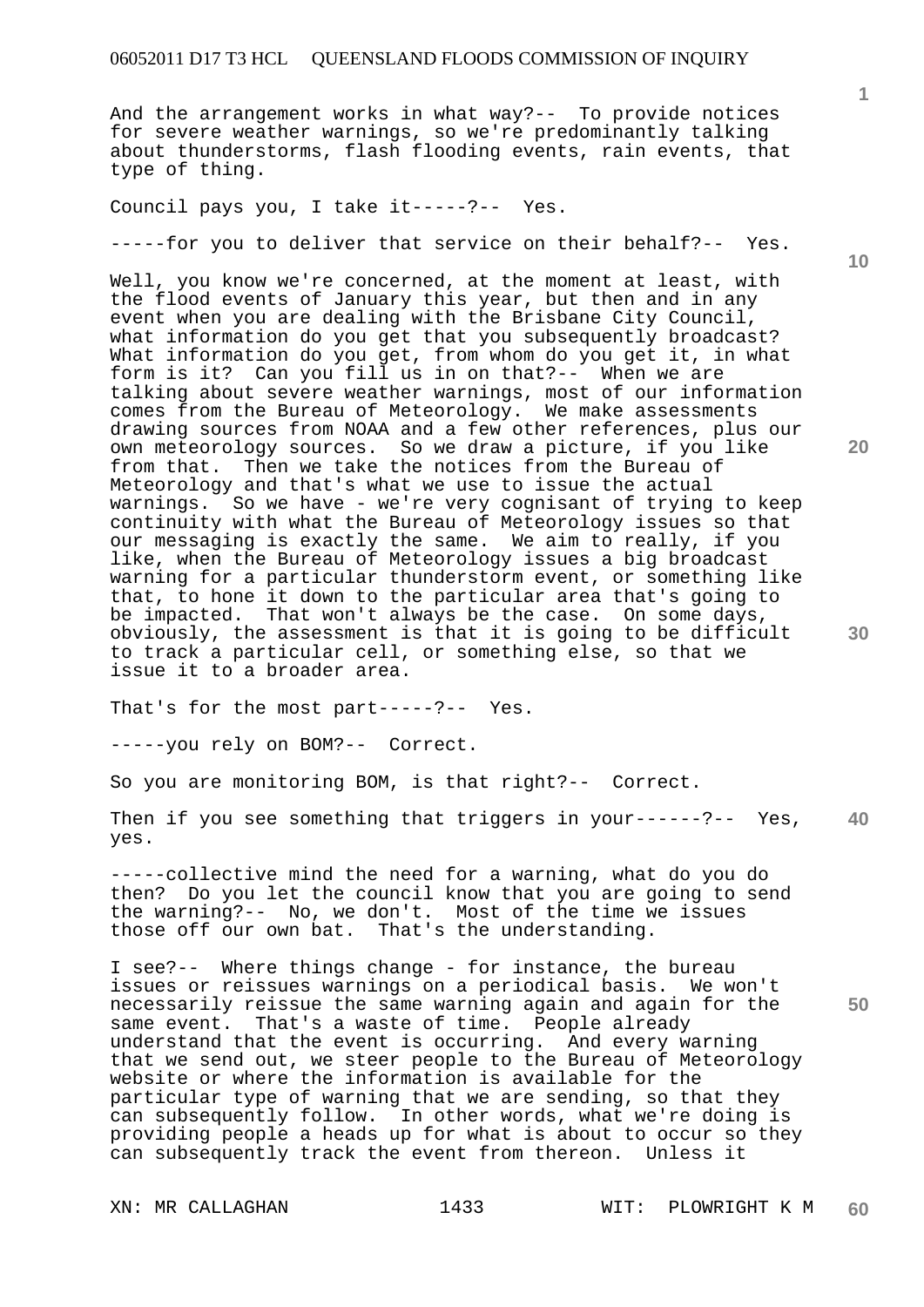changes, then we might issue another warning if it subsequently changes. We will, however, in certain events, like we have done recently, talk to the council because we think, look, this is looking to be something a little bit additional to what we've already forecast, therefore let's have a look at what sort of warning we might send out. As you will have on file there, the council has come back on a couple of occasions and said, "Let's do this. Let's send this warning out", and we'll talk about the wording to make sure it is appropriate for this sort of behavioural aspect we want from people and then we will issue it.

So the arrangement is in the general course of events you will take the initiative and issue the warning based on information-----?-- Correct.

-----from BOM?-- Yeah, yeah.

But you leave open the possibility that there might be situations in which the council has specific knowledge?-- Certainly.

Which has to be broadcast as well?-- And to put that in context at the time of this particular event we had only just completed a year long trial of this service.

A what?-- Year long trial.

**40**  Year long trial?-- Yeah, and that had only finished three weeks previously, and from that, from the learning experience for council, they were able to put together a specification for a tender. So they put out a request for tender. So, literally, that hadn't been answered at that stage. So that was still six weeks away from being completed, so we were working in an interim arrangement at that stage providing the creek flooding warning, the severe weather warning and something we had added, which was the king tide warnings using polygons. So it was still six weeks away from actually answering that tender. We didn't have any guarantee, of course, we were going to win that, but certainly there was the understanding, or I understood that subsequent to that that there was the opportunity for whoever won the tender would be able to-----

Can I just ask you to slow down?-- -----expand upon the basis that we were working on at the time.

COMMISSIONER: That's for whoever won the tender, I think you said?-- Yes.

MR CALLAGHAN: Do you have your statement in front of you?-- Yes.

Can I take you to page 8? That's a summary of the alert history sent between the 5th and the 11th of January-----?-- Correct.

-----inclusive, is that right?-- Yes.

**10** 

**1**

**30** 

**20**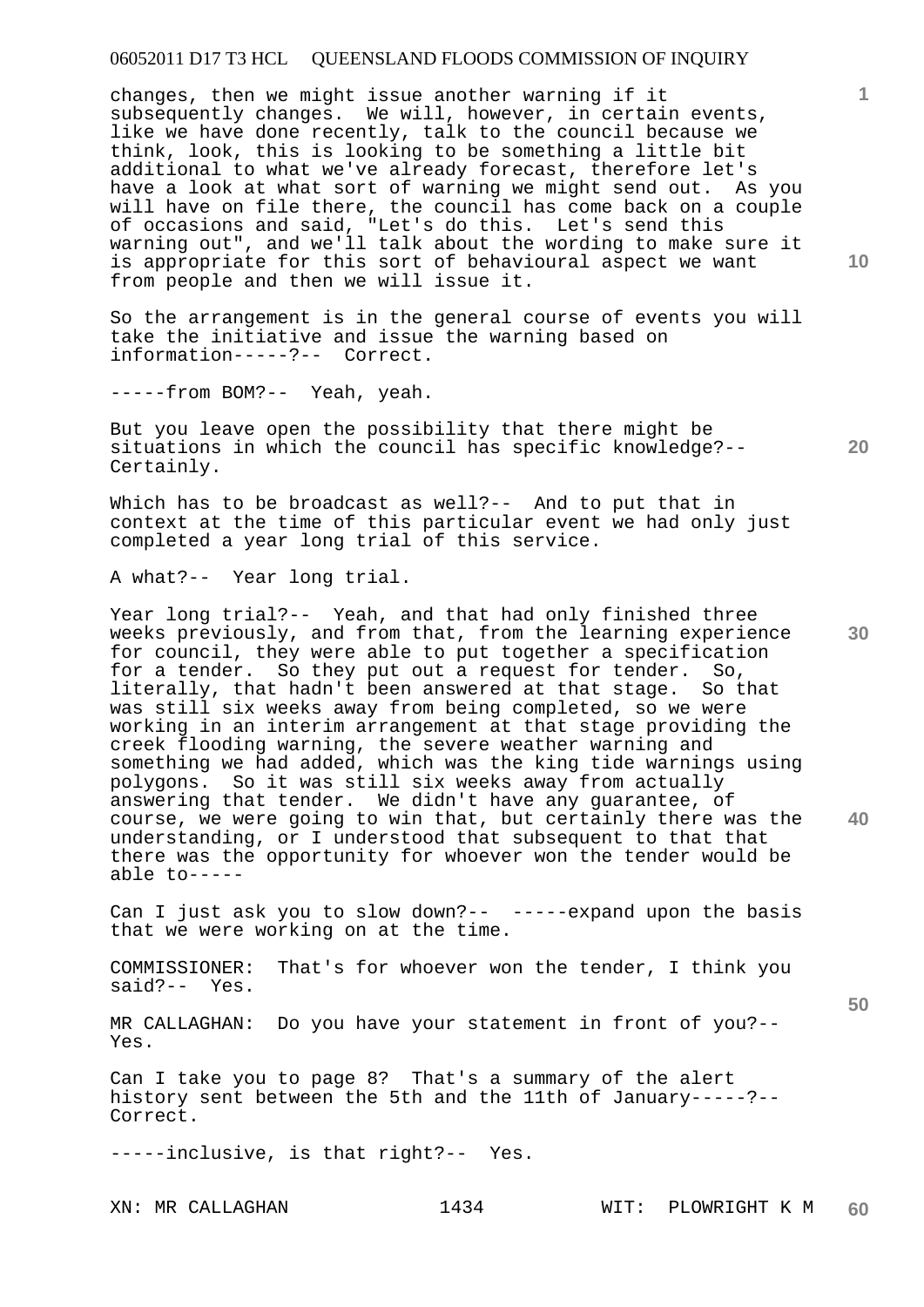If we go to page 10, that is the actual alert that was-----?-- Yes.

-----sent on the 8th?-- Yes, yeah.

And then over the page to page 11 is the actual alert that was sent on the 10th?-- Yes, it was near midnight. It is a bit confusing. So you could say late on the Saturday or early on Sunday morning.

Yes. And then over the page again is one issued at 8 a.m. on the Tuesday, is that right?-- Correct, yes.

Okay. Just sticking with that one on page 12, the one issued at 8 a.m. on the Tuesday, what can you tell us about the text or the content of that message? Where did that come from?-- That's pretty much derived from the Bureau of Meteorology.

And-----?-- And standard formatting for our SMS text.

There is nothing that anyone else has added or-----?-- No, no, we didn't do anything independent at that stage.

Okay. Is this one that you have just of your own initiative passed on because the BOM issued it?-- No, that's something that we did speaking with the Brisbane City Council.

All right?-- In other words, a warning had previously been issued but because of the continuation of the event after talking with the council, we felt that it was important to issue another warning.

Can I just take you back then and can we just work out what communications there in fact were-----?-- Sure.

-----between you and the council during this period?-- Mmm.

Say from the 8th to the 11th?-- Yeah.

I know you have retrieved some emails which might be of assistance in that regard?-- Yes.

Is that right?-- Yes, correct.

They are extracted on a separate document?-- Yes.

I might get that shown to you. It is a two-page document, is it?-- Yep.

Is this your retrieval of all the relevant emails-----?-- Yes.

-----you could locate for that period. We might just get you to interpret this for us. I think the first half on the first page is as between you and the Commission. We don't need to worry about that, is that right?-- Yes, which one are we talking about at the moment?

**10** 

**1**

**20** 

**30** 

**40**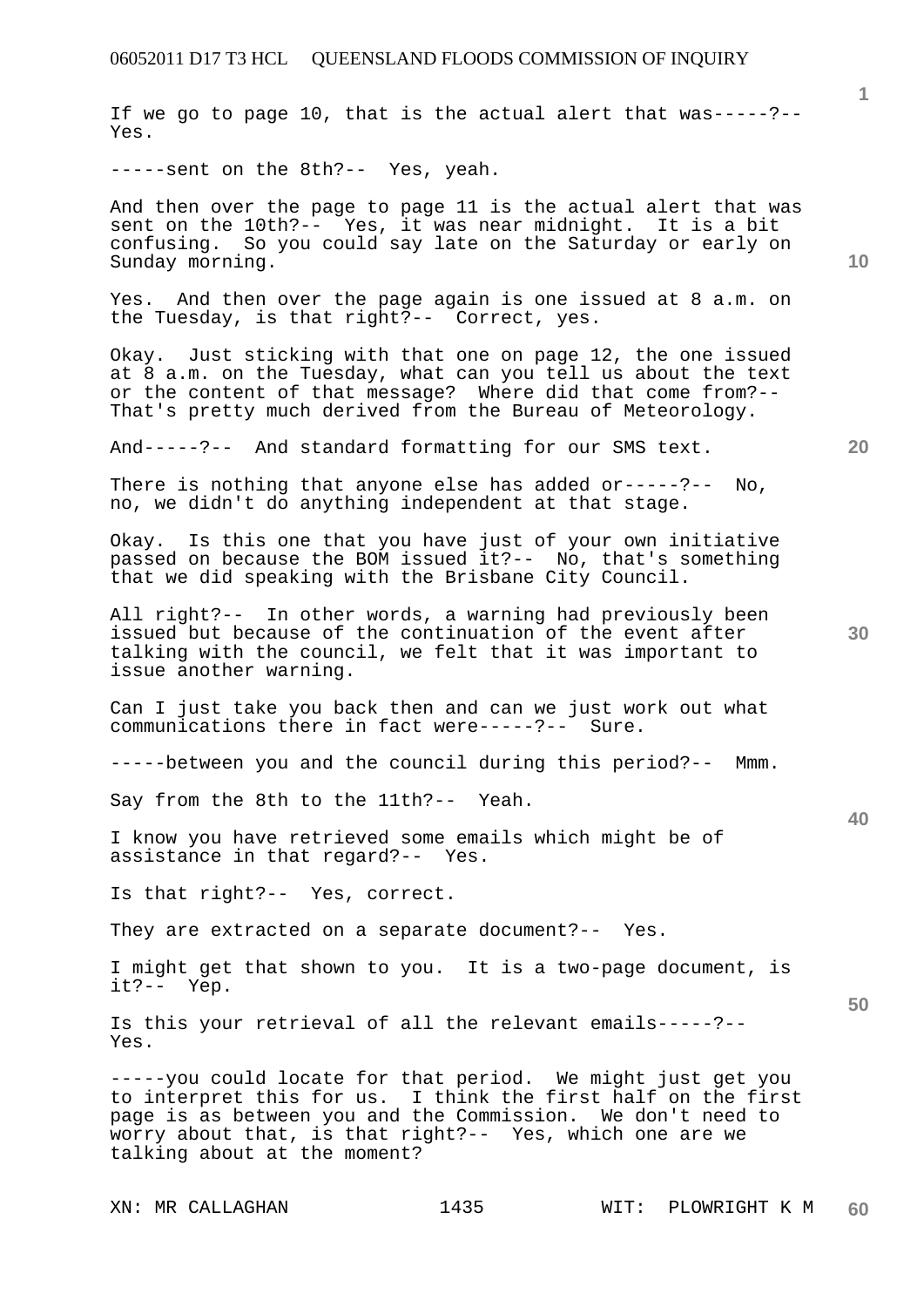Well, halfway down the first page there seems to be a message from Michael Bath to Petroccitto, Gordano?-- Are we talking about the 9th of January?

No, this is on the two-page document that you had been handed I thought was a collection of emails starting on the 11th? No?-- No, I have got - I think there were two emails that we're talking about here.

I will show you a different document?-- Sorry.

Do you see what I am talking about now, the top half of the first page?-- Yep.

Is as between you and the Commission but then there is a message?-- Saying "this may be better"?

Yes?-- Yes.

Could you just take a look at that. One thing I want to clarify is that you were based in New South Wales, is that right?-- Just across the border, yes.

Which would have been in daylight saving time?-- Yes.

And trying to work out the times on these emails, I am just wondering-----?-- That can be confusing at times.

**30**  Yeah. So I am not sure - if you turn over the page, there is an email dated - purports to have been sent at 9.05 a.m.-----?-- Uh-huh.

-----from Michael Bath. I am just wondering whether that would be 9.05 Queensland time or daylight saving time?-- I would actually have to check that, because it would depend obviously what computer it was sent from and what it went through as to what the timestamp is on it.

Can we work it out? Can you take a look at the document because it is one of those emails which has a tail and I am just trying to work out where it begins?-- I would say that it is, looking at the timestamp, initially New South Wales. I am just - I can't guarantee that. Then it switches on the other one to Queensland.

All right?-- If I can understand what - what we were going, I might be able to help.

**50**  I am wondering if this one was ever sent for a start?-- Yeah.

It doesn't appear to correspond to - the text in this email, it looks like there is a suggestion there - "this may be better. Queensland emergency flash flood warning", and so on - that doesn't appear - and please correct me if I'm wrong - to correspond to text contained in any of the early warnings which were actually sent that we have just looked at, the last of which was on the 11th at 8.24?-- Certainly, okay. What I

**10** 

**1**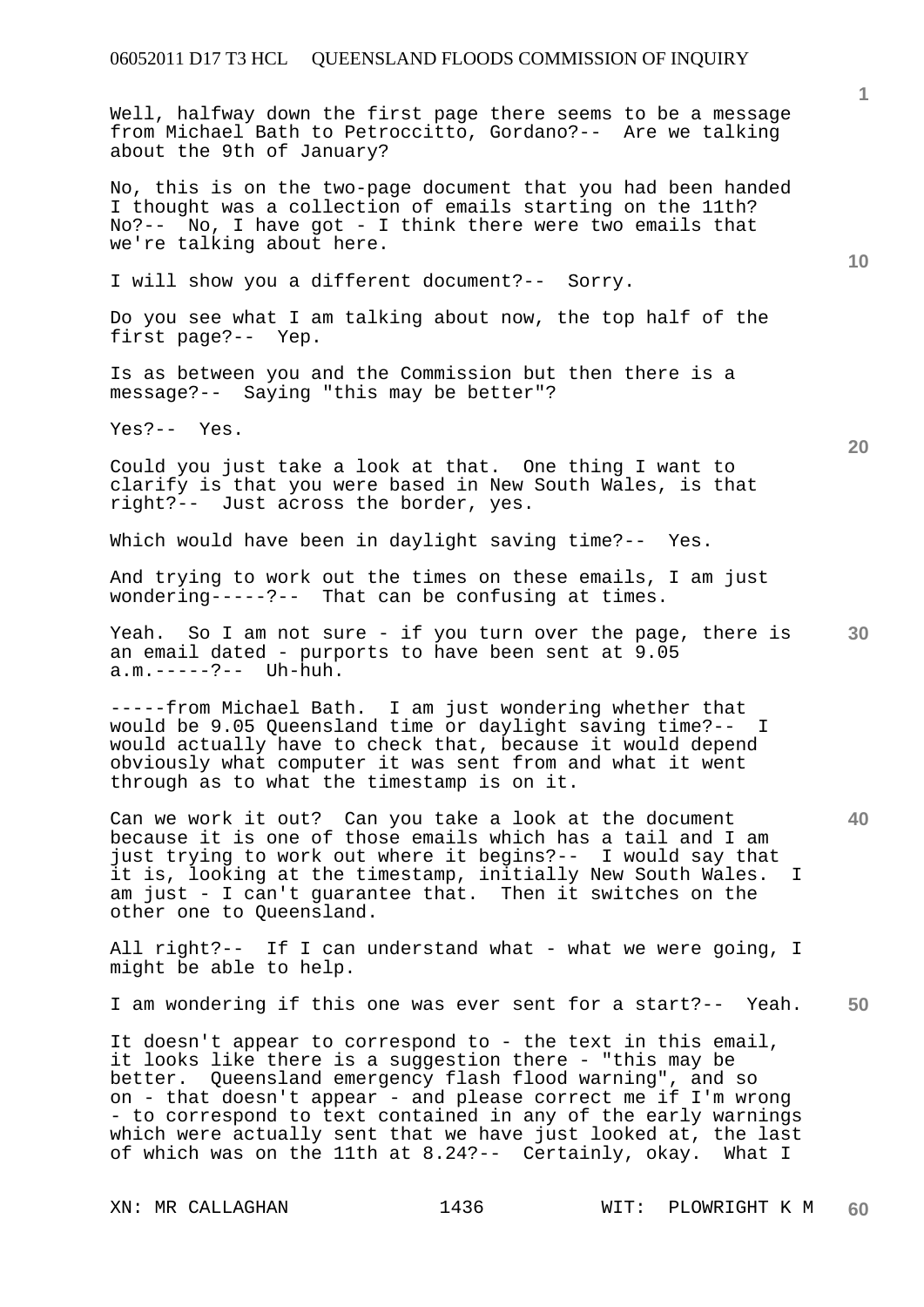can do with that is that subsequent to the warning that you will have there that was sent on the 11th-----

Yes?-- The - shortly after that the Queensland Government declared a state of emergency.

Yes?-- And we looked at that immediately, obviously, and the Bureau of Meteorology started to issue Brisbane River flood warnings, so we then started to speak with council regarding the issue of a specific warning for that, albeit one of the things we were concerned about was creating unnecessary alarm, because there was an incredible amount of media coverage over it at that particular time, saturated, and we were concerned that that could create something alarmist and we didn't have any specific information that was meaningful from the Bureau of Meteorology, because, as you would have seen, and has been talked about here, river heights and that type of thing didn't really mean a lot to people as to inundation levels and how their homes would be impacted. So we spoke to council about that and they, of course, were deep in discussions with Seqwater, with Bureau of Meteorology, with Emergency Management Queensland, hydrologists and everybody else trying to - obviously I am just saying that from a side view-----

Can you just slow down a bit?-- Sorry, from a side view, if you like, trying to get a handle on what the inundation levels were going to be like. So we did have that discussion and they decided that at that particular time to have us stand by and wait for their notice if they wanted us to do anything.

COMMISSIONER: Can I just ask you - sorry, Mr Callaghan - at page 12 that we were looking at before, there is the content and SMS message which is the equivalent of what's in the email about heavy rainfalls spreading south to south-west into the greater Brisbane area. So do you send something different by SMS than what goes out on this other weather alert?-- We will change the content to try to fit into a 146 character set for texting.

**40**  So is what was in the email what was sent by SMS?-- This one here you mean?

I don't know what you are holding up?-- Sorry, Commissioner.

I am looking at page 12 which is an alert, and previously I had on my screen an email with content about flash flood warning, very heavy rainfalls spreading south to south-west into the Brisbane area - greater Brisbane area?-- Yes, which is actually sent. So those are contents of the message that was actually sent at that time on that day.

So what's in the email went by way of SMS?-- Yes.

Thank you.

MR CALLAGHAN: But the - still on page 12-----?-- So, I mean, it appears that what we're talking about with the email, just to clarify, is actually what was incorporated within that SMS.

**1**

**20**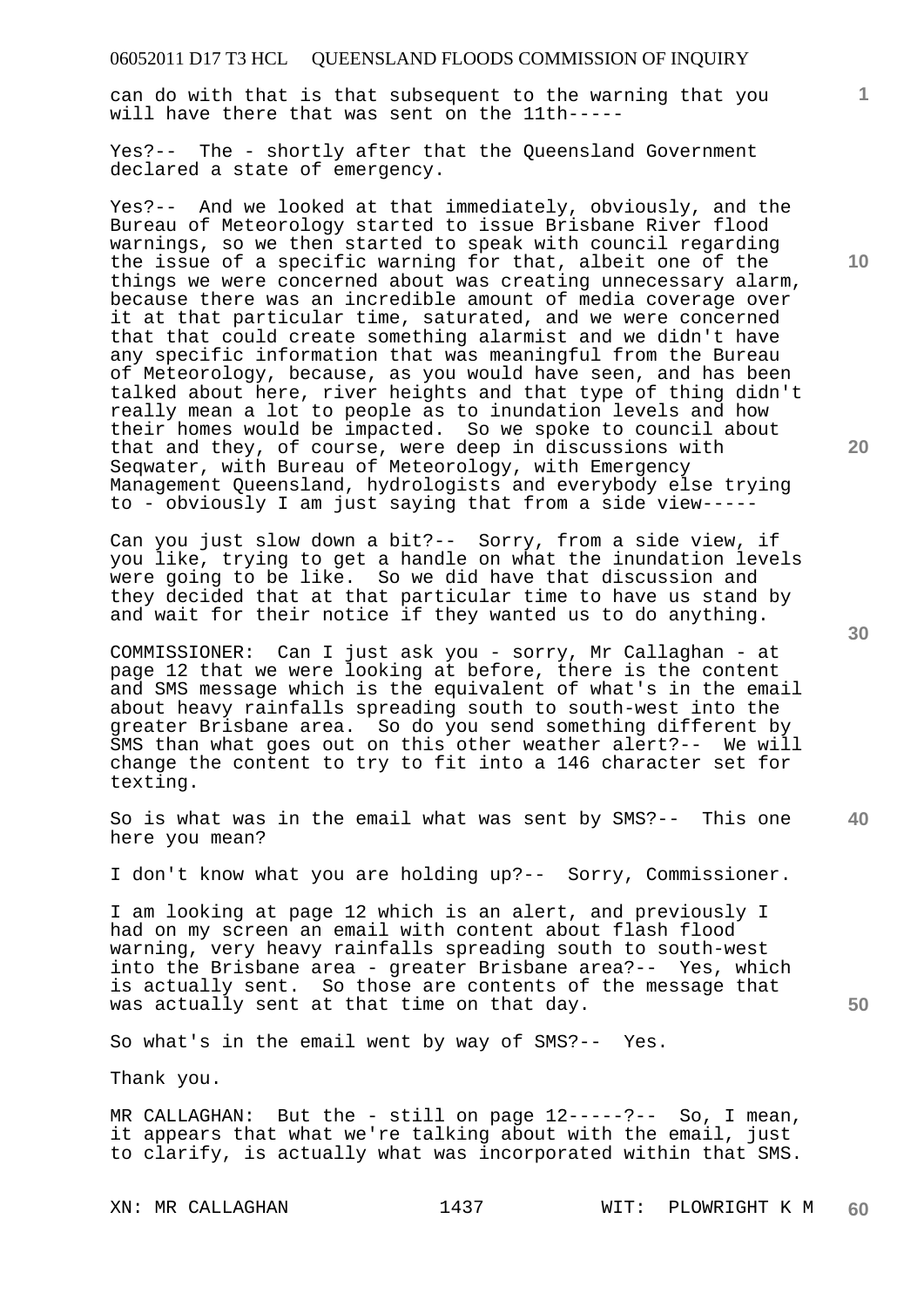The email's what's contained in the box under the-----?-- Yes.

-----heading "Weather Alert"?-- Correct.

COMMISSIONER: No, it isn't, is it? I am getting very confused here.

MR CALLAGHAN: I am confused, too.

COMMISSIONER: I thought what was in the email you have got at the top of the page under SMS content, but it doesn't match what's in the box under "Weather Alert"?-- Sorry, I am a little confused. How we do this is we create the SMS content, which is there, and then we essentially take the Bureau of Meteorology content that they provide and incorporate that in the email warning.

So the email warning is not the same as the SMS warning?-- No. What we do - what we will frequently do with the SMS sorry, I was misunderstanding - is hone it down so it makes a little more sense for who we anticipate is actually getting that SMS warning. In other words, in many events, the information from the Bureau of Meteorology may cover a much wider area, say it is for a thunderstorm or whatever but we're using that content to be able to distribute the warning and then we refine it and use messaging that reflects the impact on the specific area that we're targeting, and in this particular instance - this is where we spoke with council to ask for their input that would reflect what they want their residents to hear.

It is just that the SMS doesn't seem to bear much resemblance at all to the other warning. There is nothing in the other warning about greater Brisbane area?-- No, we previously sent warnings over the last - in fact, we'd sent a warning virtually every day over the last three days up until that point and our normal standard operating procedure would be we mightn't have sent one because this was just a reissue of the Bureau of Meteorology's warnings that had been out there. What we wanted to do was issue another one which suggested a greater urgency, if you like; in other words ratchet it up a little bit upon what we were doing so that people would look at it and take a bit of urgency to it.

Why don't you replicate that in the email weather alert?-- This is something we've actually sat down with the Bureau of Meteorology and talked about with the email warnings. We really want to try to stick with their continuity, and we point - because we had the opportunity to when we use it, we point people to the Bureau of Meteorology website and to the radar as well so they can see how they might be personally affected. The email's going to get there a little bit later. Also, in manufacturing the additional content for the email, is a little bit more difficult but it is a good point to take on board that we might be able to reflect that something in the individual emails.

**10** 

**20** 

**30** 

**40**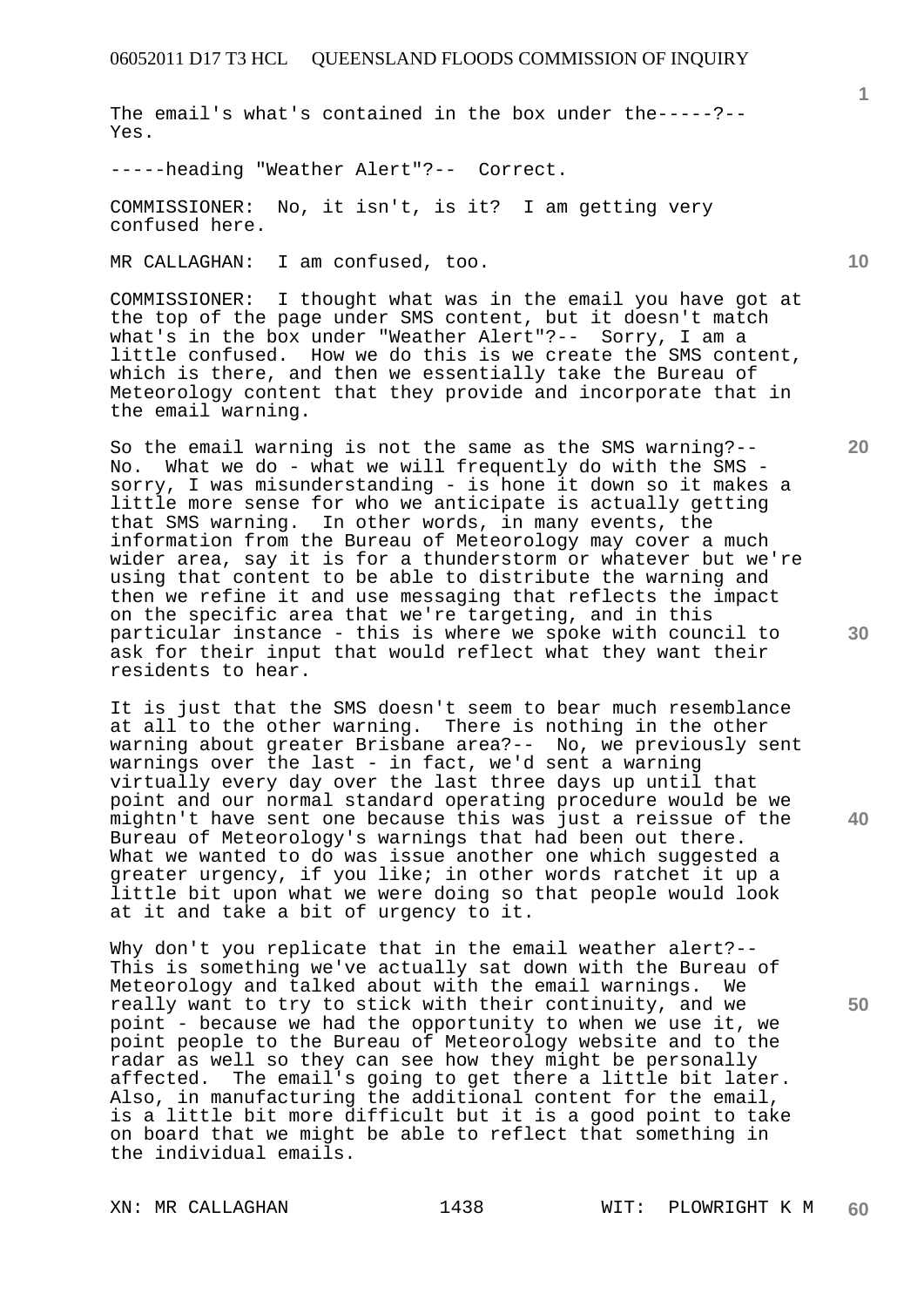I see.

MR CALLAGHAN: Why is it more difficult to manufacture the content of the email?-- Because of the process in which we get information from the Bureau of Meteorology and other places, and we then have to reformat that content to push it out through our system, so that you have to have a person sitting there doing that. They have to create the SMS messaging and they have to do it relatively quickly, and in most of these instances we're trying to turn this around in our system within two to three minutes. So continuity is a real key because the recipients on the end of it have to get used to the way you do this type of messaging. So the way we do the email formatting reflects that. But having taken on board what you have said, there might be a possibility to look at in future customising, if you like, those emails a little more. It takes a little more work but that's something we could look at.

Using just this one as an example, though, the simple issue is how hard would it have been to incorporate the SMS content into the email? Just those two lines, how hard would it have been to insert those into the email that went as well?-- We could do that. We would have to look at that. I don't could do that. We would have to look at that. necessarily think that would improve the messaging. Most of the people on the end of this system have both, and so the idea of the SMS is that it gives them a heads up so they can then seek information and they can then go to the email or to the Bureau of Meteorology to see how that personally affects them.

It would have improved the messaging for people in the greater Brisbane area, though, wouldn't it, because the SMS did at least alert them to a specific situation. The email didn't really do that?-- We can certainly, as you are suggesting, look at adding more information into the email.

COMMISSIONER: You might have to change the source because it won't be the Bureau of Meteorology?-- This is a real big concern. I mean, we are a private operator, and because of that, you know, this - nobody does what we do. We're the first people in the world to do what we call location-based<br>alerting for severe weather. Therefore, we're crossing a f Therefore, we're crossing a few different disciplines. What we're trying to avoid is conflicting with current messaging from current approved, authorised providers, so we really don't have authorisation in the total content venue, if you like, from the Bureau of Meteorology to change their messaging. So we don't do that.

MR CALLAGHAN: So what was the source of the SMS? Is that the council information?-- We - no, this particular one, yes, yes.

Yeah?-- It was a joint one where we talked about it and then we worked out what the messaging should be on it.

COMMISSIONER: It looks your email was sent around 8 o'clock

**10** 

**1**

**20** 

**40**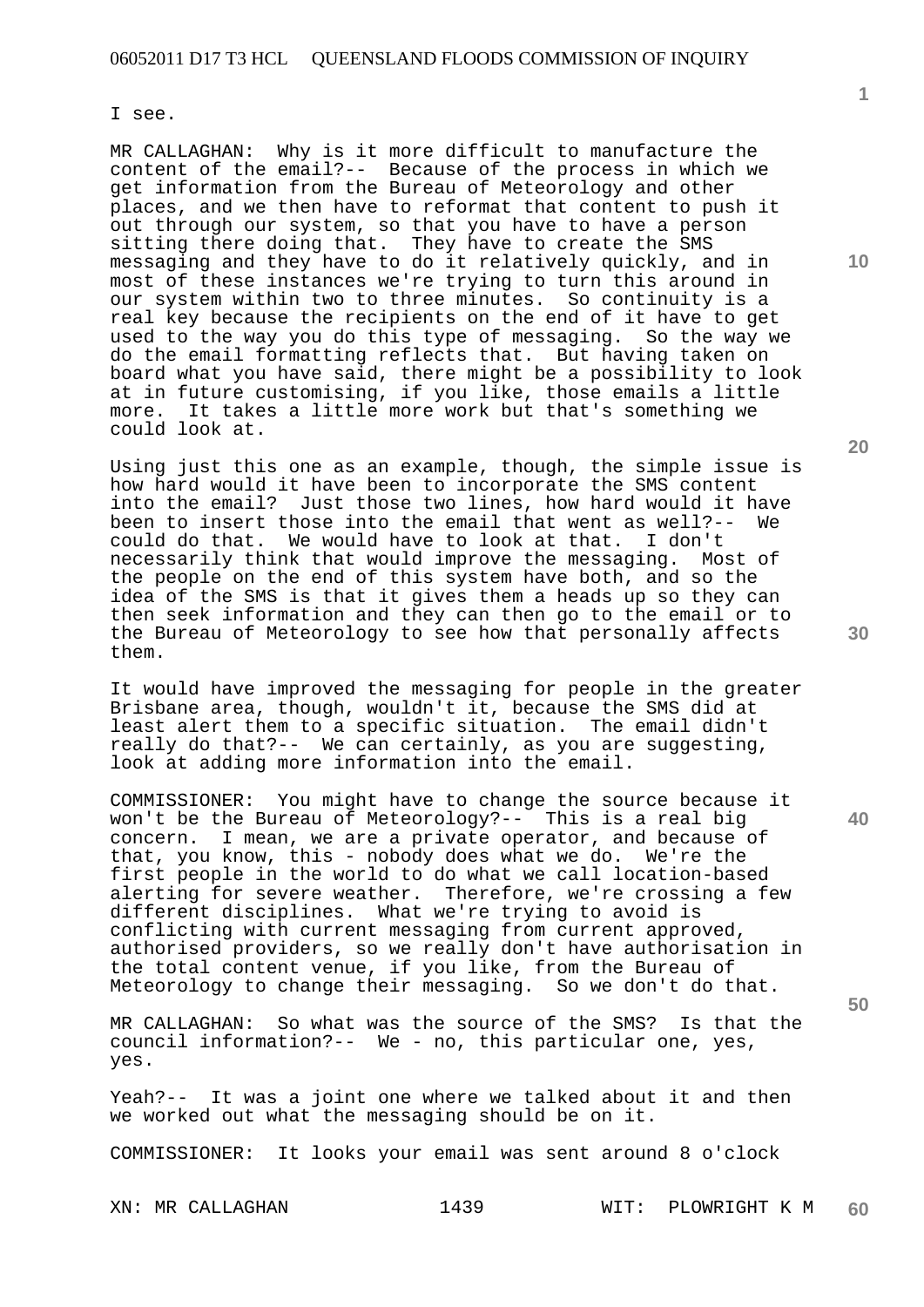eastern standard time just looking at the correspondence with this?-- Correct.

MR CALLAGHAN: Could you just incorporate, in effect, the SMS as suggested with source Brisbane City Council?-- Yes, we would.

And then the SMS as it reads?-- Yes, we could.

**10**  And it would be a simple matter for them to request you to do that, I guess?-- Yes, yep.

Okay. I tender that email exchange.

COMMISSIONER: Exhibit 298.

ADMITTED AND MARKED "EXHIBIT 298"

MR CALLAGHAN: And at the same time you have also - you retrieved some other emails as well but I don't think we need to address those, thank you. They are all the questions I have.

COMMISSIONER: Mr O'Donnell?

MR O'DONNELL: No questions thank you.

COMMISSIONER: Mr Dunning?

MR DUNNING: Mr Plowright, just a couple of questions, as my learned friend Mr Callaghan has demonstrated on the occasion of the January floods, you were in consultation with my client, the Brisbane City Council, able to tailor your response to the circumstances as they unfolded, but primarily the task you perform is to provide imminent warnings, isn't it?-- Correct, yeah.

And it is really because there is no other suitable broadcast means by which you can warn somebody of an event that might be minutes to a few hours away. Would you agree with that?-- Absolutely. In fact, that is where, if you want to put it this way, the system shines. It is that imminent warning status, and the example would be if a Grantham style emergency occurred in the Brisbane City Council area, that would have been caught by our system. We would have spoken to the council several hours earlier about our concerns for the area and what we might have done about that. So we might have put some messaging to go out in place of that. For something like a flooding event, that's entirely different. As we have talked about, we've only just completed the trial and those

XN: MR DUNNING 1440 WIT: PLOWRIGHT K M

**20** 

**1**

**40**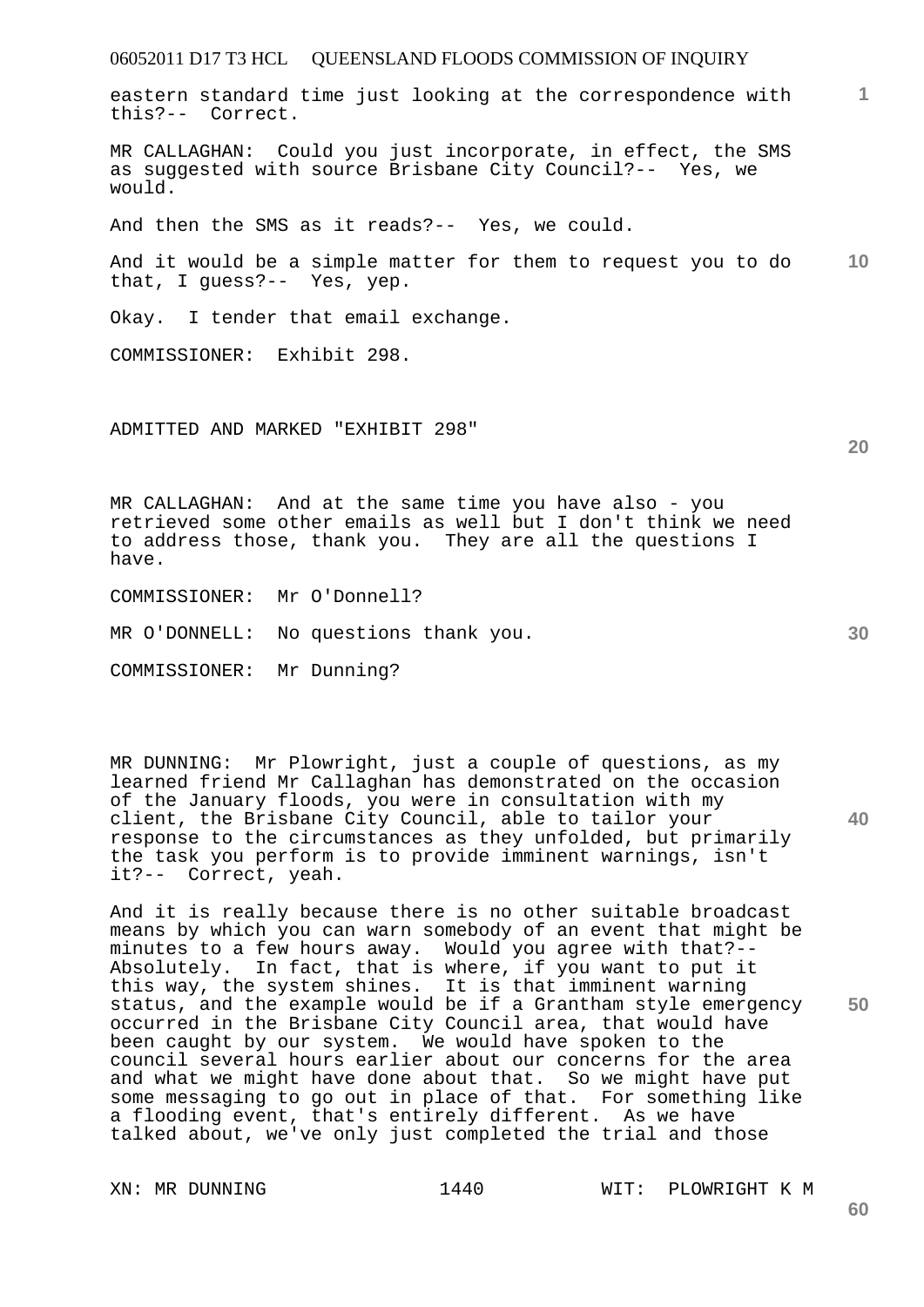were things that we were obviously looking at on the expansion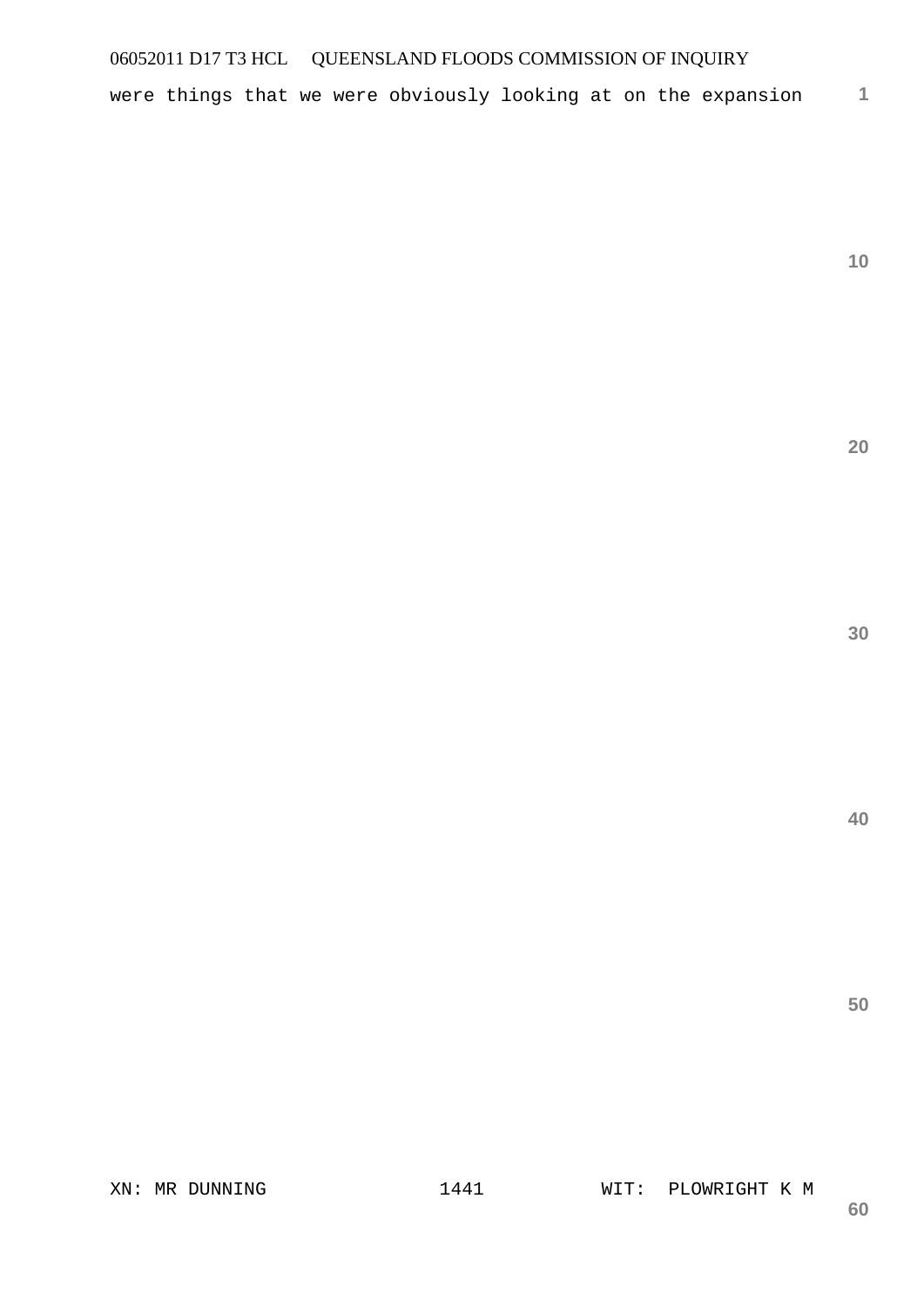of this service.

Certainly, and we can all learn from an experience like this, but I just want to explore with you, to use your expression, why this particular service shines for the imminent warnings. It operates, at least in the instance we're concerned with here, by the SMS messaging and the internet messaging. Now, the SMS messaging is, as you have indicated, limited by a relatively short character content, agree?-- Correct.

So that the message is one that is necessarily brief?-- Yes.

And it is, no doubt, a suitable one for imminent situations like the "immediately evacuate the area"?-- Absolutely.

It is not well suited to giving detailed advice?-- Yes.

Similarly, the internet service, whilst, you have, got, if you like, endless scope to write as much as you want, again, for the service to shine, to use your expression, that turnaround time of a couple of minutes which you gave evidence of earlier, doesn't permit, on a practical level, the editing or rewriting of these things, does it?-- Yes.

And, in fact, what your system is really intended to do is augment - sorry, its principal application is in relation to imminent events, agreed?-- Yes, absolutely. That's right.

And it can buttress an event that unfolds in a more orderly fashion such as a river flood, correct?-- Correct.

But it doesn't - it doesn't have the same primacy, and can I suggest that for these reasons: your system operates on an immediate turnaround and limited analysis, agreed?-- Yep.

And that's appropriate for an event that requires an immediate response. Where you have got a river flood, the event is going to unfold in a more orderly fashion, isn't it?-- That's right.

And the information - you will have a greater amount of time to gather together the information?-- Yes.

And you will be looking to deliver a greater volume of information than in the case of, say, a flash flood?-- Yes.

And in circumstances like that - and if we reflect upon what actually happened in Brisbane - in effect most commercial television and radio - well, I wouldn't limit it to that television and radio largely turns to reporting the unfolding flood events on that Tuesday, Wednesday, Thursday?-- I thought the media coverage was significant, and I think both council and media should be commended for the amount of information that they pumped out there. It was incredible. It was good.

And when it comes to providing that sort of information about

XN: MR DUNNING 1442 WIT: PLOWRIGHT K M

**40** 

**50** 

**10** 

**20** 

**1**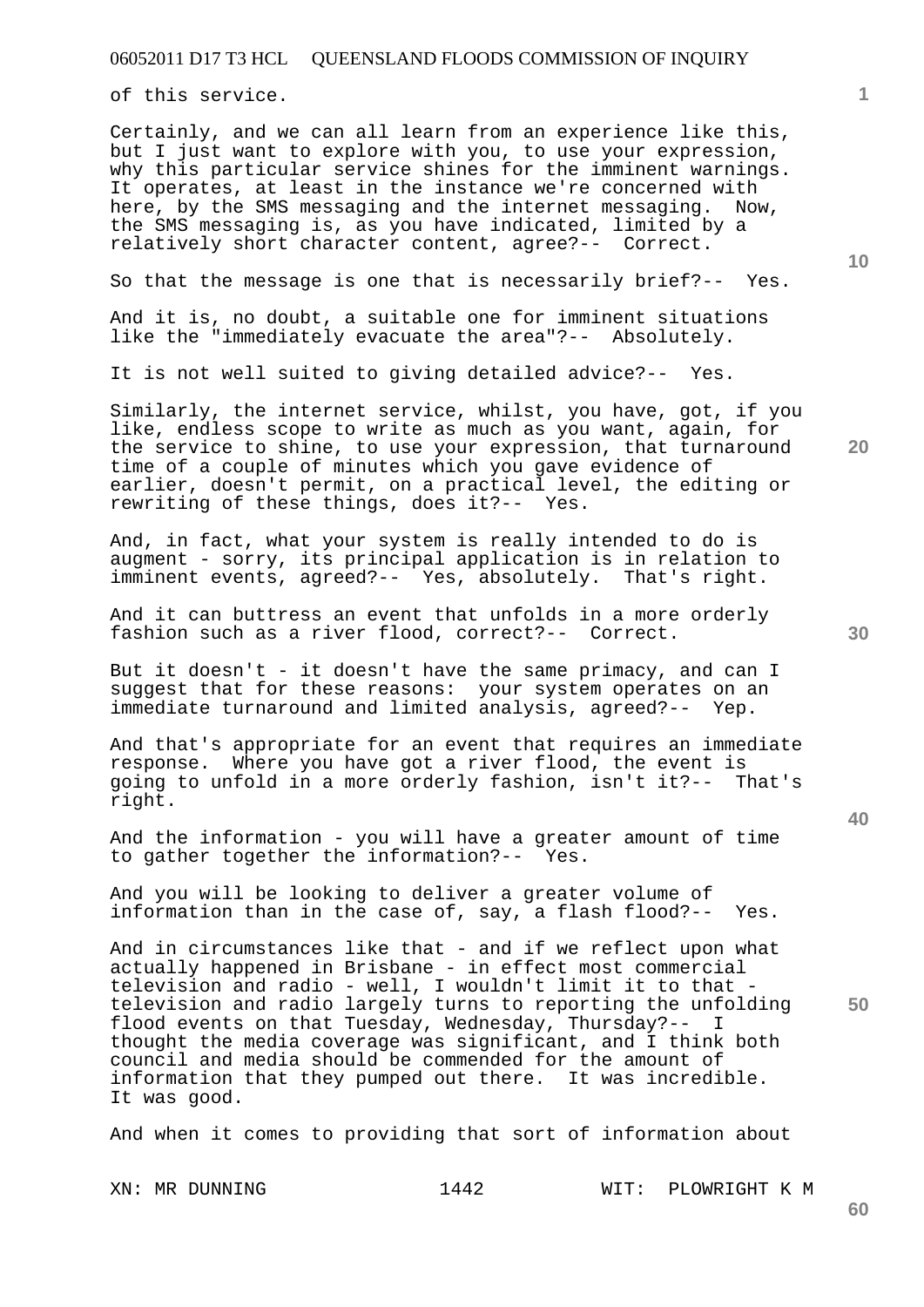something like a river flood, you would agree that those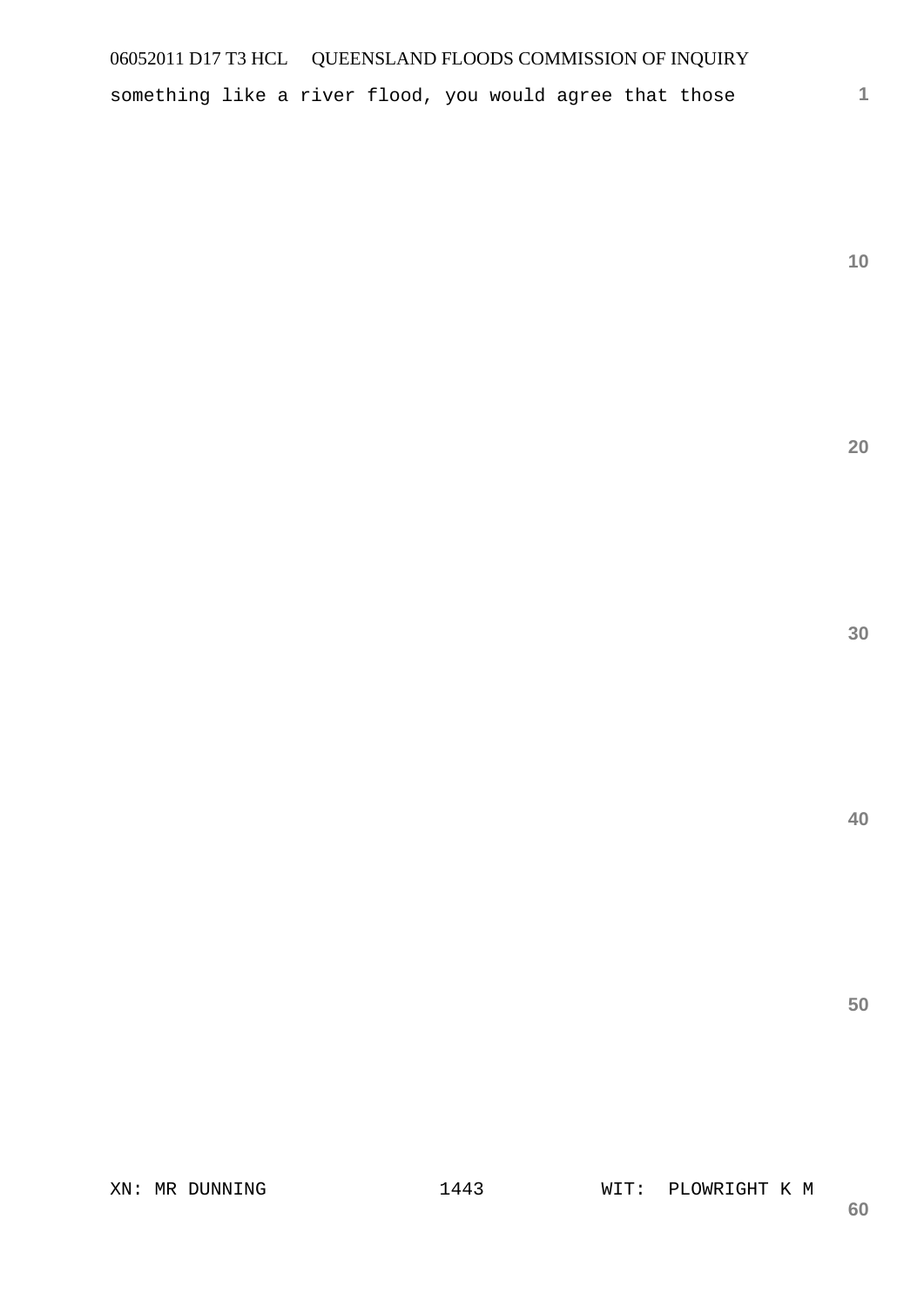mediums, like television and radio, will be a much better vehicle for providing the extent of information that you are in a position to provide?-- Actually, we very much fill what I call the warning gap and that is that gap where an event escalates, like it did in Grantham, or like it did on Black Saturday, where you need that immediacy, that imminency that you talked about to get that information out there as rapidly as possible, so that people can react quickly and do it in a way that gets the right behavioural aspects from people. Fortunately, we have got the combination of combining multiple channels so that we can do that, but that is what it is all about.

**30** 

**1**

**10** 

**20** 

**40** 

**50**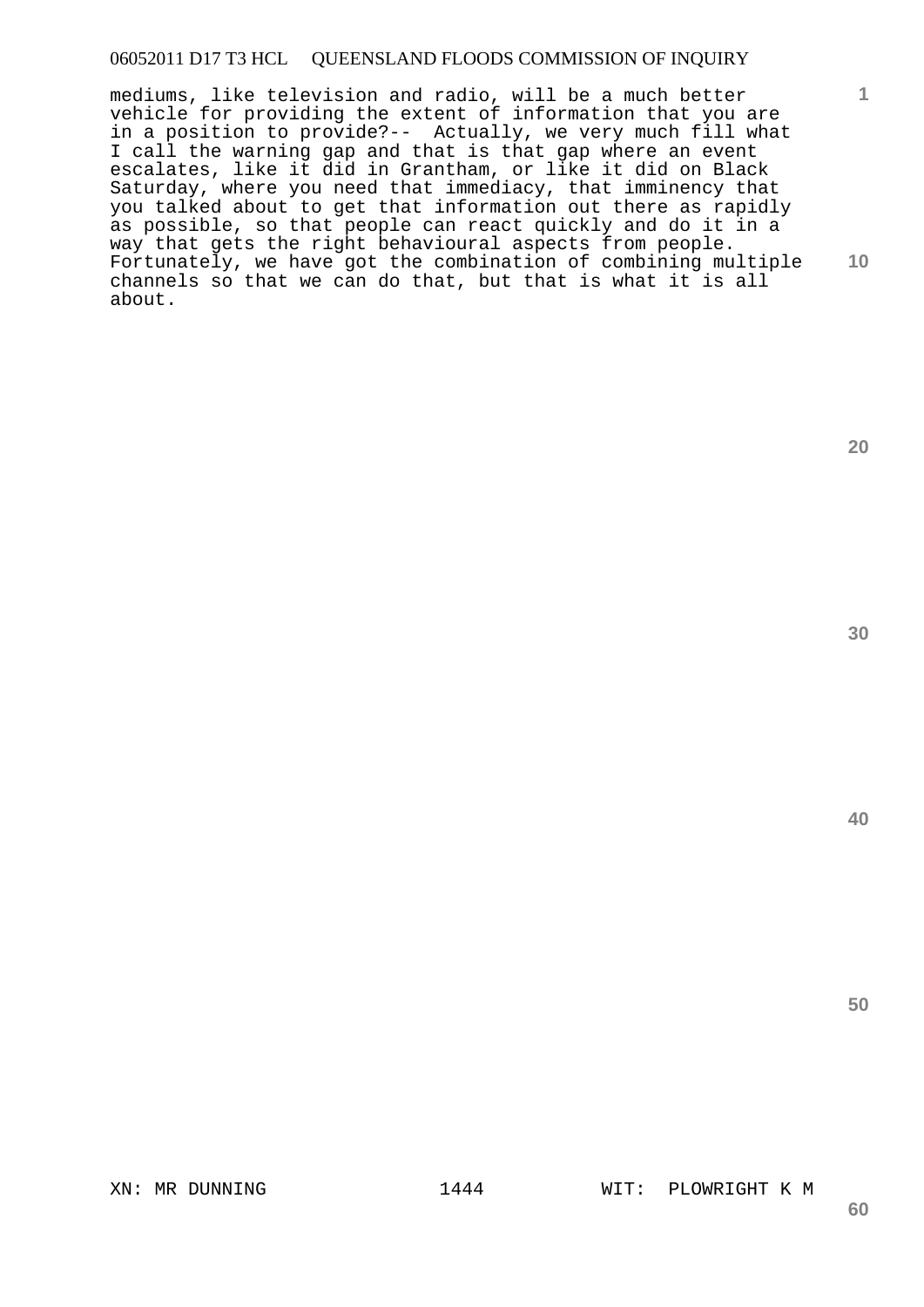All right. And so that in your professional opinion at least, the most expedient role for your organisation in the event of something like a river flood as we had, is really to direct people to the fact that an event's unfolding, but for them then to go and get their detailed information elsewhere?-- Yes, and I think others have alluded to that as well, so that you don't create that cultural aspect where people are looking for information more or less to come to them, that we provide them with a heads-up and point to where they need to go and they need to monitor a situation.

Yes. Thank you for your attention to my questions. Thank you, Commissioner.

COMMISSIONER: You've mentioned Grantham a couple of times. Where would you have drawn your information from?-- Sorry, Commissioner, from?

You've mentioned Grantham - the fact that you might have been able to issue a warning in that case. Where would you have drawn your information from?-- In that particular instance and you'll be hearing, I'm sure, and have statements from Anthony Cornelius and others - Anthony Cornelius does work for us as well - Weather Watch - and as you'll be aware there were conversations early in the morning because our guys are monitoring those sort of events continuously, and several of them were quite alarmed at what was starting to occur at that time, and they were-----

All right. I'm just asking you about your sources. So, you're saying that that kind of Weather Watch group-----?-- Yes.

-----is one of-----?-- Meteorologists-----

-----your sources?-- -----and a network, if you like, of enthusiasts, who continuously talk about that. I mean, we tap into that as well. It's not like our guys aren't experts, they are-----

Who are your guys?-- Well, that's - Michael Bath is our alerts manager and Anthony Cornelius provides forecasting services for us as well through Weather Watch, and Anthony Cornelius is the one that - through the statements you will see actually picked what was happening there several hours earlier, but it is through those sources that we would hope, for instance, to provide our customers - that's Brisbane City Council, or Townsville City Council, or anybody else that we're working with - forward notice of something that we're worried about that they can look at, because those are things that then go to the nature of local geography and other things that only those local bodies would be aware of.

Right, thank you?-- So, you stitch that together, you might come up with something sensible that can be aimed at the people that might be vulnerable.

**30** 

**20** 

**40** 

**50** 

**10**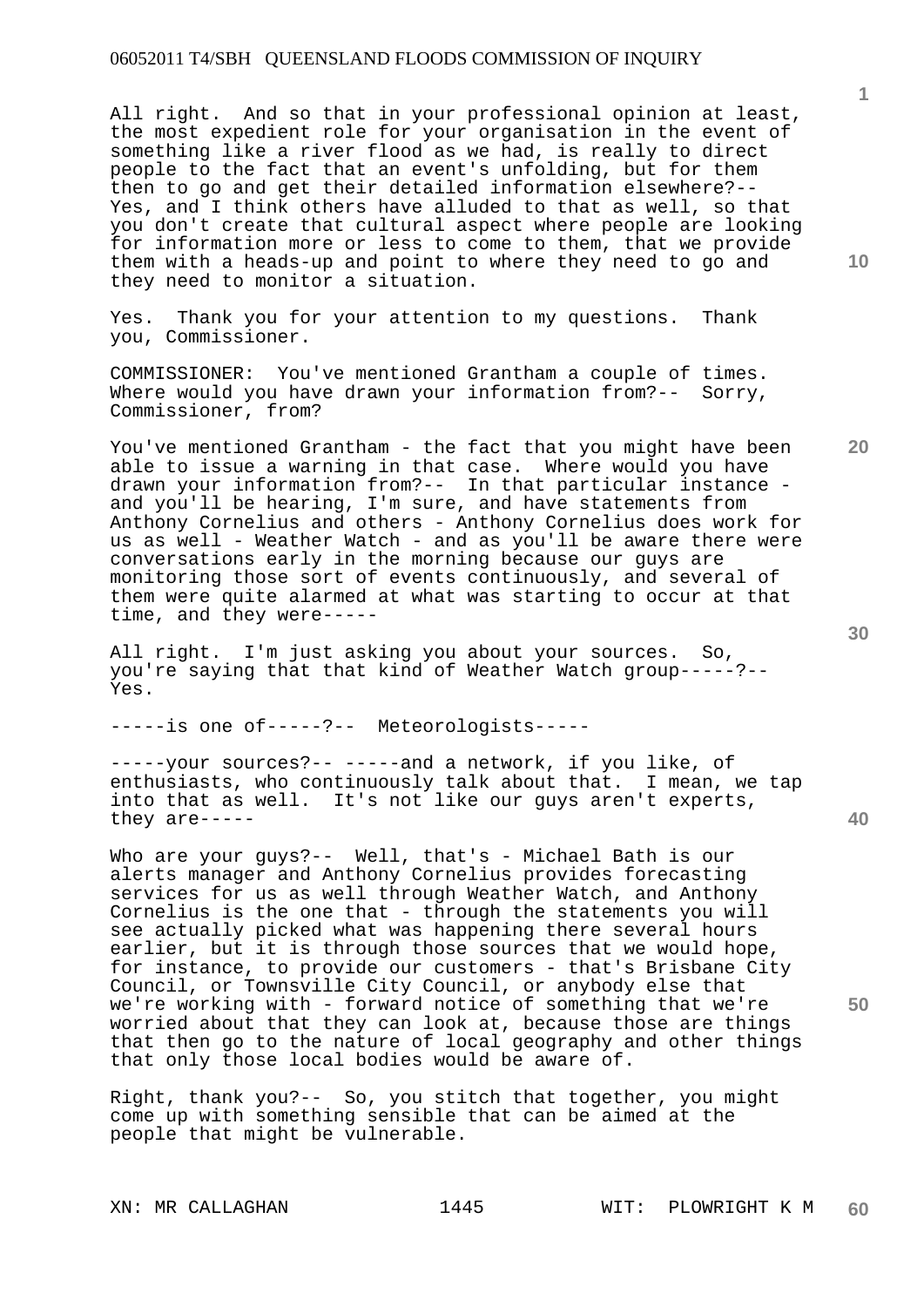06052011 T4/SBH QUEENSLAND FLOODS COMMISSION OF INQUIRY **1 10 20**  All right. Thank you. Mr Ure? MR URE: I have nothing, thank you. COMMISSIONER: Mr MacSporran? MR MacSPORRAN: Nothing, thank you. MS O'GORMAN: No questions, your Honour. COMMISSIONER: Mr Dollar? MR DOLLAR: No questions, thank you. COMMISSIONER: Mr Callaghan? MR CALLAGHAN: No re-examination. May Mr Plowright be excused? COMMISSIONER: Thank you, Mr Plowright. You're excused?-- Thank you.

WITNESS EXCUSED

MR CALLAGHAN: I call Gordana Petroccitto.

**30**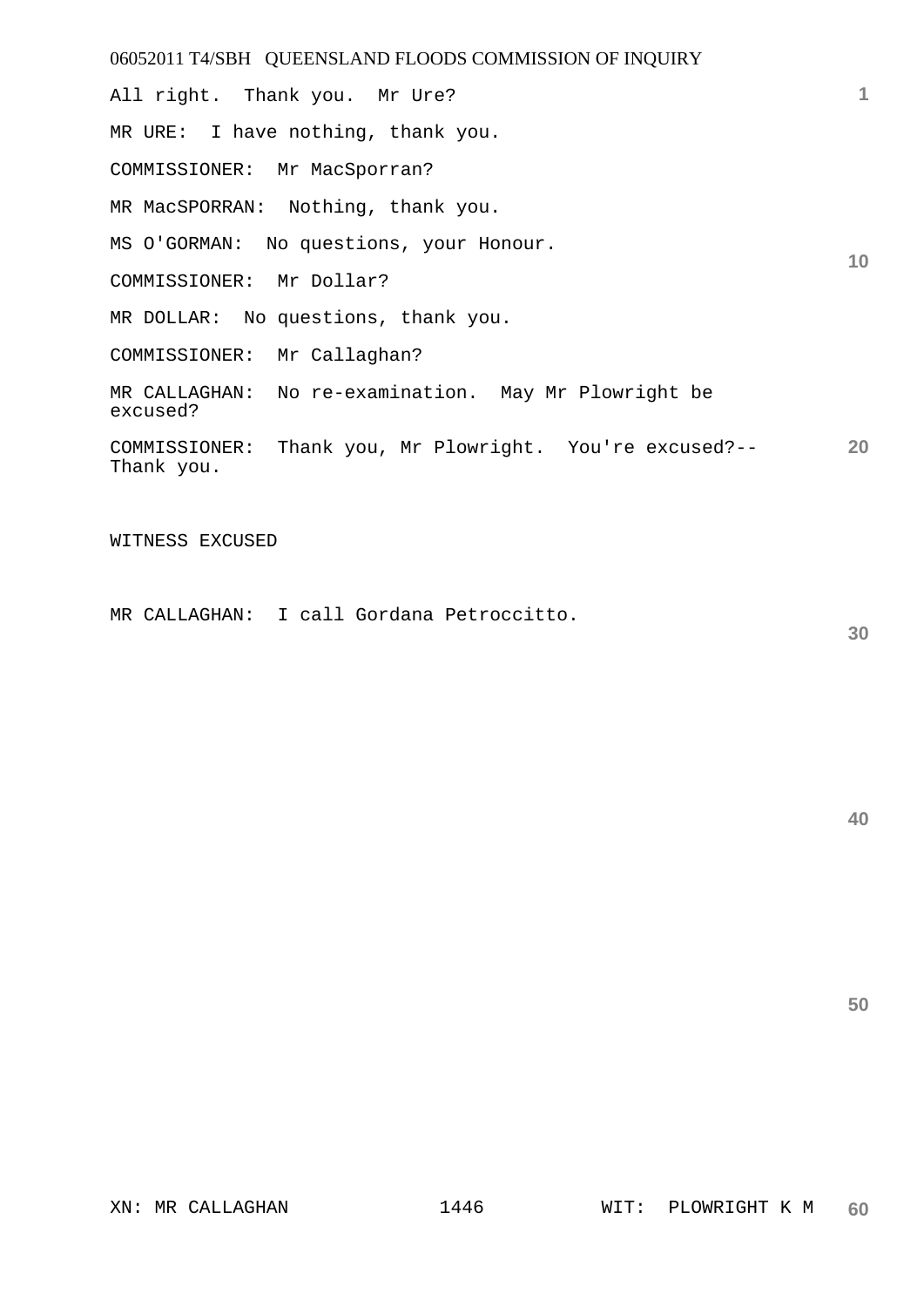GORDANA PETROCCITTO, SWORN AND EXAMINED.

MR CALLAGHAN: Could you tell the Commission your full name?-- Gordana Petroccitto.

And your occupation?-- Project officer with Brisbane City Council.

You've prepared a statement for the Commission which contains a number of attachments; is that correct?-- That's correct.

It's being shown to you now. I tender that.

COMMISSIONER: Exhibit 299.

ADMITTED AND MARKED "EXHIBIT 299"

MR CALLAGHAN: Ms Petroccitto, can you I take you to page sorry, I've lost the reference. I probably don't need to take you to a page. In your statement, you refer to the number of households who are registered for the purposes of the early warnings that are distributed. The impression we get is that those who register would seem to register for both E-mail and SMS; would that be - as a broad proposition, would that be right?-- I would say so, yes.

When we see that 19,000 E-mails and 19,000 SMSs were sent, it is a fair bet saying that most of those are sent to the same same person?-- Yes.

**40**  We've just heard from Mr Plowright about where the information that's contained in those warnings comes from, and he's explained that a lot contain information which is more or less directly passed on from the Bureau of Meteorology; is that right?-- Yes, that's right.

But there is that other category where specific information from other sources is incorporated into the message, and one of those other sources is the Council itself?-- At times, yes.

At times?-- Yes.

Can you just explain to us the process by which that sort of information gets forwarded to the Early Warning Network for them to incorporate into a message?-- Certainly. There haven't been a lot of instances that we have had to actually incorporate information into what is the standard process currently used. However, during the event, I do recall that we were contacted by EWN because of the situation, and we elected to insert a comment about where available sandbags

**20** 

**10** 

**1**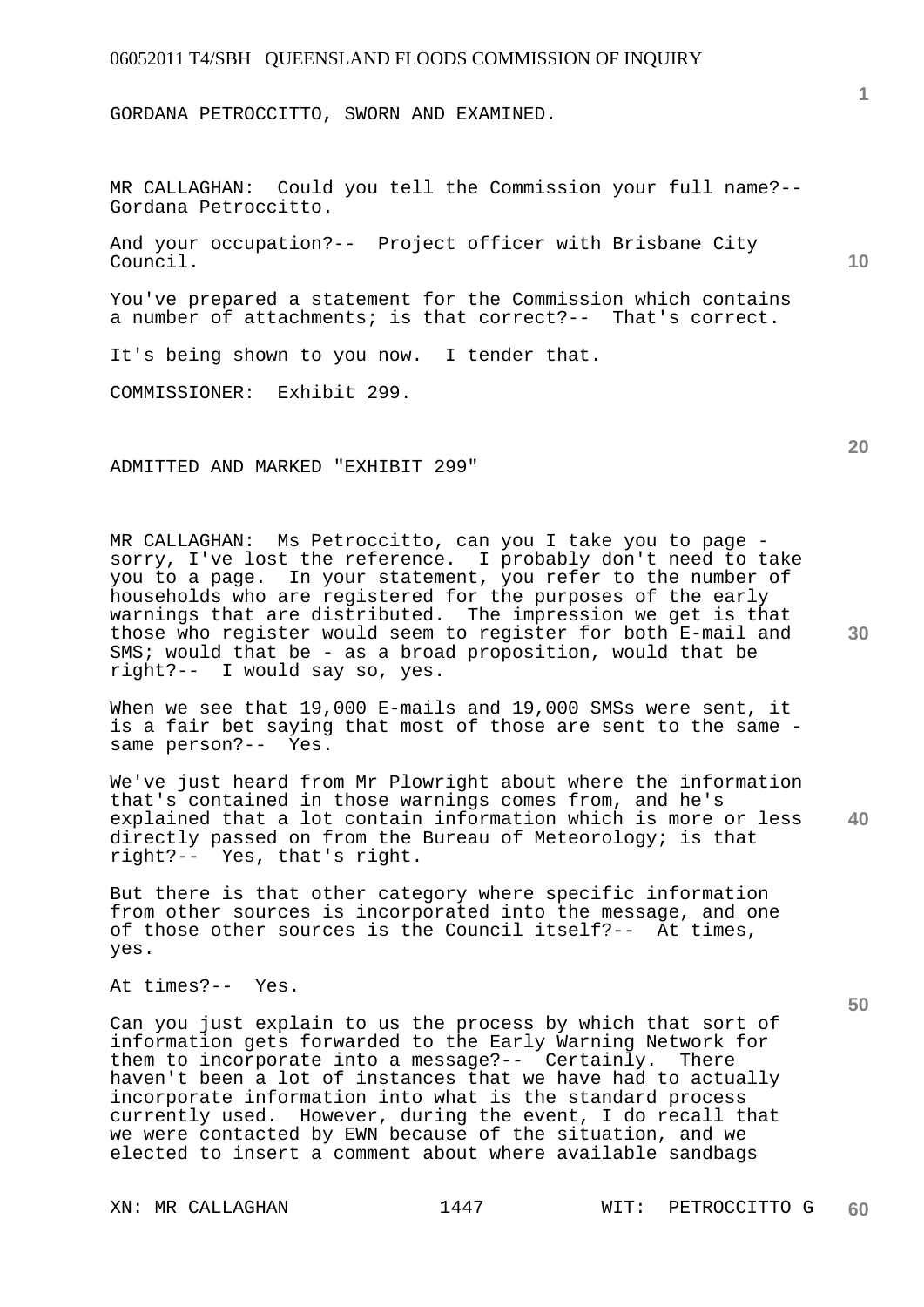were located, and generally the - it would take - the process is a conversation over the phone and a confirmation E-mail.

Who actually does that?-- I'm usually the point of contact for EWN. I then would discuss the matter and get confirmation from my management, and then I would actually pass on the information and the agreed wording to EWN.

Okay. The most - the best way to do this might be to actually refer to that page of Mr - page 12 of Mr Plowright's statement we just tendered. Could I ask the witness to see that? This is just a copy of the material that's just been produced to the Commission, and it relates to the warnings sent on the 11th of January, 8.24, eastern standard time. Can you see that at the top of the page - page 12 of the document that you've just been handed?-- Yes.

You see there's - that there were two messages sent at that time by the Early Warning Network - sorry, probably three. There was an SMS, landline and E-mail. The SMS content does not appear to be reflected in the E-mail and it does appear to be in that category of information which would have been imparted after consultation with the Council; is that right?-- That's correct.

And who actually devised the form of words for the SMS?-- For the SMS? That seems to be standard wording - a normal SMS for a severe weather event would be based on the BOM warning.

Somebody has actually crafted that into the number of characters that-----?-- That's correct, and that would be done in consultation.

With - first of all, done by you?-- In consultation with Council - be it myself or another officer.

And when you say "in consultation with Council", with whom in Council?-- Either myself or another officer.

**40**  Now, you're the one who's actually working out the message, aren't you?-- My role is to be the point of contact for Council.

Mmm?-- However, I don't have any authority to approve any messages.

Fair enough. Who actually approves it?-- That would be my manager.

**50**  And who is that?-- Chris Lavin - at that particular time was Acting Operations Manager.

Okay. The operations manager?-- Correct.

I'm just interested in the circumstances in which the Council would take it upon themselves to draft a message of this kind. Is there any set procedure for what should happen when that when there appears to be a need for that?-- Can you repeat

**20** 

**30** 

**10**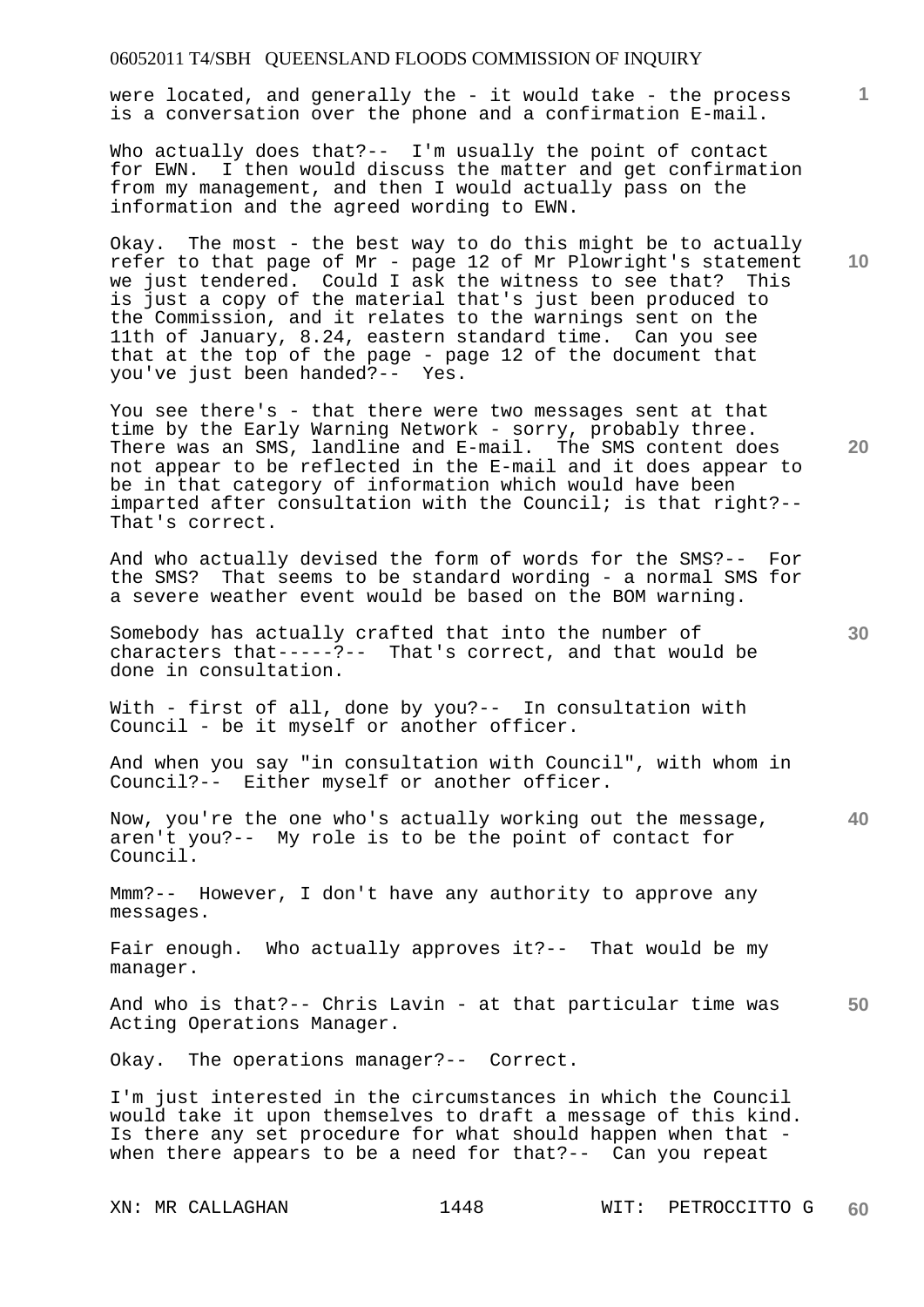the question, sorry?

I'm talking about that situation where - not where the Early Warning Network is passing on something from BOM, but where Council is actually wanting something put out there themselves. Is there any set procedure involved in that situation?-- We actually do do that for king tides at the moment.

Well, what's the procedure?-- The procedure is that in consultation with EWN, a Council officer - that may be myself - would actually write a draft that then would actually go through the process of management for sign off, and then we forward it to EWN.

Right. Turning back to this particular period in time, was there ever any contact made or information received from the flood information centre?-- With regards to these alerts?

With regards to these sort of alerts?-- No.

No. Why was that? It's just not part of the-----?-- The current process is based on the BOM alert. So, EWN would wait for a BOM alert to be issued.

Yes?-- Based on the information contained in the BOM alert.

Yes?-- EWN would then predict the path of the event and then they would actually send out that alert to those residents registered within that path.

COMMISSIONER: Am I missing something? Where does the content of this SMS come from? I thought Mr Plowright said it was the Council.

MR CALLAGHAN: Well, the SMS was drafted - who actually worked out the characters?-- That would have been done in consultation between the Council and EWN.

But who actually did it? Who actually typed that on to the screen and pushed "send"?-- As an alert?

As it reads?-----

COMMISSIONER: Who actually knew that there would be very heavy rainfall spreading south-west to the greater Brisbane area and that flash flooding was likely. Who told whom that?-- That would have been an alert issued from BOM. EWN would have contacted the Council.

MR CALLAGHAN: See, the E-mail that appears below that appears to be the BOM alert issued at that time. That just looks like a BOM alert that's been flicked past - straight on to the Early Warning Network, but you're saying that there would have been another BOM alert in the terms expressed in the SMS content?-----

COMMISSIONER: See, the SMS is different from the E-mail?--

XN: MR CALLAGHAN 1449 WIT: PETROCCITTO G **60** 

**40** 

**50** 

**20** 

**10**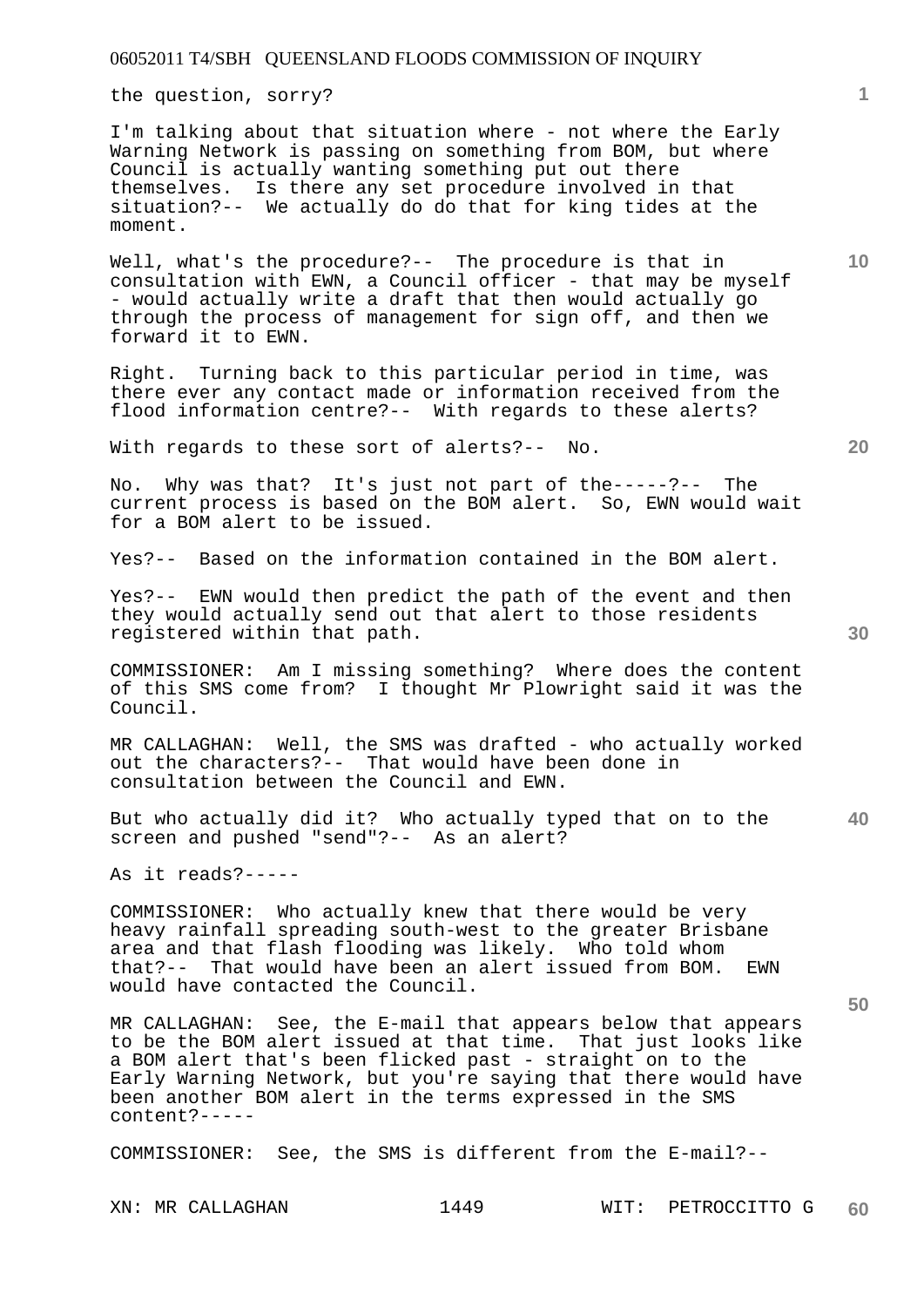It is.

I'm just curious about where the information in the SMS comes from, and it seems odd if it is BOM information that it isn't in the BOM alert?-- The - if I can go through the process of how the Severe Weather Alert Service works. The process is that it is based on the BOM alert. Once the BOM alert has been sent, EWN then predict the potential path. They would then establish the suburbs that would be impacted. They would then take out the most relevant information out of the BOM alert, translate that into an SMS message, and send that message to the residents.

So, effectively, you're saying this came from EWN - the content of that-----?-- On the 11th of January, there was consultation - and, sorry, that may be the confusion. There was consultation with Council.

Well, did the Council contribute to the content of the SMS?-- In this particular case, I can't quite confirm that now.

MR CALLAGHAN: Can we show you some E-mails which might refresh your memory and which do touch on this subject, but don't necessarily answer the question. That's the exhibit that was just - this is an exchange of E-mails between yourself and Michael Bath, and just take a moment to look at it, but it appears at 8.20 a.m., the subject of the next is addressed, and he says, "This may be better.", but it doesn't really give us much of a clue as to what's gone beforehand?-- Yes. So there was a conversation between Michael and myself after he sent through the initial E-mail. That would have happened over the phone. We had suggested alternative wording and then Michael had then suggested alternative wording to our suggestion.

And where did your suggestion come from?-- That would have been a discussion within our office.

Between who?-- Between my team.

All right. And your discussion was prompted by what?-- By the E-mail received.

The E-mail received from EWN in the first place?-- Correct.

**50**  We don't see - the only E-mail we seem to have from them to you is the one on the following page, which looks pretty similar. Are you telling us there was another E-mail suggesting that a specific Council warning should go, or-----?-- No. So, there would have been a conversation with EWN, then the E-mail would have come through suggesting some text, and then another conversation, and then subsequent E-mails. So, unfortunately, in this E-mail - in this print-out, the telephone conversations are missing.

I follow. All right. Thank you.

COMMISSIONER: Mr O'Donnell?

**10** 

**20** 

**30**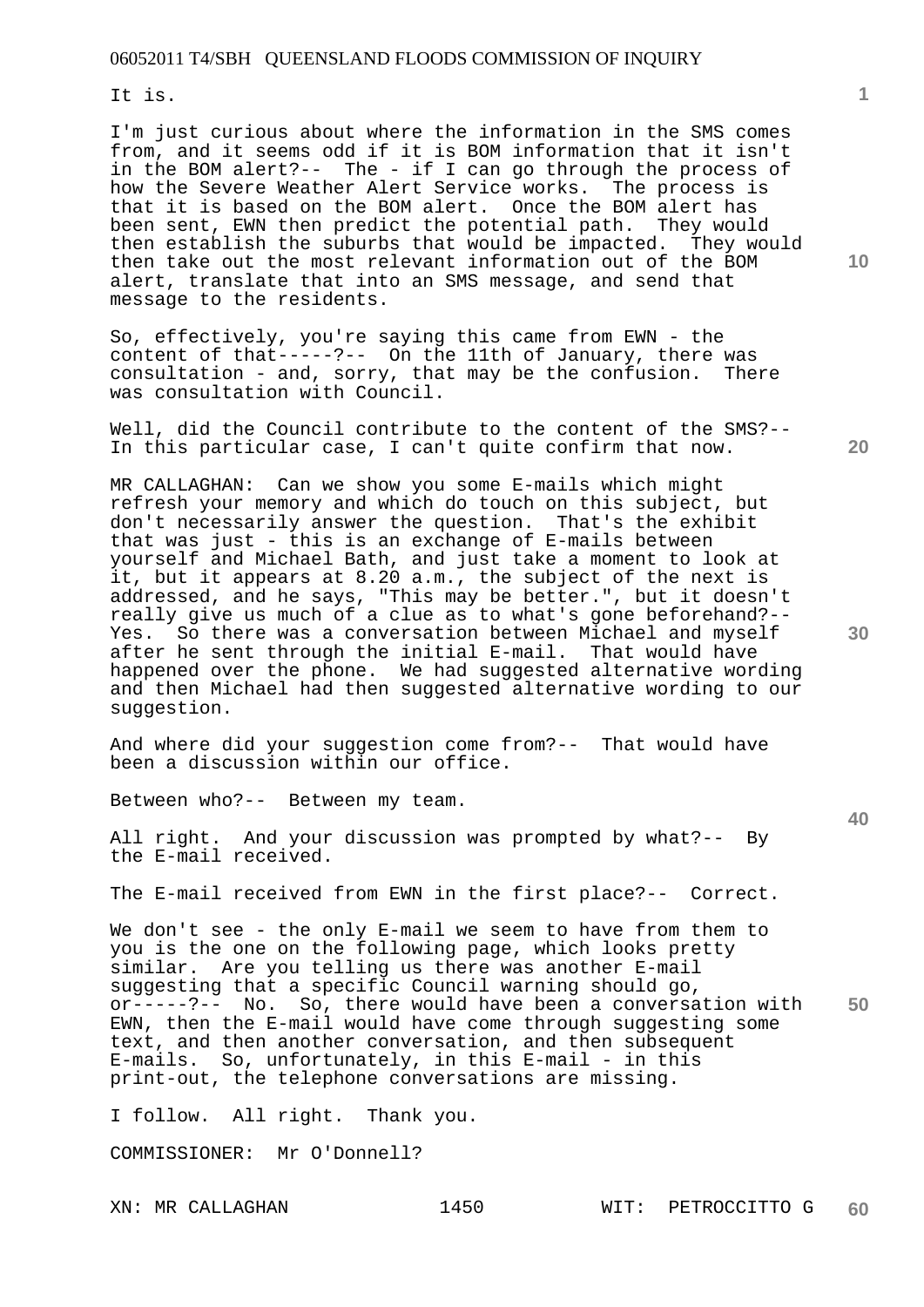**10 20**  MR O'DONNELL: No questions, thank you. COMMISSIONER: Mr Dunning? MR DUNNING: Your Honour, I expect nobody else has got anything, so shall I deal with----- COMMISSIONER: Well, shall I just check that? MR DUNNING: Yes. COMMISSIONER: Mr Ure? MR URE: I have nothing, thank you. COMMISSIONER: Mr MacSporran? MR MacSPORRAN: Nothing, thank you. COMMISSIONER: Ms O'Gorman? MS O'GORMAN: Nothing, thank you. COMMISSIONER: Mr Dollar? MR DOLLAR: No, your Honour. COMMISSIONER: Mr Dunning? MR DUNNING: Thank you, Commissioner.

MR DUNNING: Ms Petroccitto, can I ask you just a couple of questions. Do you still have Exhibit 298 with you? That's the E-mails of 11 January?-- Yes, I do.

**40**  Okay, thank you. Now, outside the exceptional circumstances such as this, the way the system was working was that EWN would, in fact, craft an appropriate SMS message and simply issue it, correct?-- That's correct.

Without reference to Council?-- That's correct.

All right. But, in unusual circumstances, Council would take an active interest in the form of the SMS alerts?-- That's correct.

Thank you. And on the morning of the 11th was one of those occasions where yourself and colleagues were concerned to endeavour to tailor the SMS alert in the manner that you thought expedient?-- That's correct.

Now, tell me if this doesn't accord with what you recollect, but having seen the E-mail now, does it appear to you that there was some discussion before 8.20 between yourself and

**1**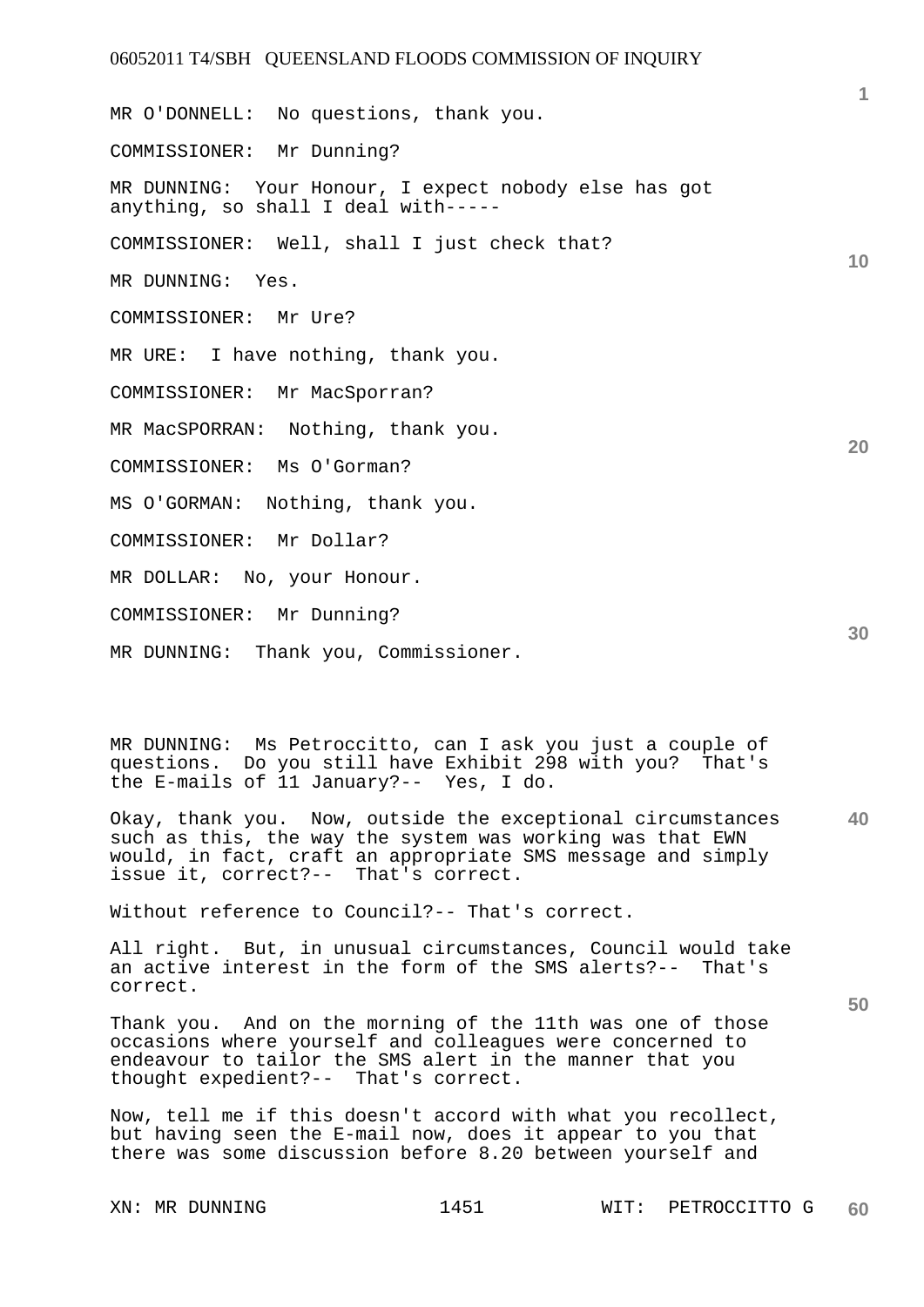Mr Bath regarding the fact that a tailored SMS message was desired?-- Yes.

And that, apparently at least, yourself and colleagues had come up with some ideas, and as a response to that, Mr Bath then sends you this E-mail, suggesting something that he thought was better tailored to the situation?-- Yes.

Thank you. And, in due course, you gave authority for it to be issued?-- That's correct.

Thank you. Nothing further, thank you, Commissioner.

COMMISSIONER: Thank you. Mr Callaghan?

MR CALLAGHAN: No. May the witness be excused?

COMMISSIONER: Thanks, Ms Petroccitto. You're excused?-- Thank you.

WITNESS EXCUSED

MS WILSON: Commissioner, I call Dennis Ward.

**30** 

**40** 

**50** 

**1**

**10**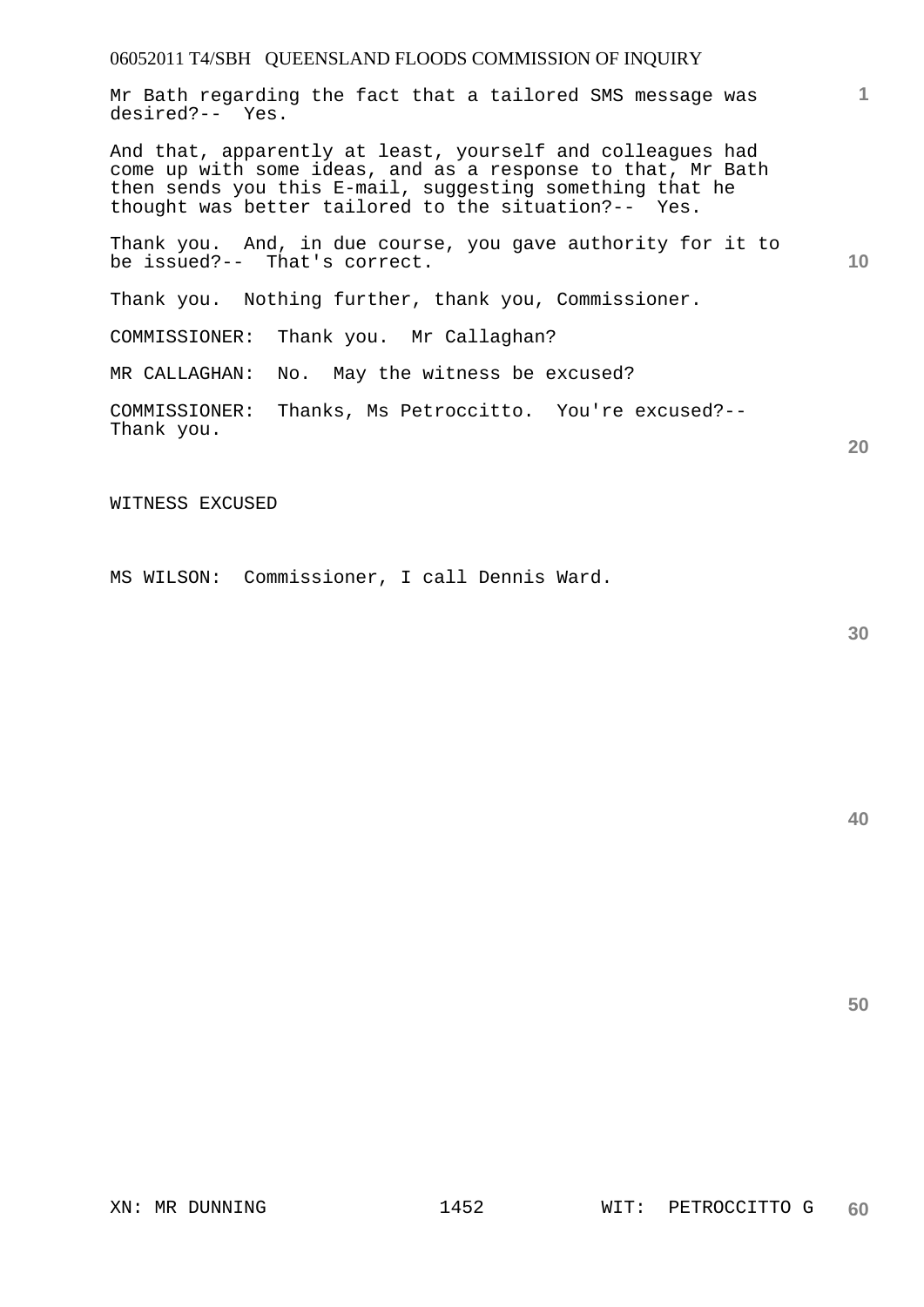DENNIS WARD, SWORN AND EXAMINED:

MS WILSON: Is your full name Dennis Ward?-- Yes, it is.

Do you reside at Nardoo Street in Fernvale?-- Yes, I do.

**10**  And you have been a resident of the Fernvale community for 18 years?-- That's correct.

You provided a statement to the Queensland Flood Commission of Inquiry about flooding in the Fernvale area?-- Yes, I did.

Can you have a look at this document, please? Is that the statement that you provided to the Commission of Inquiry?-- Yes, it is.

Madam Commissioner, I tender that statement.

COMMISSIONER: Exhibit 300.

ADMITTED AND MARKED "EXHIBIT 300"

MS WILSON: Mr Ward, you're the coordinator and founding member of the Fernvale Action Group?-- I am.

What function does the Fernvale Action Group do?-- We formed after the floods. Basically we found that, through some meetings that were held after the flooding, that there were a lot of concerns that had been raised with local and State Government in regards to infrastructure, that there had been a lot of development in the town and, I guess, infrastructure hadn't been maintained. It had been raised and we just felt that, as a group, we would have a stronger voice if we were raising these concerns as one group through to Council and State Government.

You say this group was formed after the flooding events of January 2011?-- Yes, it was.

Have you had any meetings with the local government since you were formed?-- We've had two action group meetings since then and there has been local and State Government representation at those meetings.

You raised some issues in your statement, so perhaps we'll address them later on?-- Yes.

You live at Nardoo Street, Fernvale. That's a lowset house?-- Yes, it is.

At paragraph 5, you talk about that you live on a water

XN: MS WILSON 1453 WIT: WARD D

**1**

**20** 

**30** 

**40**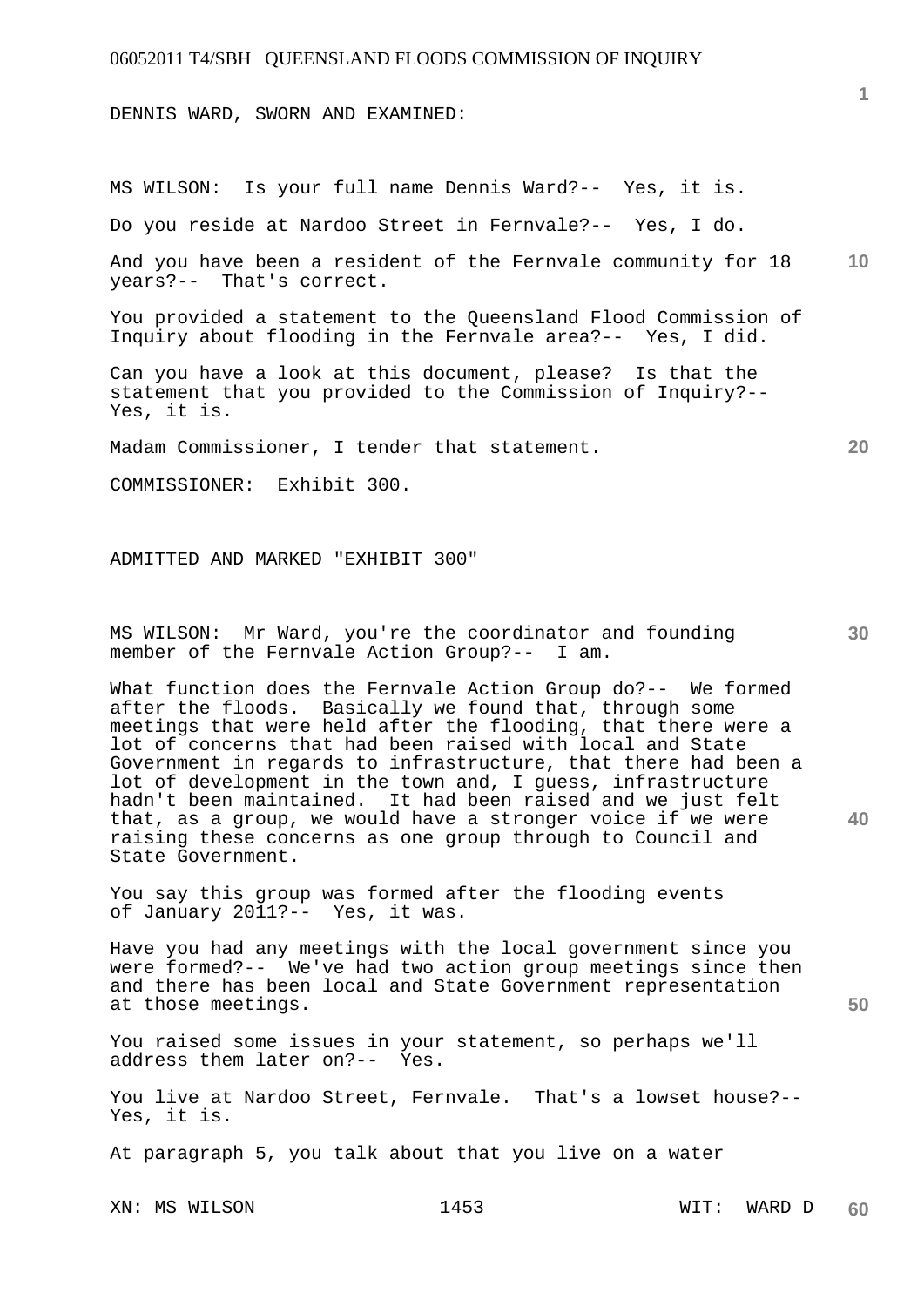course, and you state that the water course starts from a drain which causes water to flow from the south side of the Brisbane Valley Highway, between your current property and your neighbour's property, and the water course then flows down into a lagoon and then feeds into the Brisbane River?-- That's correct.

Now, you've also provided a map attached to your statement. Perhaps if we can look at this map? Have you got that map in front of you?-- Yes, I have.

Now, you identified on this map there is old and new?-- Yep.

And that identifies your old house where you used to live on Nardoo Street?-- Yes.

And your new house where you now live on Nardoo Street. Then you've got the reserve water course and we've got some arrows?-- Yes.

Is that the - is that - those - does that line and arrows indicate where that water course exists?-- That's correct. That's the reserve area.

Okay. Now, how far away is the Brisbane River from your property?-- I understand it's two kilometres heading in that particular direction. The Brisbane River, I guess, goes in a U-shape around Fernvale, to some degree.

Now, in your statement, you refer to the development of the Fernvale hillside?-- Yes.

And you are of the opinion that this development affects the ability of the stormwater drains in Fernvale to cope with rain events?-- Yes.

Can you explain that opinion to us?-- Fernvale has been part of - identified as part of the urban corridor. The original area of Fernvale that was developed that I live in, a large are predominantly acreage sites, and it is on the flat area of Fernvale. The hill area, which is now being developed, is they're smaller sites, and they're being built with, I guess, the usual sort of infrastructure that you would see in those areas with large roads, kerbing and guttering, the sites are, I guess, mainly a house, so there's a lot more potential for run-off from those sites as opposed to the original developments in Fernvale which were predominantly, I guess, grass and that sort of thing.

In your statement you raise that to cope with this development, the Council has put an increased number of stormwater drains in?-- They have done some stormwater drainage in these sites, and, as I said, they've all got proper kerbing and guttering and that sort of work, but unfortunately they tend to sort of end at a point, and that water then - once it flows out of there - out of those estates, goes into a gully or into a channel or just is left to dissipate over a large area of land, and those - because

XN: MS WILSON 1454 WIT: WARD D

**20** 

**30** 

**40** 

**50** 

**10**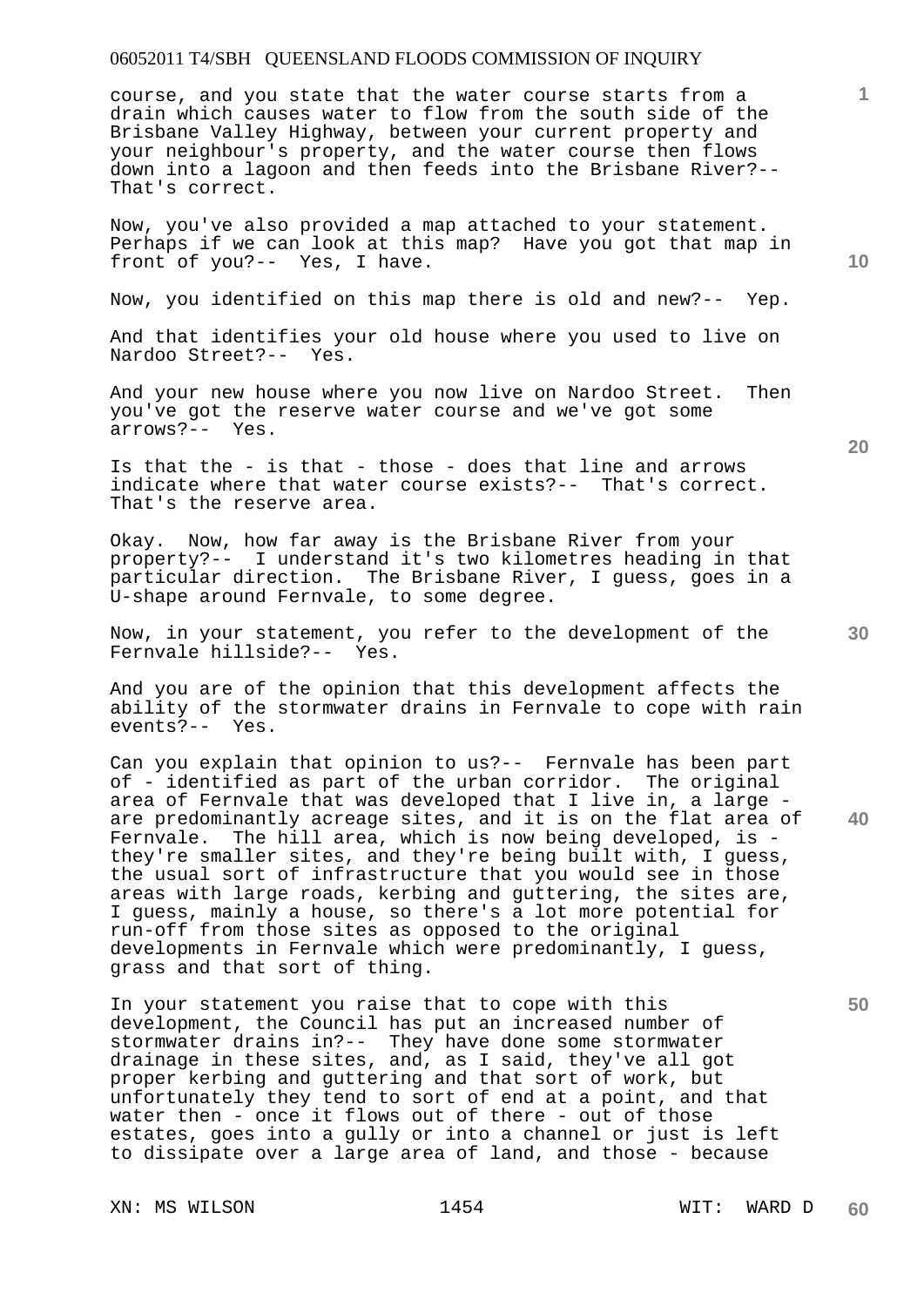| they're up higher, that water flows through into the original<br>area of Fernvale.                                                                                                                                                                                                                                                                                                                                                         | 1.              |
|--------------------------------------------------------------------------------------------------------------------------------------------------------------------------------------------------------------------------------------------------------------------------------------------------------------------------------------------------------------------------------------------------------------------------------------------|-----------------|
| Now, in October 2010, there was some flooding in the Fernvale<br>area?-- That's correct.                                                                                                                                                                                                                                                                                                                                                   |                 |
| Your property was not affected?-- No.                                                                                                                                                                                                                                                                                                                                                                                                      |                 |
| But your neighbours were?-- My neighbour's was, yep.                                                                                                                                                                                                                                                                                                                                                                                       | 10 <sup>°</sup> |
| If we can go back to that map, which is indicated at DW01, the<br>map in front of you, where is the drain in relation to your<br>property?-- Where it says "reserve water course"-----                                                                                                                                                                                                                                                     |                 |
| Yes?-- -----there's actually a drain through there.                                                                                                                                                                                                                                                                                                                                                                                        |                 |
| Okay. And is there an opening?-- I beg your pardon?                                                                                                                                                                                                                                                                                                                                                                                        |                 |
| Where is the opening?-- Just on the other side of the highway<br>there are three drain pipes, or three pipes, that are 450<br>millimetre diameter that go underneath the highway, and then<br>there's also - next to the highway, there is also a path and<br>three pipes go under that path as well. So, then, on this<br>side of the highway, it's just an open drain where the reserve<br>area has just been cut down to a lower level. | 20              |
| Perhaps if - have you got a pen there?-- Yes.                                                                                                                                                                                                                                                                                                                                                                                              |                 |
| If we can have a look at the exhibit of DW01?-- Yes.                                                                                                                                                                                                                                                                                                                                                                                       | 30              |
| Perhaps if you can put in where you say those drains are - or<br>the culverts?-- Yep.                                                                                                                                                                                                                                                                                                                                                      |                 |
| So we can get a better indication of where that is?-- That -<br>where it says - the reserve water course and those arrows<br>basically is where the water flows. That is the drain.                                                                                                                                                                                                                                                        |                 |
| Okay. And you talked about the culverts before?-- Sorry.                                                                                                                                                                                                                                                                                                                                                                                   |                 |
| The culverts. You talked about that?-- They are - yep,<br>they're just on the other side of the highway.                                                                                                                                                                                                                                                                                                                                   | 40              |
| Okay?-- So, where the word "reserve" is-----                                                                                                                                                                                                                                                                                                                                                                                               |                 |
| Okay?-- Yep, they start there.                                                                                                                                                                                                                                                                                                                                                                                                             |                 |
| Okay?-- And then across from that is all farming property.                                                                                                                                                                                                                                                                                                                                                                                 |                 |
| We can identify it then on the map if it's where the word<br>"reserve" is?-- Yes.                                                                                                                                                                                                                                                                                                                                                          | 50              |
| That's where you say those culverts are?-- Yes.                                                                                                                                                                                                                                                                                                                                                                                            |                 |
| Okay. Now, in January 2011, your property got flooded?--<br>Yes, it did.                                                                                                                                                                                                                                                                                                                                                                   |                 |
| And this occurred on the 11th and 12th of January?-- It<br>occurred - yes, on the morning of the 11th from the storm, and                                                                                                                                                                                                                                                                                                                  |                 |
| 1455<br>XN: MS WILSON<br>WIT:<br>WARD D                                                                                                                                                                                                                                                                                                                                                                                                    | 60              |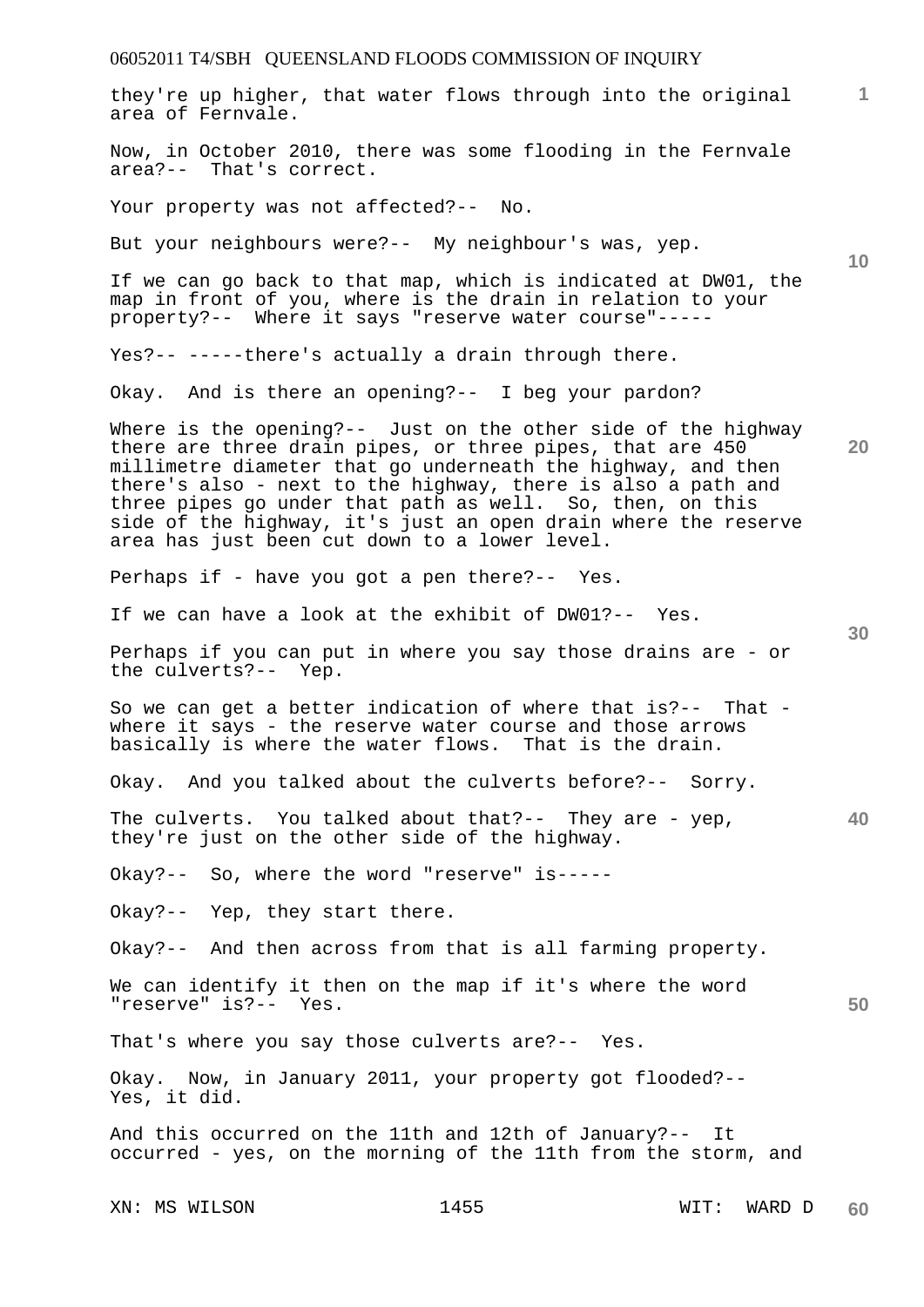then it occurred again that evening.

Now, you've provided some video footage to the Commission of Inquiry?-- Yes, I did.

Perhaps if we could just show you some of this. Now, this is your house?-- Yes.

And can you recall when this video footage was taken?-- It was taken about 9.30 a.m. on Tuesday the 11th. So, we'd been through the worst of it. We'd been up on the roof prior to that, and at this stage we felt the levels were, I guess, safe enough to sort of come down and see what was occurring. We did go and have a look at - to see if our neighbours were okay and at that stage I had spoken to a person who was wearing yellow overalls, so I assume from the SES or rural fire brigade, who informed us that they were evacuating the area.

Can you give us any indication of where you believe the water was coming from?-- It was coming from directly across the road, through the farm that was across the road, and then that catchment extended up through to the south of that area.

Now-----?-- So, basically as I face the camera that way, that's the direction the water was coming through.

So where we see that shed and the car parked-----?-- Yep.

-----beyond there is where you say the water was coming from?-- Yes, yes.

Okay. That's enough footage. Now, do you-----

COMMISSIONER: Do you want that tendered?

MS WILSON: I will tender that.

COMMISSIONER: It's on a disc?

MS WILSON: On a disc.

COMMISSIONER: Exhibit 301.

ADMITTED AND MARKED "EXHIBIT 301"

**50**  MS WILSON: On the 11th of January, you left your residence?-- Yes, we evacuated around that time, so around 9.30, and we were then advised to either go up to the Futures Complex, which we couldn't get to, because the road was bogged, or up to the school, and we went up to the school.

When you returned on the 12th of January, you say that the high water mark was 1.2 metres on the outside and one metre on the inside of the house?-- Yes.

XN: MS WILSON 1456 WIT: WARD D

**10** 

**1**

**20** 

**30**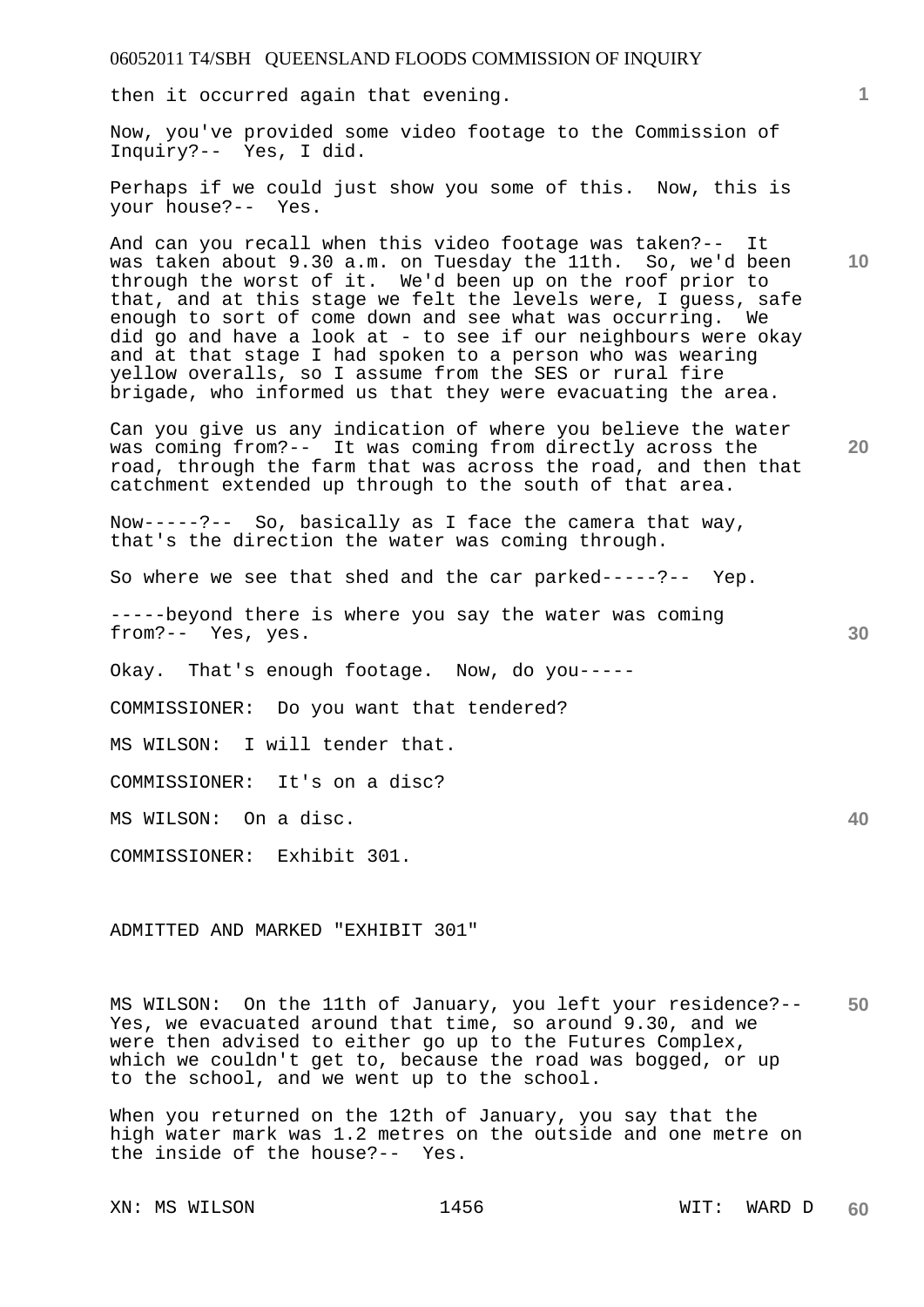So, by looking at the marks on the house, you could work out how high the water came?-- Yes, after that initial storm event in the morning, we actually came back to the house, because the water had left and had stopped coming across the road by about 3 o'clock, I understand. That water had basically - had left the township. People were out having a look to survey what sort of damage had occurred at that time and then we left the property again around 5.30, 6 o'clock to go and stay with a friend.

Can you tell me whether the height of the water was higher on the 11th or the 12th of January?-- It was higher on the 12th.

Now, if I can take you to paragraph 95, page 13 of your statement, there you state concerns expressed by the Fernvale Community Action Group?-- Yes.

And if I could take you to some of those concerns that you have stated in your statement. The first concern that is expressed on page 13 is the Local Council planning in relation to the large growth and development to the Fernvale area was insufficient?-- Yes.

Now, we've touched on this before?-- Yes.

And you were talking about the development on the hillside. You state that you believe that there was a lack of foresight regarding the drainage requirements of the Fernvale area?-- Yes.

And it is your view that that contributed to the severity of the flooding experience?-- Yeah, so, not only had the planning not taken into account the needs for increased drainage, but also the drains hadn't been properly maintained, and a lot of the drains were - had built up with silt and grass and that over the years.

**40**  Now, you have brought these concerns regarding the drainage to the attention of the Local Council?-- Yes, we have, and since the floods, they have enlisted a contractor to do a drainage capacity assessment, and that's due to be completed this month.

The next issue that I wish to raise is that you state that "no disaster response or warning for Fernvale residents"?-- That's correct.

And that flows on from that concern that you have expressed the concerns that you expressed about the drainage. That's on page 15 of your statement. Now, you say in paragraph 106, "The Council was aware that, prior to this time, that there was no Emergency Response Team in place for the Fernvale area, and the former emergency response team had become defunct during the 12 months prior to this event." What Emergency Response Team was in the area some 12 months - some 12 months previously?-- I'm not aware of any Emergency Response Group within the town, and none of the residents that I've spoken to

XN: MS WILSON 1457 1457 WIT: WARD D

**10** 

**1**

**30** 

**50**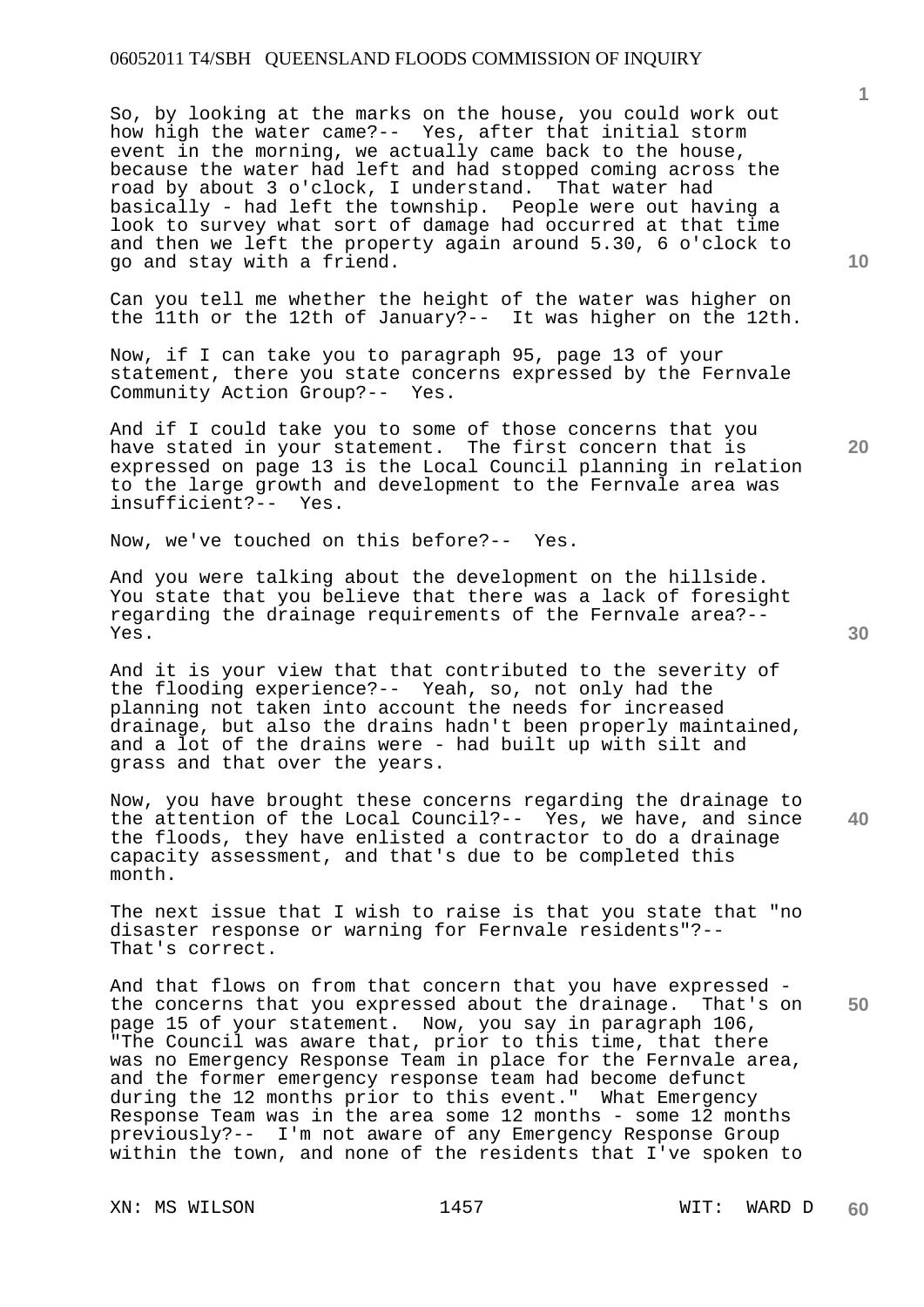were aware of any Emergency Response Group. We had the rural fire brigade there, and we expected, I guess, that they, in an event, would probably take the lead role.

What was the former Emergency Response Team that you're referring to in paragraph 106?-- Apparently, yes, by legislation, there needs to be an Emergency Response Group within a community, and that in speaking to people within the community or within the Council, they had said that that group - and I guess maybe because of membership - I'm not too sure had really become defunct and that, prior to Christmas, there was some plans to try and get it back up and running - given the likelihood of storm events and that - but that hadn't occurred by the time the flooding occurred.

**20** 

**1**

**10** 

**30**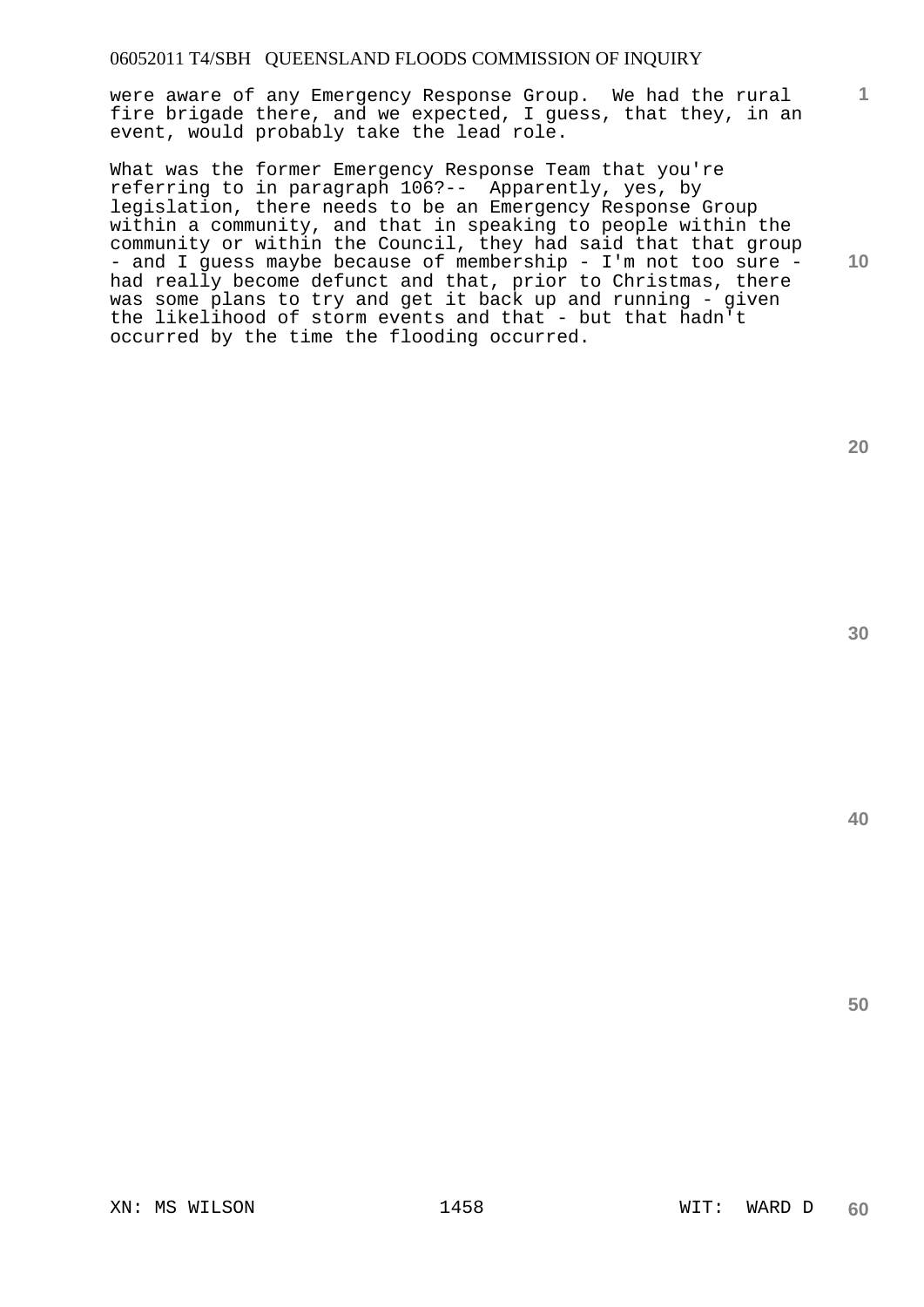One of the issues you raise is that there was no sirens or similar auditory warning systems in place to alert Fernvale residents?-- That's correct. And I guess, again, we had the storm event in the morning and there was no alerts to the fact that that was occurring. But, I guess, more so the concern of residents was the fact that in between that, that event in the morning and then the flooding that occurred as a result of the release of the water from the dam in the evening, people were going about business as usual. I mean, we were trying to recover some property from our place, had put things up higher in our house to sort of just make sure they were out of any water, but there was no indications that afternoon that there was going to be another flooding event.

Just focussing on the issue of sirens-----?-- Yep.

-----you talk about there was no community speaker system. Is that something that the Fernvale Community Action Group is seeking?-- It is, yes. We - I guess a siren firstly to indicate that there is some sort of event occurring and then a loud speaker system to actually tell people what the nature of the event is.

And where do you suggest that that could be positioned?-- Well, the siren's in the middle of town now. It is actually there, it is with the Rural Fire Brigade, it wasn't sounded, and, I guess, any sort of loud speaker system - it could even be a loud speaker system or it could be like a radio broadcast to tell people - give them details of what event it is and what they should do.

So you say the rural fire brigade does have a siren?-- Yes.

You talk there that they had fire trucks they could have used?-- Yes.

**40**  But they also as well have a siren?-- Yes. I only saw - that morning and during that day I only saw one SES person in town.

Now, in paragraph 109 you discuss that you had television, you had internet, you had some radio capabilities but at no time did you receive any community warnings?-- That was first thing that morning, yes.

Or direction to evacuate. You then discuss that there was a text message warning system initiated by the SES?-- Yes.

Did you get that text?-- No, I didn't.

Do you know of other residents who got that text?-- I do know of residents that got it and it seems that it didn't seem to matter which network you were on. Some people got it on Telstra, others in my family on Telstra, they didn't get the alert.

Do you know when the residents received this text?-- They

XN: MS WILSON 1459 WIT: WARD D

**10** 

**1**

**20**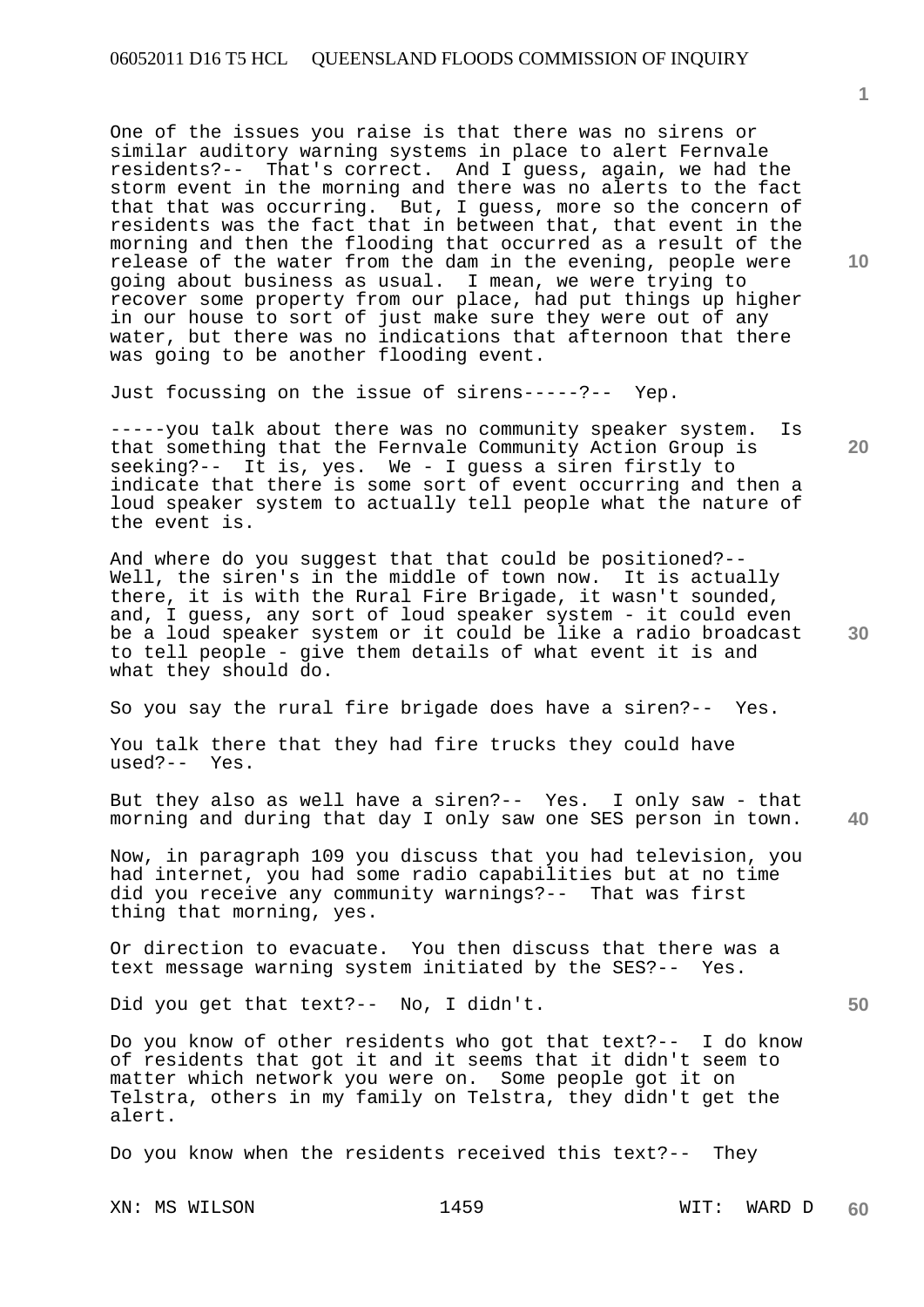didn't receive it until around midday on the Tuesday and it was in regards to the flooding event that was sort of unfolding from the storm-----

Okay?-- -----which had already passed by.

You talk about, at the top of page 16, which is the continuation of paragraph 111, that some residents received a test text message on Wednesday the 19th of January which featured no warning but was merely a test of the system?-- Sorry, that date should be the 12th.

Okay?-- Yeah.

So-----?-- And when we asked council about it, about the warning, that was the response, that it was actually just a test of the system, that it hadn't been fully implemented.

Okay. So where your statement says the 19th of January, that should be the 12th?-- That should be the 12th.

Perhaps if you can have your statement and you can make that amendment. Now, in relation to warning about releases from<br>the Wivenhoe Dam?-- Yes. the Wivenhoe Dam?--

Are the Fernvale residents seeking some warning from the operators of the Wivenhoe Dam?-- Yes, we are, yep.

And what steps have you done for that - to put that into action?-- At this stage there hasn't been any discussions with Seqwater in regards to an early warning system from them but it is certainly something we would like to see, I guess, out of this, that there would be an early warning system put in place, particularly because of the proximity of townships like Lowood and Fernvale to the dam where the warning system is no more - we have got no more than one and a half hours to two hours of increased water releases.

**40**  That's the next question I am going to ask. How long does it take when water is released from Wivenhoe Dam to reach Fernvale?-- It is only one and a half to two hours.

Thank you, Mr Ward. They are the only questions I have.

COMMISSIONER: Mr O'Donnell?

MR HUGHES: My name is Hughes, initial J, representing Seqwater. Mr O'Donnell is detained briefly elsewhere. But in any event, we have no questions for this witness.

COMMISSIONER: Thank you.

MR PORTER: No questions.

COMMISSIONER: Thank you. Mr Ure?

MR URE: I have no questions.

XN: MS WILSON 1460 WIT: WARD D

**20** 

**30** 

**50** 

**10**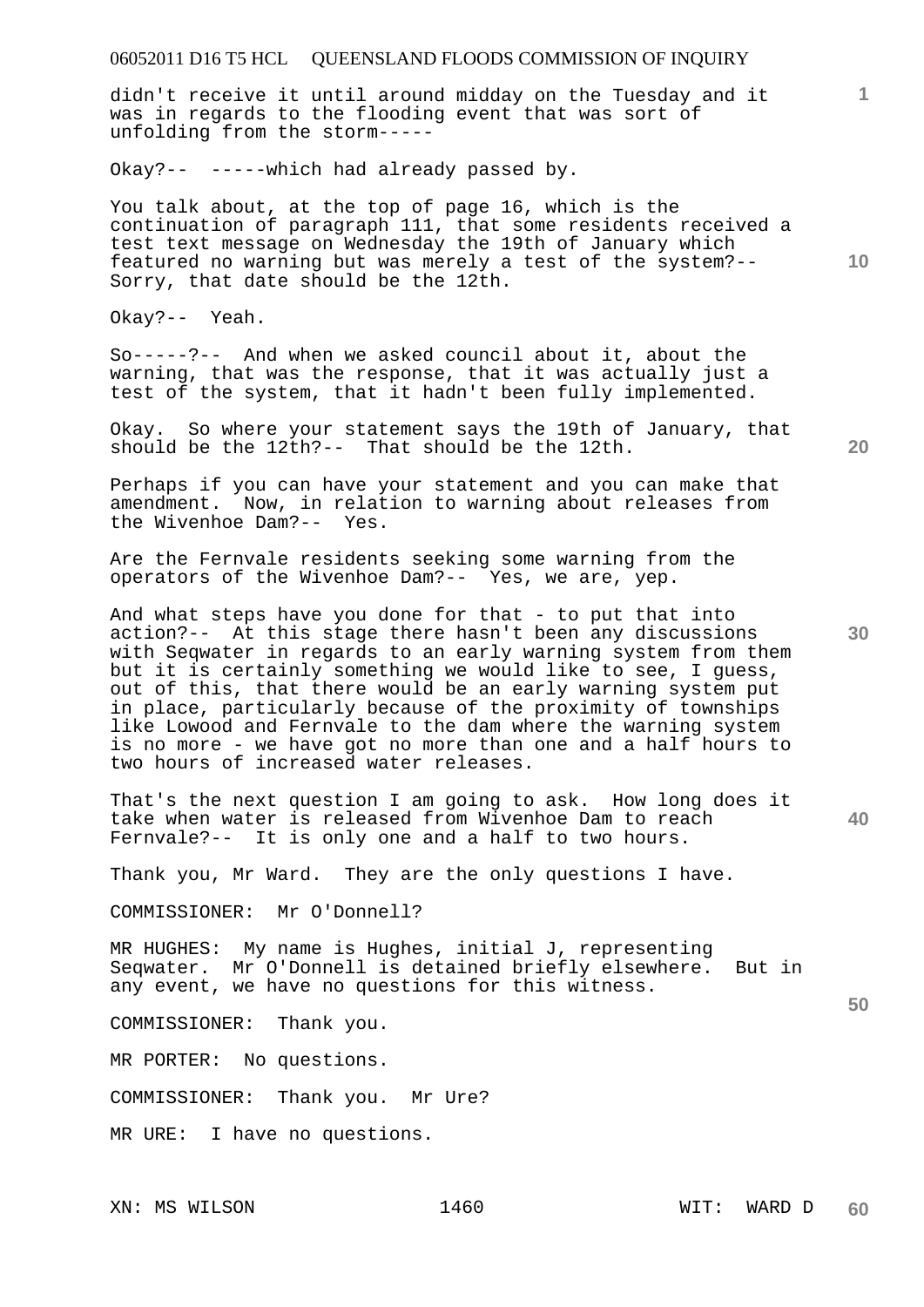06052011 D16 T5 HCL QUEENSLAND FLOODS COMMISSION OF INQUIRY **1 10**  MR MacSPORRAN: I have no questions. MS O'GORMAN: No questions. MR DOLLAR: No questions, thank you. MS WILSON: Thank you, Madam Commissioner. May Mr Ward be excused? COMMISSIONER: Yes, thanks, Mr Ward, you are excused.

WITNESS EXCUSED

MS WILSON: I call Megan McKillop.

**20**  MR CALLAGHAN: No, she doesn't. I call Peter Martin.

**30**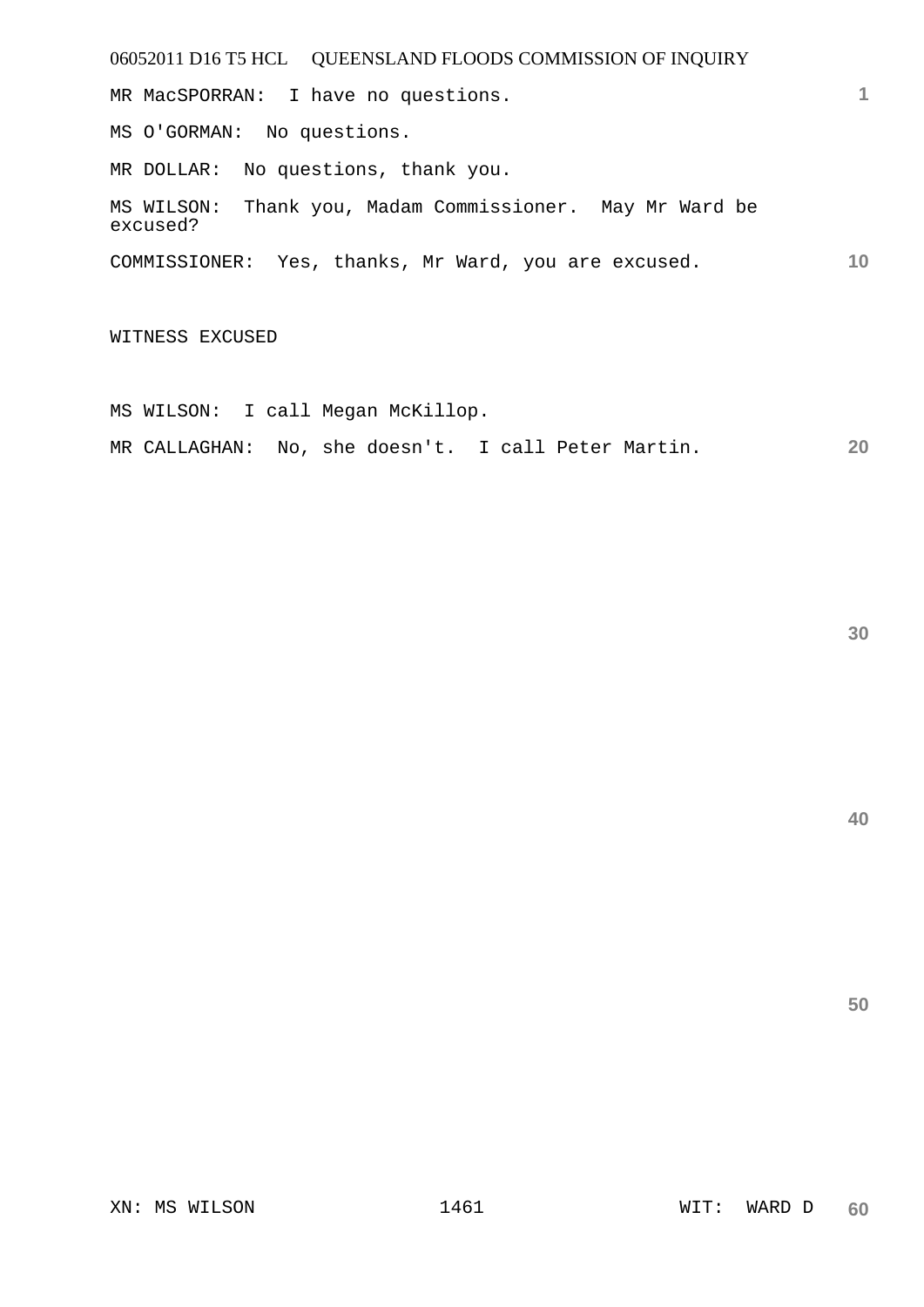PETER JOHN MARTIN, SWORN AND EXAMINED:

MR CALLAGHAN: Could you tell the Commission your name, rank and station, please?-- Yes, my name is Peter John Martin. I am Assistant Commissioner of Police currently I am attached to Metropolitan North Police Region.

**10**  Thank you. You have prepared two statements for the purpose of the Commission, is that correct?-- That's correct.

There is one dated 9 March and one dated 3rd of May?-- That's correct.

The one dated the 3rd of May has three attachments to it, is that correct?-- That's correct.

Perhaps they could be - perhaps the one of 9th of March could be one exhibit and the 3rd of May could be another.

COMMISSIONER: They will be 302 and 303 respectively.

ADMITTED AND MARKED "EXHIBIT 302"

ADMITTED AND MARKED "EXHIBIT 303"

MR CALLAGHAN: And do you have copies of those there, Mr Martin?-- Yes, I do.

And the attachments?-- Yes, I do.

**40**  Can I take you to - I think it is the second attachment to the second statement. In any case, it is the document entitled "Issues involving resupply of Moggill, Belbowrie, Karana Downs and Mt Crosby"?-- Yes.

You know the document?-- Yes, I do.

Can you just tell me what is this document; who prepared it or just tell us about it?-- I am the author of that document and I prepared that document while the flood event was ensuing and I prepared that document from a range of sources, not least of which were DDC log entries, my own personal notes, in notes such as official diaries and a range of other sources. So what I did was I acquired those notes from a range of sources to compile that particular log.

When did you actually put it altogether?-- I put that altogether in the week preceding the most significant part of the flooding event. So that would have been the week commencing - the major peak event was in the early hours of

**50** 

**20**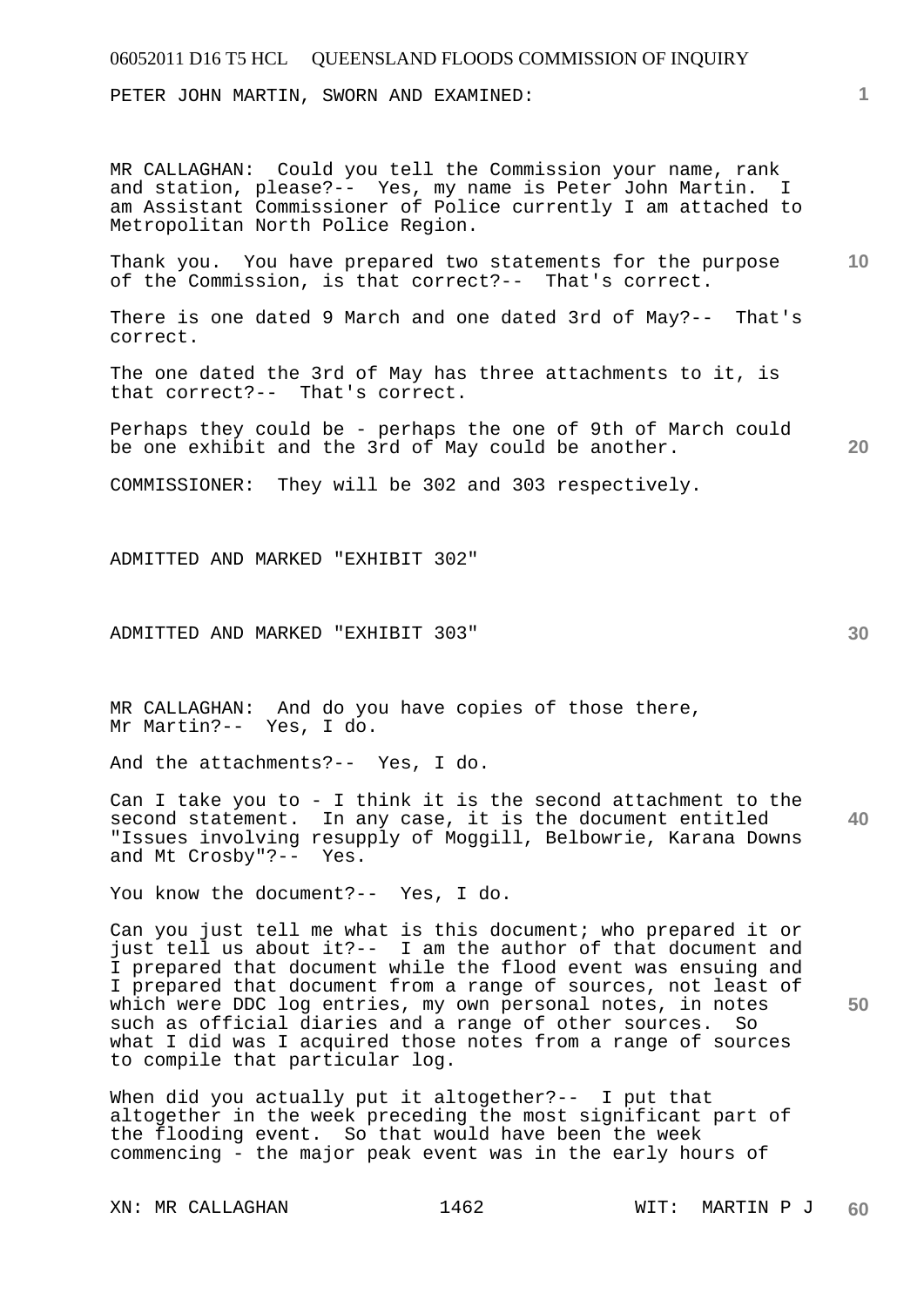Thursday. I commenced the preparation of that document in the week thereafter and finalised it probably during that week, is my recollection.

All right. I just want to dispose of this issue about your communications with Dr Flegg?-- Most certainly.

And in this document, which for the record is annexure C to your second statement-----?-- Yes.

-----there is a detailed account of some of the conversations that you had with Dr Flegg. Have those been transcribed from another source like your official diary or something like that?-- Yes, they have.

They have?-- What I've done is I made notes at the time in my official diary.

Yes?-- And I have taken those, one source of the information, to supplement the detail in this log.

You have just transcribed it and integrated it with other information so we have got a complete chronology?-- That's correct, yes.

Okay. There will be no problem with getting a copy of those notes-----?-- I would be happy to make those available.

-----from your diary at some stage? Okay, thank you. And in your statement of the 3rd of May, you say some things about the decision you made in your communications with Dr Flegg?-- That's correct.

And can you accept that I am not asking these questions that I am about to ask with a view to judging the correctness or otherwise of that decision, it is just the process which is of interest?-- Yes.

**40**  Because, of course, there are aspects of this sort of situation could recur, couldn't it, in a disaster situation with someone trying to organise something privately?-- Most definitely.

You - and I am summarising - suggest that your decision was influenced by a number of reasons?-- That's right.

One of them was that you - and this one I think you communicated to Dr Flegg - was that the powers under the Disaster Management Act only - the powers that you have are only to be exercised in special circumstances?-- That's correct.

And, again, I am summarising, but, in effect, your view was that the circumstances of the resupply, or the food drop to the far western suburbs weren't special because they were going to be reprovisioned soon anyway?-- That's correct. In fact, my conversation immediately after I had my initial conversation with Dr Flegg confirmed that-----

XN: MR CALLAGHAN 1463 WIT: MARTIN P J

**20** 

**10** 

**1**

**30**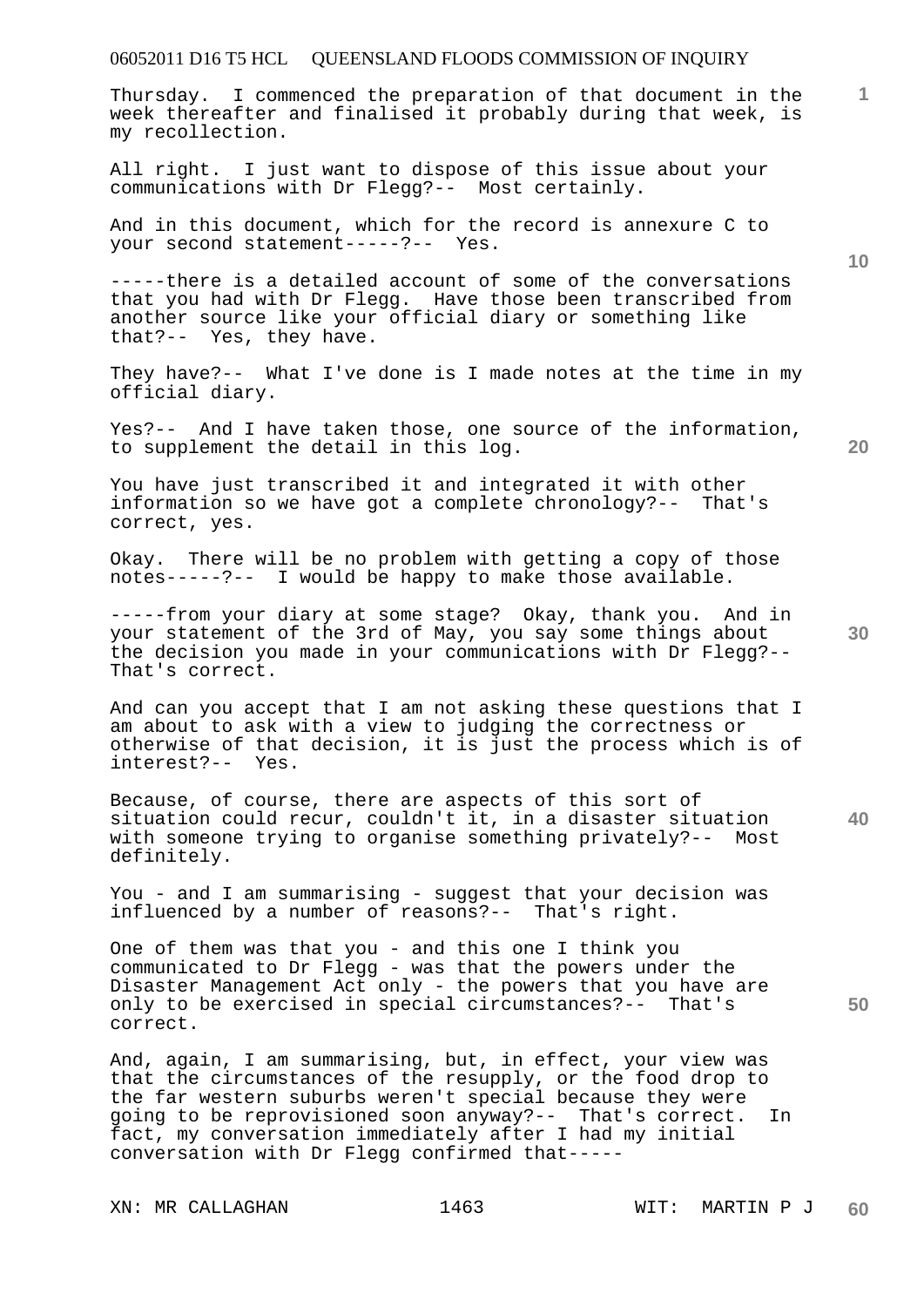Yes?-- -----when I spoke to my executive officer.

He had a different perspective, which you understand?-- Yes, I do. I understand Dr Flegg's perspective.

But your view-----?-- He is a strong advocate for his community, I understand that.

All I am interested in, though, is that that was the reason why you did not think that this was special. In other words, you can conceive, can't you, of a need to authorise a private resupply as being special circumstances. If there hadn't been reprovisioning happening anyway?-- If there hadn't been reprovisioning under the circumstances that were occurring at that time, then I would certainly need to look at the urgency and immediacy of the request and certainly a private supply effort may have been appropriate under the circumstances.

That's all I am getting at, is that you don't feel that your powers under the Act couldn't authorise such a delivery if there was nothing else happening?-- Can I say to you that my view is that under the circumstances, I can acquire - and that is under the Disaster Management Act, I can acquire the use of a helicopter or other vessel or vehicle, I can apply that for a purpose under the Act, but the ability for me to authorise a private individual to undertake a private use of a resource, I see as being somewhat different and I see myself not being able to authorise that under the legislation.

All right. And I think your next point is an interesting one, and I think that might be at least related to what you were saying, is could you have done it anyway? What power - and I think you acknowledge in your statement as at the time you wrote it, you weren't sure that you had the power to authorise a helicopter to land or authorise a particular flight path for a helicopter anyway?-- No, that's quite correct. I was also concerned from a risk management perspective that I was being asked to authorise a very complex set of arrangements that largely I had no control over, issues such as the serviceability of the aircraft maintenance schedule, the flight path, the competency of the crew, in particular the pilot, whether fatigue management had been looked after and a range of other issues. That was certainly exercising my mind at that particular time. So in order for me to make that decision without that information, apart from the legal issues, I saw as being quite problematic.

The legal issues themselves are a subject of interest, or at least they are of interest to us because you make the point and I think by all means refer to your statement - but it is in paragraph 22, that you made a call to the QPS solicitor during all of this because, as you rightly point out, there are legal issues involved. Now, obviously you, with your rank, are at liberty to contact the QPS solicitor-----?-- That's correct.

-----on legal issues. Can I ask this firstly: is that access

XN: MR CALLAGHAN 1464 MIT: MARTIN P J **60** 

**30** 

**20** 



**50**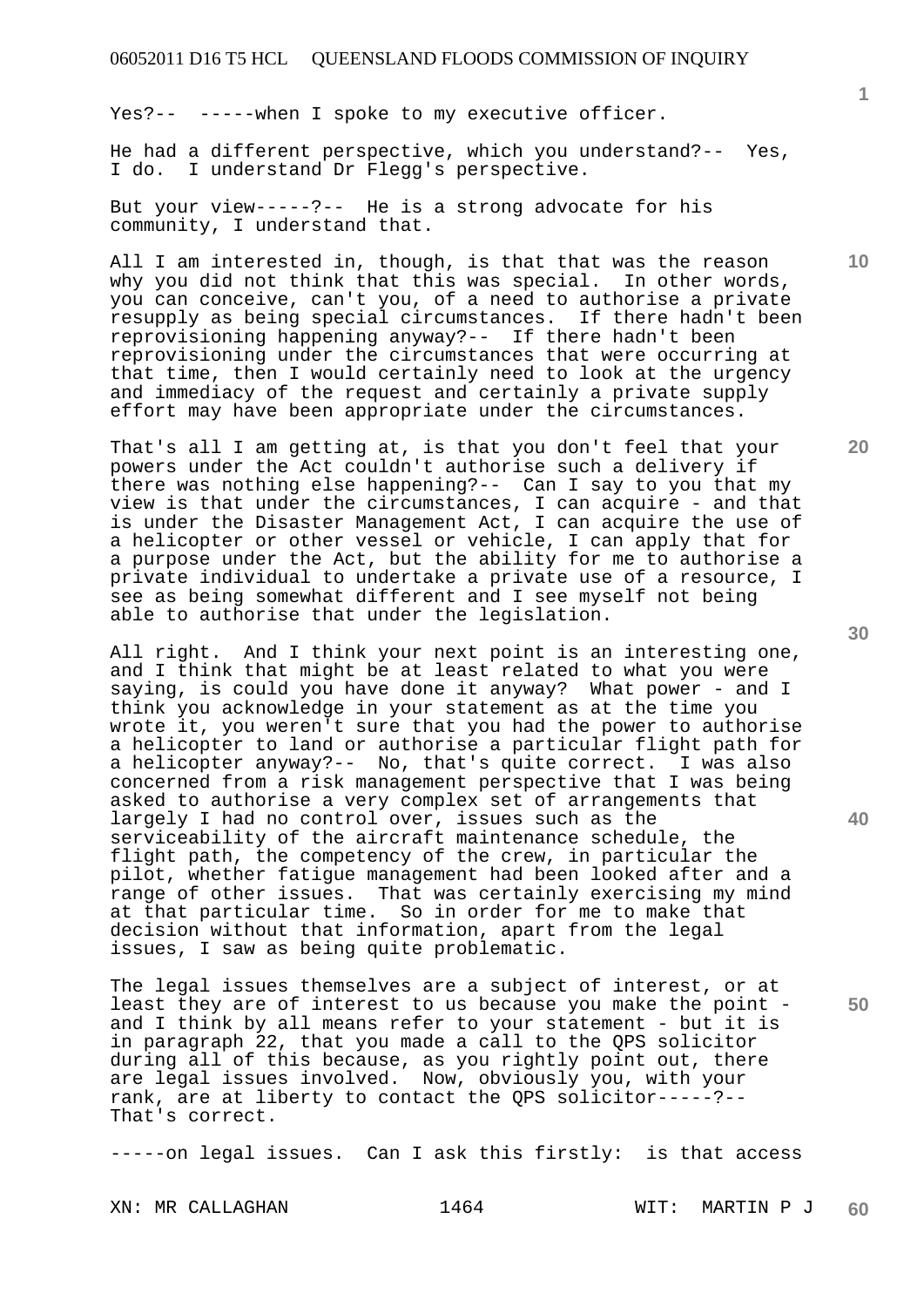available to you 24/7?-- Yes, it is.

Okay. But be that as it may, and we know that it was - that advice was available to you as a police officer, but is it do you take it to be available to you as a DDC?-- Yes, I do.

Okay. And is there provision anywhere for - or is it part of any plan that urgent legal advice should be available to you in those sorts of circumstances?-- I can't tell you that it is part of a plan specifically but it goes without saying that part of my responsibilities require intimate application of legislation-----

Mmm?-- -----sometimes in quite critical time-frames, and bearing in mind the only, at least to my mind, quick authoritative and easily to access source of legal advice is in fact the QPS.

That's of interest, whether that's adequate, and this is no reflection on Ms Bradley who clearly alerted you to relevant issues?-- That's correct.

But it is not hard to imagine a situation in which urgent legal advice might be necessary on a specialist subject?-- That's quite so.

And aviation matters are such an issue?-- That's right.

And there is two aspects to it, I suppose: first of all, you need to know what you're authorised to do?-- That's correct.

But, secondly, it would have been helpful, wouldn't it, or it might be helpful - let's leave the Dr Flegg situation behind but it might be helpful to be able to advise to someone - to be able to advise someone, "Look, this is a Commonwealth issue"-----?-- Yes.

-----"you need to direct that to CASA", or whoever?-- Yes, that's correct.

Let the ever helpful Commonwealth Attorney-General's office work through the legalities. That's not something that you can do?-- Yes, that's right.

All right. In that same statement - sorry, that's probably -I will give you the opportunity, though - was there anything else - I mean, those were the matters of interest to us arising out of the situation with Dr Flegg. Was there anything that you take forward from that exchange other than what you've recorded in your statement?-- I think the point has been made well thus far, and I would like to put on the record that any issues with respect to my, perhaps, insensitivity with respect to the need of that particular community would in fact be quite wrong. In fact, the plans were well afoot to reprovision that community. In fact, subsequent to the phone call from Dr Flegg, as I indicated, that we had a large amount of food and other provisions, including medications, that people had worked very, very hard

XN: MR CALLAGHAN 1465 WIT: MARTIN P J

**10** 

**20** 

**1**

**30** 

**40**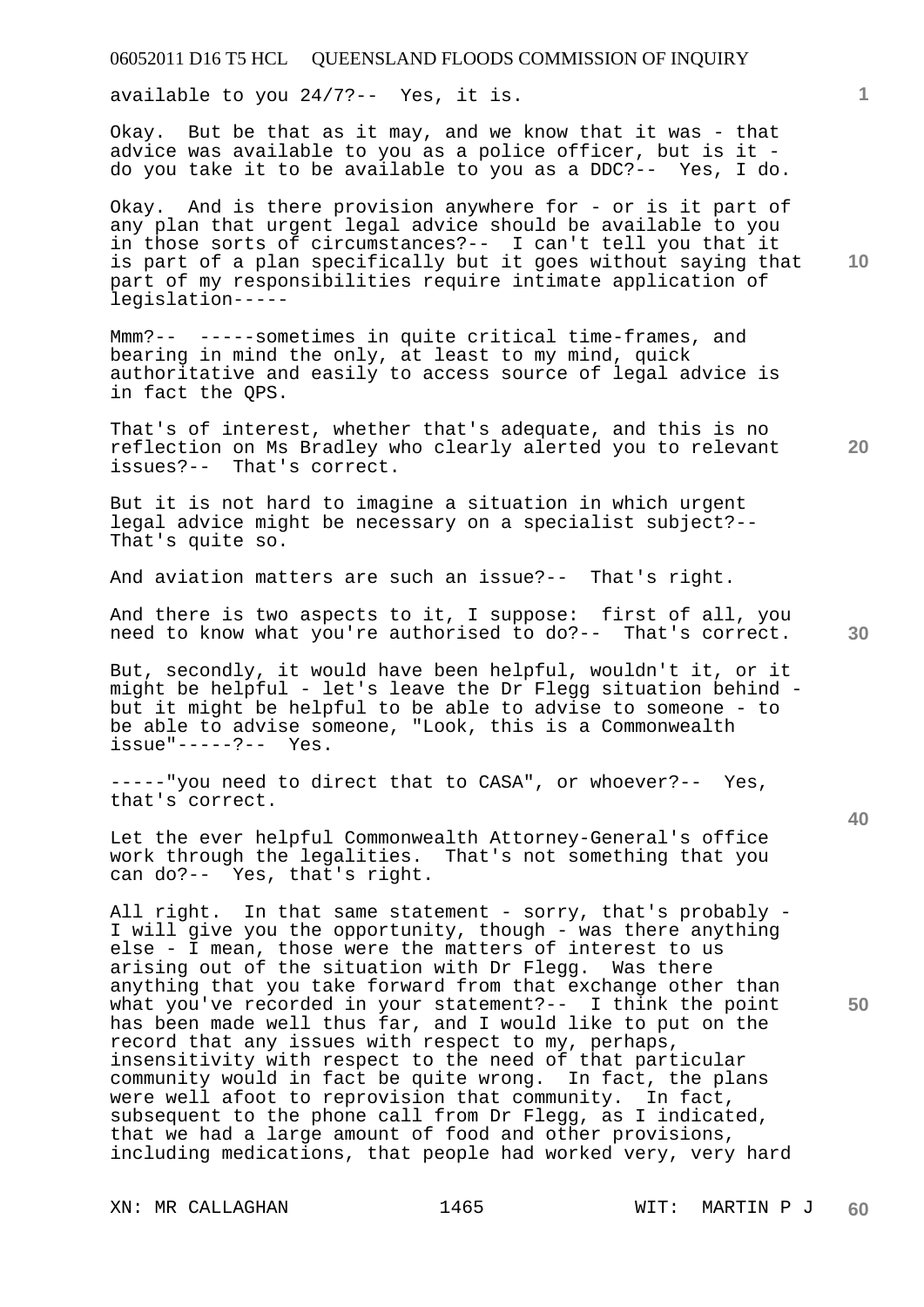on at the DDMG to acquire, they had in fact been sourced already and a detailed strategy had been determined with respect to the resupply of those communities. I might add, in fact, that we were able to facilitate that earlier than the early hours of the Friday morning. The very first vehicle reprovisioned the community of Moggill and Belbowrie by one unit carrying over a tonne of food certainly prior to midnight by 0250 hours on the Friday morning. We had in fact deployed the entire four plus tonnes of food into Moggill and Belbowrie the following day by way of an ADF asset we acquired and deployed eight plus tonnes of food into Karana Downs and Mt Crosby. So those plans were in fact well in train.

And all of that was on your mind, which brings us back to where we started where you decided it wasn't the extreme situation-----?-- Correct.

-----that needed the power exercised?-- All of those things were exercised on my mind and subsequently were confirmed in my phone call to my executive officer to confirm those arrangements.

All right. Let's leave that particular situation behind. Can I take you to paragraph 30 in that statement, where you speak to tasking Superintendent Fleming to build capacity to deal with such an event in the future. Could you elaborate on that for us, please?-- Most certainly. Immediately after the flood event and business was starting to return to normal, and I was starting to leave my DDC responsibilities, having regard for recovery was well and truly in train, and I was repatriating back to my usual role as Assistant Commissioner for Metropolitan North, I had a conversation in some detail with Superintendent Peter Fleming. Peter Fleming is the District Officer for Brisbane West District and he is the geographical catchment area, bearing in mind that he is one of my district officers and one of my reports. He has responsibility for the area of Moggill and Bellbowrie and the areas west of there, but not quite Karana Downs. That comes into the Ipswich district. But a fairly large catchment area and a very large geographical area is covered by this arrangement.

COMMISSIONER: Do you think you could slow down just a little?-- I am sorry.

It has just got to be taken down?-- Most certainly. I apologise for that. So Peter Fleming, I had a conversation with him. This was now toward the latter part of January. The purpose of the conversation was to seek his assistance and task him specifically to engage with the local community, engage with local council, specifically within the context of building capability with respect to issues such as how do we communicate with formal and informal community leaders, what is the best way to facilitate that, how we can support evacuation centres, information centres, call them what you will, and the best way that we can support community if there was such an event to occur in the future, whether it be a flooding event, taking all-hazards approach, it may be a bush

XN: MR CALLAGHAN 1466 WIT: MARTIN P J **60** 

**30** 

**20** 

**1**

**10** 

**50**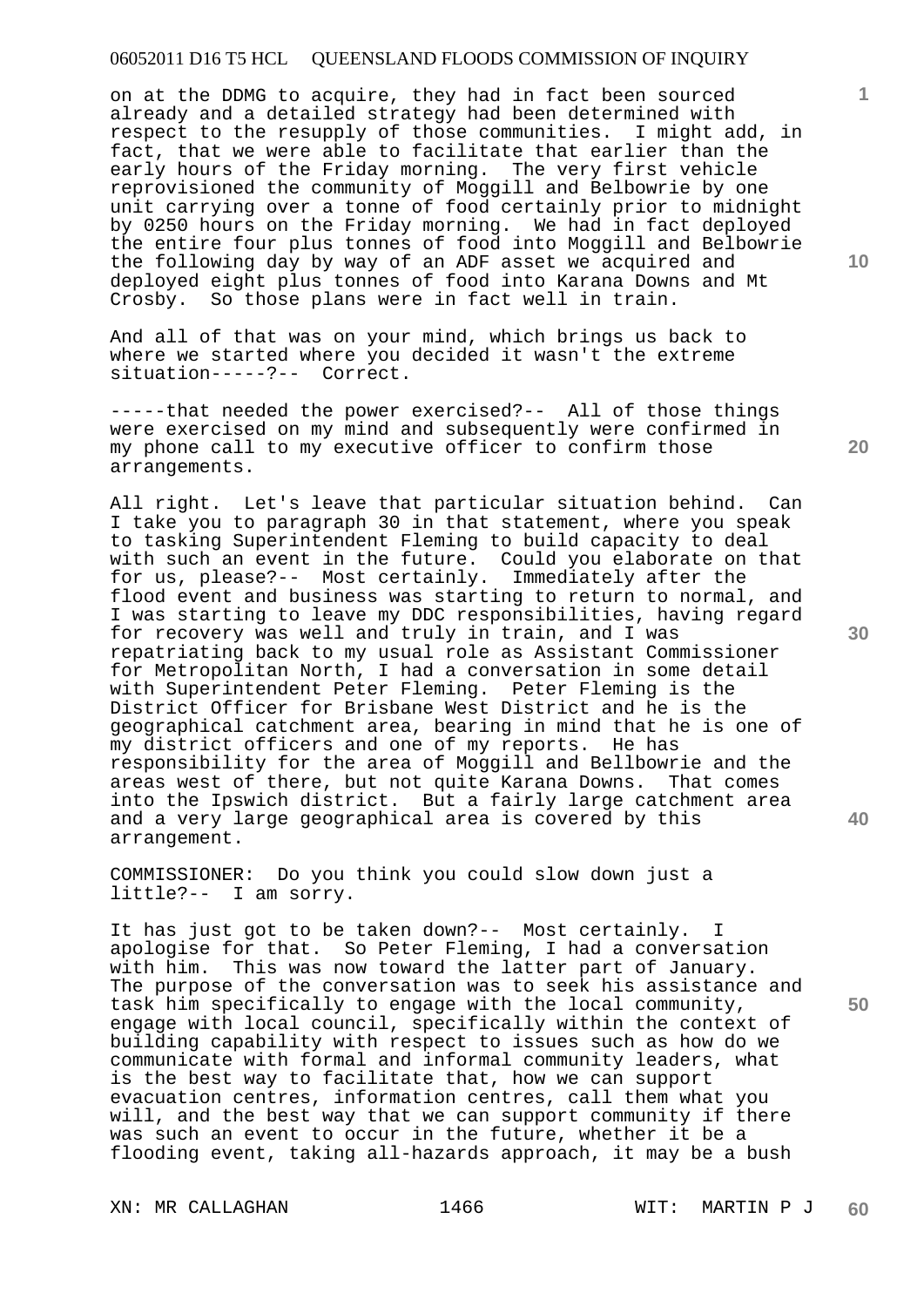fire or some other event. So he has been tasked very specifically with respect to community engagement on those issues.

MR CALLAGHAN: And what is the status of that or-----?-- That's currently a work in progress. I have received one progress report from him verbally. I know that he has other work in train at the present time, and that my expectation would be that is a body of work that will be rolled out over coming months and certainly toward the latter part of the year.

Is it envisaged that he will give you a written report at some stage?-- I would certainly envisage a range of strategies that he would have identified. We will have further conversations about that but there would be some written report and I would be happy to make that report available to this Commission at some future time.

I was just going to try to get a clue, ballpark as to the timetable?-- Well, I can certainly give a preliminary report in coming months and that could be determined. But I would think that if you, depending upon your time-frames, if I was to provide a report on progress to date, somewhere in the order of late September/October, bearing in mind that this is a work in progress, I would be happy to do that, or at some other time as convenient.

All right. Would it be possible to get a clue as to what was happening before then?-- Most certainly.

Just in the way of a brief interim report, say, in early June?-- I would be happy to do that.

Just a summary, accepting that it is a work in progress?-- I would be happy to do that.

**40**  Thank you. Look, we might be able to - look, in paragraphs 31, 32 and 33 of that statement, you helpfully include some recommendations. These are the sorts of things that would be embraced in the sort of report you are talking about, I take it?-- Not necessarily.

No?-- The sorts of things that I am talking about, that I have tasked Superintendent Fleming to look at is particularly related to not the more structural issues but moreover capacity building, capability building within the local community.

Communication?-- Communication ostensibly.

All right?-- How do we function, how do we restore service as quickly as we possibly can, but particularly around issues of communication.

I will bring you back then to those paragraphs and ask whether you care to elaborate or add anything to what you have already suggested in that part of your statement?-- There is nothing

**10** 

**20** 

**1**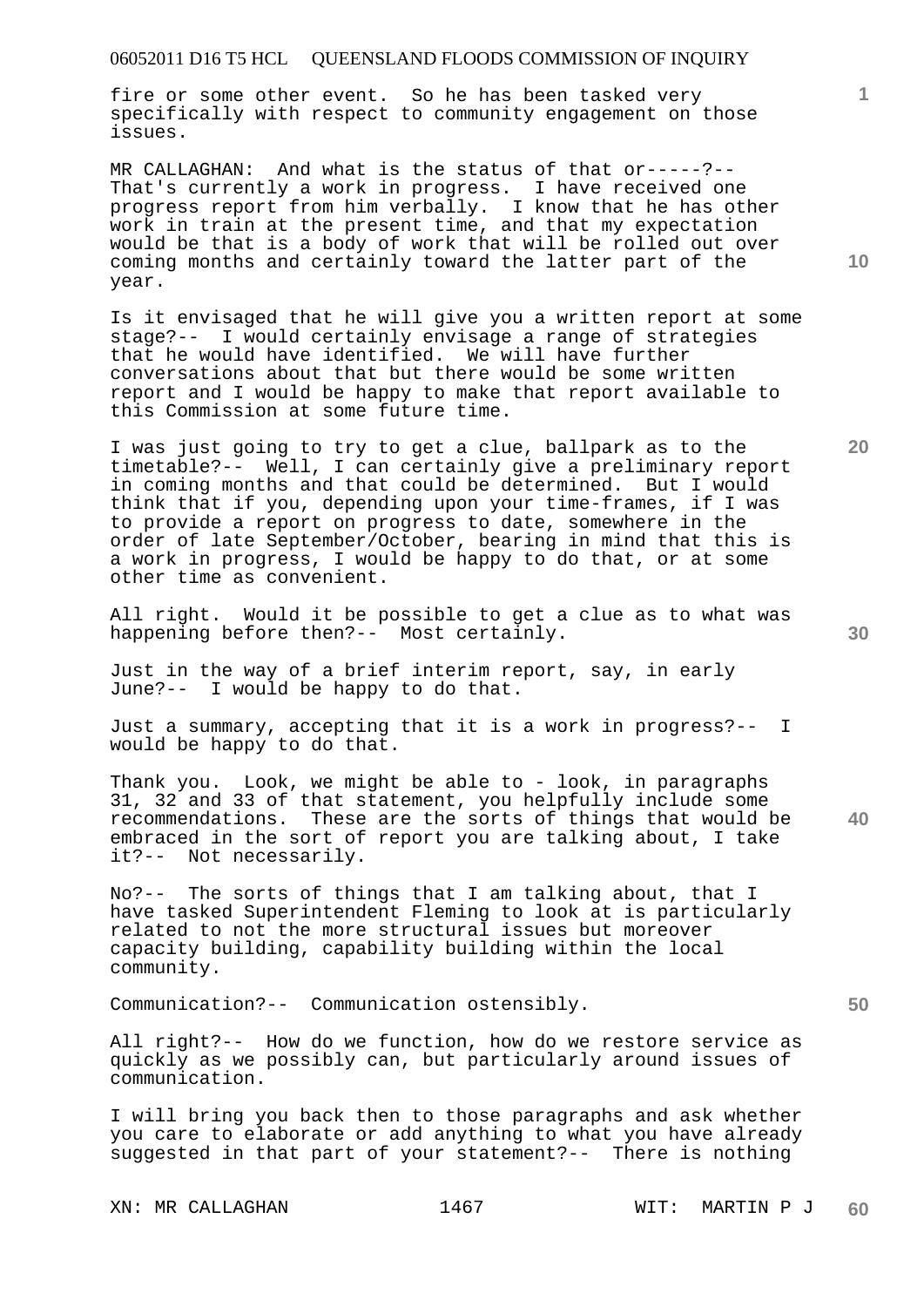further I want to add, other than to say that the isolation of the community just doesn't occur within the context of a very significant flooding event. I am aware over a number of years there have been a number of occasions where the community have been isolated for varying times as a result of quite significant rainfall, not necessarily a flood of this proportion.

All right. Moving then to the topic of river hazards, you say in paragraph 34, no doubt correctly, that you are unaware of any damage caused by the river walk. We all recall, though, the vivid image of a volunteer tug steering part of it through the pylons of the bridge. Is there any lesson to be learned from that example, any capability that needs to be developed in response to hazards of that nature?-- Certainly from my perspective, the fact that the river walk left the pylons in its then current position is probably an issue of engineering, and moreover clearly that could have been obviated potentially - and I am not an engineer - had a different engineering solution been used for that particular piece of walkway. In terms of our capability to be able to influence the walkway after it had left its position, that was a very difficult operation. We were fortunate, insomuch as we could position maritime assets at the lower reaches of the river. But further up the river where the walkway was, was virtually inaccessible by river vessel, having regard for the speed of the current, which my understanding was the peak of the event was flowing at something like 22 knots in the centre of the river and it was extremely difficult and it risked human life by venturing into the water in an event like that.

So there is very little that can be done in respect of hazards like that?-- I found that that was the case, and, moreover, had at one stage prior to the river walk - attempting to having left its current position, I wanted to explore the option and, in fact, my preferred option was to use explosives to actually compartmentalise the walkway into much smaller sections so we could manage it, and, moreover, if we couldn't manage it, then therefore it wouldn't cause significant damage as a result of the walkway in total leaving its position. But unfortunately the speed and the current that existed at the time prevented me from furthering that course. I literally couldn't get access to the river walk.

So the absence of damage would seem to be really just a matter of good luck rather than anything else?-- I would definitely agree with that.

Can I take you then to paragraphs 65 to 69 of this statement, and this is under the heading of "Evacuation Centres". And I suppose the very fact that you've described them as such, whether technically or not, that's how they have been described, is as evacuation centres. That's the way you describe them in your statement?-- I do, that's correct.

You draw attention, I think, to the fact where you say, "The Belbowrie centre was operated by three off-duty police officers." Just what do you mean by "operated" in that

**10** 

**1**

**20** 

**40** 

**30**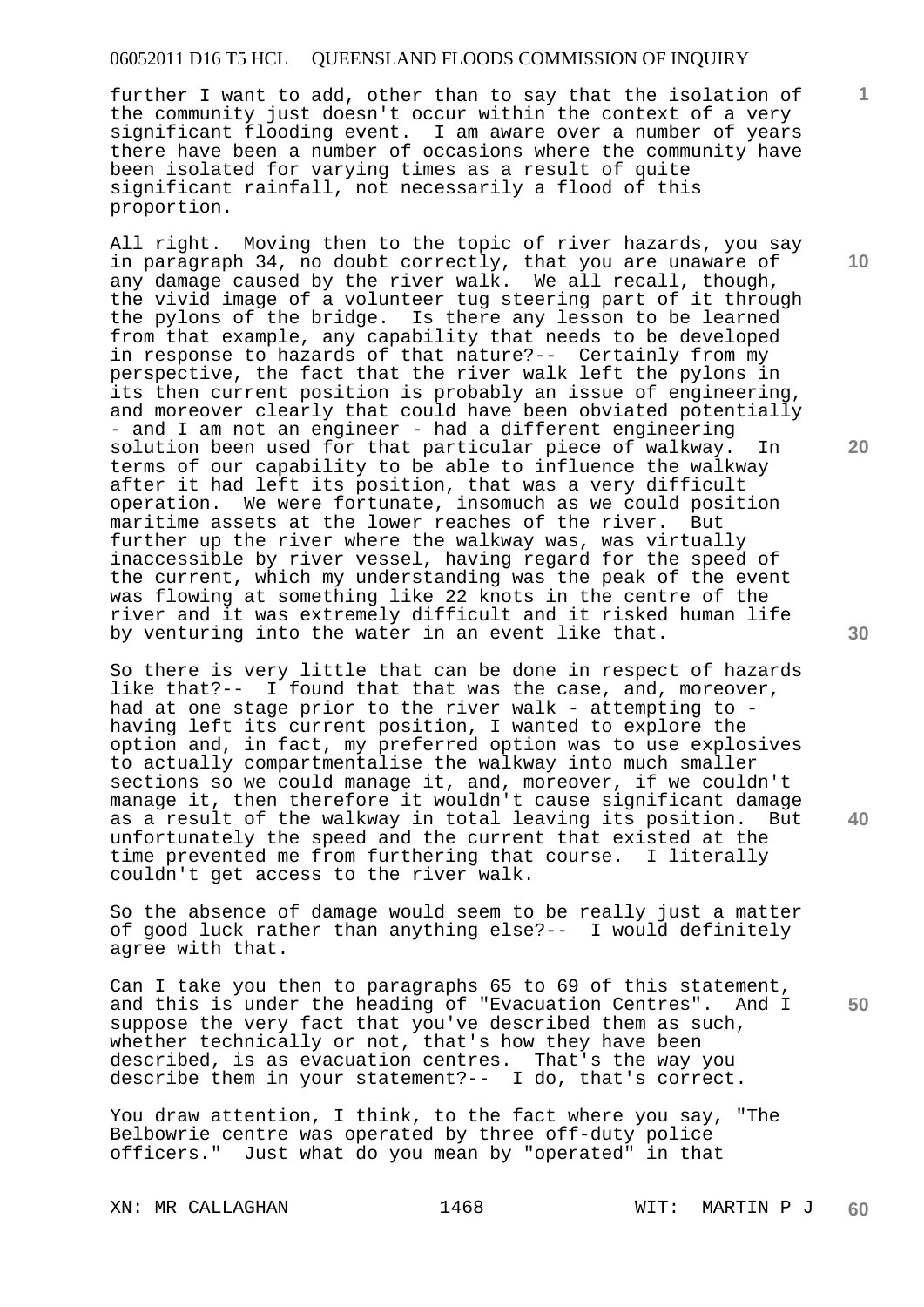paragraph?-- The language might suggest, you know, a coordination, a leadership role, in effect. My understanding was that there were three police officers at varying times assisted the community at those particular centres.

They were operational?-- They were.

At least-----?-- That's correct.

**10**  -----assisting?-- These were officers that were isolated in that particular community-----

Yes?-- -----who had self-activated, at least initially, and we were aware of their existence, and were making a significant contribution to assist the community.

That accords with our understanding?-- That's right.

I just wanted to clarify whether you agree. You have some interesting things to say in paragraph 72 about unofficial evacuation centres, and you set a place for them in "Emergency Management", but you also acknowledge the risks associated<br>with them?-- I do. with them? $--$ 

Look, one question which does occur to me, which is going to be raised by Mr Goebel from the Red Cross this afternoon, is the question of volunteer workers at centres such as this because the Red Cross does a criminal history check on volunteers who work at such centres. That's something, though, that one imagines could be hard to do in respect of a centre which just springs up. Do you have any thought on that topic?-- I most certainly do, and I can tell you that certainly one of the issues that we were grappling with at the time that evacuation centres were forming and volunteers were being pressed into service, whether they would be a formal regime or alternatively self-activating, it was the bona fides of those particular people and, yes, you are quite correct. I am concerned about the liability issues for the individual who self identifies and, through goodwill, wants to contribute, but, equally, I am concerned about the bona fides and the motivations of the individual. It is not beyond the realms of possibility that a person for some criminal purpose may want to inculcate them self in an unofficial evacuation centre, or, for that matter, an official one, and I think it is a cause of some concern.

Mr Goebel makes the point that the people in these centres are going to be highly vulnerable-----?-- I hold the same view.

So, what's the solution?-- Well, certainly for my mind, I think that there is definitely a place for unofficial evacuation centres. I think that certainly the preplanning will, to some degree, expose the motivations of people who are very much community minded and what have you, particularly those that might want to take a leadership role with respect to the community self-activating.

So if they were already on a register, for example, that could

**20** 

**1**

**30** 

**50**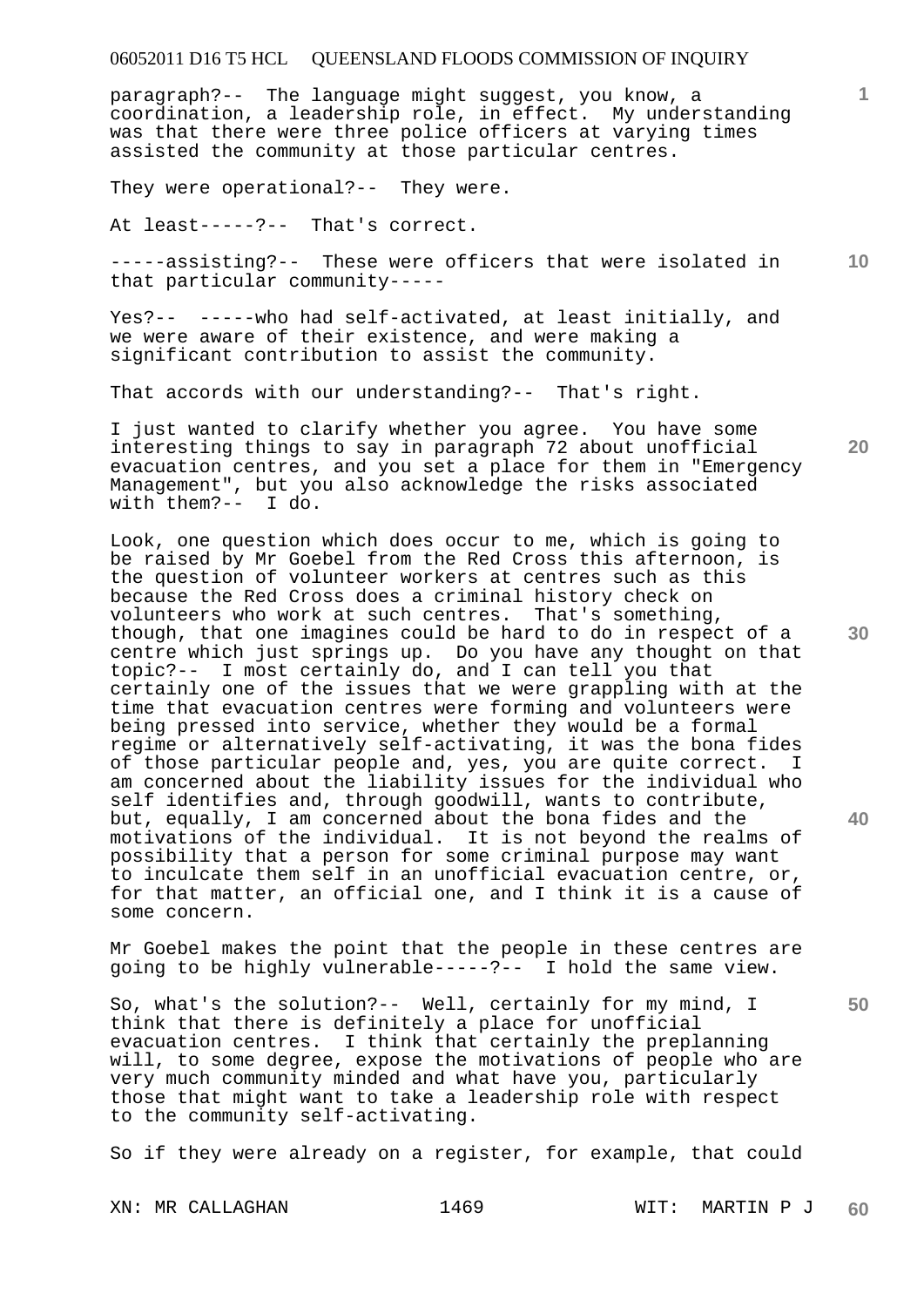be checked after a centre sprung up fairly spontaneously, that would make things easy, I suppose?-- Potentially, and potentially in an area such as occurred in the western suburbs of Brisbane where it is a very collegiate, confined area that ultimately is likely to be, you know, local people who were addressing their own local needs, people know who they are in the community and they're likely to be ensconced into the community and stand up and stand up early to assist their fellow community members.

**10** 

**1**

**20**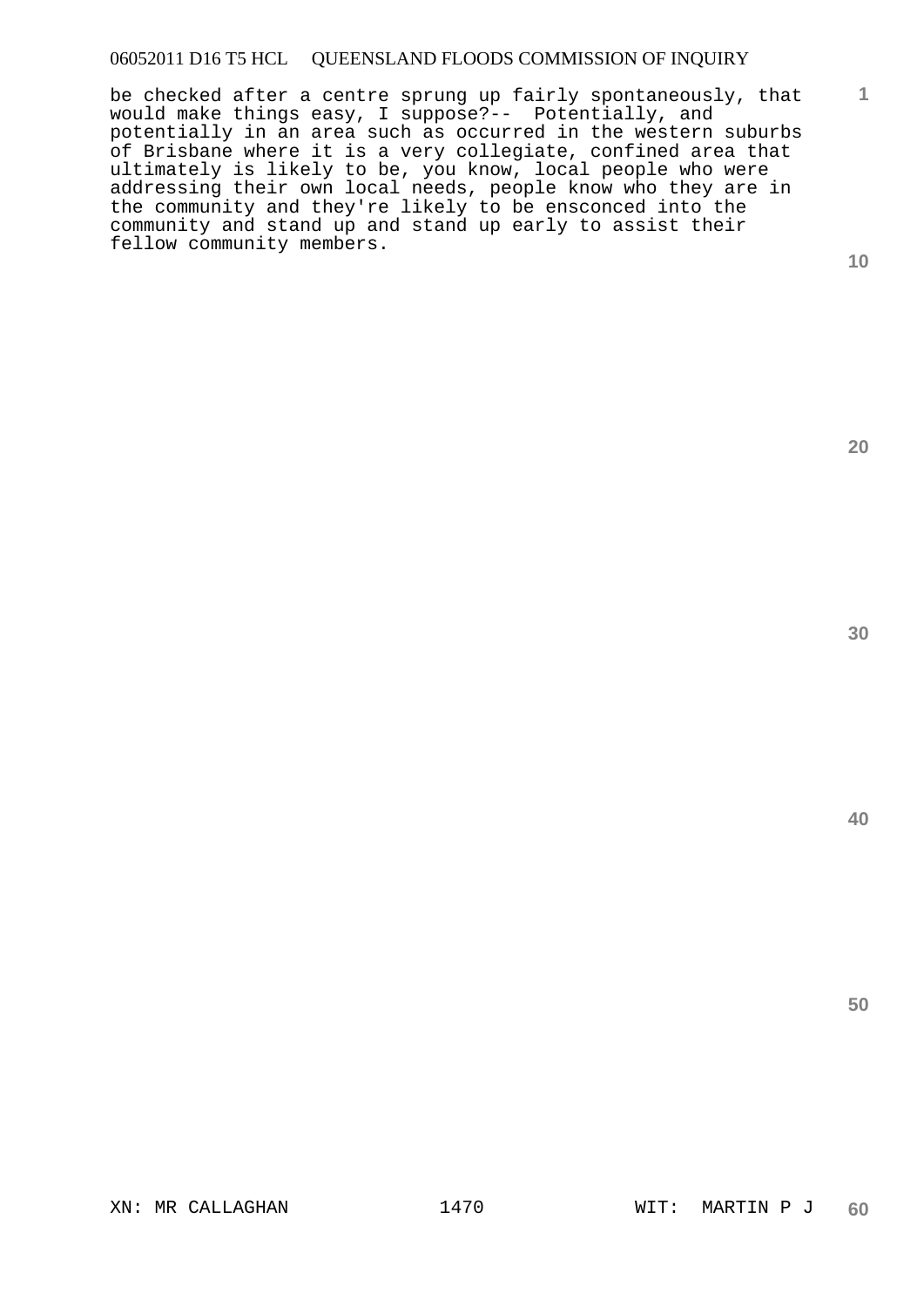I suspect you've already answered this question, but criminal records are, of course, maintained by the police service?-- They are, that's correct.

Would it just be completely impractical to do a screening of volunteers in a short space of time available in setting up an evacuation centre?-- In the vast majority of cases and certainly from my experience, as I encountered with the Brisbane floods, I would find that to be incredibly problematic.

COMMISSIONER: Mr Callaghan, it is just after 1.

MR CALLAGHAN: I think I'm just about finished, if that would be a convenient time.

COMMISSIONER: All right.

MR CALLAGHAN: I would seek leave to interpose a witness at 2.30. I believe she'll be very brief and she's on telephone.

COMMISSIONER: I'm just wondering if we can let Mr Martin go, but how long is everybody going to be with him?

MR O'DONNELL: I have no questions, your Honour.

MR DUNNING: Commissioner, I don't have any questions, thank you.

COMMISSIONER: Mr Ure?

MR URE: I have none.

MR MacSPORRAN: I will be about 10 minutes, I think, Commissioner.

COMMISSIONER: All right. We might leave it until 2.30, I think, or after the witness is interposed. Is 2.30 all right?

MR CALLAGHAN: We might be able to finish Mr Martin at 2.30. I don't need leave to interpose someone, apparently. We can call that witness when Mr Martin is finished, especially if it's going to be brief.

COMMISSIONER: All right. We'll adjourn until 2.30.

**50**  THE COMMISSION ADJOURNED AT 1.03 P.M. TILL 2.30 P.M.

**1**

**10** 

**20** 

**30**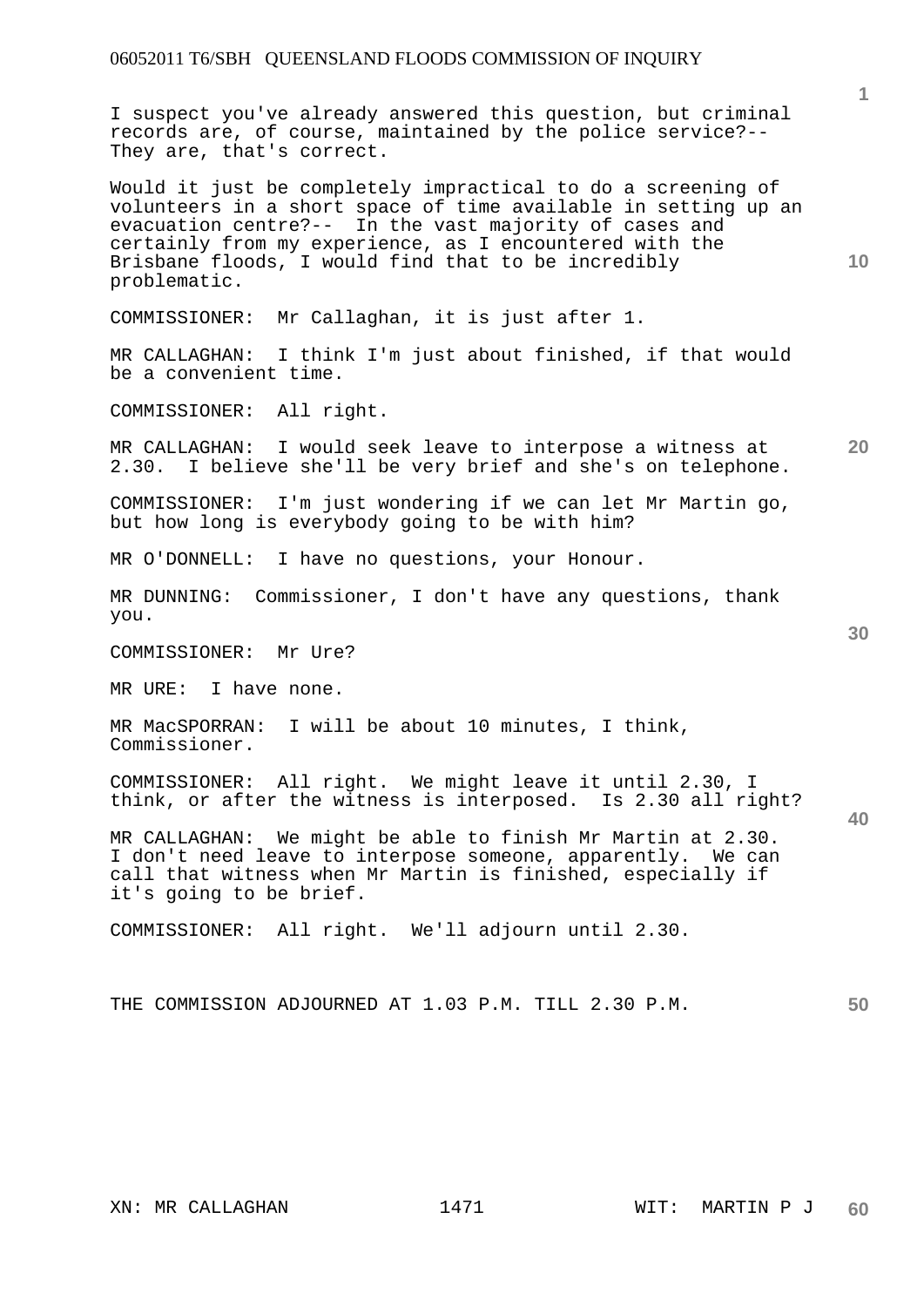THE COURT RESUMED AT 2.30 P.M.

#### PETER JOHN MARTIN, CONTINUING EXAMINATION-IN-CHIEF:

MR CALLAGHAN: I just have two more questions for Mr Martin or questions about two more things: just going back to the delivery of supplies to Moggill, which we know you'd arranged via a Unimog via the ADF; is that right?-- That's correct.

Can you just explain, because it might be a useful example of how the Disaster Management System work, how that actually came to be that an army vehicle was activated even at that stage to deliver those supplies?-- Most certainly. The request emanates from the community, negotiated with the LDCC with respect to the provision of certain goods. Those goods are sourced by the LDCC, and at that point they realised that it was out of their capability to deliver those goods to the community in question. So, what they did was they escalated that request to the district, and from a district perspective, I identified the fact that the only way that we could possibly provision the community was using ADF assets, and made an RFA - request for assistance - to State, and the resources were made available to us to facilitate the provision for the community.

And I appreciate it was the State - it was done through the State, but do you actually know how that was actioned?-- I do.

Can you just tell us?-- What occurred was I made an RFA - or I caused an RFA to be made. That was a written document, faxed to State. I followed that up with a number of phone calls to make sure that it was given high priority and, moreover, the SDCC negotiated with the ADF specifically with respect to capability.

And, finally, have you stayed in touch to the extent that you're aware of the evidence that we've heard, for example, from Councillor de Wit about the group that she was organising out at Pullenvale in the nature of a disaster management group, but below the LDCC level?-- Unfortunately, I didn't hear or see Councillor de Wit's testimony, but I am aware of such a group, as she's outlined, but I had no knowledge of their group prior to her evidence.

**50**  No. But you're aware of the concept of a local group-----?-- Yes.

-----organising themselves-----?-- Yes, I am.

-----for pooling of relevant information and-----?-- Yes.

COMMISSIONER: I think they called themselves the Disaster Recovery Advisory Group?-- Yes, Commissioner, that was the

**10** 

**1**

**20** 

**40**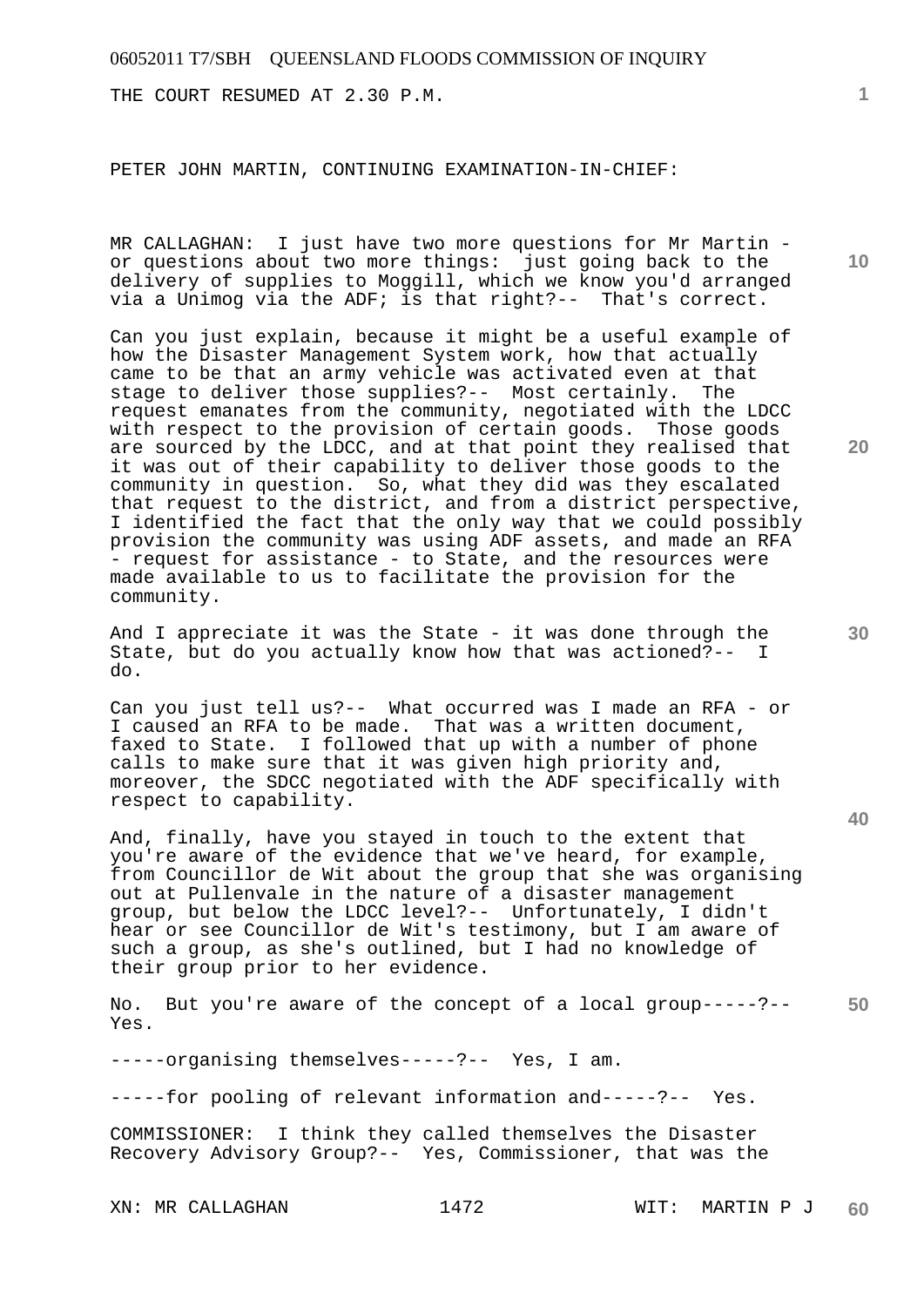first time that I had heard that in that context.

MR CALLAGHAN: All right. I would just be interested in your view, if you have one, as to where a group like that might fit into the disaster management framework - whether it should be formally recognised under the act, or whether it should be left as an informal sort of a thing, and, if so, how they might be recognised during the course of the disaster?-- My view is that one community is probably distinguished from another, and a one-size-fits-all approach probably is not the best, having regard to the unique nature of that particular community. My sense is that there's probably a role for a group such as that, particularly in terms of co-ordination and communication. I would have a concern, though, if there weren't very strong links into local government with respect to that group, and particularly strong links into the DDCC, that would be, at least to my mind, a golden opportunity and, if that wasn't the case, an opportunity gone begging.

All right. Thank you. That's all I have.

COMMISSIONER: All right. Now, does anybody but Mr MacSporran want to ask questions? Nobody was keen before lunch, but that might have changed.

MR DUNNING: No, thank you.

MR URE: No, thank you.

MR O'DONNELL: No, thank you, Commissioner.

MS O'GORMAN: No, questions.

MR DOLLAR: No, Commissioner.

MR MacSPORRAN: Thank you, Commissioner.

**40**  MR MacSPORRAN: Just a couple of matters, Assistant Commissioner: I take you back to the issue of your dealings with Dr Flegg, and if you need to - and with the Commissioner's leave, I'm sure you can refer to your statements and or the chronology that you've attached to you statement - your second statement - for the details - but can you confirm this for us: that the first contact with Dr Flegg was at 17.20 or 20 past 5 on the afternoon of Thursday, the 13th of January?-- That's my understanding.

**50**  And the request that came to you was for permission to use a private helicopter to collect supplies which had been donated by a supermarket at Caloundra for provisioning of the Bellbowrie/Mt Crosby area?-- That's correct.

And the flight of this helicopter was proposed for the following day, the Friday, the 14th?-- That's correct.

Now is it the case that - I think you've told us this - one of

**10** 

**20**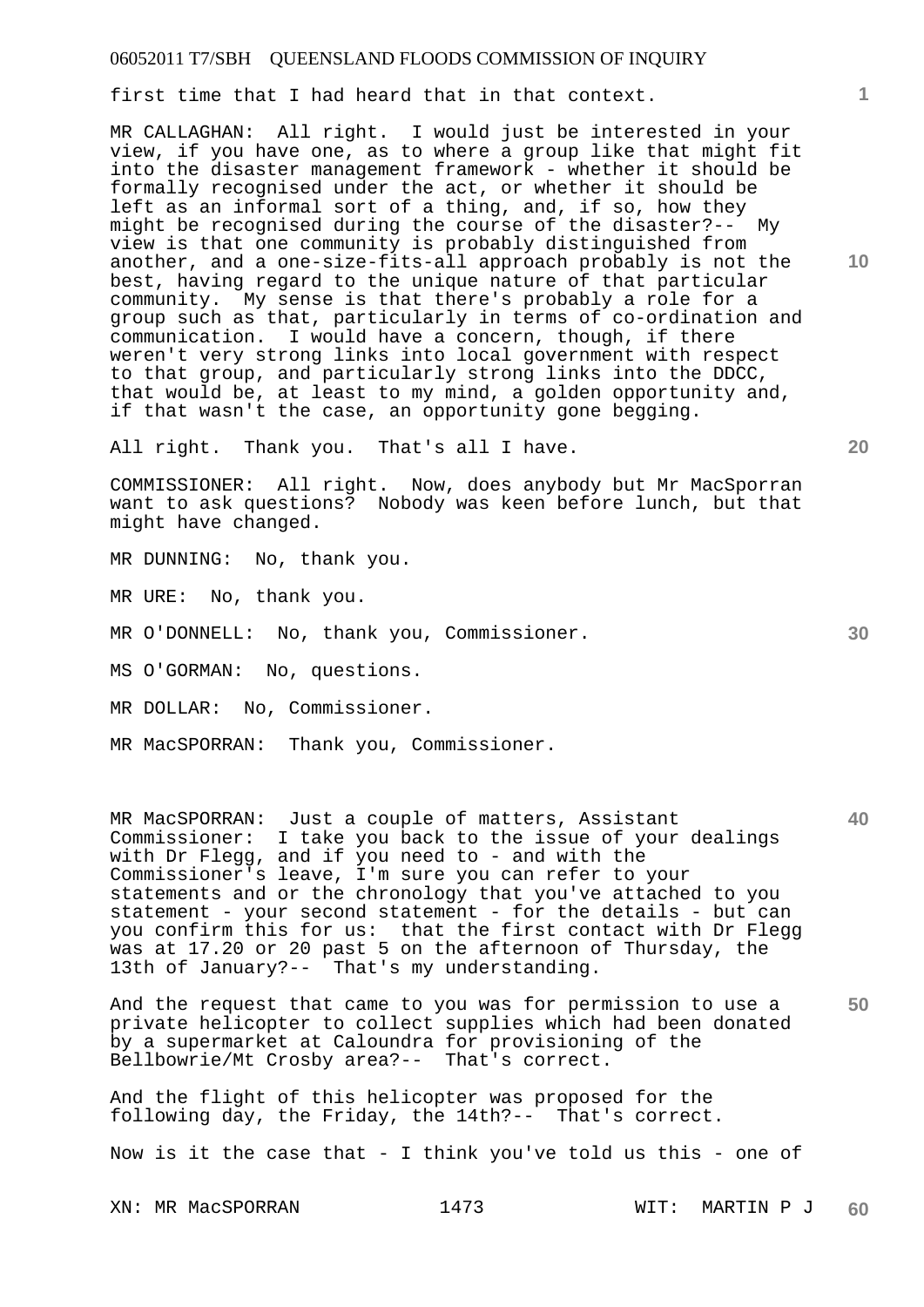the reasons you refused that request, after making some inquiries and considering the position, was that the plans for the resupply of those areas was well advanced and was to take place, on your understanding, either later that day, the 13th, or early the next day, the 14th, anyway?-- That's true.

Did you also, when you got back to Dr Flegg with your decision - and that was about 6 o'clock that same day-----?-- That's correct.

-----did you explain to him the detailed reasons why you were refusing the request?-- Yes, I did.

And did you, in particular, tell him that there would, as you understood it, be a resupply as early as the next day?-- I did.

Did you also make the offer to arrange for the collection of the donated supplies at Caloundra and have them delivered as well, in the ordinary course of events, with the arrangements that you thought and knew were in place?-- Yes, I did, I made that offer.

And that offer was rejected?-- Correct.

That was about 6 o'clock you conveyed the news to Dr Flegg. About 20 minutes later, did you have a phone call from a journalist from the ABC?-- I did.

**30**  Seeking to have you explain why you had refused the request?-- That's correct.

Did you outline to the journalist the reasons you had given Dr Flegg?-- I indicated to the journalist that I was in the middle of dealing with a very significant event; however, the issues of resupply were important and moreover I gave an explanation to the journalist that we were well advanced with respect to our plans to reprovision that community at the earliest opportunity, which would occur the following day, the early hours of the Friday morning, and the journalist indicated to me that that was different to what he had been told and, moreover, that there was no story in that.

And that's the last you heard from that journalist?-- I didn't hear from that journalist again.

Now, can I move to this topic about the use of the ADF assets?-- Yes.

**50**  When the disaster management arrangements come into effect, is there automatically a contact point between the State and the ADF?-- Yes, there is.

And how is that mechanically arranged? What are the arrangements?-- The contact point with the ADF occurs by way of a number structures. There is a very senior ADF LO liaison officer - at the state level. We were also fortunate to have senior liaison officers based at the district level -

**10** 

**1**

**20**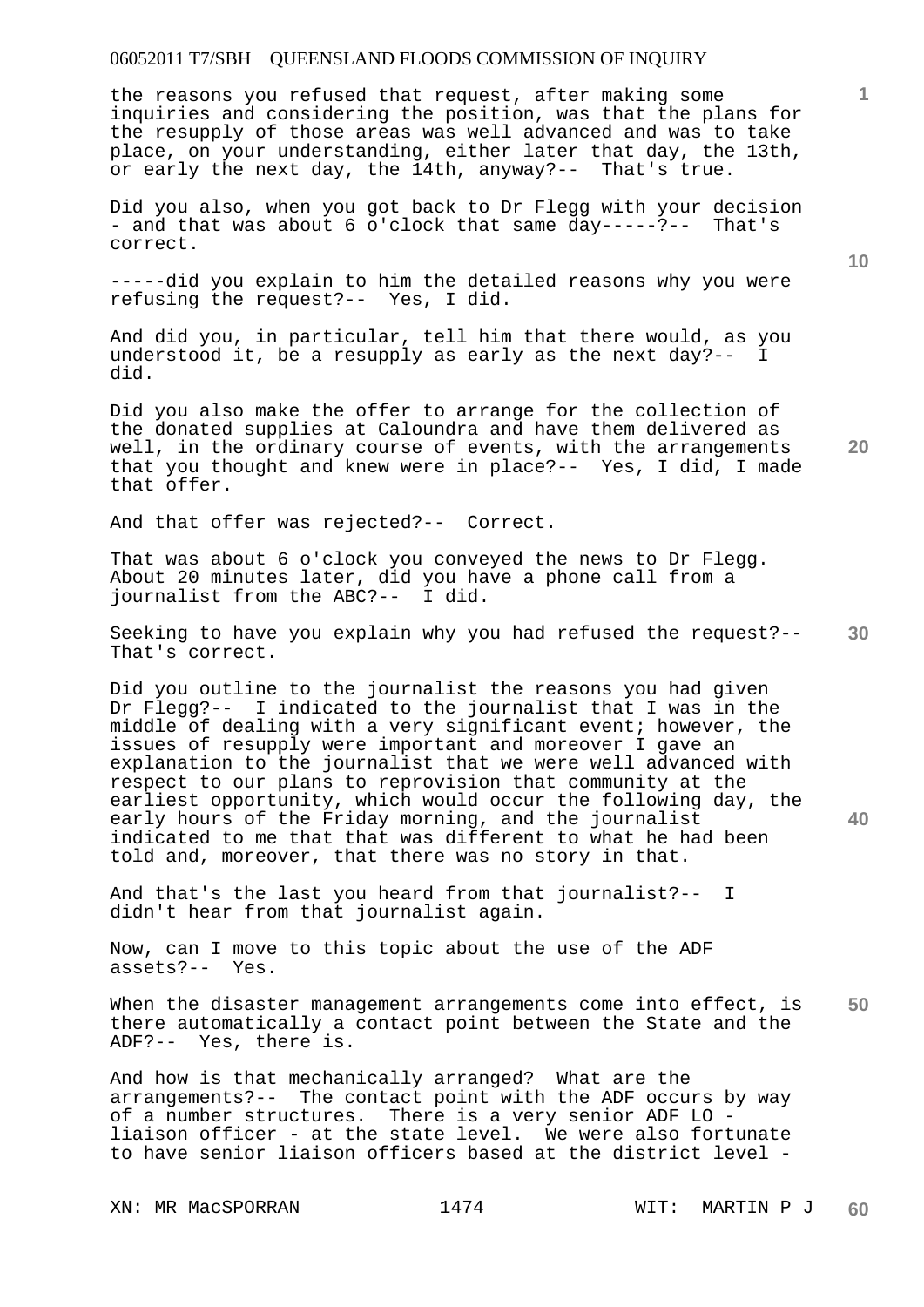at the DDMG - and it was also my understanding - and there was certainly evidence of that at every LDMG meeting that I attended - and I attended every meeting - that there was a senior ADF member present at the LDMG meetings.

That's a routine arrangement put in place to facilitate such communication, is it?-- That's correct.

And did it work well in this event?-- It was invaluable. I couldn't have imagined dealing with the situation that we dealt with without the assistance of the ADF, and it was incredibly important to get their expert capability and advice on their capability in each of those meetings, but, particularly for me, the DDMG.

Now, during the event generally, were there occasions when the use of ADF air assets was refused?-- In very, very rare cases, but I would add there were very compelling reasons for that and bearing in mind that this was a multifaceted, fast-escalating event with a large number of - and a high priority on those assets - they were in high demand-----

All right?-- -----but very few of those requests went unaccepted.

Can I take you to another topic: the question of messages being sent out by police media once the arrangements had been put in place. What form did those take, generally speaking?-- Generally speaking, every morning I would hold a 0700 hour DDMG meeting whereby that meeting would generally go for about an hour. Upon finishing that meeting - media was my high priority in terms of public messaging. I would then use that time, albeit very briefly, to either do one of a number of<br>things: I would provide either a podcast, which would be I would provide either a podcast, which would be downloaded onto the Internet live, or alternatively a recording - an audio recording to be uploaded onto our Facebook page, and at other times E-mailed messages and media releases on a whole range of issues that were of pressing need, given the circumstances of the event.

And was one of those - one of the topics to be covered in such messaging the issue of the public and any members of the public driving into flood-affected roadways?-- Yes, that's correct.

Was there a concern within your organisation as to the public's response to such warnings?-- Yes, there was. There were a number of issues associated with that, not least of which was the fact that this was an issue which potentially could impact fairly significantly on public safety. Intelligence was being communicated to me via the police regions concerned - and also from the Brisbane City Council that people were not heeding road closure signs and, moreover, if people didn't heed road closure signs, not only was there obvious implications associated with public safety, but moreover that we would have to go to a strategy of putting a police officer on a road closure, and that's not a good use of resources. Those police resources would be much, much better

XN: MR MacSPORRAN 1475 1475 WIT: MARTIN P J

**10** 

**1**

**20** 

**30** 

**40**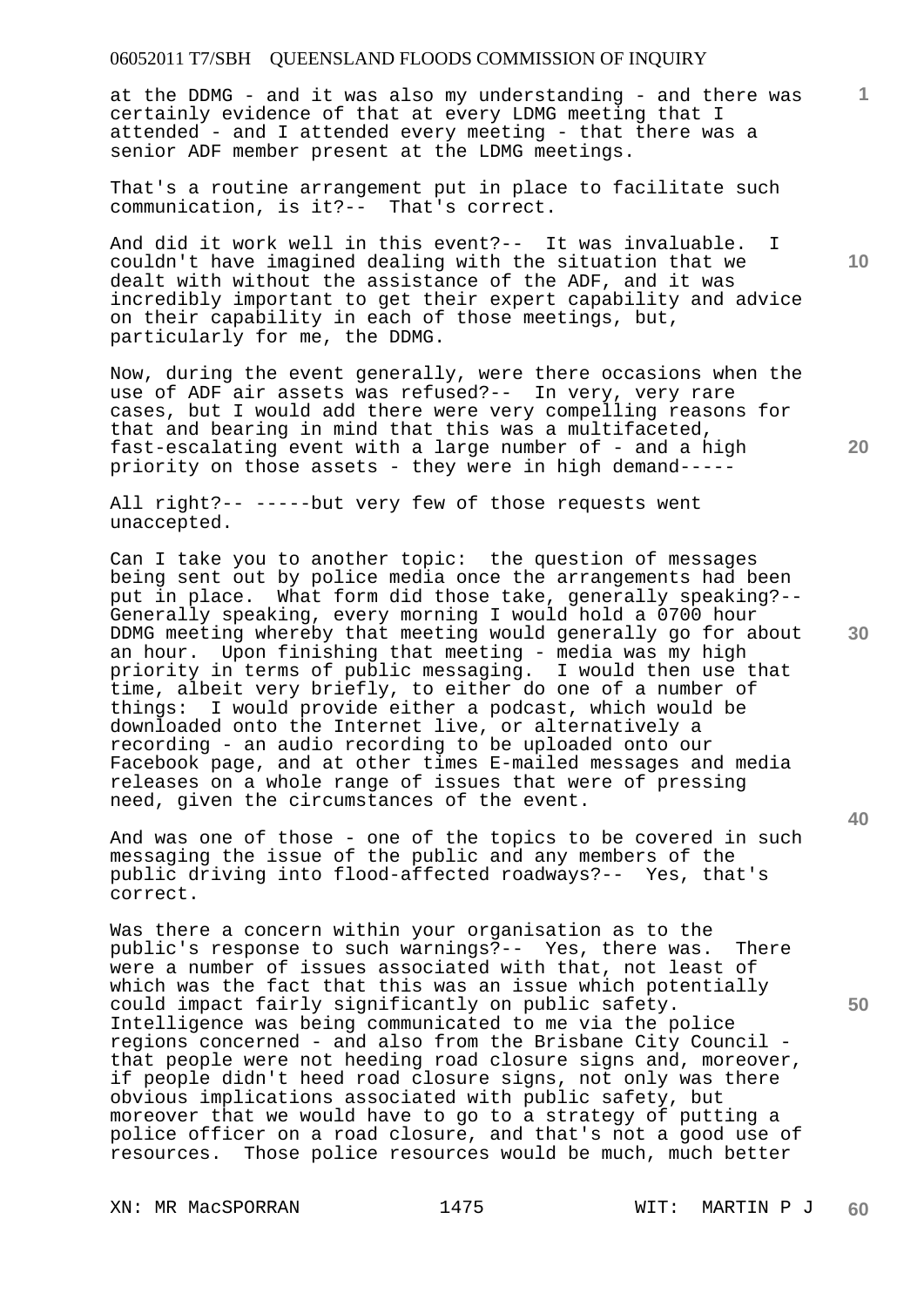utilised in terms of the response and recovery effort.

Did the scenario seem to be that despite the very public and repeated warnings about driving into flood waters, members of the public, for whatever reason, continued to ignore such warnings?-- That's correct. And, in fact-----

And this involved the use of other resources, which could have been used elsewhere, having to be deployed for rescues of those persons?-- Unfortunately, that's true.

I'm sorry, I cut you off. You were going to add something, were you?-- Oh, no, I was just going to add that, regrettably, our only true flood-related death, as far as I'm aware, was an unfortunate matter at Durack where a person failed to heed a road closure sign and ultimately led to his death, and that was a significant tragedy.

Was that the fellow who was apparently trying to go to his father's aid who was in a flood-bound house?-- That's my understanding.

Now, just finally, your statement deals with an assessment overall about how these arrangements worked in your opinion. You were in a very good position to judge how the arrangements worked. Can you give us a very brief summary, if you would, as to your assessment as to how those arrangements operated?-- I was in a unique position and, in fact, I was in a very privileged position to see up close not only the arrangement at the level below me in terms of the local level, but also the State level and, bearing in mind that I was having close liaison with both of those, this was a very fast moving, multidimensional, rapidly escalating event and it was over a prolonged period of time, and I have to say to you I was incredibly impressed with the performance of the LDMG, the leadership, the strategy that was implemented at that level, the performance and the professionalism of those that performed at the LDCC. I would make very firm comment with respect to their industry. In particular, the work of the DDMG, it was my privilege to coordinate that particular group. This was a very dedicated group of people from a broad range of disciplines, and all of them worked incredibly well, and they worked incredibly long hours and took very significant risks in terms of their decision-making and were very heroic and brave in terms of the work that they did, and I'm very pleased to see that that was manifest in terms of - as a result of the decision-making of the DDMG, and, in particular, my decision-making under the act, I'm pleased to say that not one person lost their life, not one person, as a result of my decision-making, was seriously injured. There was no significant damage to critical infrastructure associated with any of my decisions, and I would say that the loss and the damage to private property was kept to an absolute minimum. So, from my perspective, I think that what I saw was the three tiers of the disaster management arrangement working very effectively.

And those arrangements which appear to have worked so

XN: MR MacSPORRAN 1476 1476 WIT: MARTIN P J

**10** 

**1**

**20** 

**30** 

**40**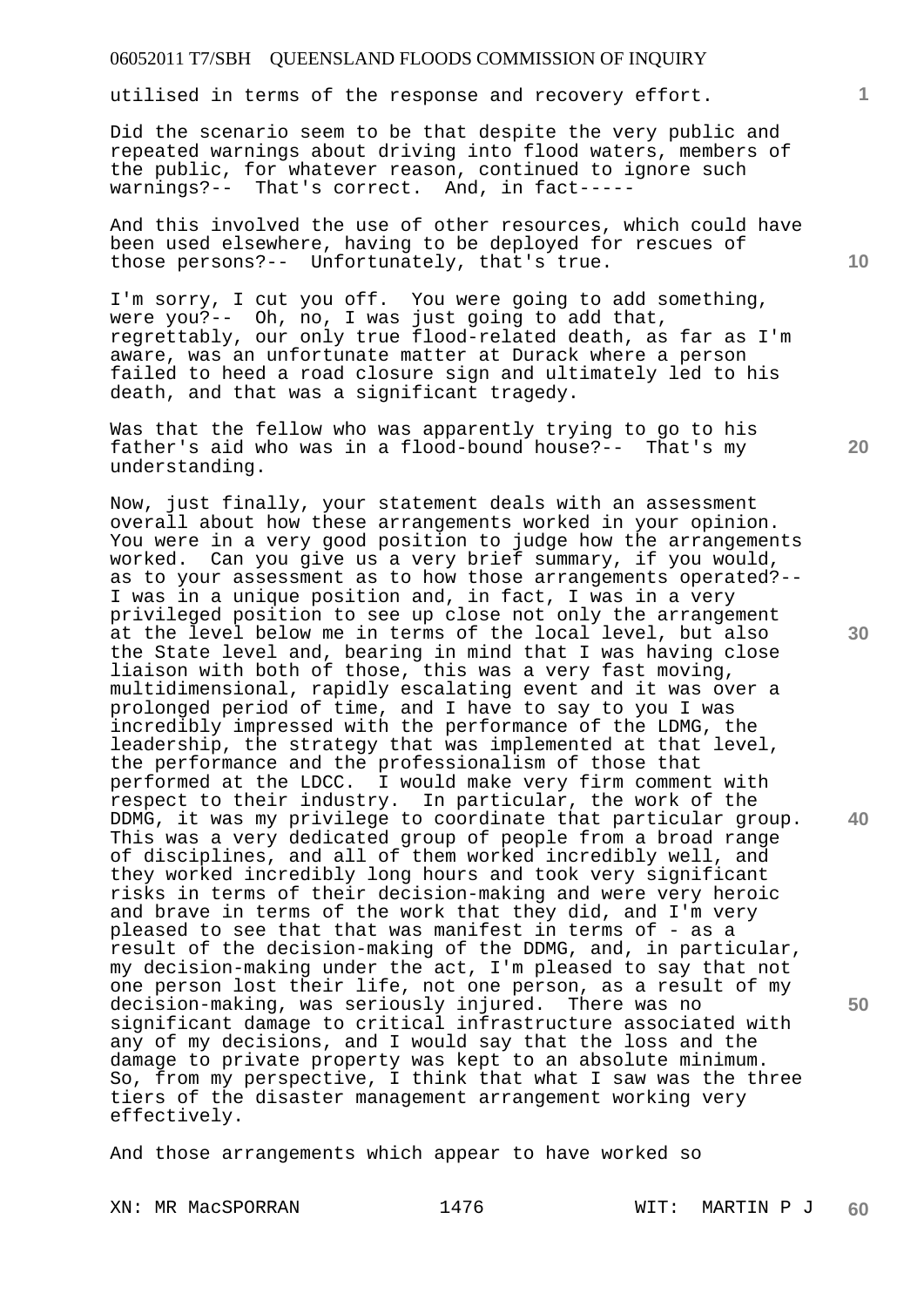effectively in these events are continually under review; is that so?-- Yes, they are, and, moreover, I don't want to give the impression that there is not room for improvement. You would never hear me say that. There are learnings and, moreover, there have been some very useful observations from this event that I'm sure we'll be able to build on and, ultimately, will strengthen our arrangements into the future.

In terms of the self-evacuation centres - the unofficial ones we know that operated certainly in the Bellbowrie and Moggill area - your view is that they are recognised and they're a useful addition to the arrangements that are formally put in place?-- I agree with that whole-heartedly.

You would be surprised to hear of any evidence suggested that there was a delay caused by the unofficial status of those centres, queries being made to them as to whether the requests they were making were truly necessary and things like that because of their unofficial status?-- I would agree with that most strongly. I can tell you that, certainly from my perspective, a community need is community need and it matters not where that comes from, and an official evacuation centre or an unofficial evacuation centre - it would be appropriately assessed and the necessary resources would be brought to bear having regard for their need.

And in that context, you've told us about the review that's being done currently by Superintendent Fleming?-- I did.

And you have no concerns with providing the Commission with an update as soon as you can about the status of those arrangements?-- I'll advance that and I would be pleased to do that.

**40**  And I think the Commission's timetable is that the interim report about the preparedness for next wet season is due early in August this year, so they would need some significant time before that to assess these arrangements as to whether they might seek to make some recommendations arising from those suggestions?-- I would be pleased to work to the Commission's timetable and to give what I can within that timeframe.

Thank you.

COMMISSIONER: Thank you, Mr MacSporran. Mr Callaghan?

MR CALLAGHAN: No, no questions. May Mr Martin be excused?

**50**  COMMISSIONER: Yes, thank you, Mr Martin?-- Thank you, Commissioner.

WITNESS EXCUSED

MS WILSON: I call Juliea Murray.

XN: MR MacSPORRAN 1477 NIT: MARTIN P J

**10** 

**1**

**20**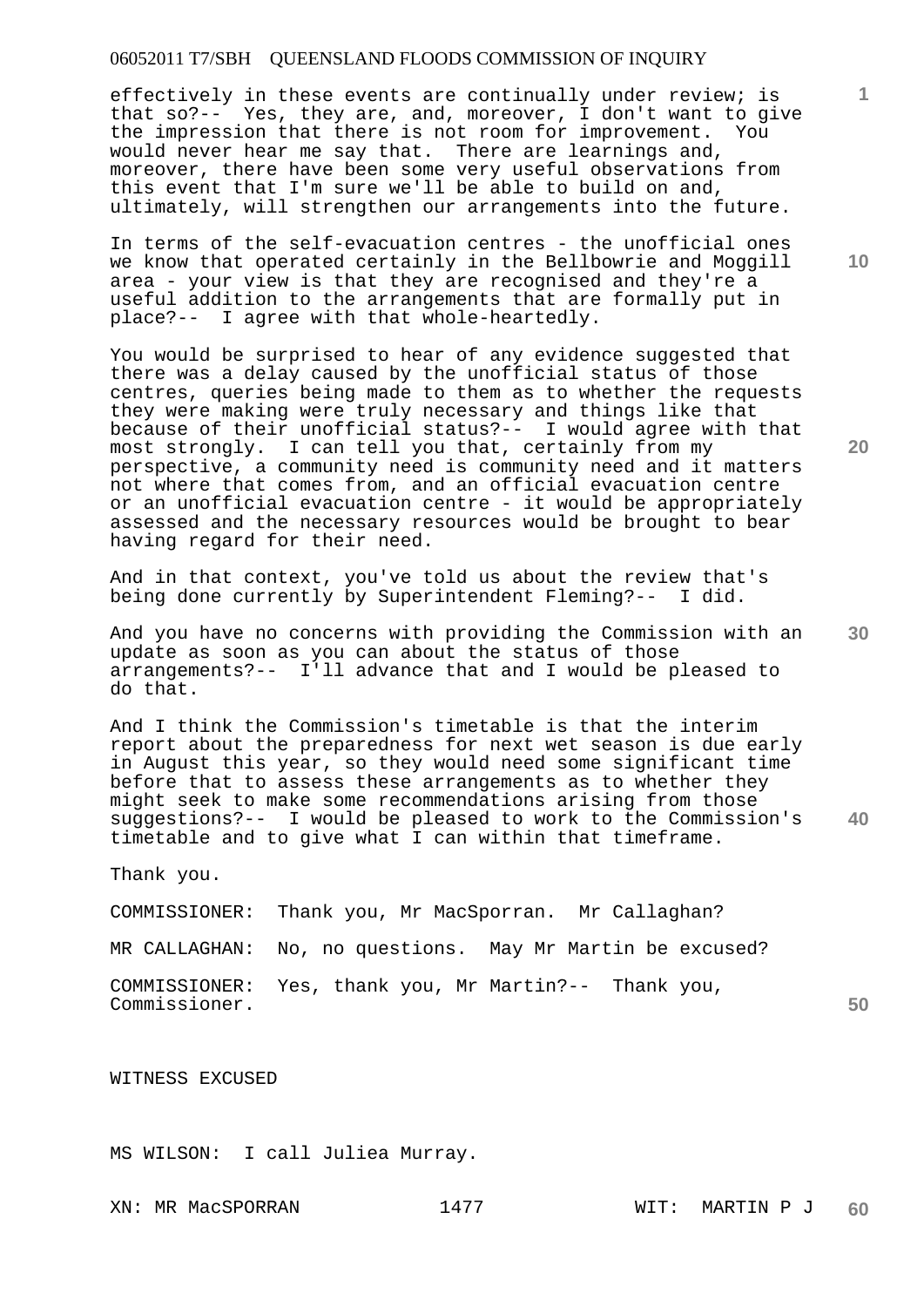### JULIEA NICOLE MURRAY, SWORN AND EXAMINED:

MS WILSON: Is your full name Juliea Nicole Murray?-- Yes.

And do you presently reside in Dale Street, Burpengary?-- Yes, that's correct.

And you've lived at this address since 2004?-- That's correct.

And you've completed a statement for the Queensland Flood Commission of Inquiry?-- Yes, I have.

Would you have a look at this document, please? Is that your statement?-- Yes, it is.

I tender that statement.

COMMISSIONER: Exhibit 304.

ADMITTED AND MARKED "EXHIBIT 304"

MS WILSON: Now, the house that you live in in Burpengary, that's a two-storey house?-- That's correct.

And it backs on to Burpengary Creek?-- That's correct.

And you're located in a flood zone?-- Yes.

Now, if we take you to paragraph 2 of your statement which describes the purchasing of your home-----?-- Yes.

-----you undertook or you instructed solicitors to undertake searches in relation to that property?-- That's correct.

And you say that the result being that Council had no records of flooding in the area?-- That's what we were told by the solicitor.

And, accordingly, you purchased the property?-- That's correct.

Now, six months after moving into the property, some neighbours gave you some photographs?-- That's right, yeah.

And what did those photographs depict?-- It was photos of their house and our house in the background and there was the street - it was one from looking into Dale Street and one looking in towards our backyard, and significant amounts of water through the neighbourhood, basically.

**1**

**10** 

**30** 

**40** 

**50**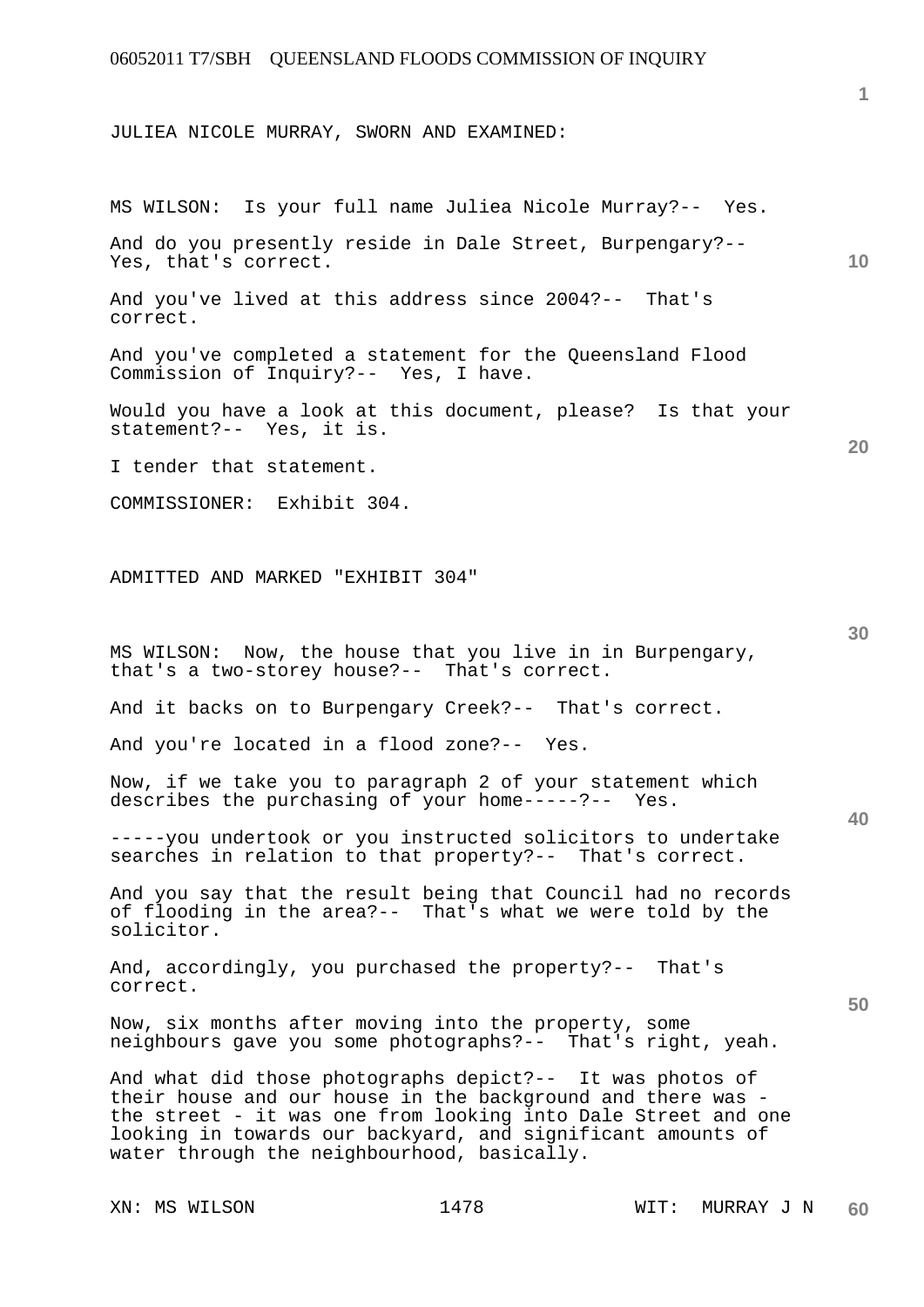Now, you say that in the seven years that you've lived at this address, you've experienced four floods?-- That's correct.

The worst was on the 11th of January?-- That's right.

When waters entered your house by 1.2 metres?-- Around about that, yep.

Let's go to the 11th of January, which in your statement is paragraph 11. You got up that morning to go to work, and at 6 a.m. there was no sign of flood waters in your street?-- That's correct.

When did you appreciate that there was going to be flooding in your street?-- My neighbour sent me a text message around about 9 o'clock saying that the street was flooded.

Okay?-- And I was at work at Spring Hill, so there was little I could do.

Did you receive any other warnings or messages that day?-- Not until 11.30 - I think it was 11.35, or thereabouts - from - and I don't know exactly - I believe it's the - it was the standard text message that came through that the majority of people - I was on the train at the time that I got that, and everybody was getting text messages at around about the same time.

**30**  So you were on the train at that time when you got the message at about 11.35 and you arrived in your area at about 1 o'clock?-- Yeah, because the train was delayed because of the bridge was closed up ahead - the train bridge.

And when were you able to access your property?-- It wasn't until 6 o'clock or thereabouts that night.

Okay?-- When we - we still had to wade in. It was sort of knee-deep water, but we were able to walk in.

And what was the damage?-- There was significant damage. There was - our neighbours had actually opened the garage doors for us, because that allows the water to flow through the property and not back up, but my car wasn't there, but my partner's motorbike was there. We had a pool table that had been flipped over, fridges - some basic furniture and that sort of thing that was down there had all sort of been pushed aside, all into the corner. A lot of things had floated away. Yeah, and it was just mud and water everywhere - well, not water anymore, but debris and-----

And was it the case, by looking at the high-water mark, you would estimate that the waters in your house rose to 1.2 metres?-- That's correct.

Now, in paragraph 21 and onwards, you express some concerns?-- Yes, that's right.

**1**

**20** 

**40** 

**50**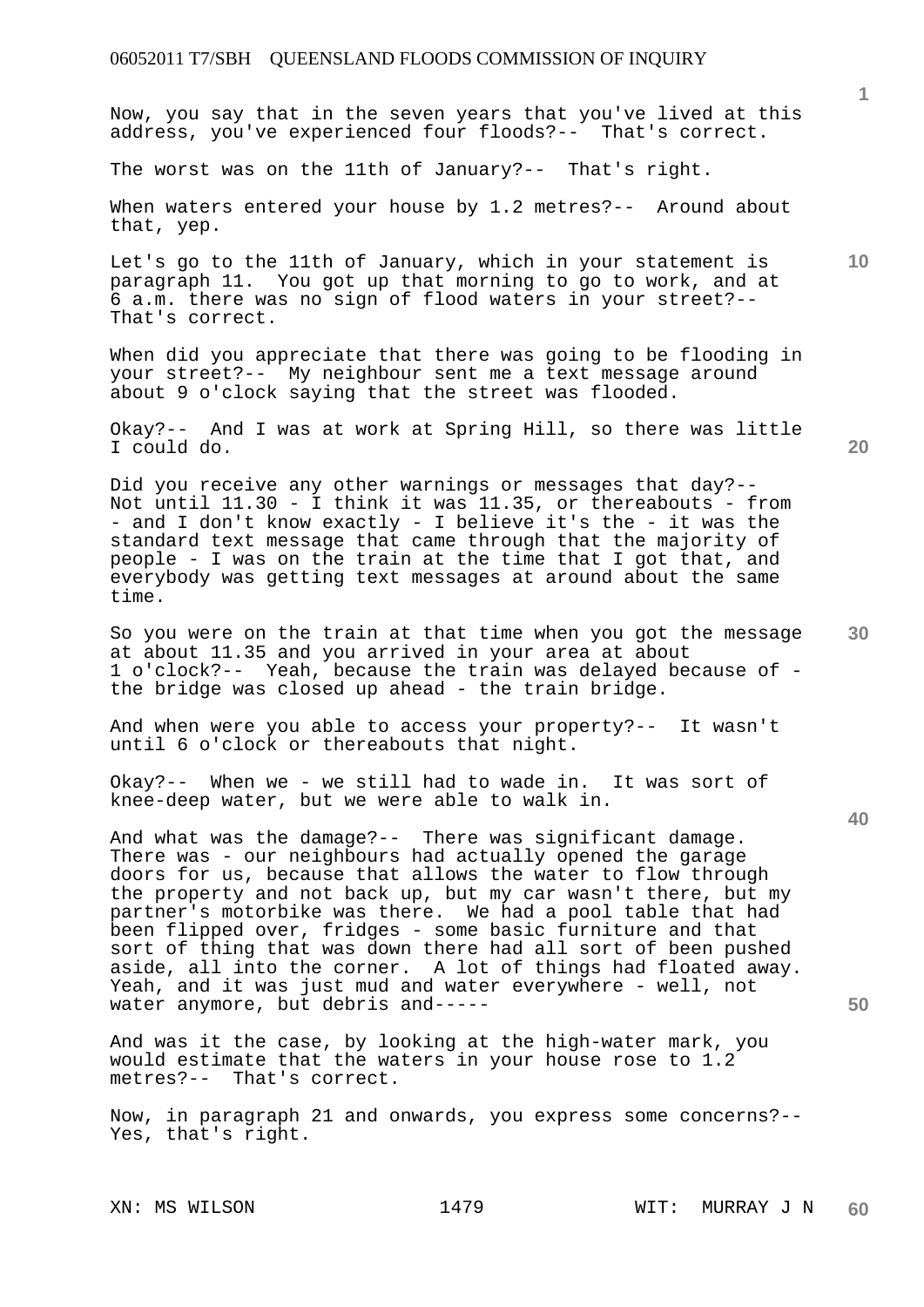The first concern is in relation to the information that was provided by the Council?-- Yes.

Can you tell me about that?-- Like I said, when we did the searches, there were no - the solicitor came back and told us that Council didn't have any records of any flooding. There wasn't adequate flood mapping. There's - by the time we had warnings from SES and/or Council workers - in previous floods as well - I'm not 100 per cent sure about this one because I wasn't there at the time it flooded - but in previous floods, by the time we had warning, the street was already under. They were wading in ankle deep or deeper water, knocking on our door, telling us that the street was flooding and we had to get out or, you know, lift things to high ground. It's too late then.

And, in your experience, how much warning is required when Burpengary Creek starts to flood until your house receives flood waters?-- There's a - there is a weather station or something like that just in the creek - sorry, in the park just up the road that monitors - that's a Bureau of Meteorology station that measures that. At about - it's around about the eight metre or thereabouts - that's when people start to get a bit antsy in the neighbourhood, when they're checking the website, that they start getting worried that it is going to flood, and it does flood very, very quickly. Once it starts in the street, that's it. It's up really quick.

Okay. Thank you, Ms Murray, I have no further questions.

COMMISSIONER: Mr O'Donnell?

MR O'DONNELL: No, questions, thank you.

COMMISSIONER: Mr Dunning?

MR DUNNING: No questions, thank you, Commissioner.

MR URE: I have no questions.

MR MacSPORRAN: Nothing, thank you.

MS O'GORMAN: No questions.

MR DOLLAR: No questions.

COMMISSIONER: Thank you.

MS WILSON: Thank you. May the witness be excused?

COMMISSIONER: Thanks, Ms Murray?-- Thank you.

You're excused.

#### WITNESS EXCUSED

**10** 

**1**

**20** 

**30** 

**40**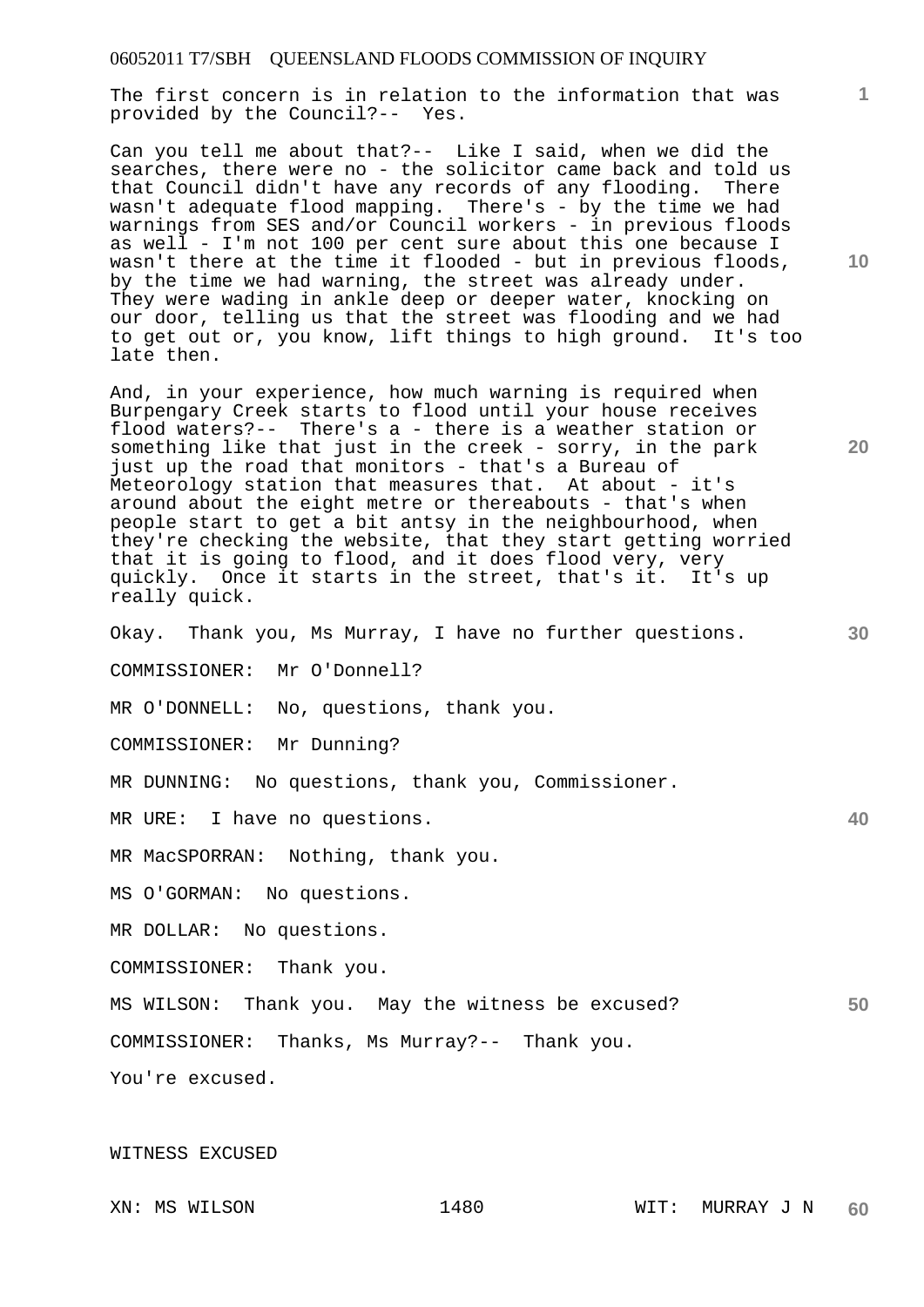MS WILSON: Commissioner, I call Megan McKillop, and this witness is by telephone.

MEGAN McCREA McKILLOP, CALLED:

COMMISSIONER: Ms McKillop?-- Yes.

This is the Queensland Floods Commission of Inquiry. We're about to take your evidence. Do you have a Bible with you or would you prefer to take an affirmation?-- No, I do have a Bible with me.

All right. I will ask my associate, then, to read the oath to you.

**20** 

**1**

**10** 

MEGAN McCRAE McKILLOP, SWORN AND EXAMINED VIA TELEPHONE LINK:

MS WILSON: Ms McKillop, my name is Elizabeth Wilson and I'm a counsel assisting in the Queensland Flood Commission of Inquiry. I'm just going to ask you some questions?-- Yes.

**30**  Your full name is Megan McCrae McKillop?-- That's correct.

You purchased a property in May 2010 in Burpengary?-- Well, by the time it actually settled, it was June 2010 in Burpengary.

Okay. And you've made a statement for the Queensland Flood Commission of Inquiry?-- Yes, I have.

And in that statement, you refer to exhibits, including photos?-- Yes, I have.

Madam Commissioner, I tender that statement with exhibits.

COMMISSIONER: Exhibit 305.

ADMITTED AND MARKED "EXHIBIT 305"

**50** 

**40** 

MS WILSON: Have you got your statement there, Ms McKillop?-- Yes, I do.

Can I take your attention to paragraph 2 of that statement?-- Yes.

XN: MS WILSON 1481 WIT: MCKILLOP M M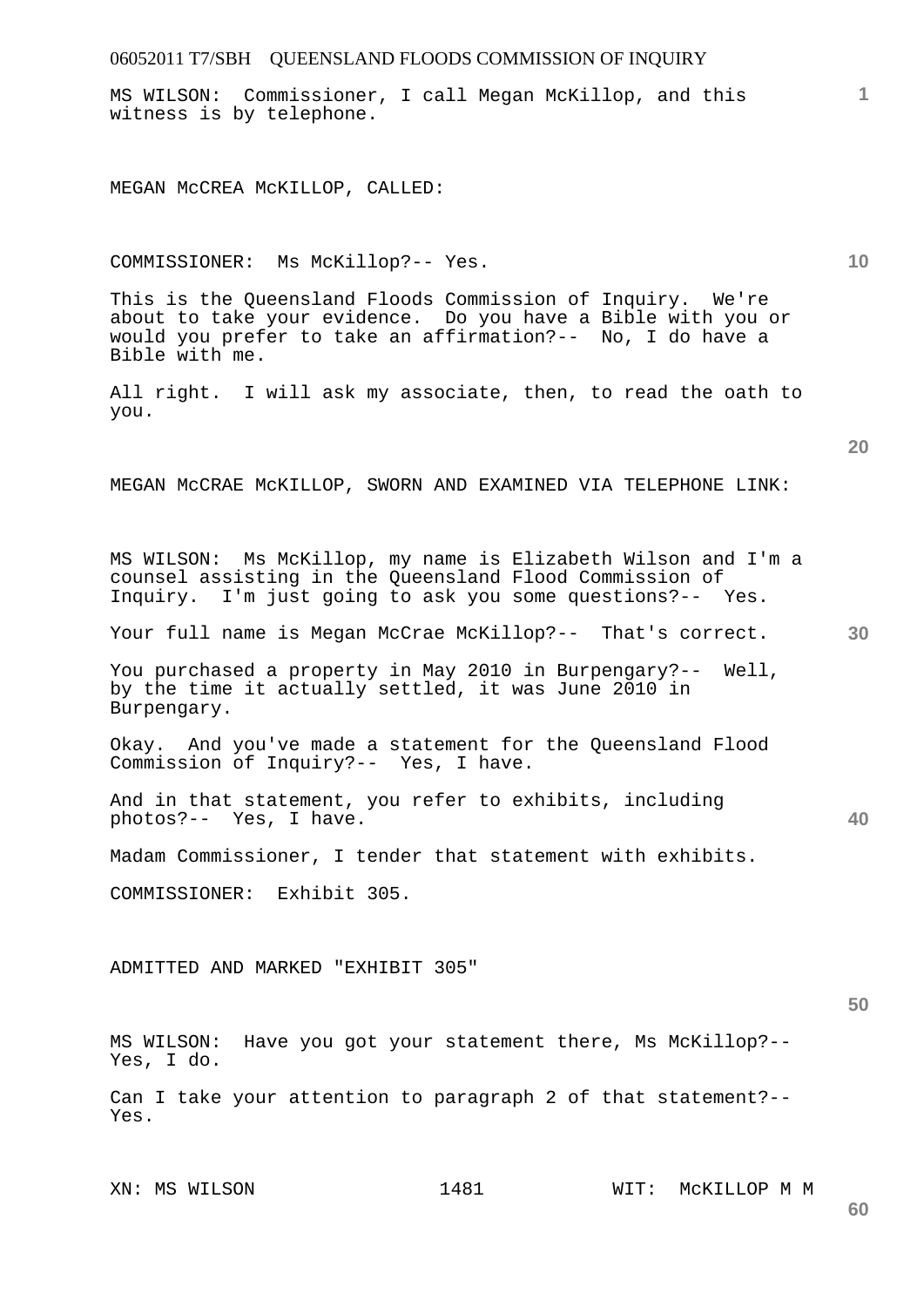And that paragraph describes the circumstances when you purchased your house in 2010?-- Yes.

And you say that there was no information provided to you that indicated that the property was in a flood-proned area?-- That's correct.

It did state, however, it was in a Q100 zone?-- Yes.

Did you know what that meant?-- No, I did not.

Did you conduct any inquiries in relation to that term?-- Yes, I did.

And-----?-- The same day I received the contract, I did ring the Moreton Bay Regional Council and inquired what a Q100 was.

Okay. And what were you advised?-- We were advised that the property was in a zone called a Q100, which meant it was a two 100 year flood - two in 100 year flood zone.

And did you continue to purchase the house?-- Yes, we did.

And when did you get that information that your property was in a Q100 zone?-- On the 11th of May 2010.

And by that time had you already entered into a contract?-- No, we hadn't entered into a contract by that stage. Oh, sorry, no, yes, we had. We had. It just hadn't been finalised. It wasn't a settled contract at that stage.

Okay. So, you purchased your house and you've experienced flooding on your property?-- Yes, we have, twice.

And in October 2010, Burpengary Creek rose?-- Yes, that's correct.

And on that occasion, your house was flooded?-- Yes, that's correct.

And covered the carpets and tiles downstairs?-- Yes, that's correct.

Now, if I can take you to the flooding event that occurred on 11 January of this year?-- Yes.

And if I can take you to paragraph 9 of that?-- Yes.

You say on that morning that you were at home and you woke up quite early?-- Yes.

Listening to very heavy rain?-- Yes.

And then, from then on, the water rose quite quickly?-- Yes, yes, it rose at a very rapid rate. The gauge in the creek wasn't reading correctly because the river just kept - the creek just kept rising too quickly.

XN: MS WILSON 1482 WIT: McKILLOP M M

**30** 

**50** 

**10** 

**20**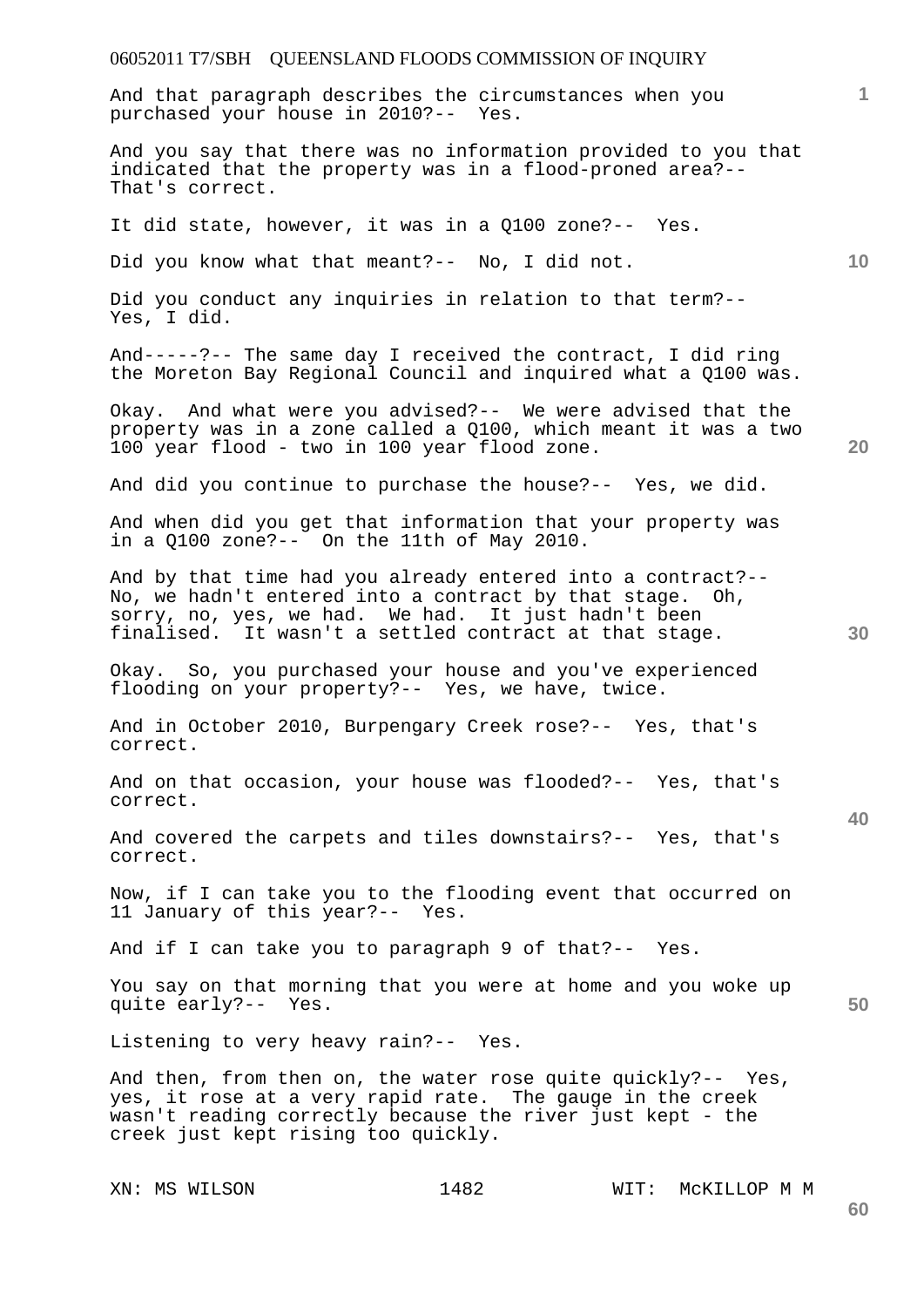Okay. Was a decision made at some point in time to self-evacuate the house?-- It was at the time, but it was too late to self-evacuate. The water had already inundated our property, so we couldn't actually self-evacuate at that stage.

When you made that decision, how far up was the water in your house?-- It was approximately shin level.

**10**  Sorry, I didn't quite catch that?-- Shin level. So, maybe 50 centimetres of water.

Now, was it then that you tried to contact the State Emergency Service?-- Yes, it was.

And how did that go?-- I was put on hold - well, I couldn't actually get through to anyone. I was on hold for about half an hour, and at that stage the water had risen at such a rapid rate up our internal stairs - we only have internal stairs in our house - that we - I guess, we just started to panic. My husband was yelling out to our neighbour who had a tinny that we needed help to get out of our house. So, we couldn't actually get through to anyone. We ended up - well, I ended up hanging up the phone and walked with the kids on top of our heads to get out of the house.

**40** 

**50** 

**20** 

XN: MS WILSON 1483 WIT: McKILLOP M M

**60**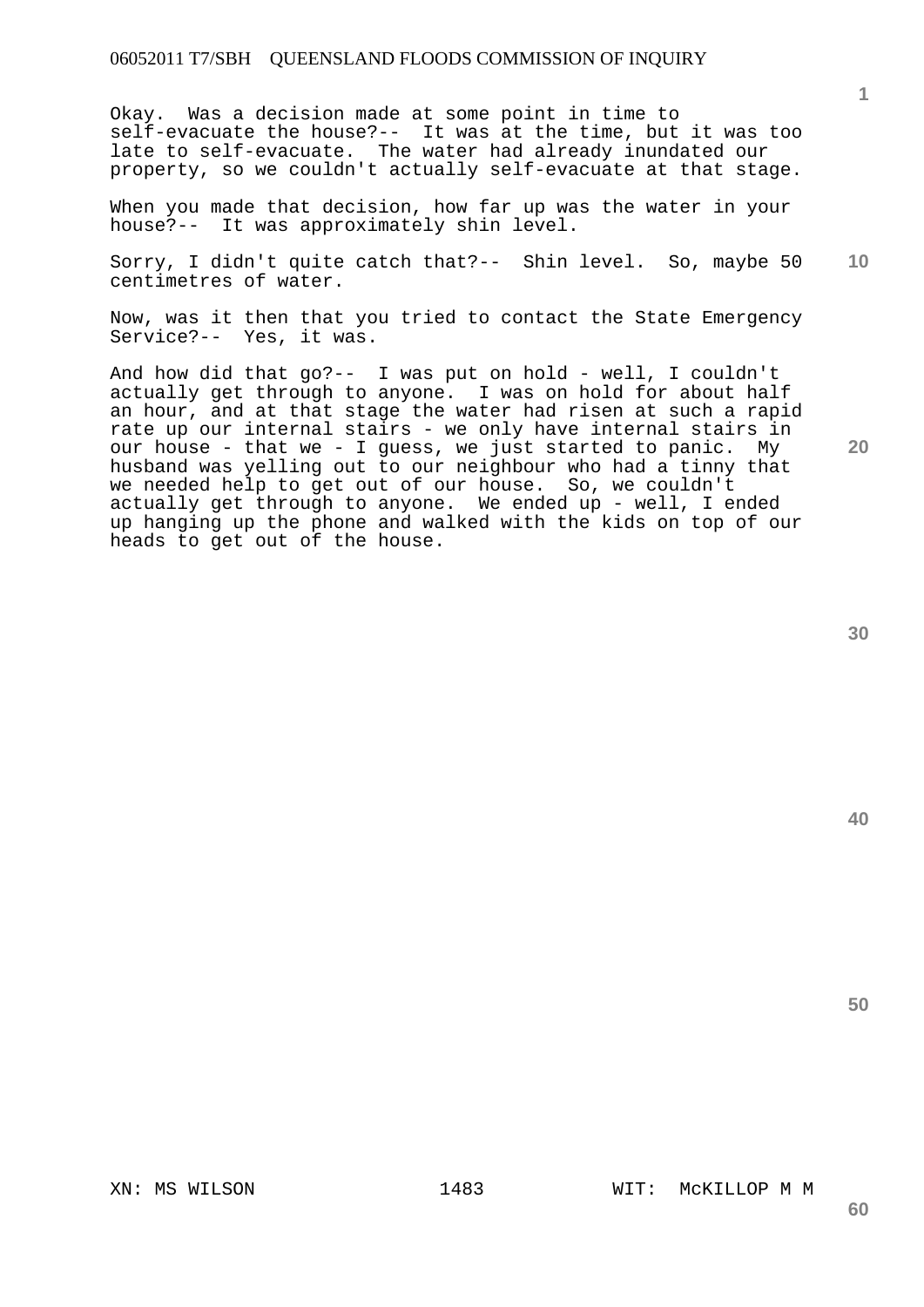Once you got to high ground-----?-- Uh-huh.

-----did you get any warning then?-- We did an hour after we were at my sister's residence.

Where did you get that warning from?-- I got it on my mobile phone. I have actually got it in front of me. I got it just from a mobile number, if you wanted me to give you that.

Do you know which government agency sent it to you?-- I am assuming the Moreton Bay Regional Council. It doesn't actually state but that's what I am assuming.

Have you got that message in front of you?-- Yes, I do.

Could you read it out, please?-- Sure. It says, "Immediate flash flooding warning for Caboolture, Burpengary area. Very high water levels in rivers, in creeks. Seek higher grounds now."

You say you received that text at about 11.30 a.m.?-- Yes, I will just confirm that. 11.35 a.m.

Okay. Now, can I take you over the page in your statement, and at paragraph 16-----?-- Yes.

-----you say that you also received information from a fellow resident that a number of displaced people were told by SES to go to the Burpengary Community Centre?-- That's right, yes.

What were you told occurred when those people arrived at the Burpengary Community Centre?-- The doors were locked. There was no-one home and the lights were off. We couldn't actually get into the community centre at all.

Now, at the start of my questioning I was asking you questions about Q100?-- Yes.

When you saw the term Q100 did you have any idea what that meant?-- No, not at all.

And that's when you sought further clarification?-- That's correct, yes.

Have you got any suggestions in relation to the terminology that's used in relation to expressing flood events?-- I do know what it means now because it is now on the Moreton Bay Regional Council website.

Okay?-- Did you want me to-----

Yes?-- It now means that there is a chance of being flooded twice in any given year.

That's what that-----?-- That's what the  $Q100$  actually means, twice in any given year.

**1**

**20** 

**40** 

**50**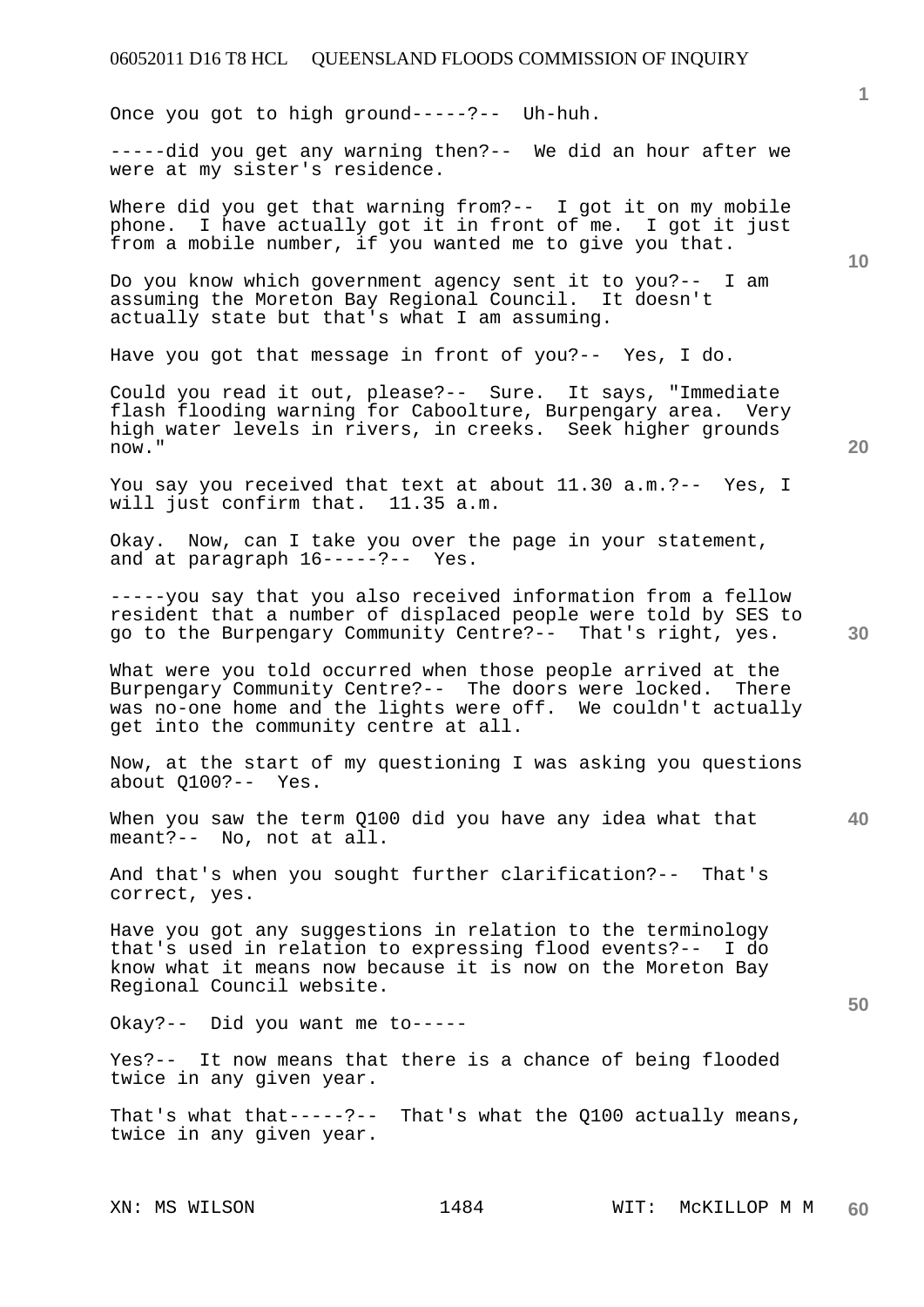06052011 D16 T8 HCL QUEENSLAND FLOODS COMMISSION OF INQUIRY **1 10 20 30 40**  And do you get that from the Moreton Bay Regional Council website?-- That's correct, yes. Okay. Thank you, Ms McKillop, I have no further questions. COMMISSIONER: Mr O'Donnell? MR O'DONNELL: No questions. MR DUNNING: No questions. MR URE: I have no questions. MR MacSPORRAN: I have nothing, thank you. MS O'GORMAN: No questions. MR DOLLAR: No questions. MS WILSON: I have no further questions. May the witness be excused? COMMISSIONER: Yes. Thanks for your time, Ms McKillop, you are excused?-- Thank you. WITNESS EXCUSED MR CALLAGHAN: Madam Commissioner, our next witness is to give evidence via videolink from Perth but that's been arranged for 3.30. I understand we can't bring that forward. So can I request that we adjourn until then? COMMISSIONER: Yes. MR CALLAGHAN: That will be our last witness for the day. COMMISSIONER: We will resume at 3.30.

THE COMMISSION ADJOURNED AT 3.02 P.M.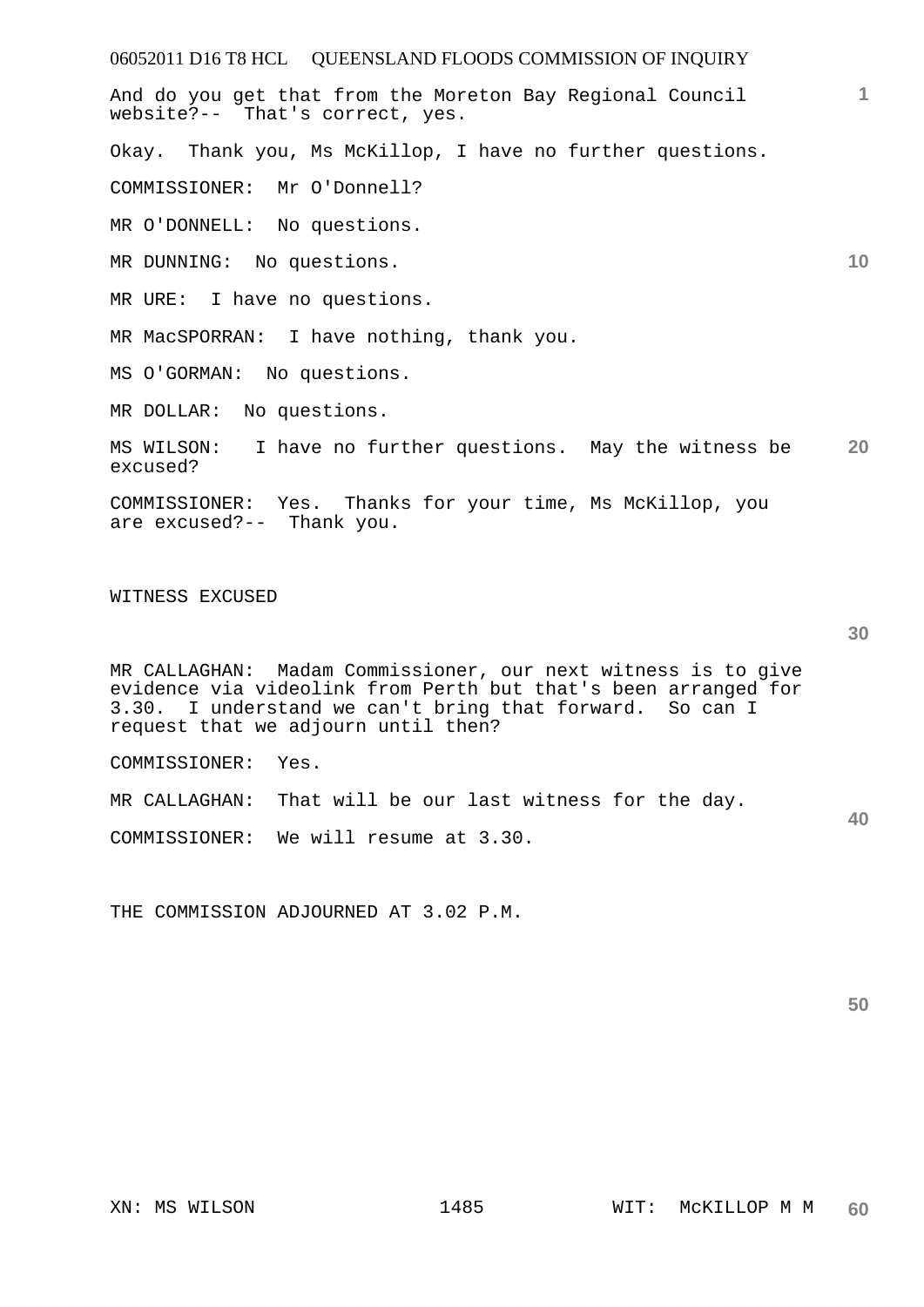THE COMMISSION RESUMED AT 3.32 P.M.

MR CALLAGHAN: I call Gregory Goebel.

COMMISSIONER: Now, what arrangements have been made with Mr Goebel about being sworn in?

MR CALLAGHAN: He has got a Bible handy.

COMMISSIONER: All right, thanks.

WITNESS: I don't have a Bible here at the present time.

COMMISSIONER: Will you take an affirmation, Mr Goebel?-- Yes, I will.

I will get my associate to read it to you.

GREGORY RUSSELL GOEBEL, ON AFFIRMATION, EXAMINED VIA VIDEOLINK:

MR CALLAGHAN: Thank you. Could you state your full name, please?-- Gregory Russell Goebel.

Mr Goebel, you are the author of a 26-page statement for the purposes of this Commission, is that correct?-- That's correct, yes.

And there are two appendices, I think, to that statement, is that right?-- That's right, yes.

I tender that document.

COMMISSIONER: Exhibit 306, I am told.

ADMITTED AND MARKED "EXHIBIT 306"

**50**  MR CALLAGHAN: I just have a few questions arising out of that statement. First of all, we understand that the Red Cross reaches - enters into a Memorandum of Understanding with councils in respect of evacuation centres, is that correct?-- That's right, with a number of councils, not all councils.

And is there any reason why a council would not enter into one with you, be they logistical or other?-- Not that I am aware of but I am aware that we had been trying to negotiate some Memorandum of Understanding and agreements with a number of

**1**

**10** 

**30** 

**40**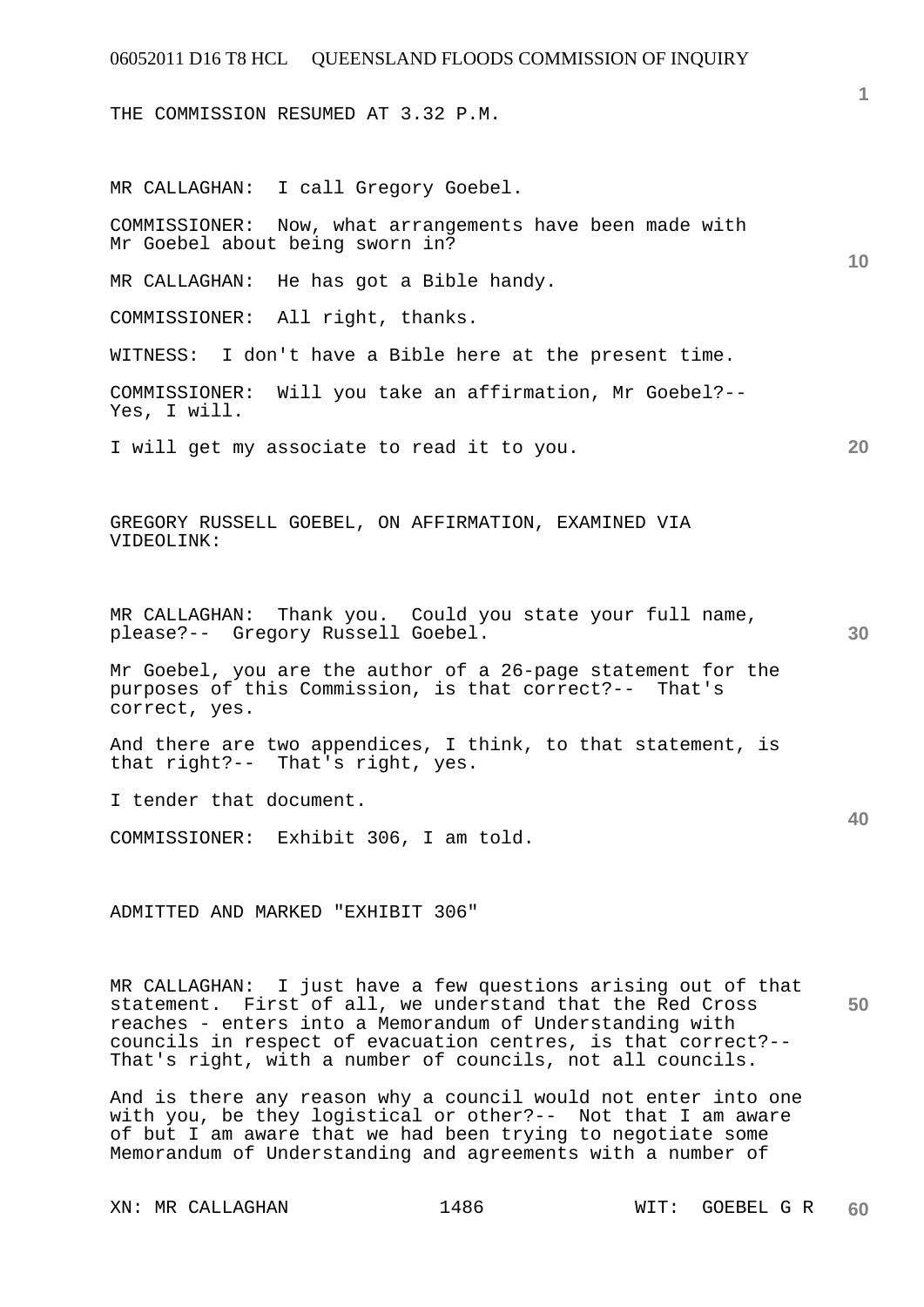councils, but for one reason or another there may have been some reluctance or some time issues that have delayed those Memorandum of Understandings.

From the Red Cross point of view, does it matter how remote that council might be or where it is located?-- Not generally, but from a practical point of view, when an emergency or disaster occurs, the memorandums usually enable us to get there, if practical, by transport. So the only thing that would prevent us from fulfilling our obligations is if the disaster cut off our ability to get there or that we were simply overstretched in many areas.

I suppose that leads to this consideration: that one of the things I think you identify in your statement is the need for early mobilisation, is that right?-- That's correct, yes.

And that might be an issue the more remote the community or council involved is?-- That's not necessarily an issue.

Just might present practical difficulties, that's all?-- Well, the issue tends to be that the earlier the notification, the better preparedness we are to get people there. Because when we get a notification, we have to advise our volunteers, but, more importantly, get them to the site, and when waters are rising and transport options are starting to close, as occurred in a number of cases, early notification allows us to move people in. So in the case of Rockhampton, when we knew the water was rising and the city would be cut off for a considerable period of time, we predeployed enough people to be able to run the evacuation centre over a number of weeks. So the issue tends to become early notification allows us to get people on the ground despite what might be put in terms of transport options.

In terms of the councils you don't have an arrangement with, do you approach them offering your services, or do you wait for them to come to you, or how does that work?-- Well, because we don't - if we don't have a Memorandum of Understanding with some councils that does not prevent Red Cross from assisting where the need is. But the Local Disaster Management Group has a responsibility to activate an evacuation centre and in doing that they would generally ask for our assistance, although not always.

I am just interested in those - in the ones with whom you do not have a Memorandum of Understanding, though, I mean, do you approach them in an effort to reach it, or are you happy to leave things as they are?-- We have been approached. We have been endeavouring to have Memorandums of Understanding with all of the councils for a couple of reasons. It clearly sets out and gives them an expectation of what we can do but it also reinforces, in a sense, what their role is in their relationship with us. We have found in the past some councils think that, you know, our role is to make tea and bikkies, or scones, but, in fact, it is in an evacuation centre, it is far more complex than that, and we really want to have those Memorandums of Understanding so that we know what our

**20** 

**10** 

**40** 

**50**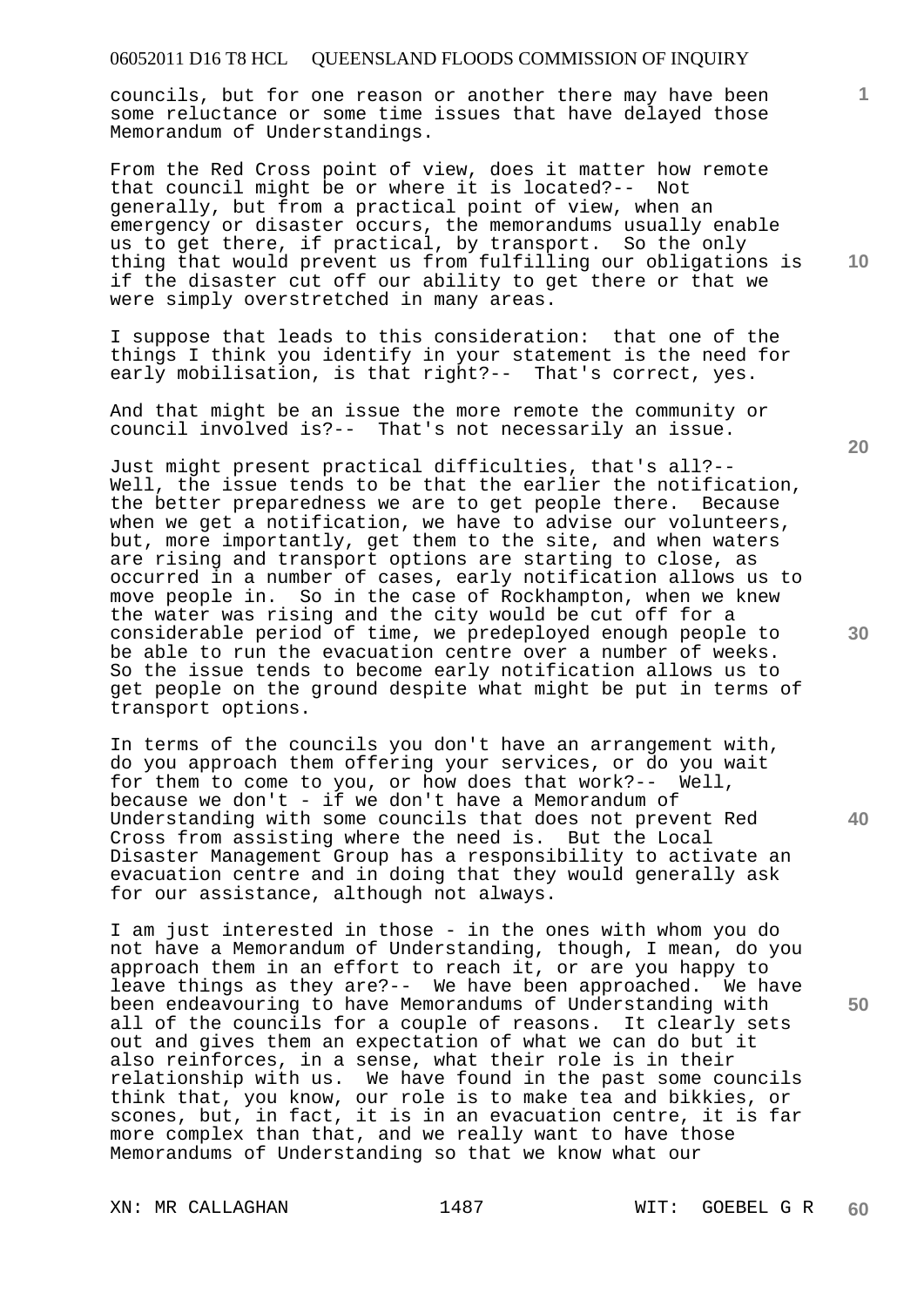obligations are, although we clearly know them, but more importantly they understand how they can rely on us.

I know, for example, in the memorandum, at least the one with Brisbane, that there is a requirement, for example, that they - the council provide you with a list of sites or potential sites for evacuation centres every 12 months, that this is something that is constantly reviewed. I am not asking you to be specific but as a general rule do you find that the councils honour that sort of obligation under the memorandum?-- No, as a general rule I say they wouldn't honour.

And is there any sanction attached to failing to honour requirements such as that? I mean, I am sure you don't tear it up just because they don't comply with that sort of obligation, but is it reviewed?-- No, look, we generally don't, and we really rely on the good graces of councils to deliver that. I mean, at the end of the day, if the council requires us to manage an evacuation centre, then irrespective of whether we have a Memorandum of Understanding with them, we try to fulfil that. Our aim really is to help people with their most vulnerable need, that's what drives us more than a Memorandum of Understanding, to be frank.

Fair enough. Can I just change topic for a moment to the whole concept of missing persons and registers of missing people? Are you aware of concerns that have been expressed particularly in the Lockyer Valley by some of the people there who were disturbed by the number of times that they were asked by someone, including, apparently, a representative of Red Cross, for their details? It seemed that they were approached by police and Red Cross and other people and continually asked who they were and where they were from, and some of them recorded a bit of distress about that. Are you aware of that feedback?-- Look, I am aware that at the time in the Lockyer Valley, there were a number of people posing as Red Cross who were posing as part of the American Red Cross. They were never part of Red Cross. In fact, after the Lockyer Valley incident, Red Cross deliberately kept out of the Lockyer Valley while the Queensland Police did their identification and searching for those who were missing, but we were aware that there were some people who were posing and had apparently formed the relationship with some of the - some of the community recovery people there. Red Cross did not go to the Lockyer Valley till quite late. We deliberately wanted to allow the proper processes to occur before we went into the issue of recovery.

Well, that certainly clears that up as far as the Lockyer goes, and that's the only specific example I had to put, but as long as we're on the topic of missing persons generally, do you find that - I mean, that's something that you obviously work in conjunction with the police very closely?-- Look, our aim is, with the National Registration Inquiry System, to make sure that anybody who is evacuated is put on that register. We do that for two reasons: first of all, it allows those who are seeking people that they think might be in evacuation

XN: MR CALLAGHAN 1488 WIT: GOEBEL G R

**10** 

**1**

**20** 

**30**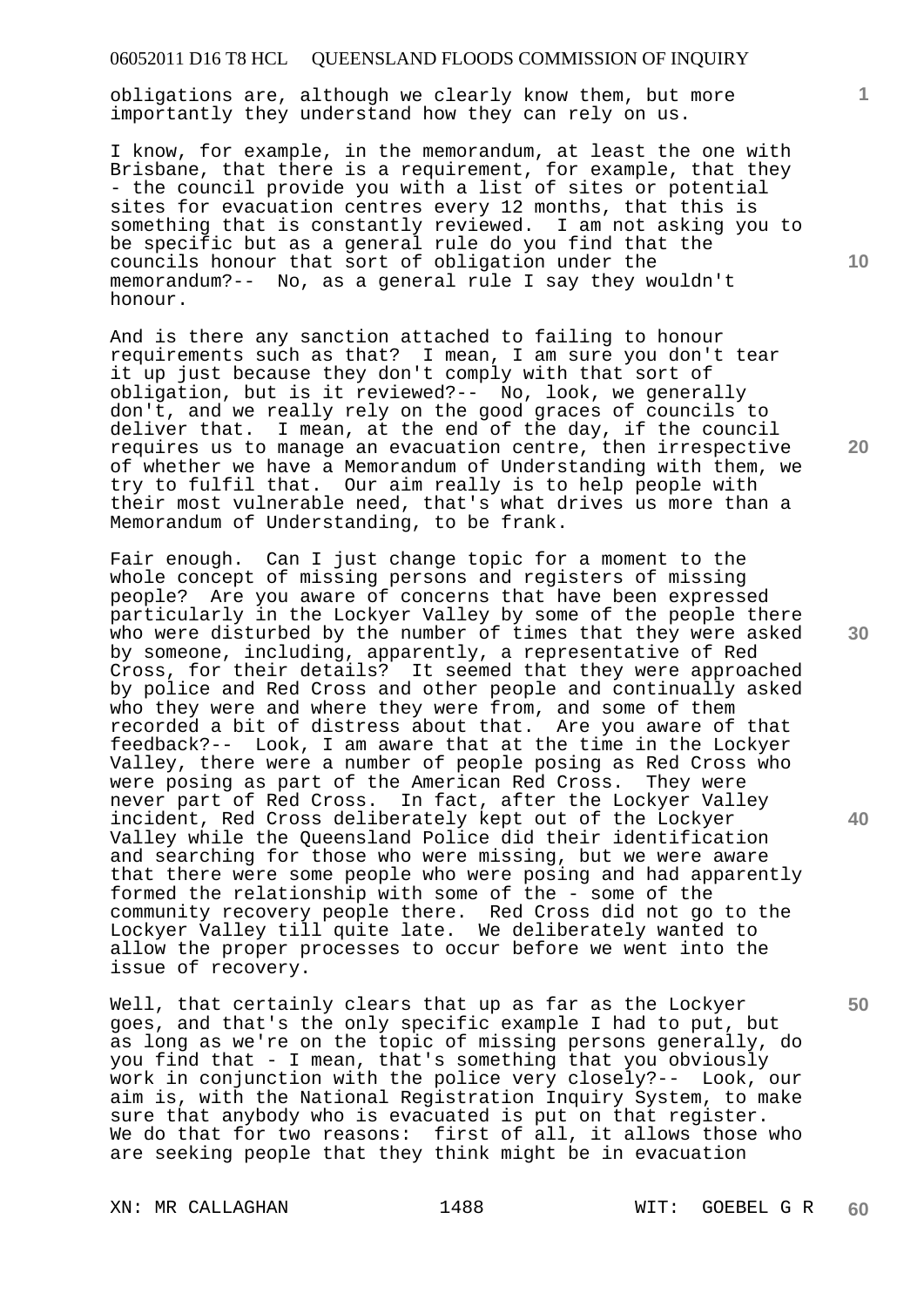centres to be able to quickly identify where they are, and that's why we introduced a system up on our website that people could search for those people who were in evacuation centres and who we registered and put on the National Registration Inquiry System. But the other role of that data is to enable the other authorities post event to target greater assistance to those people. So, for example, if we know that, for example, a Mr and Mrs Smith are in an evacuation centre and later on those people are seeking some further assistance, we can identify, yes, they were evacuated at this site for this period of time and most probably because they were evacuated they need further assistance. So the National Registration Inquiry System is a database to check where people are, to allow their family or loved ones to track where they are, but also to enable authorities, such as the Department of Communities and Housing, to provide further assistance.

All right.

COMMISSIONER: Did you register people who were in evacuation centres in the Lockyer Valley?-- Look, I couldn't tell you whether - I don't think we would have registered those unless they went to an evacuation centre. Anybody who attends an evacuation centre, when they first go into the centre, they are asked to - we have people who take down their details and put them on a National Registration Inquiry Form. We know both with the floods and with the cyclones, something like 24,000 people, I think, were registered.

So somebody who says that when they were in an evacuation centre at Gatton they were asked by the Red Cross for their details, it is probably right then, are they?-- That would have been right, yes. They would have filled out a form which - basically it is a police form, a Queensland Police Service form, National Registration Inquiry System form, name, address, number of people with them, basic details like that.

Thank you.

MR CALLAGHAN: Can I just take you to your statement - you have a copy of it there?-- I do.

Paragraph 45?-- Yes.

And those paragraphs following, you perhaps conclude in paragraph 47 where you observe that the Red Cross has experienced confusion about its role in disasters, notwithstanding the existence of the memoranda. Can you just elaborate on that?-- Yes, look, I think that the last thing people do in a disaster is reach for the Memorandum of Understanding. And our view is that constant practices and exercising allows people to enable what the roles are. We found at times with some local authorities, they have confused our role, they didn't know that our memorandum said that we were the people who would help manage the evacuation centres, provide the meet and greets, and in some cases, you know, they have recruited other people to do certain tasks. So I guess

XN: MR CALLAGHAN 1489 1489 WIT: GOEBEL G R

**10** 

**20** 

**1**

**30** 

**40**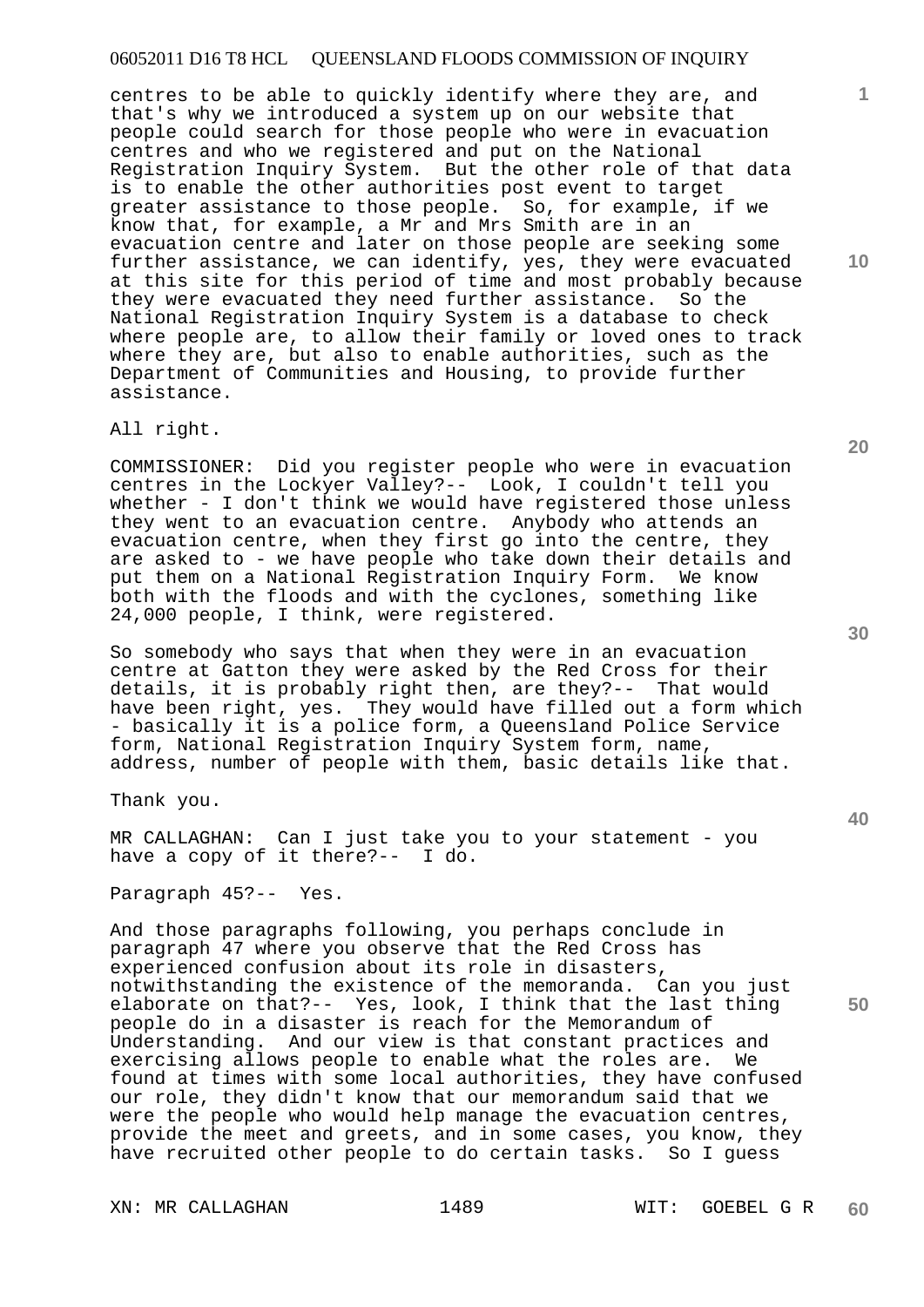our basic recommendation is we think that there should be a lot more practising of exercises involving all the agencies so that at times of disaster we all know our role and we're not reaching for a Memorandum of Understanding or explaining to people with the document in hand "this is our role".

And, look, one of the things we are looking at is this whole topic of evacuation centres, and in the following paragraph, 48, you make some observations which are, with respect, clearly expressed there but I would suggest they are worth repeating. Would you just care to perhaps elaborate on the observations you have made in that paragraph?-- Well, people who generally go to evacuation centres are those who tend to be the most marginalised. Our experience generally has been that the majority of people who have the resources tend to stay with neighbours and friends but it is those who are the most marginalised in the community that don't have those social connections that end up in evacuation centres. So, for example, if I use the case of the RNA Showground in Brisbane, a lot of people there were homeless, a number of people there were single income families. In the case of the evacuation centre at QEII, we had a number of people who suffered significant physical disabilities. Now, that's a bit different in a country town. For example, in the towns of Tully, where people were mass evacuated, I guess our point is that it is the most marginalised who need to be looked after first and our experience has been that sometimes they are left behind. I can clearly recall in the case of Tully when I was there a family approached us, their husband was on oxygen, running out of cylinders. I guess if we had had a list of those people in those towns who either were oxygen dependent, were the Meals on Wheels clients, those sorts of things, they would be a priority issue for organisations like ourselves and the disaster recovery people to target first to make sure they are taken account of.

All right. And you pick up on that, I think, at paragraph 74 in your statement, which is followed by the suggestions you make in 75, and I would like you to just give voice to those, if you would?-- Look, I think we make a number of suggestions in paragraph 75. First of all, that evacuation centres need to be clearly identified, but importantly in the identification there be consultation with organisations like ourselves. I think it is fair to say that having the practitioners involved to saying, look, this evacuation centre, yes, is appropriate, it has got, you know, a right number of toilets, and that - I should make the point that evacuation centres are different from shelters. Evacuation centres are generally where people are going to be staying for a considerable period of time, so it is not an overnight stay from immediate danger. It generally tends to be maybe a number of days or a number of weeks. So it almost becomes the housing hut for those people. Experience has been that some of the evacuation centres that have been indicated to us are unsuitable for long-term accommodation of people. When it comes to shelters, that's an entirely different thing. A shelter is meant to be a place where people are out of harm's way for a short period of time, if you like, while the cyclone

**10** 

**1**

**20** 

**30** 

**40**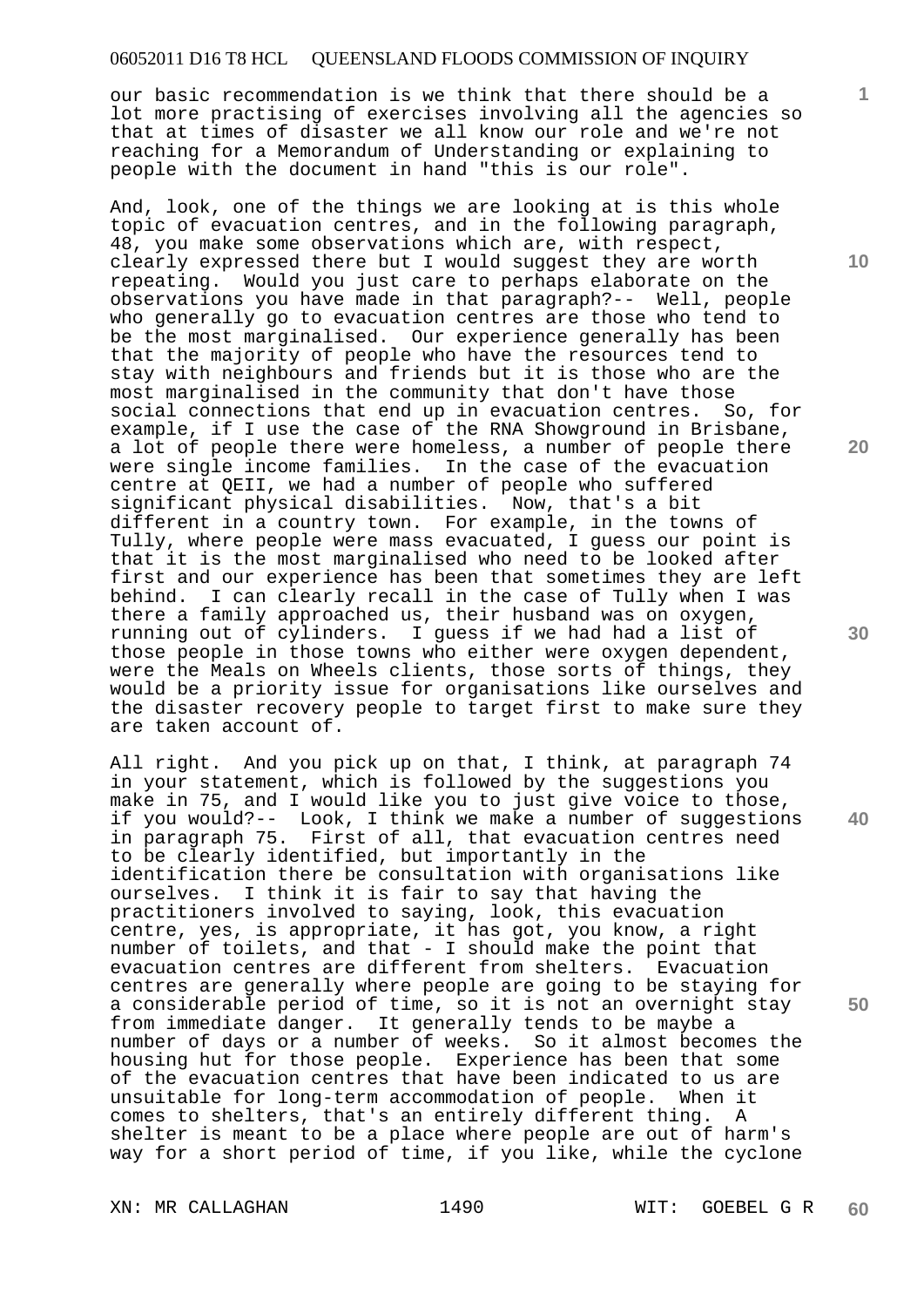blows over. It may well be that they then go to an evacuation centre afterwards for a longer period of time, but we believe that there needs to be some very strong standards put in place. I guess the other thing - the other recommendations that we suggested was that there needs to be better communication systems, particularly for travellers and backpackers and people like that. In that regard, the innovations by the Queensland Police Service using Twitter, using those modern forms of social networking, can have very valuable effects in telling people where to go because it tends to be instantaneous, regularly updated, and for many people, particularly travellers and backpackers, it enables them to know exactly what they want to do. So our concern, in a sense, is that evacuation centres and shelters need to be clearly identified, perhaps more rigorous standards applied to them, but certainly that they not just simply be a Local Government identification by a Local Government engineer, but in fact involves the service deliverers at the same time. After all, we're providing food, we're providing accommodation, in some cases we're partnering with Save the Children to provide some childcare for people there. So they are complex communities in a very small confine.

So what level of consultation or communication is there between you and the councils about the suitability of these things? Is it an ongoing dialogue?-- In some cases there has been an ongoing dialogue with the Brisbane City Council but I have got to say that in a number of other areas, the dialogue is far and few between.

And is that a lack of energy on the part of the council or for some other reason?-- Look, there is probably a lot of reasons. Disasters don't come around every day of the week, although I have to say in certain areas they are certainly becoming more frequent. But I think that there is probably a need for a higher notch of preparedness and a higher notch of consultation going forward. We have found some shelters inappropriate. In fact, some were completely destroyed, had people have been in them they would have most probably suffered significant consequences. So there has been in some cases not enough thought and preparation being put into identifying them. Of course, there has to be a number of shelters because depending on where the cyclone and floods hit, you need the flexibility. But our concern is, in fact, that this be taken a lot more seriously than it has been in the past.

Which ones are you talking about when you talk about those that would have been problematic had people been in them?-- Well, the senior citizens centre in Tully was completely destroyed and Red Cross people knew that the building wouldn't sustain and they moved those people prior to the cyclone hitting to an evacuation centre. I am certainly aware in the case of one location in Cairns where the proposed shelter was a university refectory with floor-to-ceiling glass walls and we clearly thought that that was inappropriate in a cyclone with flying debris, and the Red Cross people there moved those people out of that facility into a lecture theatre.

XN: MR CALLAGHAN 1491 1491 WIT: GOEBEL G R

**30** 

**20** 

**40** 

**50** 

**10**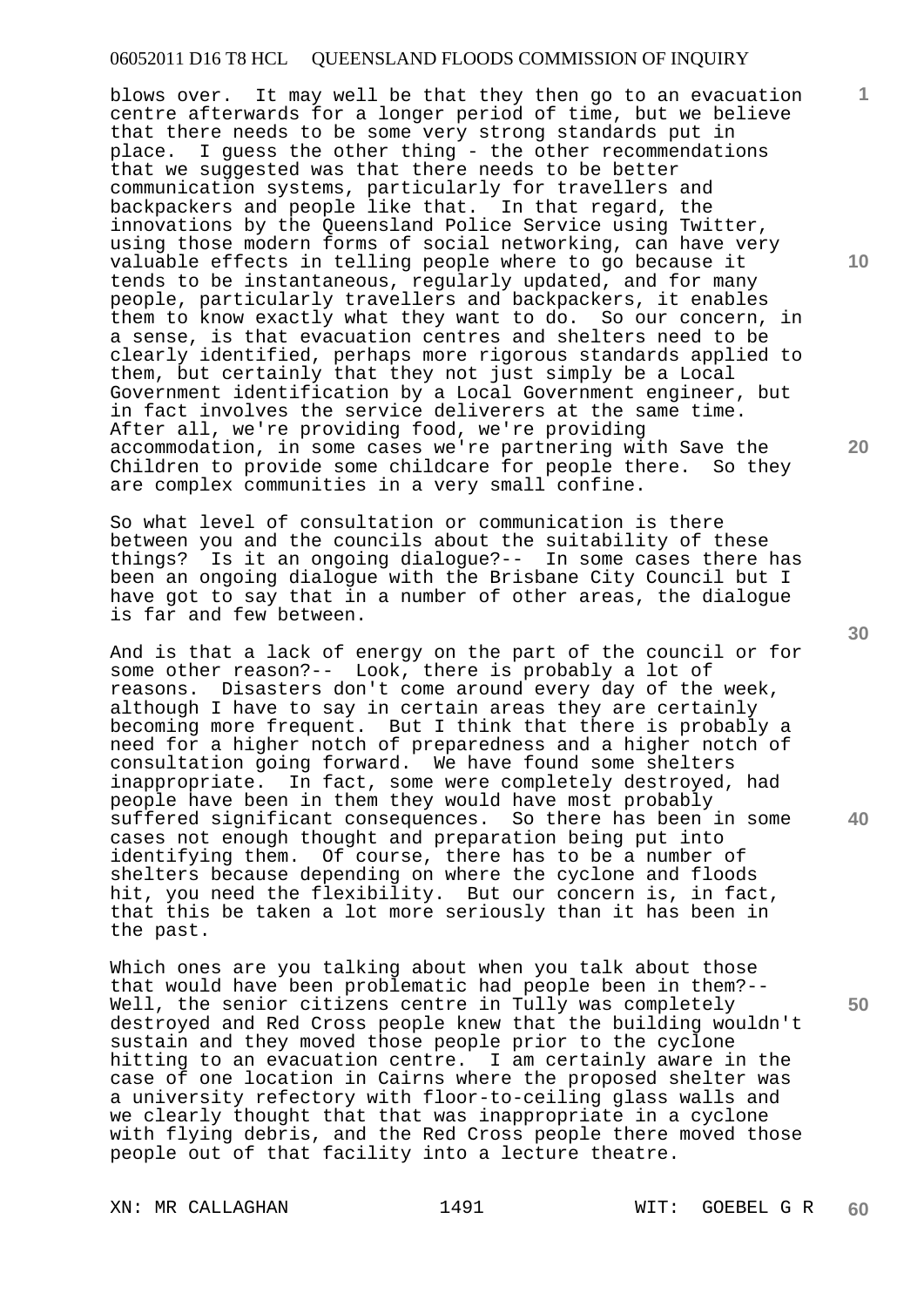What about-----?-- That is two examples.

What about in flood-affected areas; are you aware of any that were designated which were affected by flood?-- No, I am not aware of any that were affected by flood, but our experience in the past has been some of those facilities have probably been hastily thought of without the appropriate bedding and arrangements like that put in place. I think the issue with floods is that there is always time to have those evacuation centres properly set up, and we see it is the role of the local authority to set them up; that is, to make sure that there is bedding, to make sure that other agencies have been notified in the case of a number of those, the Salvation Army is ready to provide the food and there are appropriate ablutions available to people.

Just finally, when you say in paragraph 75A that evacuation centres need to be clearly identified in the plans, do you have a view as to whether or not the location of such centres should be made public in advance of the disaster?-- I think that the number of evacuation centres in the plans probably should not be made public until the time when they are activated. For example, I am aware that Townsville has quite a number of proposed evacuation centres, but the centres most appropriate at the time need to be the ones that are activated. If you prepublished, you know, at the beginning of each year all the evacuation centres, people might go to ones that are not opened. So I am of the view that there is a need to have a range of centres which, depending on the nature and the locality of the disaster, might be opened. I think the other issue also relates to the size of the centres. I mean, we're talking about some centres that are accommodating thousands of people, not 10 or 20 people, and depending on the nature of the disaster, the size of the evacuation centre might be an issue that council would make a decision imminent as the disaster unfolds.

I think I said finally a moment ago but I do have one more question, and that is just on - to ask you for a comment, I suppose, on where the Red Cross fits into the whole State Disaster Management framework, and whether you are content with where it sits at the moment, or where you might see scope for an enhancement of its role within that framework?-- Well, clearly we have a very good relationship with government and I think in our submission I have tried to lobby for some time that we have a seat on the State Disaster Management Group. That's currently confined to government departments and the local government. Red Cross clearly brings to the table a lot of international experience and, frankly, a huge amount of domestic experience, and we believe as an adjunct to government governing the humanitarian field, we probably should sit on that table. We're involved in a number of other Local Government Disaster Groups but not all of them. I think the key thing is that Red Cross does have a lot to offer, we are bringing more and more experience to the table. We don't see ourselves as an ordinary NGO, but now one that has considerable international and domestic experience, and at the

XN: MR CALLAGHAN 1492 WIT: GOEBEL G R

**60** 

**10** 

**20** 

**30** 

**40**